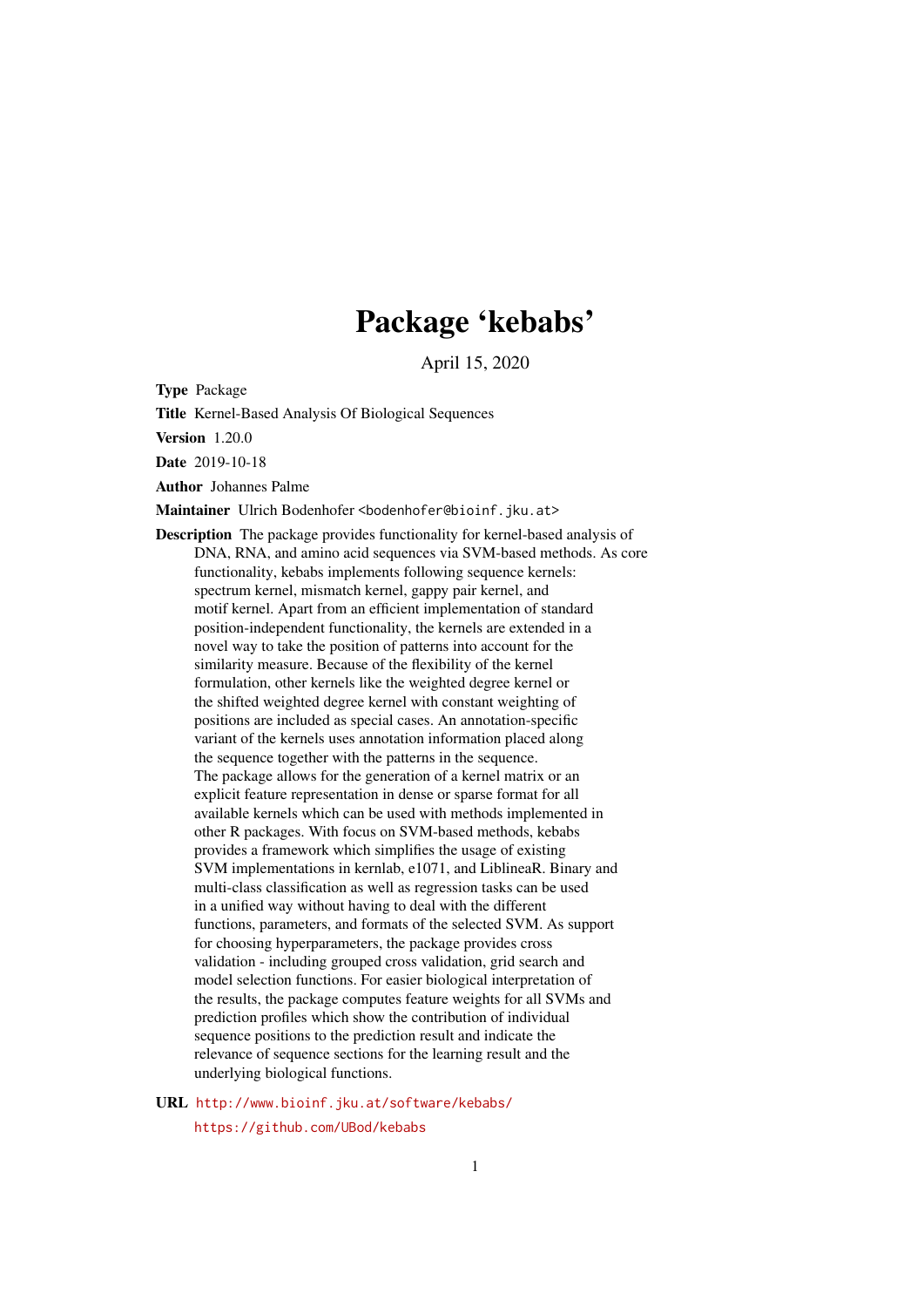# ##Roxygen list(wrap=TRUE)

License GPL  $(>= 2.1)$ 

Collate AllClasses.R AllGenerics.R access-methods.R svmModel.R kebabs.R kebabsData.R runtimeMessage.R parameters.R sequenceKernel.R annotationSpecificKernel.R positionDependentKernel.R spectrum.R mismatch.R gappyPair.R motif.R explicitRepresentation.R coerce-methods.R featureWeights.R heatmap-methods.R kbsvm-methods.R performCrossValidation-methods.R gridSearch.R modelSelection.R trainsvm-methods.R predictsvm-methods.R predict-methods.R predictionProfile.R plot-methods.R kebabsDemo.R show-methods.R symmetricPair.R svm.R utils.R zzz.R

- **Depends** R  $(>= 3.2.0)$ , Biostrings  $(>= 2.35.5)$ , kernlab
- **Imports** methods, stats, Rcpp  $(>= 0.11.2)$ , Matrix, XVector  $(>= 0.7.3)$ , S4Vectors  $(>= 0.5.11)$ , e1071, LiblineaR, graphics, grDevices, utils, apcluster

LinkingTo IRanges, XVector, Biostrings, Rcpp, S4Vectors

Suggests SparseM, Biobase, BiocGenerics, knitr

VignetteBuilder knitr

biocViews SupportVectorMachine, Classification, Clustering, Regression

NeedsCompilation yes

git\_url https://git.bioconductor.org/packages/kebabs

git branch RELEASE 3 10

```
git_last_commit fe29819
```
git\_last\_commit\_date 2019-10-29

Date/Publication 2020-04-14

# R topics documented:

| 3   |
|-----|
| 6   |
| 7   |
| 8   |
|     |
|     |
| -11 |
| -13 |
| -14 |
| -15 |
|     |
|     |
|     |
|     |
| 27  |
| 30  |
| 32  |
| 35  |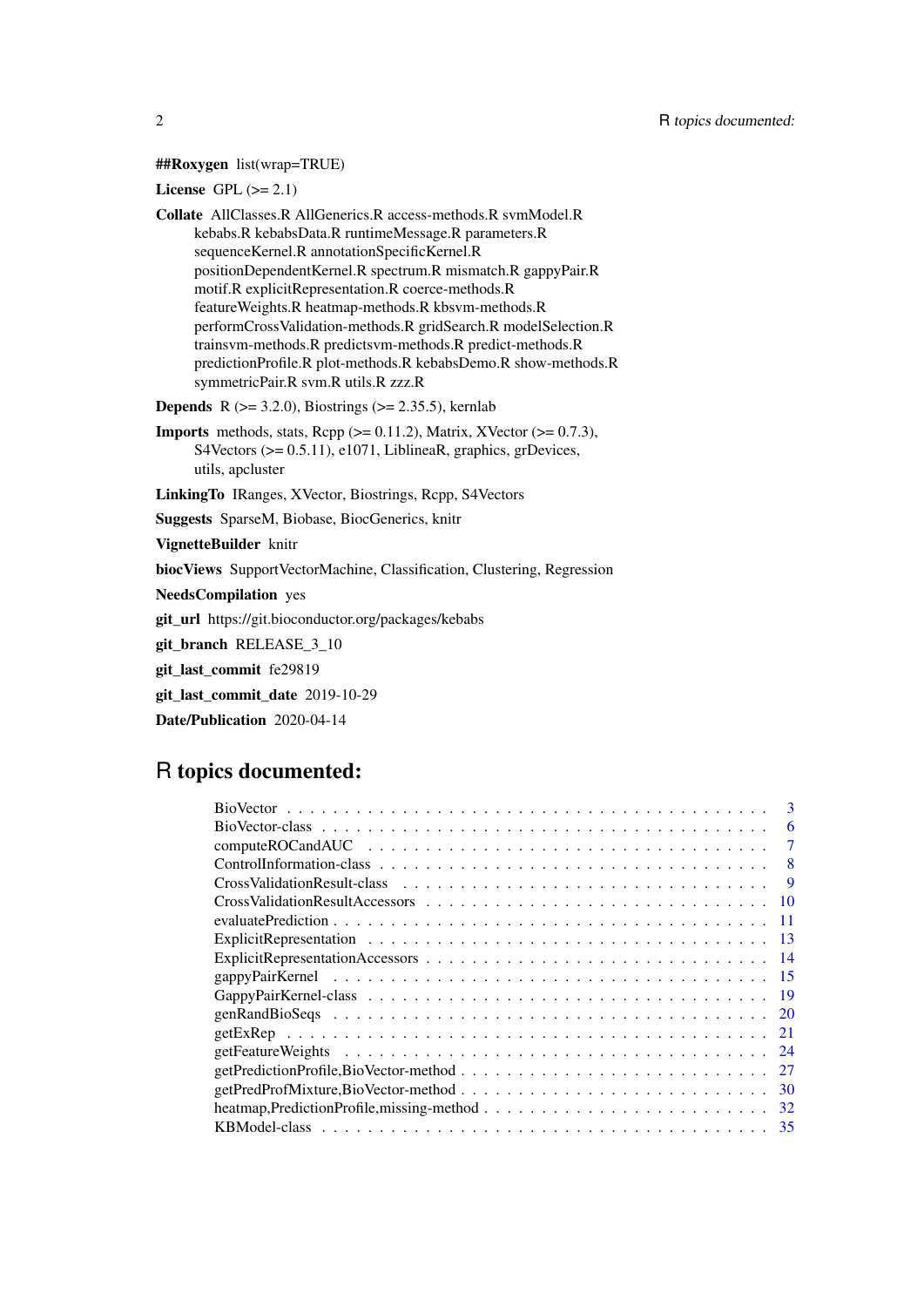<span id="page-2-0"></span>

|              | 36                                                                                                                  |
|--------------|---------------------------------------------------------------------------------------------------------------------|
|              | 37                                                                                                                  |
|              | 46                                                                                                                  |
|              | 47                                                                                                                  |
|              | 48                                                                                                                  |
|              | 50                                                                                                                  |
|              | 50                                                                                                                  |
|              | 52                                                                                                                  |
|              | 53                                                                                                                  |
|              | 58                                                                                                                  |
|              | 61                                                                                                                  |
|              | 62                                                                                                                  |
|              | 63                                                                                                                  |
|              | 64                                                                                                                  |
|              | 67                                                                                                                  |
|              | 68                                                                                                                  |
|              | 72                                                                                                                  |
|              | 77                                                                                                                  |
|              | 79                                                                                                                  |
|              | 83<br>$predict, KBModel-method \dots \dots \dots \dots \dots \dots \dots \dots \dots \dots \dots \dots \dots \dots$ |
|              | 87                                                                                                                  |
|              | 87                                                                                                                  |
|              | 89                                                                                                                  |
|              | 90                                                                                                                  |
|              | 90                                                                                                                  |
|              | 91                                                                                                                  |
|              | 94                                                                                                                  |
|              | 95                                                                                                                  |
|              | 97                                                                                                                  |
|              |                                                                                                                     |
|              |                                                                                                                     |
|              |                                                                                                                     |
|              |                                                                                                                     |
|              |                                                                                                                     |
|              |                                                                                                                     |
| <b>Index</b> | 109                                                                                                                 |

BioVector *DNAVector, RNAVector, AAVector Objects and BioVector Class*

# Description

Create an object containing a set of DNA-, RNA- or amino acid sequences

# Usage

## Constructors:

 $RNAVector(x = character())$ 

 $AAVector(x = character())$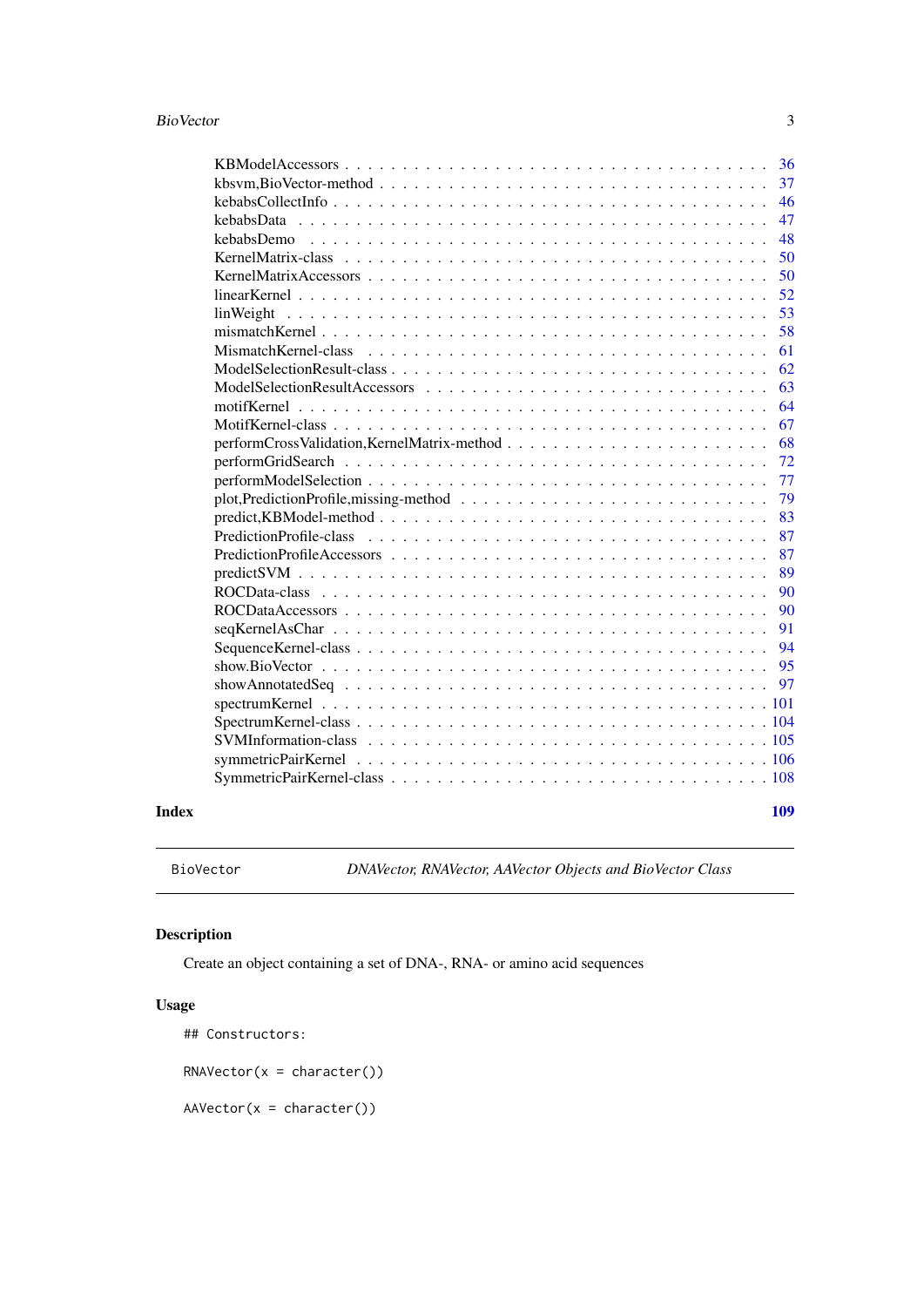```
## Accessor-like methods: see below
## S4 method for signature 'BioVector, index, missing, ANY'
x[i]
## S4 method for signature 'BioVector'
as.character(x, use.names = TRUE)
```
#### Arguments

| X         | character vector containing a set of sequences as uppercase characters or in<br>mixed uppercase/lowercase form. |
|-----------|-----------------------------------------------------------------------------------------------------------------|
| j.        | numeric vector with indicies or character with element names                                                    |
| use.names | when set to TRUE the names are preserved                                                                        |

# **Details**

The class DNAVector is used for storing DNA sequences, RNAVector for RNA sequences and AAVector for amino acid sequences. The class BioVector is derived from the R base type character representing a vector of character strings. It is an abstract class which can not be instantiated. BioVector is the parent class for DNAVector, RNAVector and AAVector. For the three derived classes identically named functions exist which are constructors. It should be noted that the constructors only wrap the sequence data into a class without copying or recoding the data.

The functions provided for DNAVector, RNAVector and AAVector classes are only a very small subset compared to those of [XStringSet](#page-0-0) but are designed along their counterparts from the Biostrings package. Assignment of [metadata](#page-0-0) and element metadata via [mcols](#page-0-0) is supported for the DNAVector, RNAVector and AAVector objects similar to objects of [XStringSet](#page-0-0) derived classes (for details on metadata assignment see [annotationMetadata](#page-96-1) and [positionMetadata](#page-52-1)).

In contrast to [XStringSet](#page-0-0) the BioVector derived classes also support the storage of lowercase characters. This can be relevant for repeat regions which are often coded in lowercase characters. During the creation of [XStringSet](#page-0-0) derived classes the lowercase characters are converted to uppercase automatically and the information about repeat regions is lost. For BioVector derived classes the user can specify during creation of a sequence kernel object whether lowercase characters should be included as uppercase characters or whether repeat regions should be ignored during sequence analysis. In this way it is possible to perform both types of analysis on the same set of sequences through defining one kernel object which accepts lowercase characters and another one which ignores them.

# Value

constructors DNAVector,RNAVector,AAVector return a sequence set of identical class name

# Accessor-like methods

In the code snippets below, x is a BioVector.

length $(x)$ : the number of sequences in x.

width(x): vector of integer values with the number of bases/amino acids for each sequence in the set.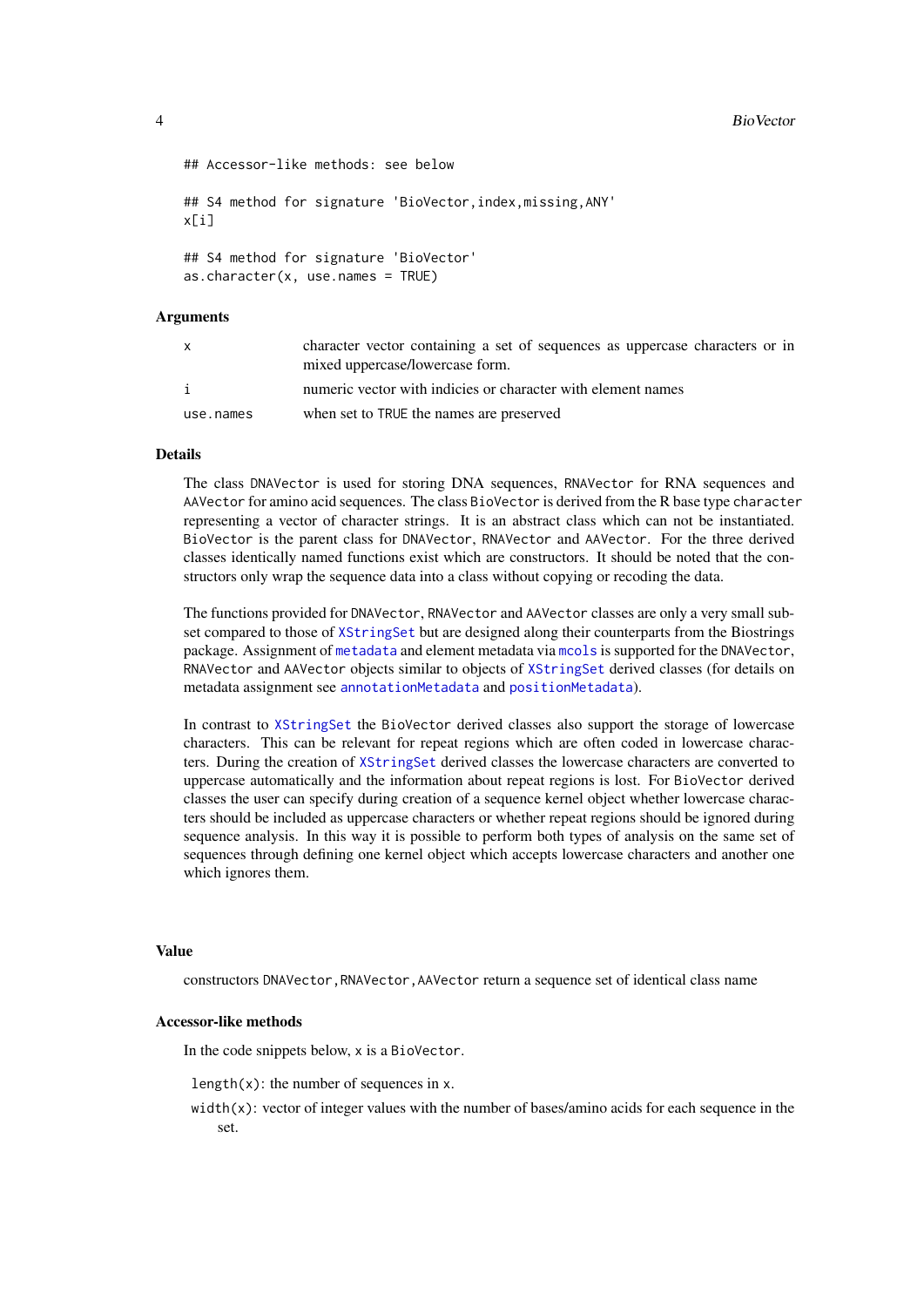#### BioVector 5

names $(x)$ : character vector of sample names.

#### Subsetting and concatination

In the code snippets below, x is a BioVector.

- x[i]: return a BioVector object that only contains the samples selected with the subsetting parameter i. This parameter can be a numeric vector with indices or a character vector which is matched against the names of x. Element related metadata is subsetted accordingly if available.
- $c(x, \ldots)$ : return a sequence set that is a concatination of the given sequence sets.

#### Coercion methods

In the code snippets below, x is a BioVector.

as.character(x,use.names=TRUE): return the sequence set as named or unnamed character vector dependent on the use.names parameter.

#### Note

Sequence data can be processed by KeBABS in XStringSet and BioVector based format. Within Ke-BABS except for treatment of lowercase characters both formats are equivalent. It is recommended to use [XStringSet](#page-0-0) based formats whenever the support of lowercase characters is not of interest because these classes provide in general much richer functionality than the BioVector classes. String kernels provided in the kernlab package (see [stringdot\)](#page-0-0) do not support [XStringSet](#page-0-0) derived objects. The usage of these kernels is possible in KeBABS with sequence data in BioVector based format.

# Author(s)

Johannes Palme <kebabs@bioinf.jku.at>

#### References

<http://www.bioinf.jku.at/software/kebabs>

J. Palme, S. Hochreiter, and U. Bodenhofer (2015) KeBABS: an R package for kernel-based analysis of biological sequences. *Bioinformatics*, 31(15):2574-2576, 2015. DOI: [10.1093/bioinformat](http://dx.doi.org/10.1093/bioinformatics/btv176)[ics/btv176.](http://dx.doi.org/10.1093/bioinformatics/btv176)

# See Also

[metadata](#page-0-0), [elementMetadata](#page-0-0), [XStringSet](#page-0-0), [DNAStringSet](#page-0-0), [RNAStringSet](#page-0-0), [AAStringSet](#page-0-0)

# Examples

## in general DNAStringSet should be prefered as described above ## create DNAStringSet object for a set of sequences x <- DNAStringSet(c("AACCGCGATTATCGatatatatatatatatTGGAAGCTAGGACTA", "GACTTACCCgagagagagagagaCATGAGAGGGAAGCTAGTA")) ## assign names to the sequences names(x) <- c("Sample1", "Sample2")

## to show the different handling of lowercase characters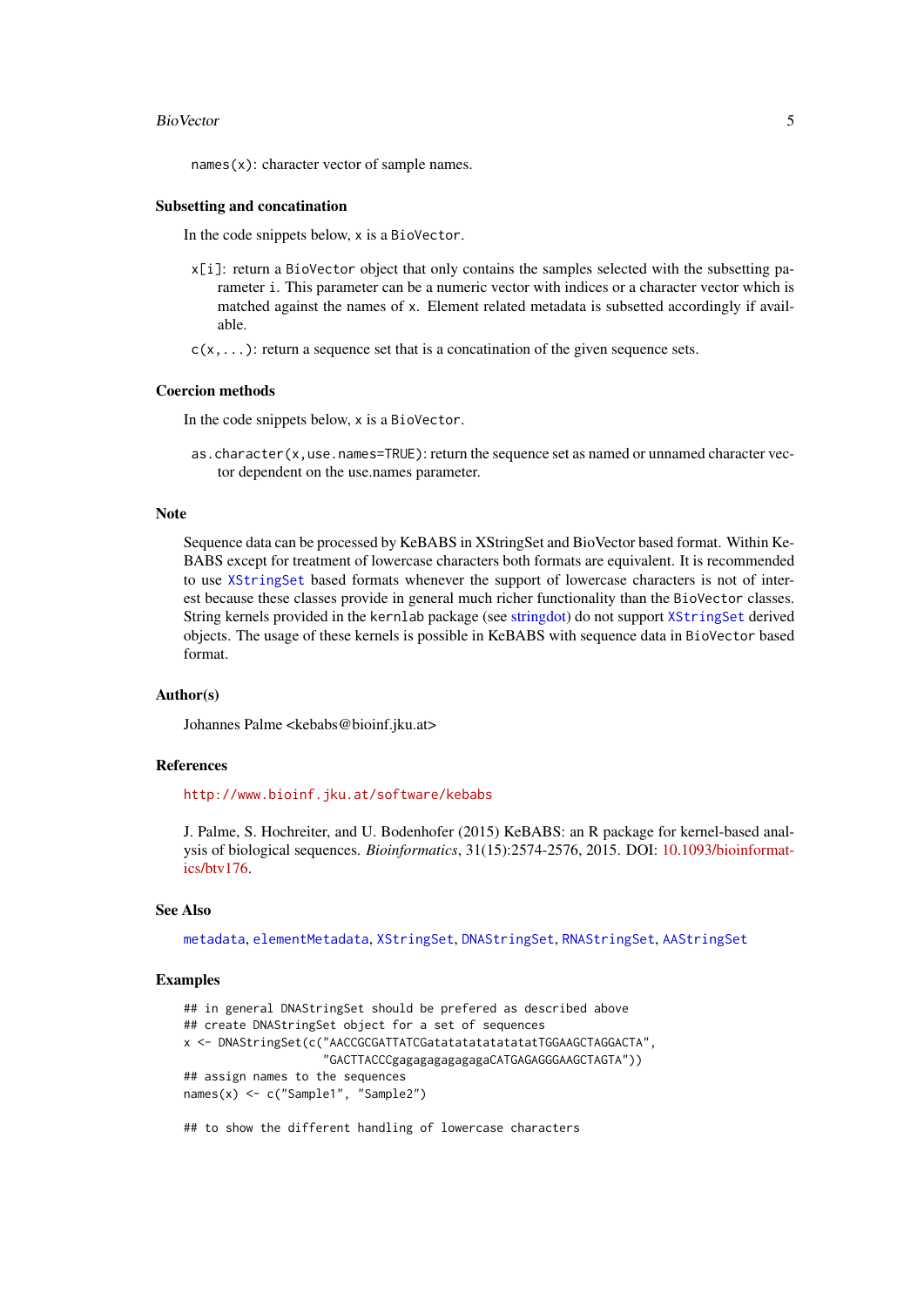```
## create DNAVector object for the same set of sequences and assign names
xv <- DNAVector(c("AACCGCGATTATCGatatatatatatatatTGGAAGCTAGGACTA",
                  "GACTTACCCgagagagagagagaCATGAGAGGGAAGCTAGTA"))
names(xv) <- c("Sample1", "Sample2")
## show DNAStringSet object - lowercase characters were translated
x
## in the DNAVector object lowercase characters are unmodified
## their handling can be defined at the level of the sequence kernel
xv
## show number of the sequences in the set and their number of characters
length(xv)
width(xv)
nchar(xv)
```
<span id="page-5-2"></span>BioVector-class *BioVector, DNAVector, RNAVector and AAVector Classes*

#### <span id="page-5-1"></span>Description

BioVector, DNAVector, RNAVector and AAVector Classes

#### Details

This class is the parent class for representing sets of biological sequences with support of lowercase characters. The derived classes [DNAVector](#page-5-1), [RNAVector](#page-5-1) and [AAVector](#page-5-1) hold DNA-, RNA- or AA-sequences which can contain also lowercase characters. In many cases repeat regions are coded as lowercase characters and with the [BioVector](#page-5-2) based classes sequence analysis with and without repeat regions can be performed from the same sequence set. Whenever lowercase is not needed please use the [XStringSet](#page-0-0) based classes as they provide much richer functionality. The class BioVector is derived from "character" and holds the sequence information as character vector. Interfaces for the small set of functions needed in KeBABS are designed consistent with [XStringSet](#page-0-0).

Instances of the DNAVector class are used for representing sets of DNA sequences.

Instances of the RNAVector class are used for representing sets of RNA sequences.

Instances of the AAVector class are used for representing sets of amino acid sequences.

#### **Slots**

NAMES sequence names

- elementMetadata element metadata, which is applicable per element and holds a DataTable with one entry per sequence in each column. KeBABS uses the column names "annotation" and "offset".
- metadata metadata applicable for the entire sequence set as list. KeBABS stores the annotation character set as list element named "annotationCharset".

# Author(s)

Johannes Palme <kebabs@bioinf.jku.at>

<span id="page-5-0"></span>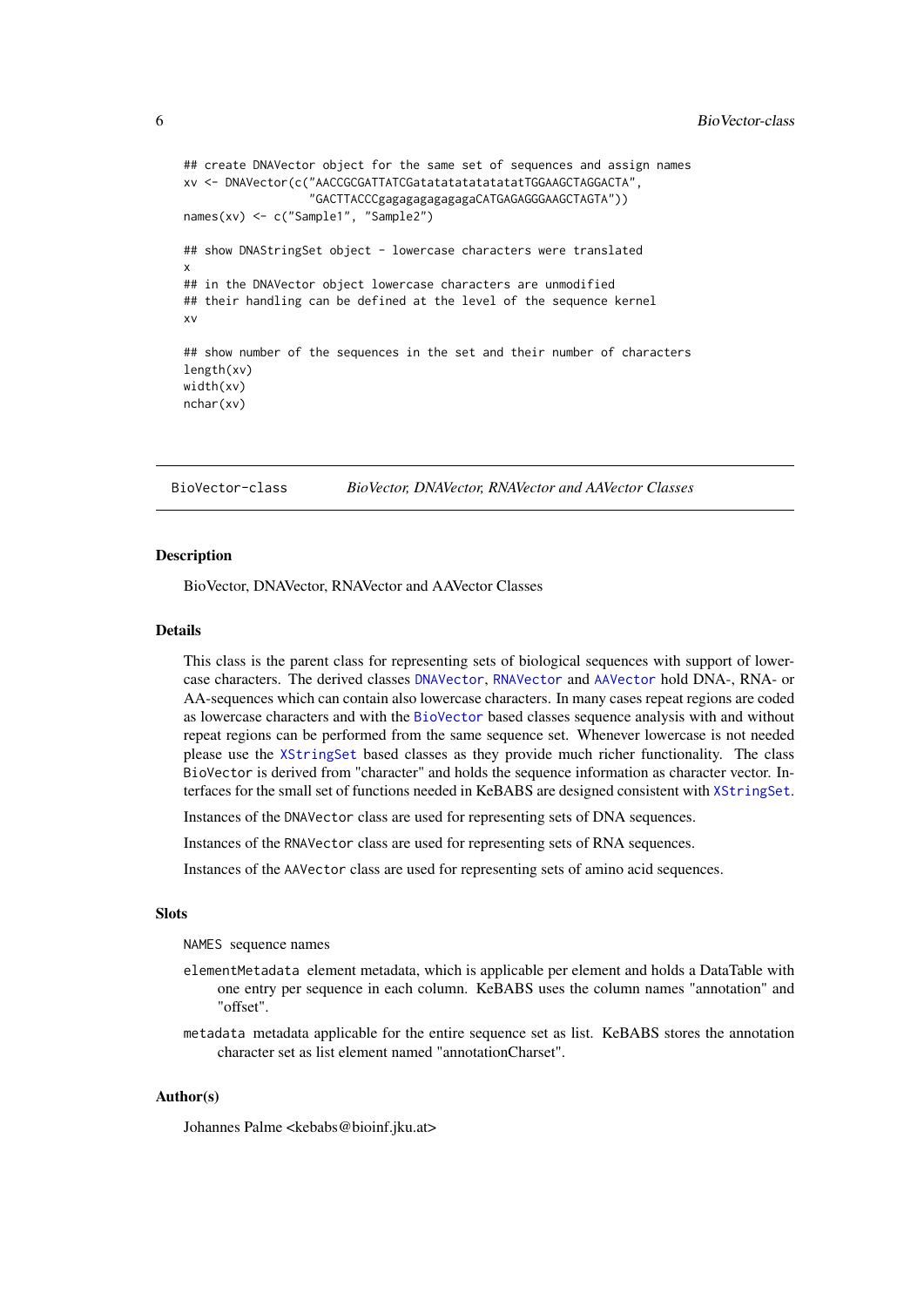#### <span id="page-6-0"></span>computeROCandAUC 7

#### References

# <http://www.bioinf.jku.at/software/kebabs>

J. Palme, S. Hochreiter, and U. Bodenhofer (2015) KeBABS: an R package for kernel-based analysis of biological sequences. *Bioinformatics*, 31(15):2574-2576, 2015. DOI: [10.1093/bioinformat](http://dx.doi.org/10.1093/bioinformatics/btv176)[ics/btv176.](http://dx.doi.org/10.1093/bioinformatics/btv176)

| computeROCandAUC |       |  | Compute Receiver Operating Characteristic And Area Under The |  |  |
|------------------|-------|--|--------------------------------------------------------------|--|--|
|                  | Curve |  |                                                              |  |  |

#### Description

Compute the receiver operating characteristic (ROC) and area under the ROC curve (AUC) as performance measure for binary classification

# Usage

```
computeROCandAUC(prediction, labels, allLabels = NULL)
```
# Arguments

| prediction | prediction results in the form of decision values as returned by predict for<br>predictionType="decision".                           |
|------------|--------------------------------------------------------------------------------------------------------------------------------------|
| labels     | label vector of same length as parameter 'prediction'.                                                                               |
| allLabels  | vector containing all occuring labels once. This parameter is required only if the<br>labels parameter is not a factor. Default=NULL |

# Details

For binary classfication this function computes the receiver operating curve (ROC) and the area under the ROC curve (AUC).

#### Value

On successful completion the function returns an object of class [ROCData](#page-89-1) containing the AUC, a numeric vector of TPR values and a numeric vector containing the FPR values. If the ROC and AUC cannot be computed because of missing positive or negative samples the function returns 3 NA values.

## Author(s)

Johannes Palme <kebabs@bioinf.jku.at>

# References

<http://www.bioinf.jku.at/software/kebabs>

J. Palme, S. Hochreiter, and U. Bodenhofer (2015) KeBABS: an R package for kernel-based analysis of biological sequences. *Bioinformatics*, 31(15):2574-2576, 2015. DOI: [10.1093/bioinformat](http://dx.doi.org/10.1093/bioinformatics/btv176)[ics/btv176.](http://dx.doi.org/10.1093/bioinformatics/btv176)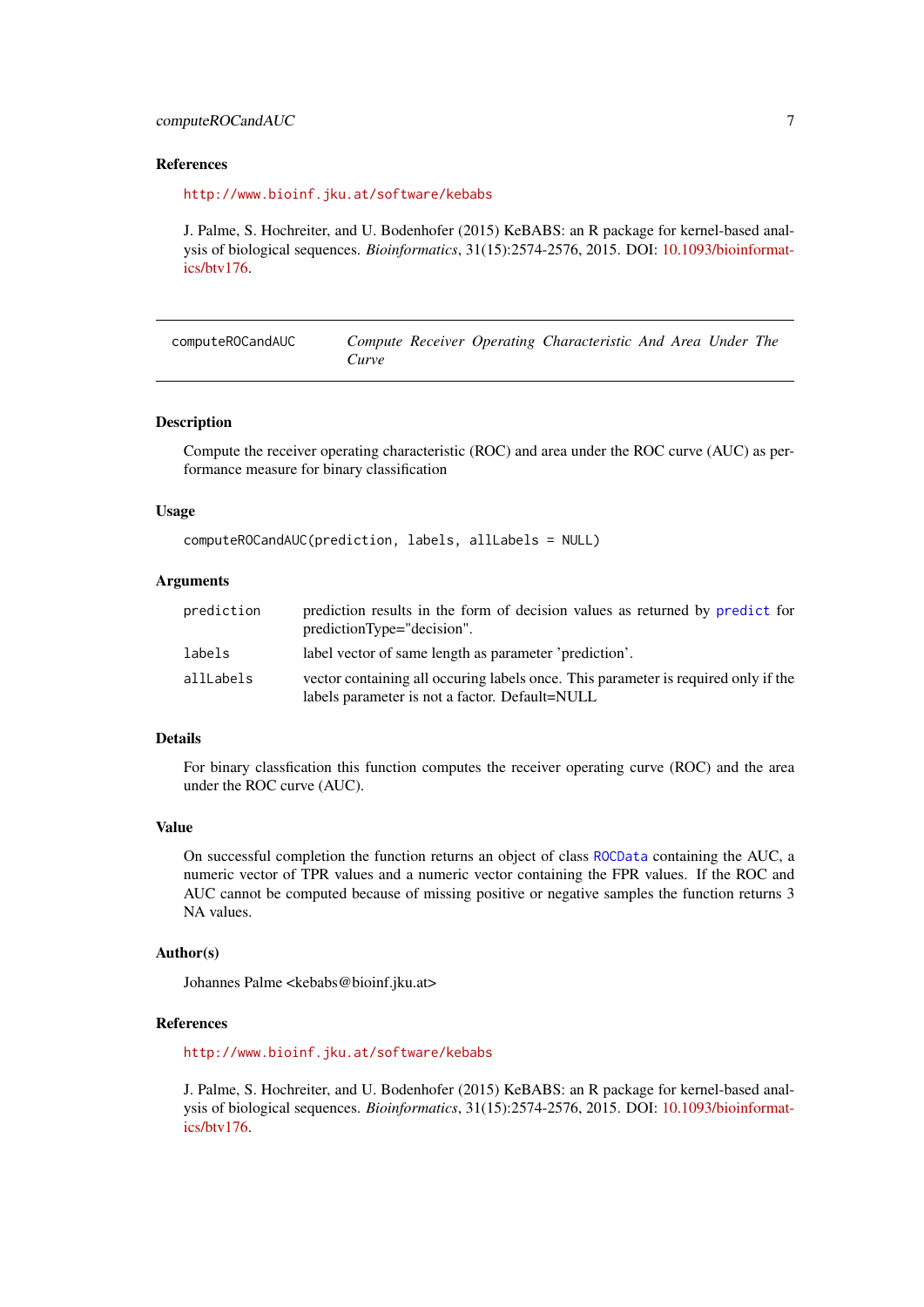#### <span id="page-7-0"></span>See Also

[predict](#page-82-1), [ROCData](#page-89-1)

# Examples

```
## load transcription factor binding site data
data(TFBS)
enhancerFB
## select 70% of the samples for training and the rest for test
train <- sample(1:length(enhancerFB), length(enhancerFB) * 0.7)
test <- c(1:length(enhancerFB))[-train]
## create the kernel object for gappy pair kernel with normalization
gappy <- gappyPairKernel(k=1, m=3)
## show details of kernel object
gappy
## run training with explicit representation
model <- kbsvm(x=enhancerFB[train], y=yFB[train], kernel=gappy,
               pkg="LiblineaR", svm="C-svc", cost=80, explicit="yes",
               featureWeights="no")
## predict the test sequences
pred <- predict(model, enhancerFB[test])
## print prediction performance
evaluatePrediction(pred, yFB[test], allLabels=unique(yFB))
## compute ROC and AUC
preddec <- predict(model, enhancerFB[test], predictionType="decision")
rocdata <- computeROCandAUC(preddec, yFB[test], allLabels=unique(yFB))
## show AUC value
rocdata
## Not run:
## plot ROC
plot(rocdata)
## End(Not run)
```
<span id="page-7-1"></span>ControlInformation-class *KeBABS Control Information Class*

# Description

KeBABS Control Information Class

# Details

Instances of this class store control information for the KeBABS meta-SVM.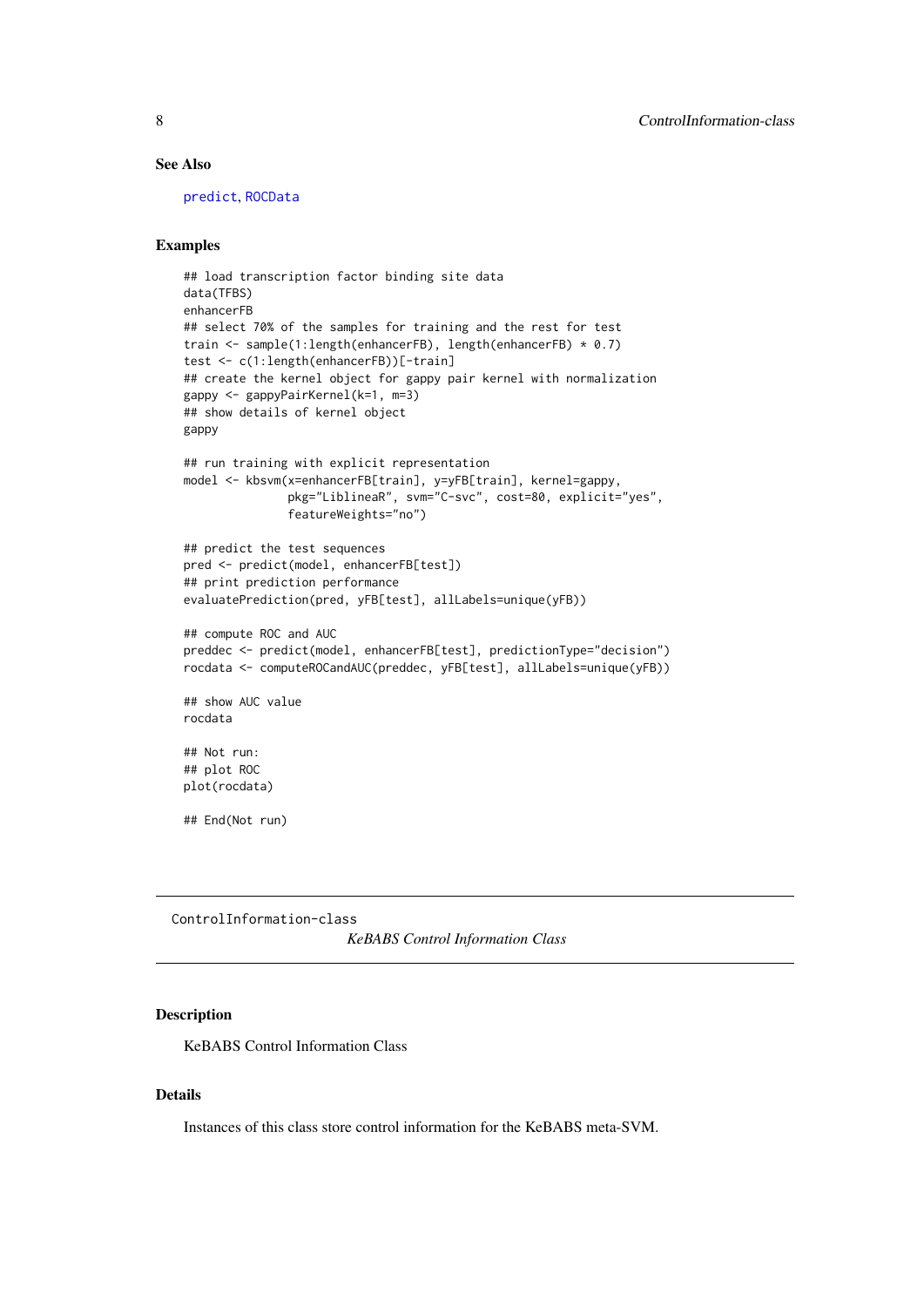# <span id="page-8-0"></span>Slots

classification indicator for classification task multiclassType type of multiclass SVM featureWeights feature weights control information selMethod selected processing method onlyDense indicator that only dense processing can be performed sparse indicator for sparse processing runtimeWarning indicator for runtime warning

# Author(s)

Johannes Palme <kebabs@bioinf.jku.at>

# References

<http://www.bioinf.jku.at/software/kebabs>

J. Palme, S. Hochreiter, and U. Bodenhofer (2015) KeBABS: an R package for kernel-based analysis of biological sequences. *Bioinformatics*, 31(15):2574-2576, 2015. DOI: [10.1093/bioinformat](http://dx.doi.org/10.1093/bioinformatics/btv176)[ics/btv176.](http://dx.doi.org/10.1093/bioinformatics/btv176)

<span id="page-8-1"></span>CrossValidationResult-class

*Cross Validation Result Class*

# Description

Cross Validation Result Class

# Details

Instances of this class store the result of cross validation.

# Slots

cross number of folds for cross validation

noCross number of CV runs

groupBy group assignment of samples

perfParameters collected performance parameters

outerCV flag indicating outer CV

folds folds used in CV

cvError cross validation error

foldErrors fold errors

noSV number of support vectors

ACC cross validation accuracy

BACC cross validation balanced accuracy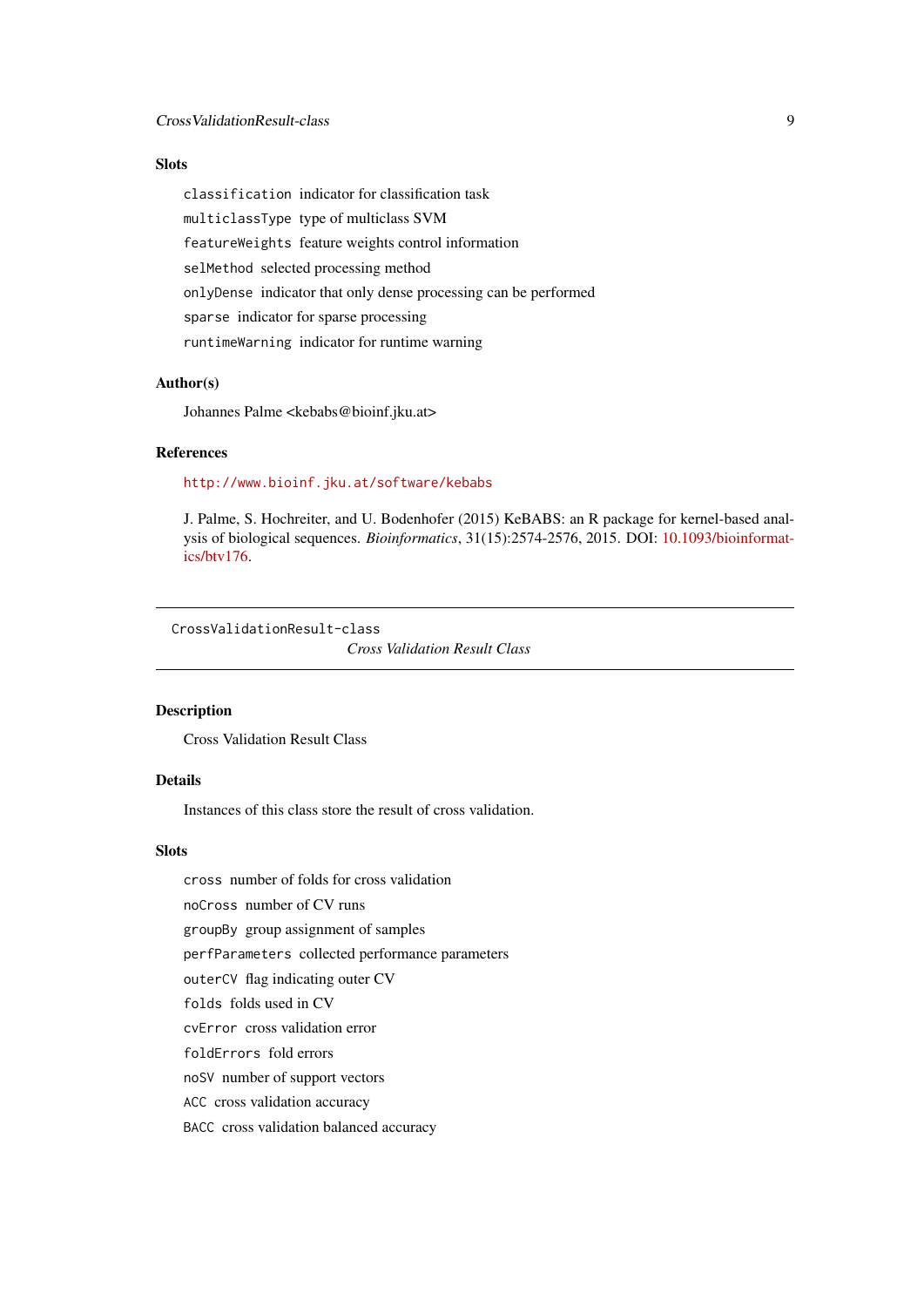MCC cross validation Matthews correlation coefficient AUC cross validation area under the ROC curve foldACC fold accuracy foldBACC fold balanced accuracy foldMCC fold Matthews correlation coefficient foldAUC fold area under the ROC curve sumAlphas sum of alphas

# Author(s)

Johannes Palme <kebabs@bioinf.jku.at>

# References

<http://www.bioinf.jku.at/software/kebabs>

J. Palme, S. Hochreiter, and U. Bodenhofer (2015) KeBABS: an R package for kernel-based analysis of biological sequences. *Bioinformatics*, 31(15):2574-2576, 2015. DOI: [10.1093/bioinformat](http://dx.doi.org/10.1093/bioinformatics/btv176)[ics/btv176.](http://dx.doi.org/10.1093/bioinformatics/btv176)

CrossValidationResultAccessors

*CrossValidationResult Accessors*

# Description

CrossValidationResult Accessors

# Usage

```
## S4 method for signature 'CrossValidationResult'
folds(object)
```
# Arguments

object a cross validation result object (can be extracted from KeBABS model with accessor [cvResult](#page-35-1))

# Value

folds: returns the folds used in CV performance: returns a list with the performance values

# Accessor-like methods

folds: return the CV folds.

performance: return the collected performance parameters.

# Author(s)

Johannes Palme <kebabs@bioinf.jku.at>

<span id="page-9-0"></span>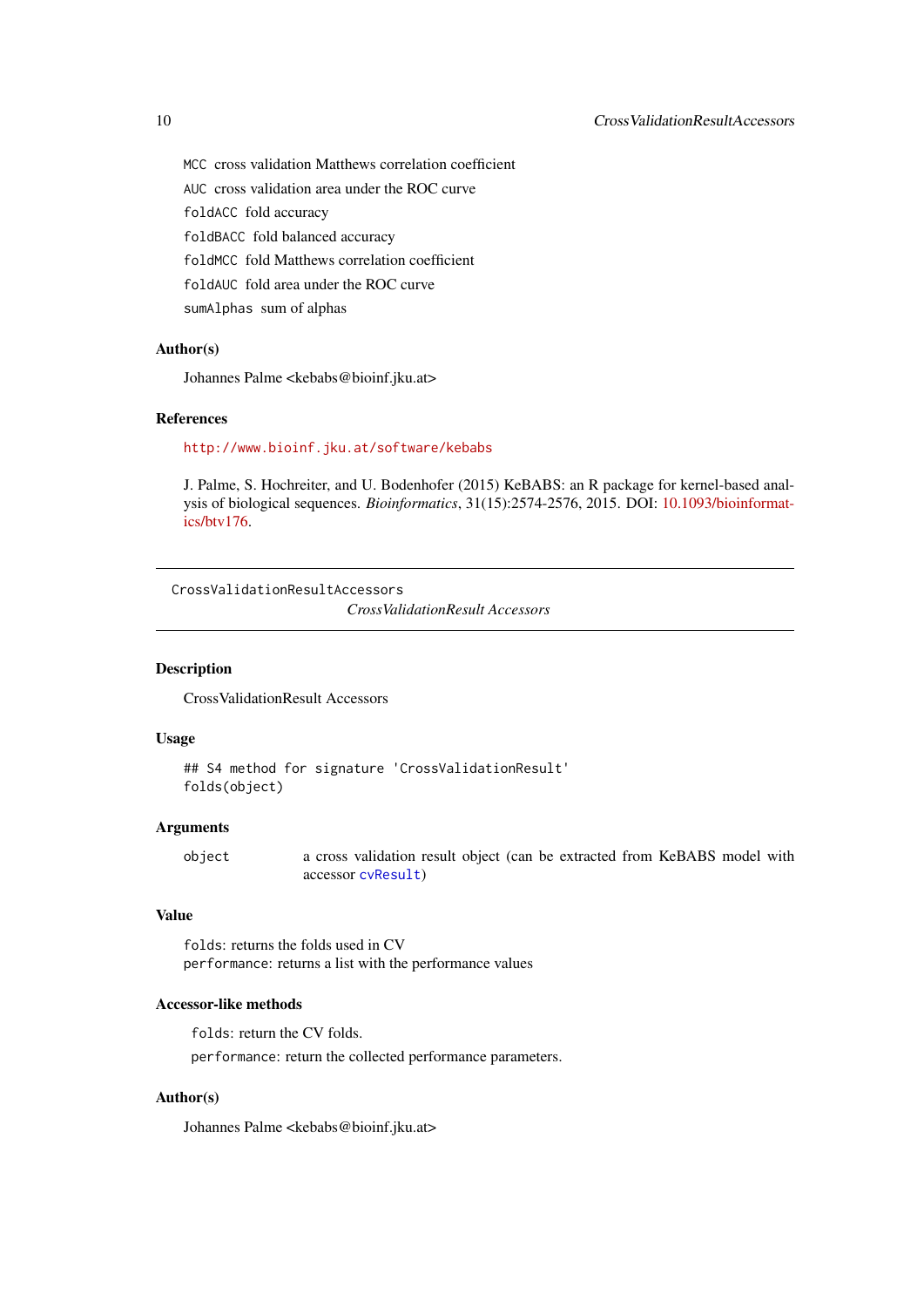#### <span id="page-10-0"></span>evaluatePrediction 11

#### References

<http://www.bioinf.jku.at/software/kebabs>

J. Palme, S. Hochreiter, and U. Bodenhofer (2015) KeBABS: an R package for kernel-based analysis of biological sequences. *Bioinformatics*, 31(15):2574-2576, 2015. DOI: [10.1093/bioinformat](http://dx.doi.org/10.1093/bioinformatics/btv176)[ics/btv176.](http://dx.doi.org/10.1093/bioinformatics/btv176)

# Examples

```
## create kernel object for normalized spectrum kernel
specK5 <- spectrumKernel(k=5)
## Not run:
## load data
data(TFBS)
## perform training - feature weights are computed by default
model <- kbsvm(enhancerFB, yFB, specK5, pkg="LiblineaR",
               svm="C-svc", cross=10, cost=15, perfParameters="ALL")
## show model selection result
cvResult(model)
## extract fold AUC
performance(cvResult(model))$foldAUC
## End(Not run)
```
evaluatePrediction *Evaluate Prediction*

# Description

Evaluate performance results of prediction on a testset based on given labels for binary classification

# Usage

```
evaluatePrediction(prediction, label, allLabels = NULL, decValues = NULL,
 print = TRUE, confmatrix = TRUE, numPrecision = 3,
  numPosNegTrainSamples = numeric(0))
```
# Arguments

| prediction | prediction results as returned by predict for predictionType="response".                                                                                                                                                                                                                 |
|------------|------------------------------------------------------------------------------------------------------------------------------------------------------------------------------------------------------------------------------------------------------------------------------------------|
| label      | label vector of same length as parameter 'prediction'.                                                                                                                                                                                                                                   |
| allLabels  | vector containing all occurring labels once. This parameter is required only if the<br>label vector is numeric. Default=NULL                                                                                                                                                             |
| decValues  | numeric vector containing decision values for the predictions as returned by<br>the predict method with prediction Type set to decision. This parameter is<br>needed for the determination of the AUC value which is currently only supported<br>for binary classification. Default=NULL |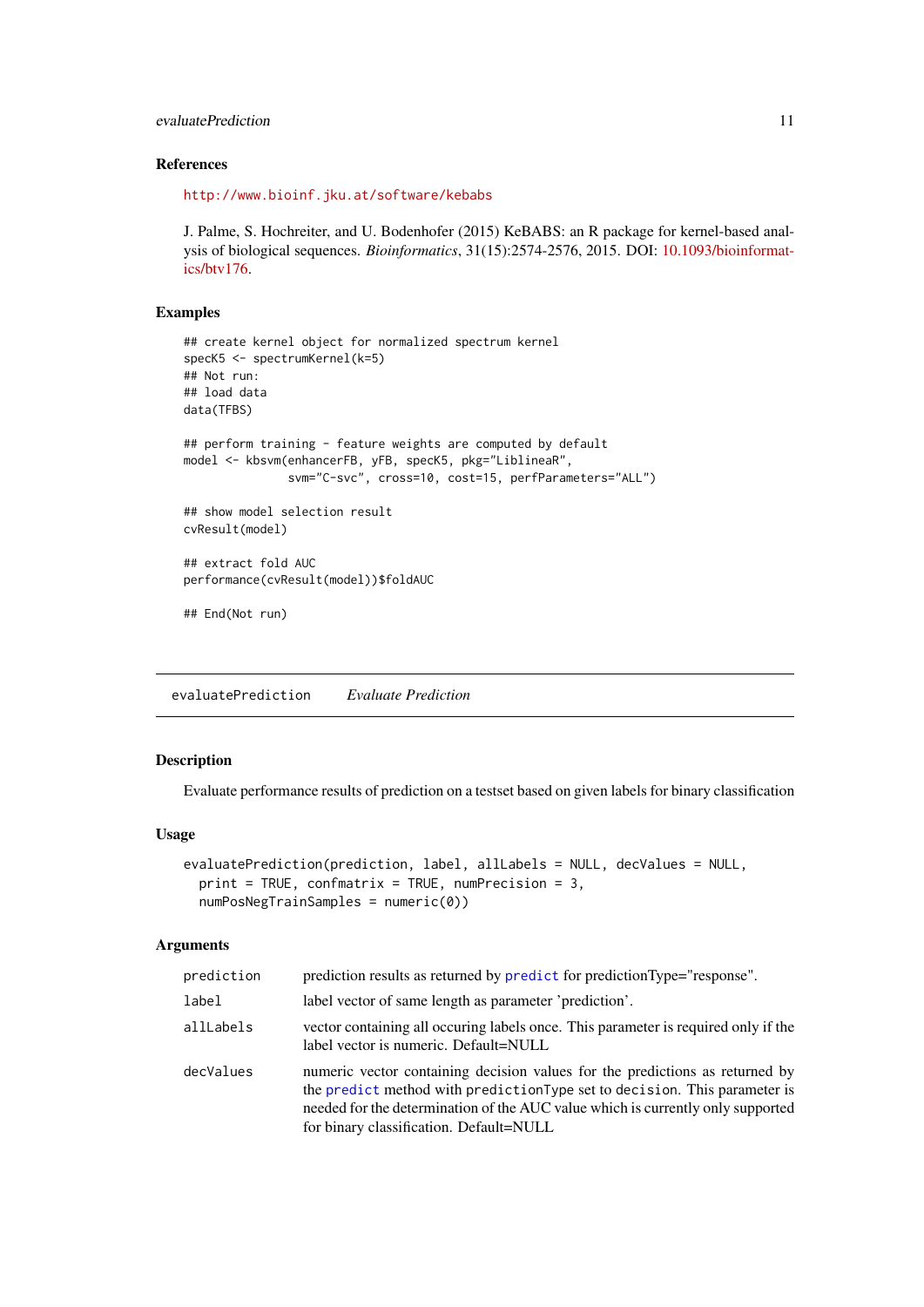| print                 | This parameter indicates whether performance values should be printed or re-<br>turned as data frame without printing (for details see below). Default=TRUE |
|-----------------------|-------------------------------------------------------------------------------------------------------------------------------------------------------------|
| confmatrix            | When set to TRUE a confusion matrix is printed. The rows correspond to pre-<br>dictions, the columns to the true labels. Default=TRUE                       |
| numPrecision          | minimum number of digits to the right of the decimal point. Values between 0<br>and 20 are allowed. Default= $3$                                            |
| numPosNegTrainSamples |                                                                                                                                                             |
|                       | optional integer vector with two values giving the number of positive and nega-                                                                             |
|                       | tive training samples. When this parameter is set the balancedness of the training                                                                          |
|                       | set is reported. Default=numeric $(0)$                                                                                                                      |

# Details

For binary classfication this function computes the performance measures accuracy, balanced accuracy, sensitivity, specificity, precision and the Matthews Correlation Coefficient(MCC). If decision values are passed in the parameter decValues the function additionally determines the AUC. When the number of positive and negative training samples is passed to the function it also shows the balancedness of the training set. The performance results are either printed by the routine directly or returned in a data frame. The columns of the data frame are:

| column name    | performance measure                                    |
|----------------|--------------------------------------------------------|
| TP             | true positive                                          |
| FP             | false positive                                         |
| FN             | false negative                                         |
| TN             | true negative                                          |
| <b>ACC</b>     | accuracy                                               |
| <b>BAL ACC</b> | balanced accuracy                                      |
| <b>SENS</b>    | sensitivity                                            |
| <b>SPEC</b>    | specificity                                            |
| <b>PREC</b>    | precision                                              |
| MAT CC         | Matthews correlation coefficient                       |
| <b>AUC</b>     | area under ROC curve                                   |
| <b>PBAL</b>    | prediction balancedness (fraction of positive samples) |
| <b>TBAL</b>    | training balancedness (fraction of positive samples)   |

# Value

When the parameter 'print' is set to FALSE the function returns a data frame containing the prediction performance values (for details see above).

# Author(s)

Johannes Palme <kebabs@bioinf.jku.at>

#### References

<http://www.bioinf.jku.at/software/kebabs>

J. Palme, S. Hochreiter, and U. Bodenhofer (2015) KeBABS: an R package for kernel-based analysis of biological sequences. *Bioinformatics*, 31(15):2574-2576, 2015. DOI: [10.1093/bioinformat](http://dx.doi.org/10.1093/bioinformatics/btv176)[ics/btv176.](http://dx.doi.org/10.1093/bioinformatics/btv176)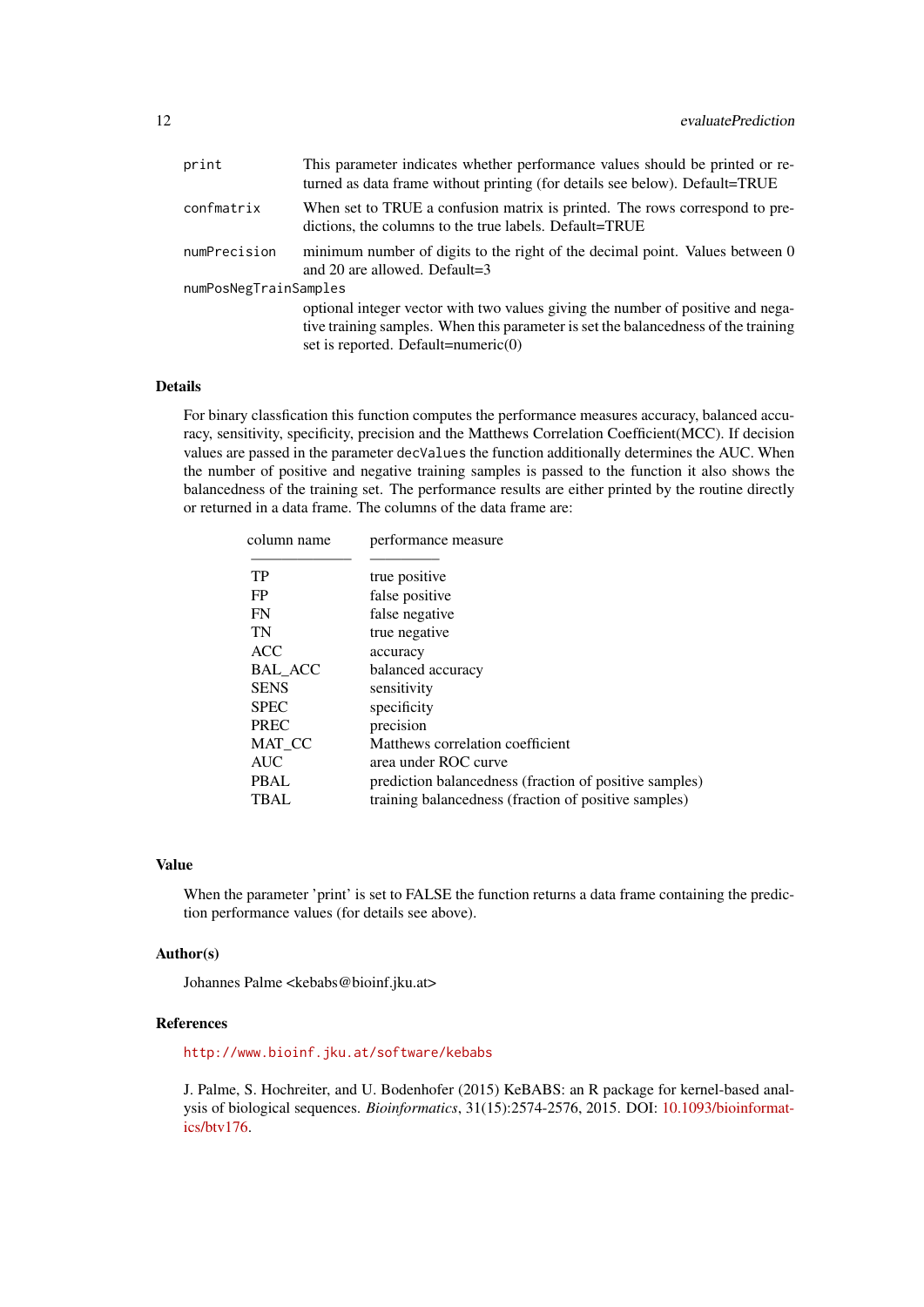#### <span id="page-12-0"></span>ExplicitRepresentation 13

#### See Also

[predict](#page-82-1), [kbsvm](#page-36-1)

#### Examples

```
## set seed for random generator, included here only to make results
## reproducable for this example
set.seed(456)
## load transcription factor binding site data
data(TFBS)
enhancerFB
## select 70% of the samples for training and the rest for test
train <- sample(1:length(enhancerFB), length(enhancerFB) * 0.7)
test <- c(1:length(enhancerFB))[-train]
## create the kernel object for gappy pair kernel with normalization
gappy <- gappyPairKernel(k=1, m=3)
## show details of kernel object
gappy
## run training with explicit representation
model <- kbsvm(x=enhancerFB[train], y=yFB[train], kernel=gappy,
               pkg="LiblineaR", svm="C-svc", cost=80, explicit="yes",
               featureWeights="no")
## predict the test sequences
pred <- predict(model, enhancerFB[test])
## print prediction performance
evaluatePrediction(pred, yFB[test], allLabels=unique(yFB))
## Not run:
## print prediction performance including AUC
## additionally determine decision values
preddec <- predict(model, enhancerFB[test], predictionType="decision")
evaluatePrediction(pred, yFB[test], allLabels=unique(yFB),
                   decValues=preddec)
## print prediction performance including training set balance
trainPosNeg <- c(length(which(yFB[train] == 1)),
                 length(which(yFB[train] == -1)))
evaluatePrediction(pred, yFB[test], allLabels=unique(yFB),
                   numPosNegTrainSamples=trainPosNeg)
## or get prediction performance as data frame
perf <- evaluatePrediction(pred, yFB[test], allLabels=unique(yFB),
                           print=FALSE)
## show performance values in data frame
perf
## End(Not run)
```
<span id="page-12-1"></span>ExplicitRepresentation

*Explicit Representation Dense and Sparse Classes*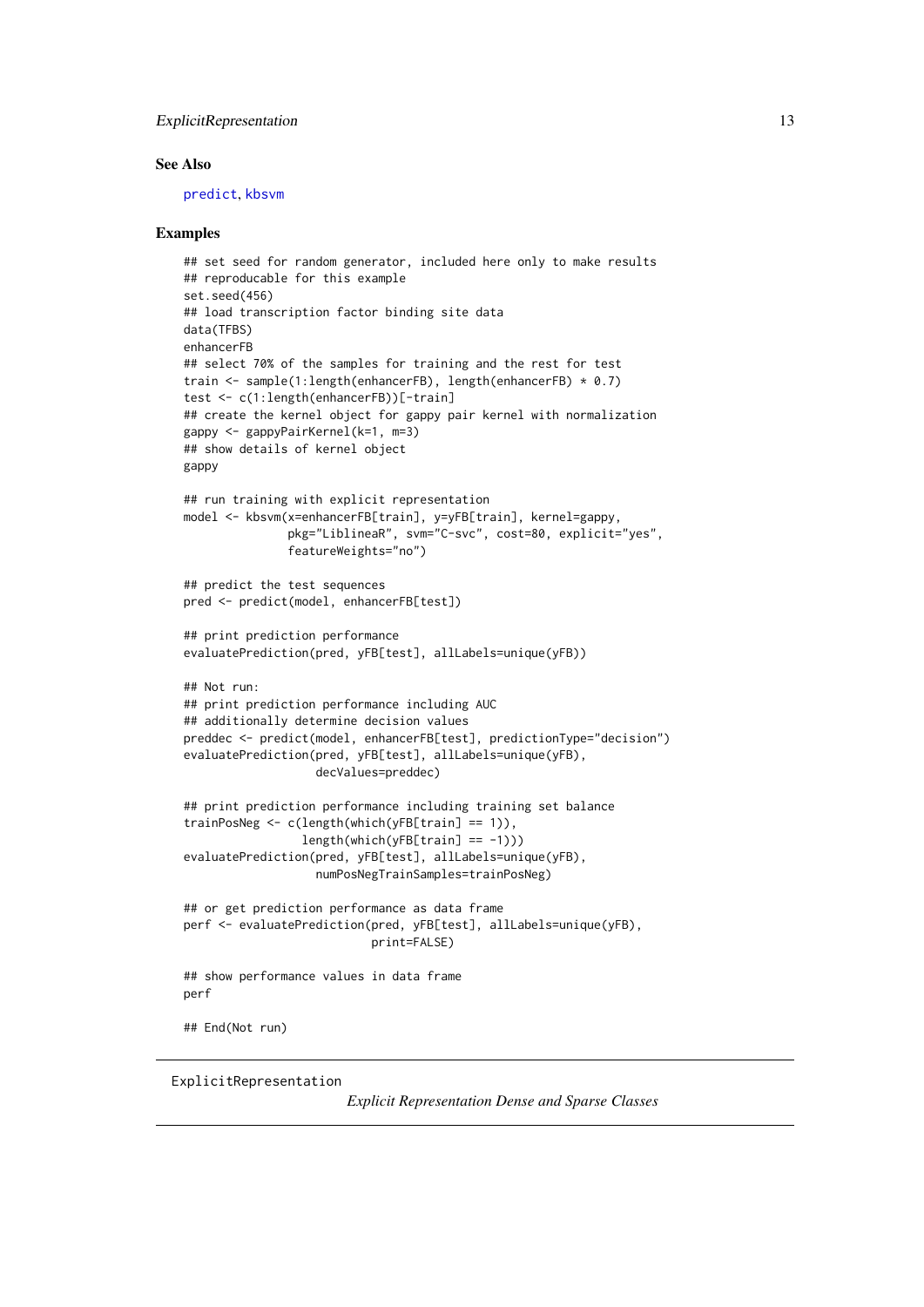#### Description

Explicit Representation Dense and Sparse Classes

## Details

In KeBABS this class is the virtual parent class for explicit representations generated from a set of biological sequences for a given kernel. The derived classes [ExplicitRepresentationDense](#page-12-1) and [ExplicitRepresentationSparse](#page-12-1) are meant to hold explicit representations in dense or sparse format. The kernel used to generate the explicit representation is stored together with the data.

Instances of this class are used for storing explicit representations in dense matrix format. This class is derived from [ExplicitRepresentation](#page-12-1).

Instances of this class are used for storing explicit representations in sparse [dgRMatrix](#page-0-0) format. This class is derived from [ExplicitRepresentation](#page-12-1).

# Slots

usedKernel kernel used for generating the explicit representation quadratic boolean indicating a quadratic explicit representation

# Author(s)

Johannes Palme <kebabs@bioinf.jku.at>

#### References

# <http://www.bioinf.jku.at/software/kebabs>

J. Palme, S. Hochreiter, and U. Bodenhofer (2015) KeBABS: an R package for kernel-based analysis of biological sequences. *Bioinformatics*, 31(15):2574-2576, 2015. DOI: [10.1093/bioinformat](http://dx.doi.org/10.1093/bioinformatics/btv176)[ics/btv176.](http://dx.doi.org/10.1093/bioinformatics/btv176)

ExplicitRepresentationAccessors

*ExplicitRepresentation Accessors*

#### Description

ExplicitRepresentation Accessors

# Usage

```
## S4 methods for signature 'ExplicitRepresentation'
## x[i,j]
## further methods see below
## S4 method for signature 'matrix, dgRMatrix'
x %*% y
## S4 method for signature 'dgRMatrix,numeric'
x %*% y
```
<span id="page-13-0"></span>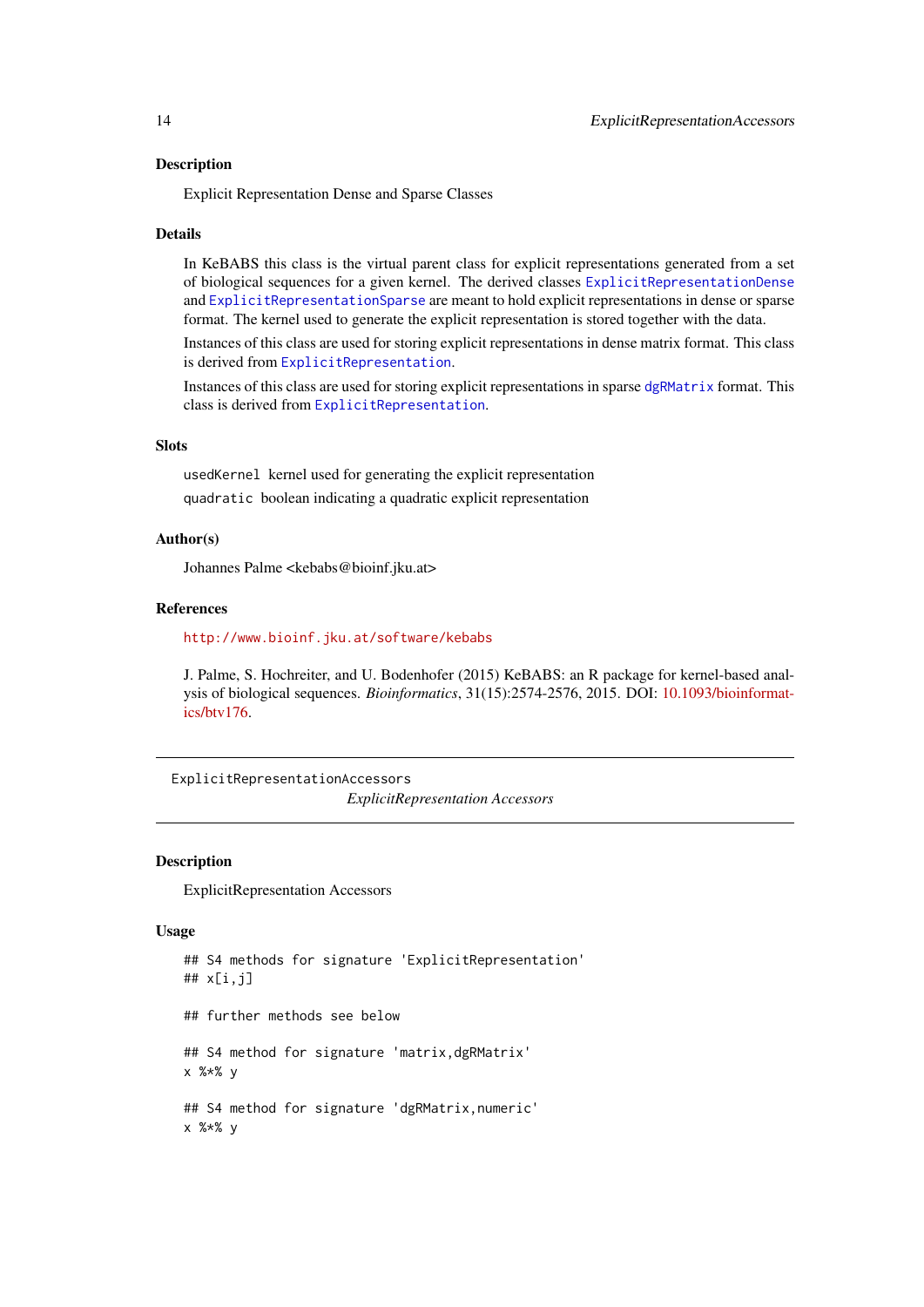# <span id="page-14-0"></span>gappyPairKernel 15

# Arguments

| X | an explicit representation in dense or sparse format                                                                                         |
|---|----------------------------------------------------------------------------------------------------------------------------------------------|
| i | integer vector or character vector with a subset of the sample indices or names                                                              |
| y | in the first case and explicit representation and x is a matrix, for the second case<br>a numeric matrix and x is an explicit representation |
| j | integer vector or character vector with a subset of the feature indices or names                                                             |

# Value

see details above

# Accessor-like methods

- x[i,]: return a KernelMatrix object that only contains the rows selected with the subsetting parameter i. This parameter can be a numeric vector with indices or a character vector which is matched against the names of x.
- $x$ [, i]: return a KernelMatrix object that only contains the columns selected with the subsetting parameter j. This parameter can be a numeric vector with indices or a character vector which is matched against the names of x.
- x[i,j]: return a KernelMatrix object that only contains the rows selected with the subsetting parameter i and columns selected by j. Both parameters can be a numeric vector with indices or a character vector which is matched against the names of x.

# Accessor-like methods

%\*%: this function provides the multiplication of a dgRMatrix or a sparse explicit representation (which is derived from dgRMatrix) with a matrix or a vector. This functionality is not available in package Matrix for a dgRMatrix.

# Author(s)

Johannes Palme <kebabs@bioinf.jku.at>

#### References

# <http://www.bioinf.jku.at/software/kebabs>

J. Palme, S. Hochreiter, and U. Bodenhofer (2015) KeBABS: an R package for kernel-based analysis of biological sequences. *Bioinformatics*, 31(15):2574-2576, 2015. DOI: [10.1093/bioinformat](http://dx.doi.org/10.1093/bioinformatics/btv176)[ics/btv176.](http://dx.doi.org/10.1093/bioinformatics/btv176)

<span id="page-14-1"></span>gappyPairKernel *Gappy Pair Kernel*

# Description

Create a gappy pair kernel object and the kernel matrix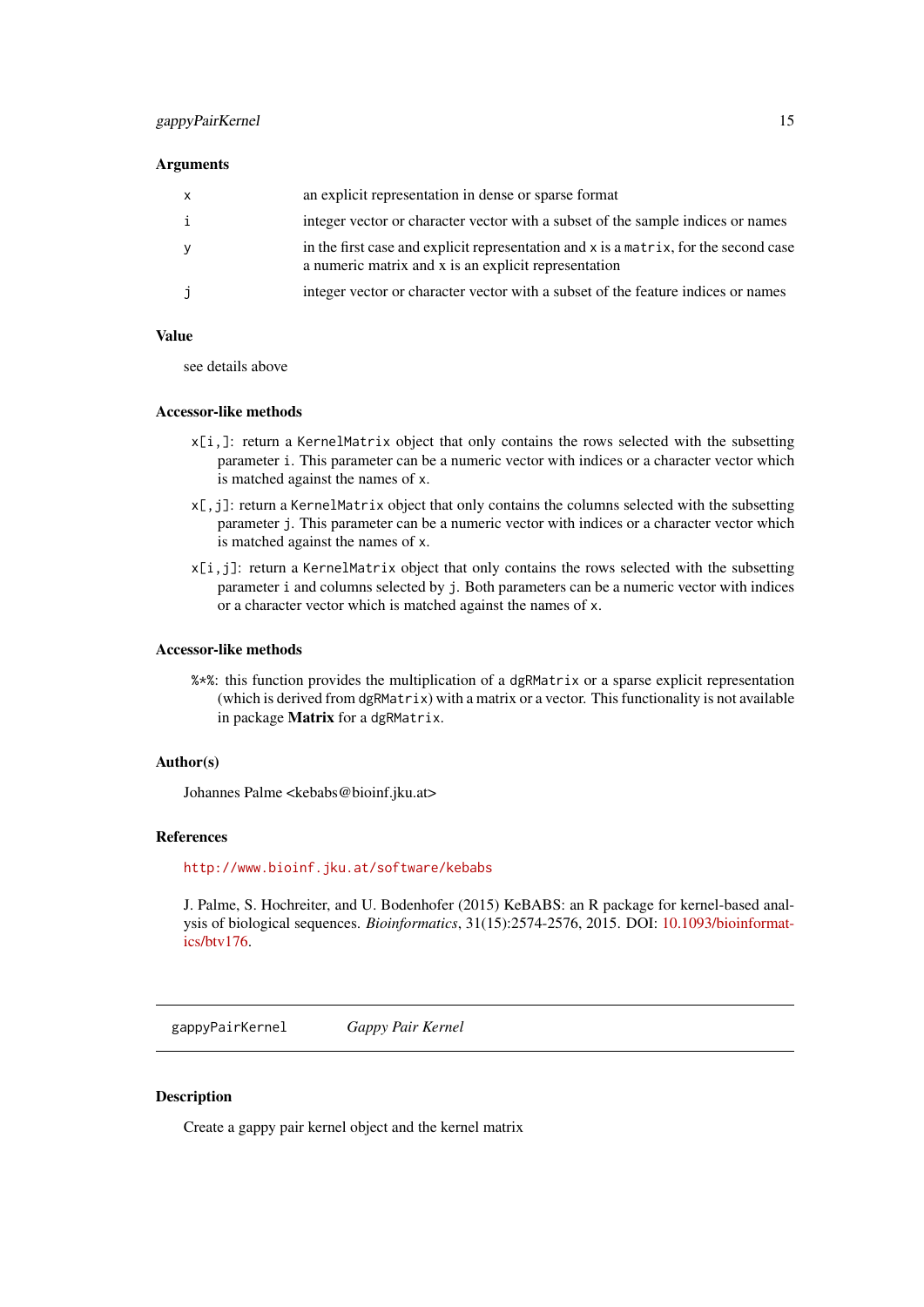# Usage

```
gappyPairKernel(k = 1, m = 1, r = 1, annSpec = FALSE,
  distWeight = numeric(0), normalized = TRUE, exact = TRUE,
  ignoreLower = TRUE, presence = FALSE, revComplement = FALSE,
  mixCoef = numeric(0)## S4 method for signature 'GappyPairKernel'
```
getFeatureSpaceDimension(kernel, x)

# Arguments

| k            | length of the substrings (also called kmers) which are considered in pairs by<br>this kernel. This parameter together with parameter m (see below) defines the<br>size of the feature space, i.e. the total number of features considered in this<br>kernel is $( A ^{\wedge}(2^*k))^*(m+1)$ , with $ A $ as the size of the alphabet (4 for DNA<br>and RNA sequences and 21 for amino acid sequences). Sequences with a total<br>number of characters shorter than $2 * k + m$ will be accepted but not all possible<br>patterns of the feature space can be taken into account. When multiple kernels<br>with different k and/or m values should be generated, e.g. for model selection<br>an integer vector can be specified instead of a single numeric values. In this<br>case a list of kernel objects with the individual values from the integer vector of<br>parameter k is generated as result. The processing effort for this kernel is highly<br>dependent on the value of k because of the additional factor 2 in the exponent for<br>the feature space size) and only small values of k will allow efficient processing.<br>$Default=1$ |
|--------------|-------------------------------------------------------------------------------------------------------------------------------------------------------------------------------------------------------------------------------------------------------------------------------------------------------------------------------------------------------------------------------------------------------------------------------------------------------------------------------------------------------------------------------------------------------------------------------------------------------------------------------------------------------------------------------------------------------------------------------------------------------------------------------------------------------------------------------------------------------------------------------------------------------------------------------------------------------------------------------------------------------------------------------------------------------------------------------------------------------------------------------------------------------|
| m            | maximal number of irrelevant positions between a pair of kmers. The value of m<br>must be an integer value larger than 0. For example a value of m=2 means that<br>zero, one or two irrelevant positions between kmer pairs are considered as valid<br>features. (A value of 0 corresponds to the spectrum kernel with a kmer length<br>of $2 * k$ and is not allowed for the gappy pair kernel). When an integer vector<br>is specified a list of kernels is generated as described above for parameter k. If<br>multiple values are specified both for parameter k and parameter m one kernel<br>object is created for each of the combinations of k and m. Default=1                                                                                                                                                                                                                                                                                                                                                                                                                                                                               |
| $\mathsf{r}$ | exponent which must be $> 0$ (see details section in spectrum Kernel). Default=1                                                                                                                                                                                                                                                                                                                                                                                                                                                                                                                                                                                                                                                                                                                                                                                                                                                                                                                                                                                                                                                                      |
| annSpec      | boolean that indicates whether sequence annotation should be taken into account<br>(details see on help page for annotationMetadata). Annotation information is<br>only evaluated for the kmer positions of the kmer pair but not for the irrele-<br>vant positions in between. For the annotation specific gappy pair kernel the<br>total number of features increases to $( A ^{\wedge}(2^*k))^*( a ^{\wedge}(2^*k)^*(m+1)$ with $ A $ as<br>the size of the sequence alphabet and lal as the size of the annotation alphabet.<br>Default=FALSE                                                                                                                                                                                                                                                                                                                                                                                                                                                                                                                                                                                                     |
| distWeight   | a numeric distance weight vector or a distance weighting function (details see<br>on help page for gaussWeight). Default=NULL                                                                                                                                                                                                                                                                                                                                                                                                                                                                                                                                                                                                                                                                                                                                                                                                                                                                                                                                                                                                                         |
| normalized   | generated data from this kernel will be normalized (details see below). De-<br>fault=TRUE                                                                                                                                                                                                                                                                                                                                                                                                                                                                                                                                                                                                                                                                                                                                                                                                                                                                                                                                                                                                                                                             |
| exact        | use exact character set for the evaluation (details see below). Default=TRUE                                                                                                                                                                                                                                                                                                                                                                                                                                                                                                                                                                                                                                                                                                                                                                                                                                                                                                                                                                                                                                                                          |
| ignoreLower  | ignore lower case characters in the sequence. If the parameter is not set lower<br>case characters are treated like uppercase. Default=TRUE                                                                                                                                                                                                                                                                                                                                                                                                                                                                                                                                                                                                                                                                                                                                                                                                                                                                                                                                                                                                           |
| presence     | if this parameter is set only the presence of a kmers will be considered, otherwise<br>the number of occurances of the kmer is used. Default=FALSE                                                                                                                                                                                                                                                                                                                                                                                                                                                                                                                                                                                                                                                                                                                                                                                                                                                                                                                                                                                                    |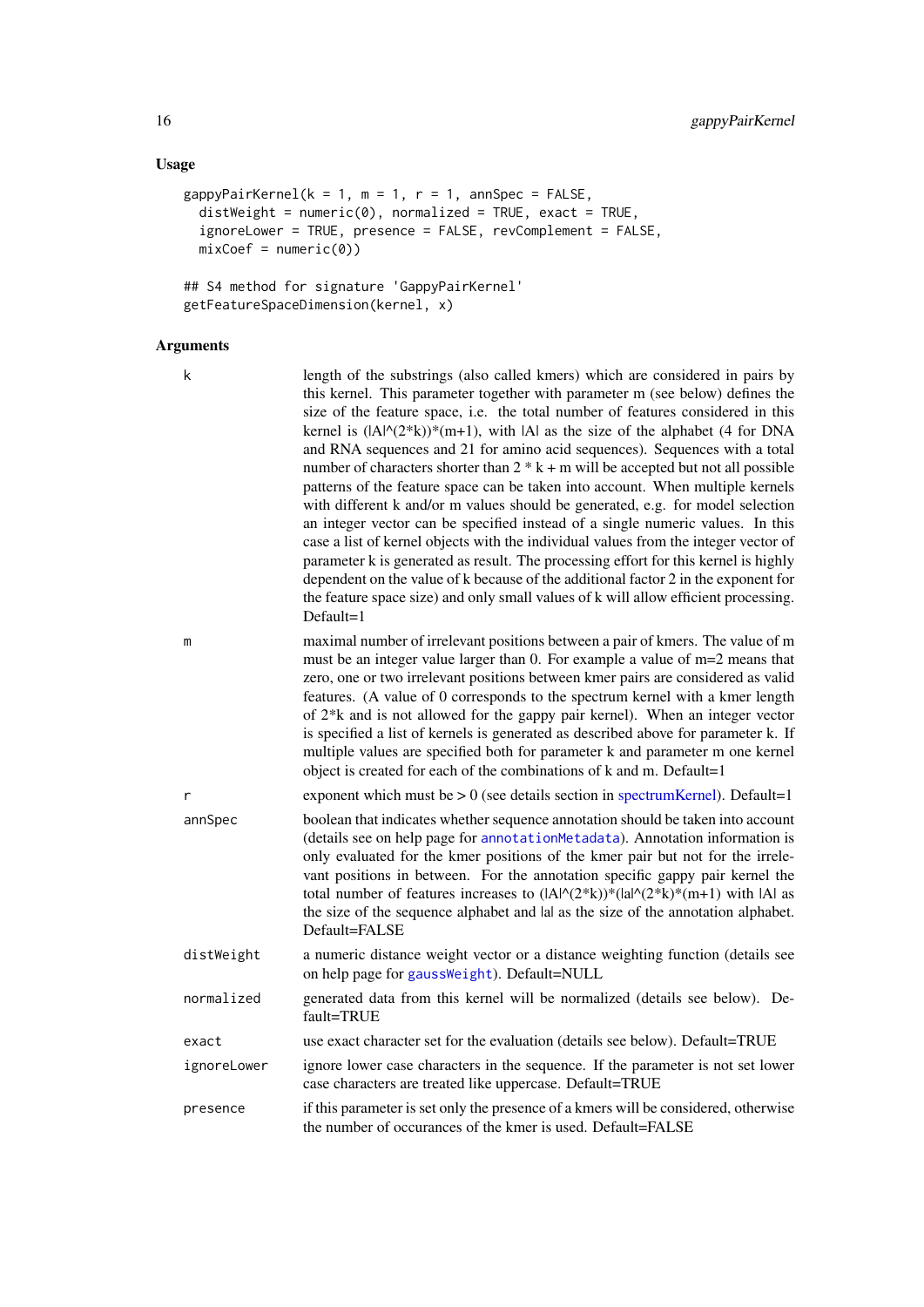| revComplement | if this parameter is set a kmer pair and its reverse complement are treated as the<br>same feature. Default=FALSE                                                                                                 |
|---------------|-------------------------------------------------------------------------------------------------------------------------------------------------------------------------------------------------------------------|
| mixCoef       | mixing coefficients for the mixture variant of the gappy pair kernel. A numeric<br>vector of length k is expected for this parameter with the unused components in<br>the mixture set to 0. Default=numeric $(0)$ |
| kernel        | a sequence kernel object                                                                                                                                                                                          |
| $\mathsf{x}$  | one or multiple biological sequences in the form of a DNAStringSet, RNAStringSet,<br>AAStringSet (or as BioVector)                                                                                                |

#### Details

Creation of kernel object

The function 'gappyPairKernel' creates a kernel object for the gappy pair kernel. This kernel object can then be used with a set of DNA-, RNA- or AA-sequences to generate a kernel matrix or an explicit representation for this kernel. The gappy pair kernel uses pairs of neighboring subsequences of length k (kmers) with up to m irrelevant positions between the kmers. For sequences shorter than  $2*k$  the self similarity (i.e. the value on the main diagonal in the square kernel matrix) is 0. The explicit representation contains only zeros for such a sample. Dependent on the learning task it might make sense to remove such sequences from the data set as they do not contribute to the model but still influence performance values.

For values different from  $1$  (=default value) parameter r leads to a transfomation of similarities by taking each element of the similarity matrix to the power of r. If normalized=TRUE, the feature vectors are scaled to the unit sphere before computing the similarity value for the kernel matrix. For two samples with the feature vectors x and y the similarity is computed as:

$$
s = \frac{\vec{x}^T\vec{y}}{\|\vec{x}\|\|\vec{y}\|}
$$

For an explicit representation generated with the feature map of a normalized kernel the rows are normalized by dividing them through their Euclidean norm. For parameter exact=TRUE the sequence characters are interpreted according to an exact character set. If the flag is not set ambigous characters from the IUPAC characterset are also evaluated.

The annotation specific variant (for details see [annotationMetadata\)](#page-96-1) and the position dependent variants (for details see [positionMetadata\)](#page-52-1) either in the form of a position specific or a distance weighted kernel are supported for the gappy pair kernel. The generation of an explicit representation is not possible for the position dependent variants of this kernel.

#### Creation of kernel matrix

The kernel matrix is created with the function [getKernelMatrix](#page-90-1) or via a direct call with the kernel object as shown in the examples below.

#### Value

gappyPairKernel: upon successful completion, the function returns a kernel object of class [GappyPairKernel](#page-18-1). of getDimFeatureSpace: dimension of the feature space as numeric value

# Author(s)

Johannes Palme <kebabs@bioinf.jku.at>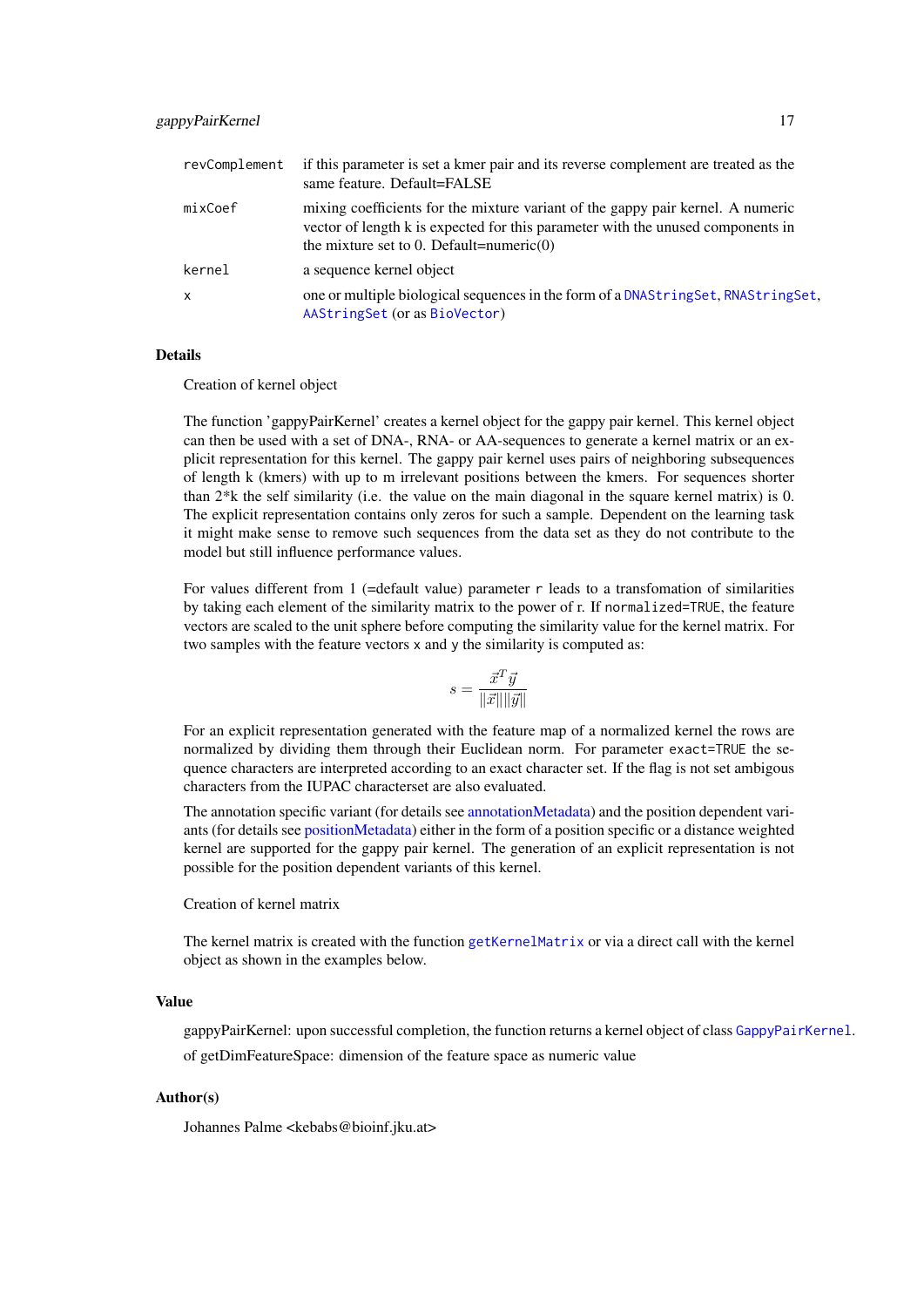#### References

<http://www.bioinf.jku.at/software/kebabs>

(Mahrenholz, 2011) – C.C. Mahrenholz, I.G. Abfalter, U. Bodenhofer, R. Volkmer and S. Hochreiter. Complex networks govern coiled-coil oligomerizations - predicting and profiling by means of a machine learning approach.

(Bodenhofer, 2009) – U. Bodenhofer, K. Schwarzbauer, M. Ionescu and S. Hochreiter. Modelling position specificity in sequence kernels by fuzzy equivalence relations.

(Kuksa, 2008) – P. Kuksa, P.-H. Huang and V. Pavlovic. Fast Protein Homology and Fold Detection with Sparse Spatial Sample Kernels

J. Palme, S. Hochreiter, and U. Bodenhofer (2015) KeBABS: an R package for kernel-based analysis of biological sequences. *Bioinformatics*, 31(15):2574-2576, 2015. DOI: [10.1093/bioinformat](http://dx.doi.org/10.1093/bioinformatics/btv176)[ics/btv176.](http://dx.doi.org/10.1093/bioinformatics/btv176)

# See Also

[getKernelMatrix](#page-90-1), [getExRep](#page-20-1), [kernelParameters-method](#page-90-1), [spectrumKernel](#page-100-1), [mismatchKernel](#page-57-1), [motifKernel](#page-63-1), [GappyPairKernel](#page-18-1)

# Examples

```
## instead of user provided sequences in XStringSet format
## for this example a set of DNA sequences is created
## RNA- or AA-sequences can be used as well with the gappy pair kernel
dnaseqs <- DNAStringSet(c("AGACTTAAGGGACCTGGTCACCACGCTCGGTGAGGGGGACGGGGTGT",
                           "ATAAAGGTTGCAGACATCATGTCCTTTTTGTCCCTAATTATTTCAGC",
                          "CAGGAATCAGCACAGGCAGGGGCACGGCATCCCAAGACATCTGGGCC",
                          "GGACATATACCCACCGTTACGTGTCATACAGGATAGTTCCACTGCCC",
                          "ATAAAGGTTGCAGACATCATGTCCTTTTTGTCCCTAATTATTTCAGC"))
names(dnaseqs) <- paste("S", 1:length(dnaseqs), sep="")
## create the kernel object for dimer pairs with up to ten irrelevant
## position between the kmers of the pair without normalization
gappy <- gappyPairKernel(k=2, m=10, normalized=FALSE)
## show details of kernel object
gappy
## generate the kernel matrix with the kernel object
km <- gappy(dnaseqs)
dim(km)
km[1:5,1:5]
## alternative way to generate the kernel matrix
km <- getKernelMatrix(gappy, dnaseqs)
km[1:5,1:5]
## Not run:
## plot heatmap of the kernel matrix
heatmap(km, symm=TRUE)
## End(Not run)
```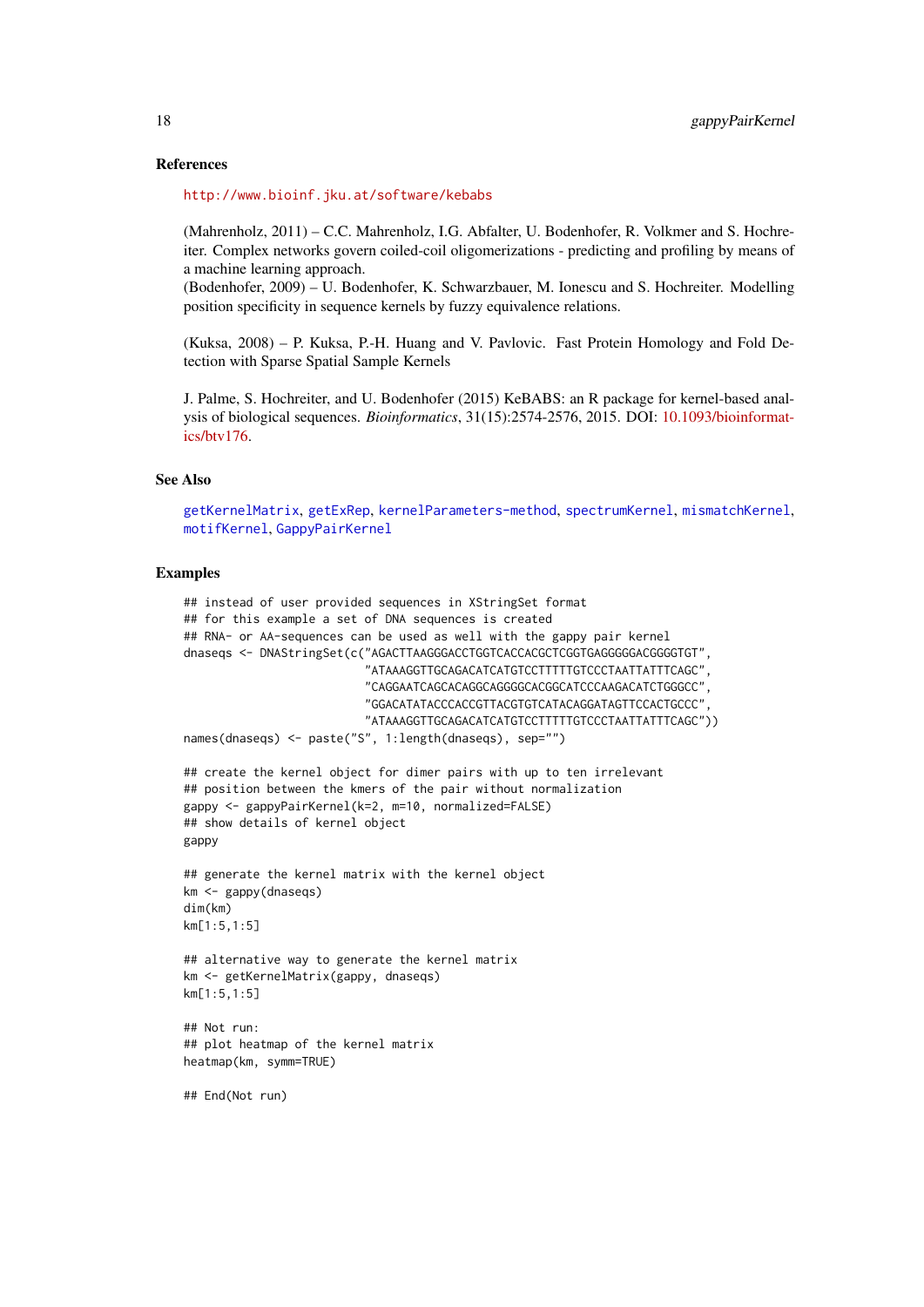<span id="page-18-1"></span><span id="page-18-0"></span>GappyPairKernel-class *Gappy Pair Kernel Class*

#### Description

Gappy Pair Kernel Class

# Details

Instances of this class represent a kernel object for the gappy pair kernel. The kernel considers adjacent pairs of kmers with up to m irrelevant characters between the pair. The class is derived from [SequenceKernel.](#page-93-1)

# Slots

- k length of the substrings considered by the kernel
- m maximum number of irrelevant character between two kmers
- r exponent (for details see [gappyPairKernel\)](#page-14-1)

annSpec when set the kernel evaluates annotation information

distWeight distance weighting function or vector

normalized data generated with this kernel object is normalized

exact use exact character set for evaluation

ignoreLower ignore lower case characters in the sequence

presence consider only the presence of kmers not their counts

revComplement consider a kmer and its reverse complement as the same feature

mixCoef mixing coefficients for mixture kernel

# Author(s)

Johannes Palme <kebabs@bioinf.jku.at>

# References

# <http://www.bioinf.jku.at/software/kebabs>

J. Palme, S. Hochreiter, and U. Bodenhofer (2015) KeBABS: an R package for kernel-based analysis of biological sequences. *Bioinformatics*, 31(15):2574-2576, 2015. DOI: [10.1093/bioinformat](http://dx.doi.org/10.1093/bioinformatics/btv176)[ics/btv176.](http://dx.doi.org/10.1093/bioinformatics/btv176)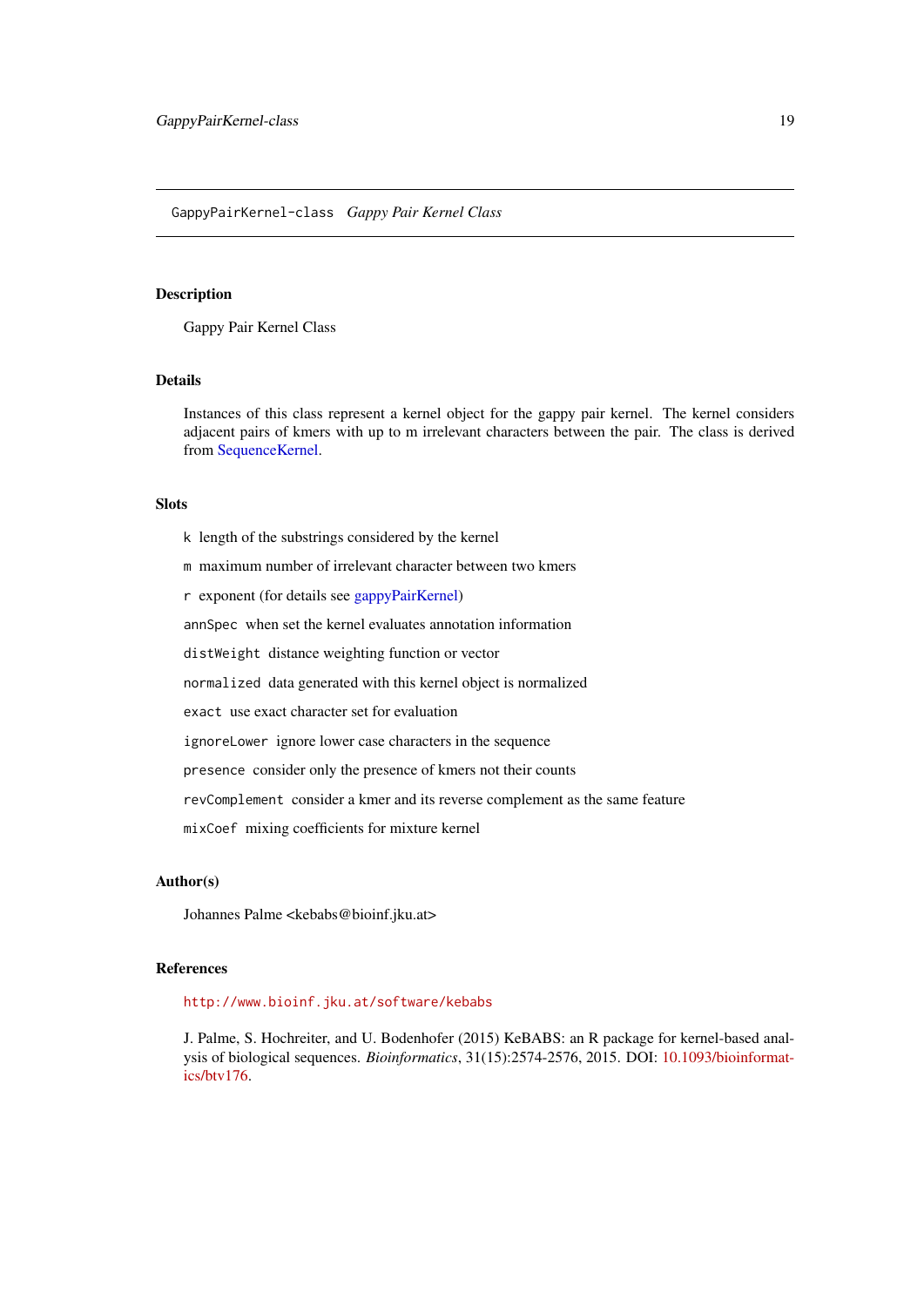<span id="page-19-0"></span>

# Description

Generate biological sequences with uniform random distribution of alphabet characters.

# Usage

```
genRandBioSeqs(seqType = c("DNA", "RNA", "AA"), numSequences, seqLength,
 biostring = TRUE, seed)
```
#### Arguments

| seqType      | defines the type of sequence as DNA, RNA or AA and the underlying alphabet.<br>$Default="DNA"$                                         |
|--------------|----------------------------------------------------------------------------------------------------------------------------------------|
| numSequences | single numeric value which specifies the number of sequences that should be<br>generated.                                              |
| segLength    | either a single numeric value or a numeric vector of length 'numSequences'<br>which gives the length of the sequences to be generated. |
| biostring    | if TRUE the sequences will be generated in XStringSet format otherwise as BioVec-<br>tor derived class. Default=TRUE                   |
| seed         | when present the random generator will be seeded with the value passed in this<br>parameter                                            |

# Details

The function generates a set of sequences with uniform distribution of alphabet characters and returns it as XStringSet or BioVector dependent on the parameter biostring.

# Value

When the parameter 'biostring' is set to FALSE the function returns a XStringSet derived class otherwise a BioVector derived class.

# Author(s)

Johannes Palme <kebabs@bioinf.jku.at>

# References

<http://www.bioinf.jku.at/software/kebabs>

J. Palme, S. Hochreiter, and U. Bodenhofer (2015) KeBABS: an R package for kernel-based analysis of biological sequences. *Bioinformatics*, 31(15):2574-2576, 2015. DOI: [10.1093/bioinformat](http://dx.doi.org/10.1093/bioinformatics/btv176)[ics/btv176.](http://dx.doi.org/10.1093/bioinformatics/btv176)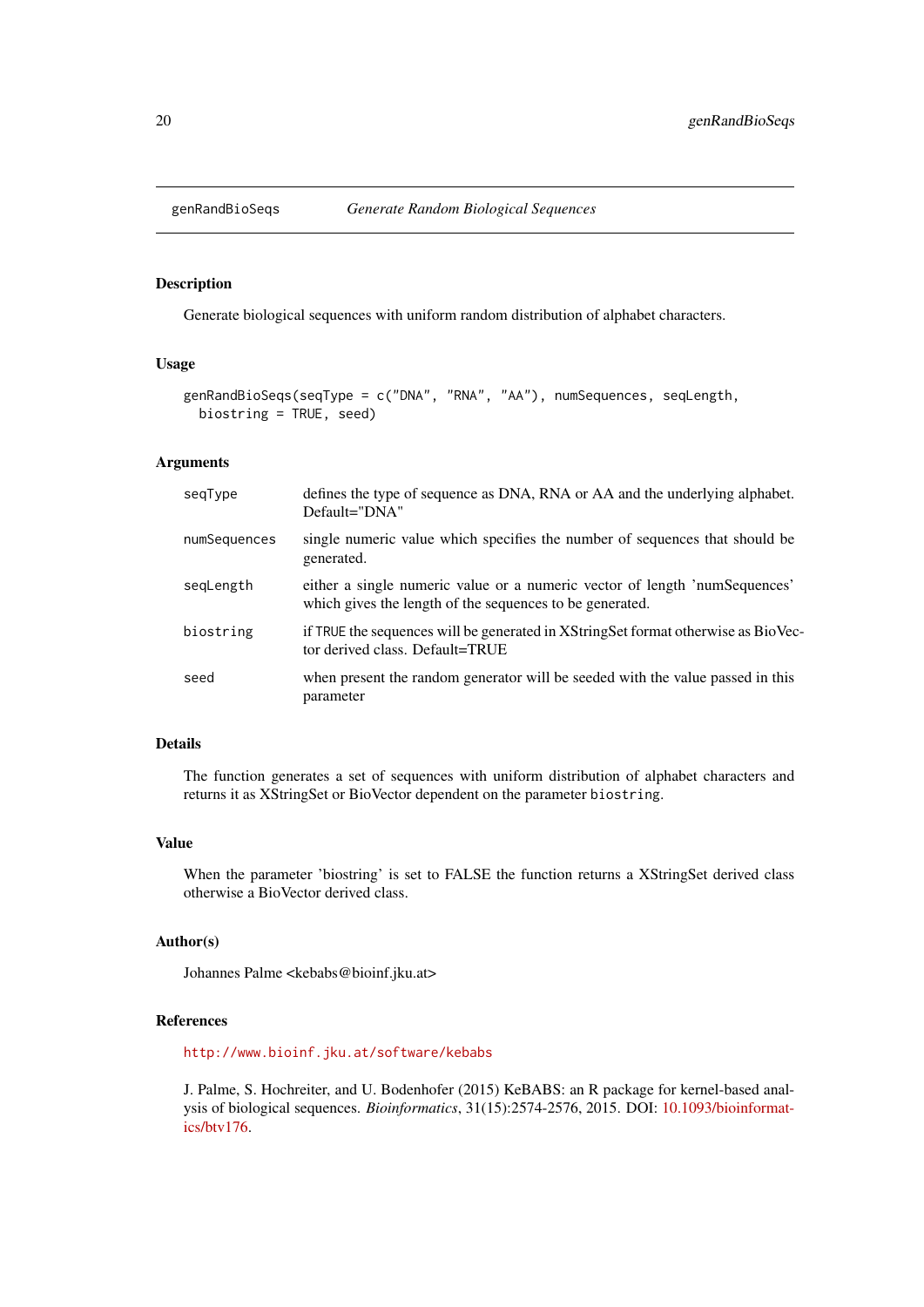# <span id="page-20-0"></span>getExRep 21

# Examples

```
## generate a set of AA sequences of fixed length as AAStringSet
aaseqs <- genRandBioSeqs("AA", 100, 1000, biostring=TRUE)
## show AA sequence set
aaseqs
## Not run:
## generate a set of "DNA" sequences as DNAStringSet with uniformly
## distributed lengths between 1500 and 3000 bases
seqLength <- runif(300, min=1500, max=3500)
dnaseqs <- genRandBioSeqs("DNA", 100, seqLength, biostring=TRUE)
## show DNA sequence set
dnaseqs
## End(Not run)
```
<span id="page-20-1"></span>getExRep *Explict Representation*

# Description

Create an explicit representation

# Usage

```
getExRep(x, kernel = spectrumKernel(), sparse = TRUE,
 zeroFeatures = FALSE, features = NULL, useRowNames = TRUE,
 useColNames = TRUE, selx = NULL)
```

```
getExRepQuadratic(exRepLin, useRowNames = TRUE, useColNames = TRUE,
 zeroFeatures = FALSE)
```
# Arguments

| $\mathsf{x}$ | one or multiple biological sequences in the form of a DNAStringSet, RNAStringSet,<br>AAStringSet (or as BioVector)                                                                                                                      |
|--------------|-----------------------------------------------------------------------------------------------------------------------------------------------------------------------------------------------------------------------------------------|
| kernel       | a sequence kernel object. The feature map of this kernel object is used to gener-<br>ate the explicit representation.                                                                                                                   |
| sparse       | boolean that indicates whether a sparse or dense explicit representation should<br>be generated. Default=TRUE                                                                                                                           |
| zeroFeatures | indicates whether columns with zero feature counts across all samples should be<br>included in the explicit representation. (see below) Default=FALSE                                                                                   |
| features     | feature subset of the specified kernel in the form of a character vector. When a<br>feature subset is passed to the function all other features in the feature space are<br>not considered for the explicit representation. (see below) |
| useRowNames  | if this parameter is set the sample names will be set as row names if available in<br>the provided sequence set. Default=TRUE                                                                                                           |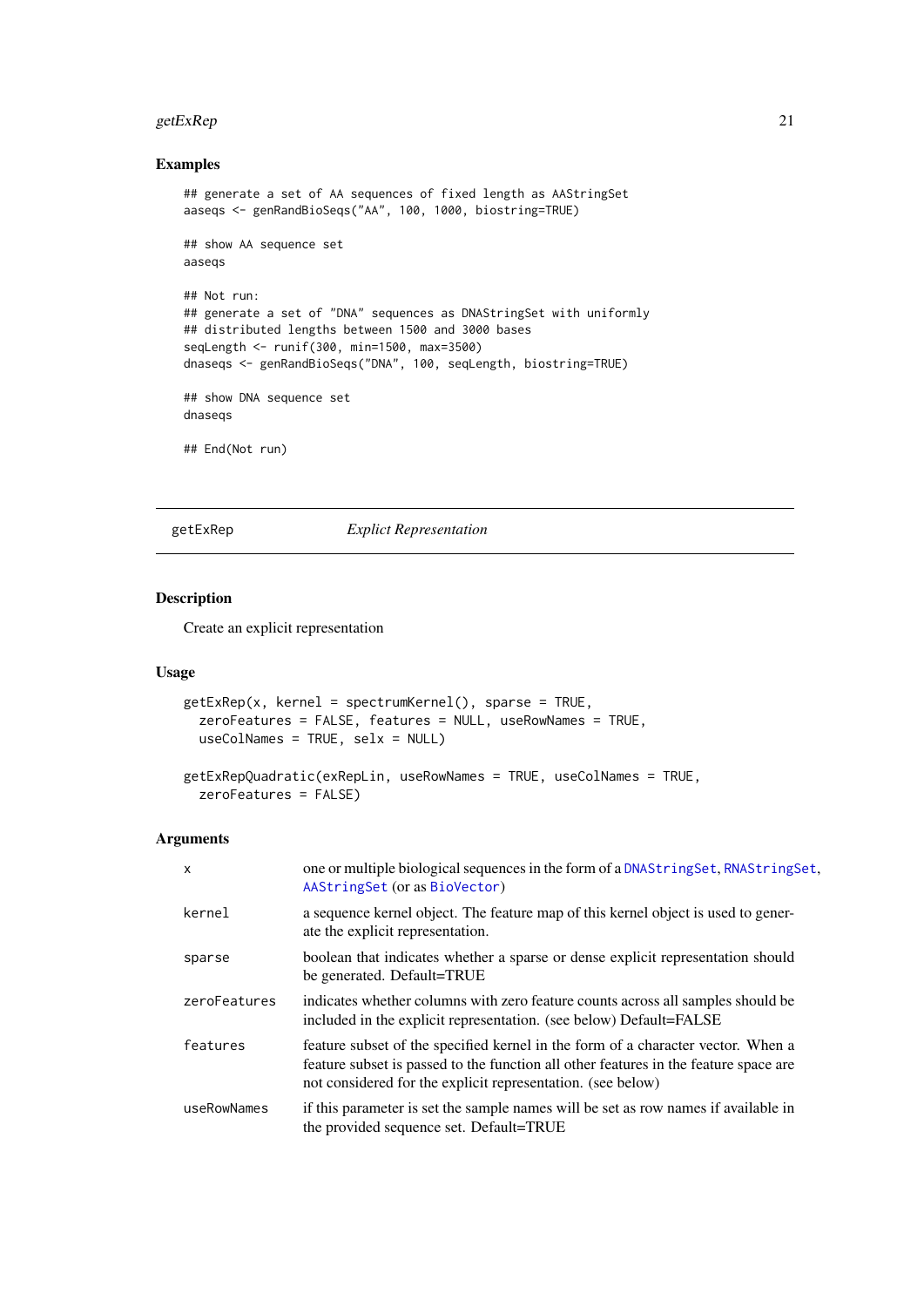22 getExRep

| useColNames | if this parameter is set the features will be set as column names in the explicit<br>representation. Default=TRUE                                             |
|-------------|---------------------------------------------------------------------------------------------------------------------------------------------------------------|
| selx        | subset of indices into x. When this parameter is present the explicit representa-<br>tion is generated for the specified subset of samples only, default=NULL |
| exRepLin    | a linear explicit representation                                                                                                                              |

# Details

#### Creation of an explicit representation

The function 'getExRep' creates an explicit representation of the given sequence set using the feature map of the specified kernel. It contains the feature counts in a matrix format. The rows of the matrix represent the samples, the columns the features. For a dense explicit representation of class [ExplicitRepresentationDense](#page-12-1) the count data is stored in a dense matrix. To allow efficient storage all features that do not occur in the sequence set are removed from the explicit representation by default. When the parameter zeroFeatures is set to TRUE these features are also included resulting an explicit representation which contains the full feature space. For feature spaces larger than one million features the inclusion of zero features is not possible.

In case of large feature spaces a sparse explicit representation of class [ExplicitRepresentationSparse](#page-12-1) is much more efficient by storing the count data as  $dgRMatrix$  from package **Matrix**). The class [ExplicitRepresentationSparse](#page-12-1) is derived from dgRMatrix. As zero features are not stored in a sparse matrix the flag zeroFeatures only controls whether the column names of features not occuring in the sequences are included or not.

Both the dense and the sparse explicit representation also contain the kernel object which was used for it's creation. For an explicit representation without zero features column names are mandatory. An explicit representation can be created for position independent and annotation specific kernel variants (for details see [annotationMetadata\)](#page-96-1). In annotation specific kernels the annotation characters are included as postfix in the features. For kernels with normalization the explicit representation is normalized resulting in row vectors normalized to the unit sphere. For feature subsets used with normalized kernels all features of the feature space are used in the normalization.

# Usage of explicit representations

Learning with linear SVMs (e.g. [ksvm](#page-0-0)in package **kernlab** or [svm](#page-0-0) in package e1071) can be performed either through passing a kernel matrix of similarity values or an explicit representation and a linear kernel to the SVM. The SVMs in package **kernlab** support a dense explicit representation or kernel matrix as data representations. The SVMs in packages e1071) and LiblineaR support dense or sparse explicit representations. In many cases there can be considerable performance differences between the two variants of passing data to the SVM. And especially for larger feature spaces the sparse explicit representation not only brings higher memory efficiency but also leads to drastically improved runtimes during training and prediction. Starting with kebabs version 1.2.0 kernel matrix support is also available for package e1071 via the dense LIBSVM implementation integrated in package kebabs.

In general all of the complexity of converting the sequences with a specific kernel to an explicit representation or a kernel matrix and adapting the formats and parameters to the specific SVM is hidden within the KeBABS training and predict methods (see [kbsvm](#page-36-1), [predict](#page-82-1)) and the user can concentrate on the actual data analysis task. During training via [kbsvm](#page-36-1) the parameter explicit controls the training via kernel matrix or explicit representation and the parameter explicitType determines whether a dense or sparse explicit representation is used. Manual generation of explicit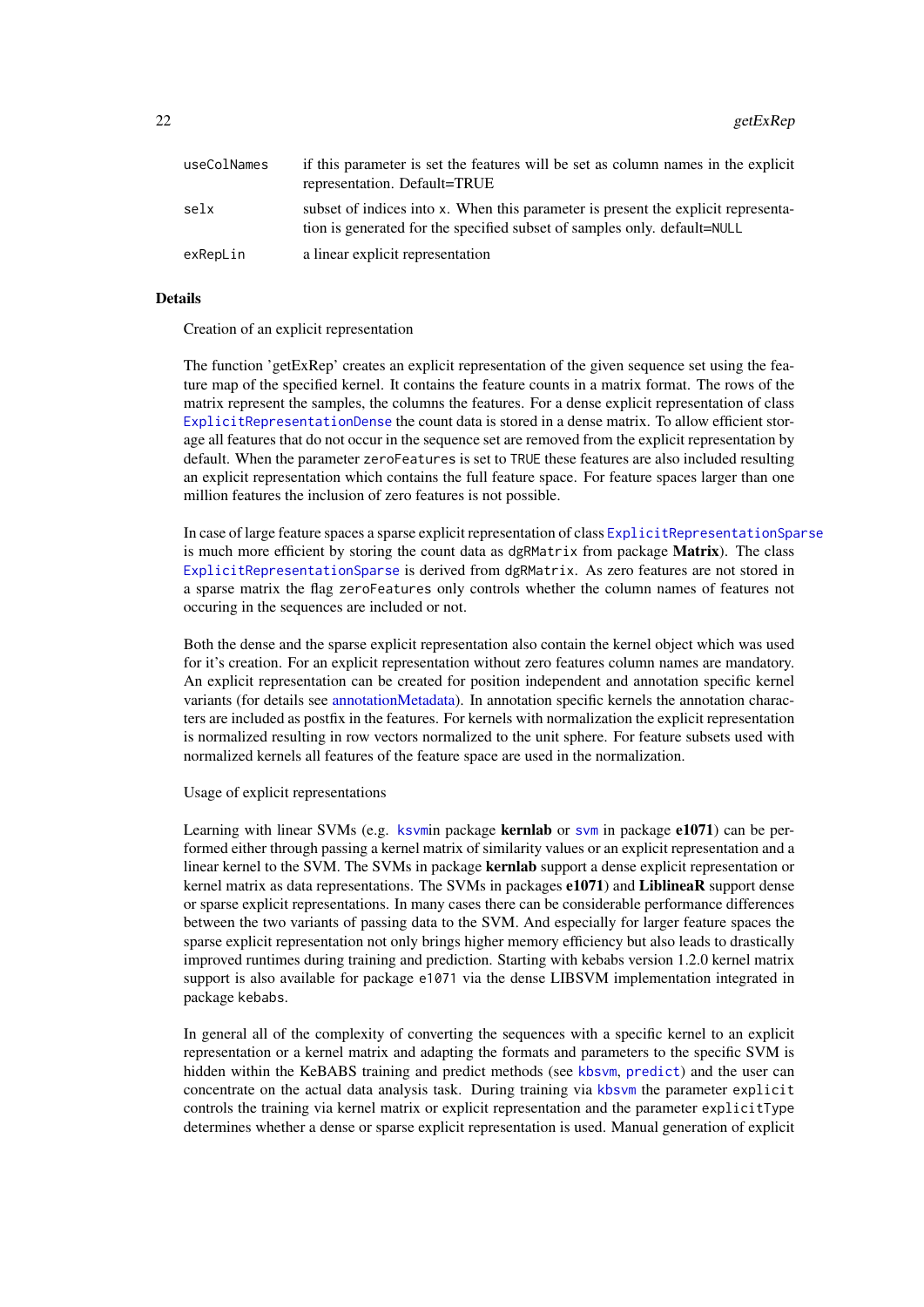# getExRep 23

representations is only necessary for usage with other learners or analysis methods not supported by KeBABS.

Quadratic explicit representation

The package LiblineaR only provides linear SVMs which are tuned for efficient processing of larger feature spaces and sample numbers. To allow the use of a quadratic kernel on these SVMs a quadratic explicit representation can be generated from the linear explicit representation. It contains counts for feature pairs and the features combined to one pair are separated by '\_' in the column names of the quadratic explicit representation. Please be aware that the dimensionality for a quadratic explicit representation increases considerably compared to the linear one. In the other SVMs a linear explicit representation together with a quadratic kernel is used instead. In training via [kbsvm](#page-36-1) the use of a linear representation with a quadratic kernel or a quadratic explicit representation instead is indicated through setting the parameter featureType to the value "quadratic".

# Value

getExRep: upon successful completion, dependent on the flag sparse the function returns either a dense explicit representation of class [ExplicitRepresentationDense](#page-12-1) or a sparse explicit representation of class [ExplicitRepresentationSparse](#page-12-1).

getExRepQuadratic: upon successful completion, the function returns a quadratic explicit representation

# Author(s)

Johannes Palme <kebabs@bioinf.jku.at>

#### References

# <http://www.bioinf.jku.at/software/kebabs>

J. Palme, S. Hochreiter, and U. Bodenhofer (2015) KeBABS: an R package for kernel-based analysis of biological sequences. *Bioinformatics*, 31(15):2574-2576, 2015. DOI: [10.1093/bioinformat](http://dx.doi.org/10.1093/bioinformatics/btv176)[ics/btv176.](http://dx.doi.org/10.1093/bioinformatics/btv176)

#### See Also

[ExplicitRepresentationDense](#page-12-1), [ExplicitRepresentationSparse](#page-12-1), [getKernelMatrix](#page-90-1), [kernelParameters-method](#page-90-1), [SpectrumKernel](#page-103-1), [mismatchKernel](#page-57-1), [gappyPairKernel](#page-14-1), [motifKernel](#page-63-1)

# Examples

```
## instead of user provided sequences in XStringSet format
## for this example a set of DNA sequences is created
## RNA- or AA-sequences can be used as well with the spectrum kernel
dnaseqs <- DNAStringSet(c("AGACTTAAGGGACCTGGACACCACACTCAGCTAGGGGGACTGGGAGC",
                          "ATAAAGGGAGCAGACATCATGACCTTTTTGACCCTAATTATTTCAGC",
                          "CAGGAATCAGCACAGGCAGGGGCACTGCATCCCAAGACATCTGGGCC",
                          "GGACATATACCCACCCTTACCTGCCATACAGGATAGGGCCACTGCCC",
                          "ATAAAGGATGCAGACATCATGGCCTTTTTGACCCTAATTATTTCAGC"))
names(dnaseqs) <- paste("S", 1:length(dnaseqs), sep="")
```

```
## create the kernel object for dimers with normalization
speck <- spectrumKernel(k=2)
```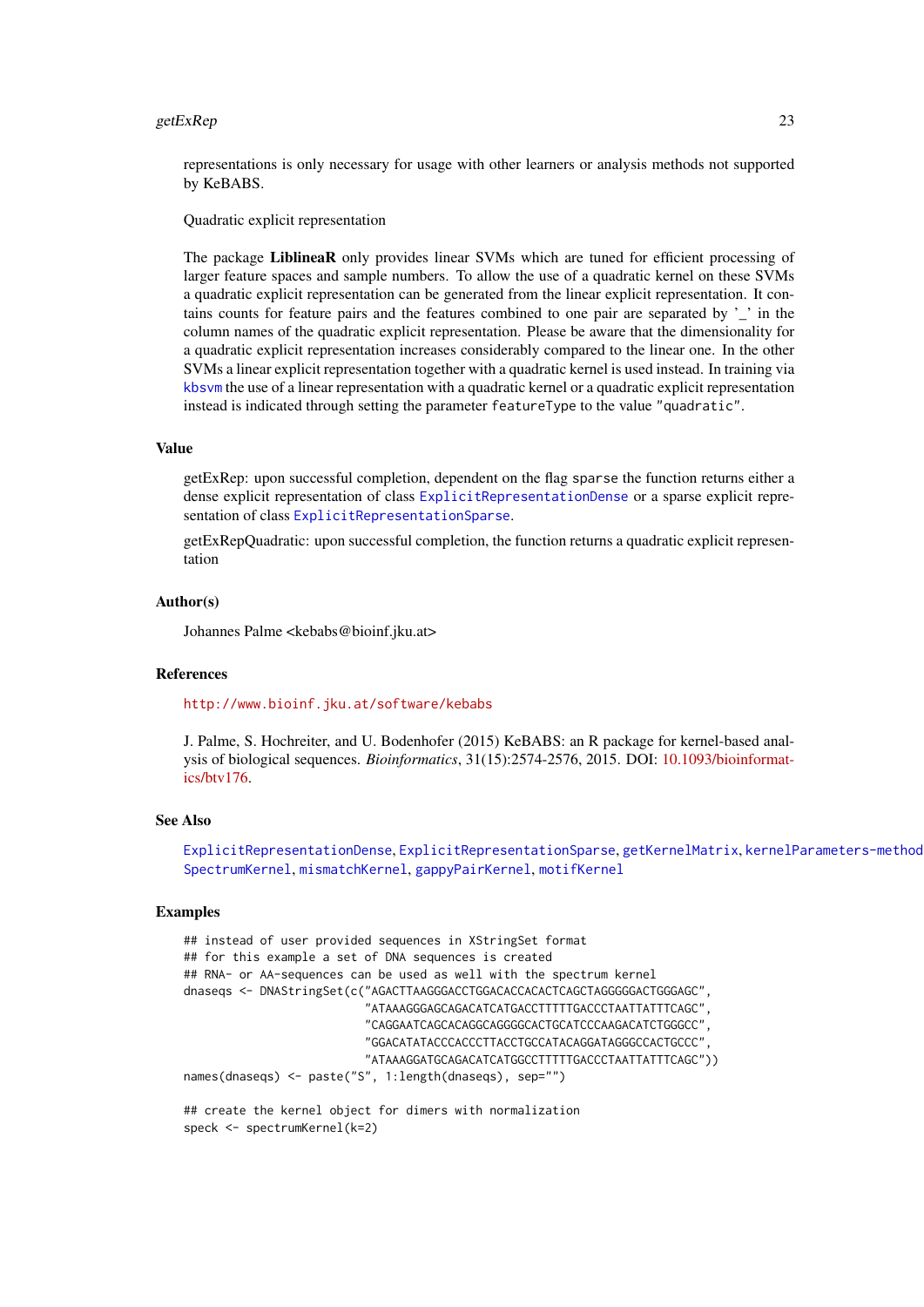```
## show details of kernel object
speck
## generate the dense explicit representation for the kernel
erd <- getExRep(dnaseqs, speck, sparse=FALSE)
dim(erd)
erd[1:5,]
## generate the dense explicit representation with zero features
erd <- getExRep(dnaseqs, speck, sparse=FALSE, zeroFeatures=TRUE)
dim(erd)
erd[1:5,]
## generate the sparse explicit representation for the kernel
ers <- getExRep(dnaseqs, speck)
dim(ers)
ers[1:5,]
## generate the sparse explicit representation with zero features
ers <- getExRep(dnaseqs, speck, zeroFeatures=TRUE)
dim(ers)
ers[1:5,]
## generate the quadratic explicit representation
erdq <- getExRepQuadratic(erd)
dim(erdq)
erdq[1:5,1:15]
## Not run:
## run taining and prediction with dense linear explicit representation
data(TFBS)
enhancerFB
train <- sample(1:length(enhancerFB), length(enhancerFB) * 0.7)
test <- c(1:length(enhancerFB))[-train]
model <- kbsvm(x=enhancerFB[train], y=yFB[train], kernel=speck,
               pkg="LiblineaR", svm="C-svc", cost=10, explicit="yes",
               explicitType="dense")
pred <- predict(model, x=enhancerFB[test])
evaluatePrediction(pred, yFB[test], allLabels=unique(yFB))
## run taining and prediction with sparse linear explicit representation
model <- kbsvm(x=enhancerFB[train], y=yFB[train], kernel=speck,
               pkg="LiblineaR", svm="C-svc", cost=10, explicit="yes",
               explicitType="sparse")
pred <- predict(model, x=enhancerFB[test])
evaluatePrediction(pred, yFB[test], allLabels=unique(yFB))
## End(Not run)
```
getFeatureWeights *Feature Weights*

# Description

Compute Feature Weights for KeBABS Model

<span id="page-23-0"></span>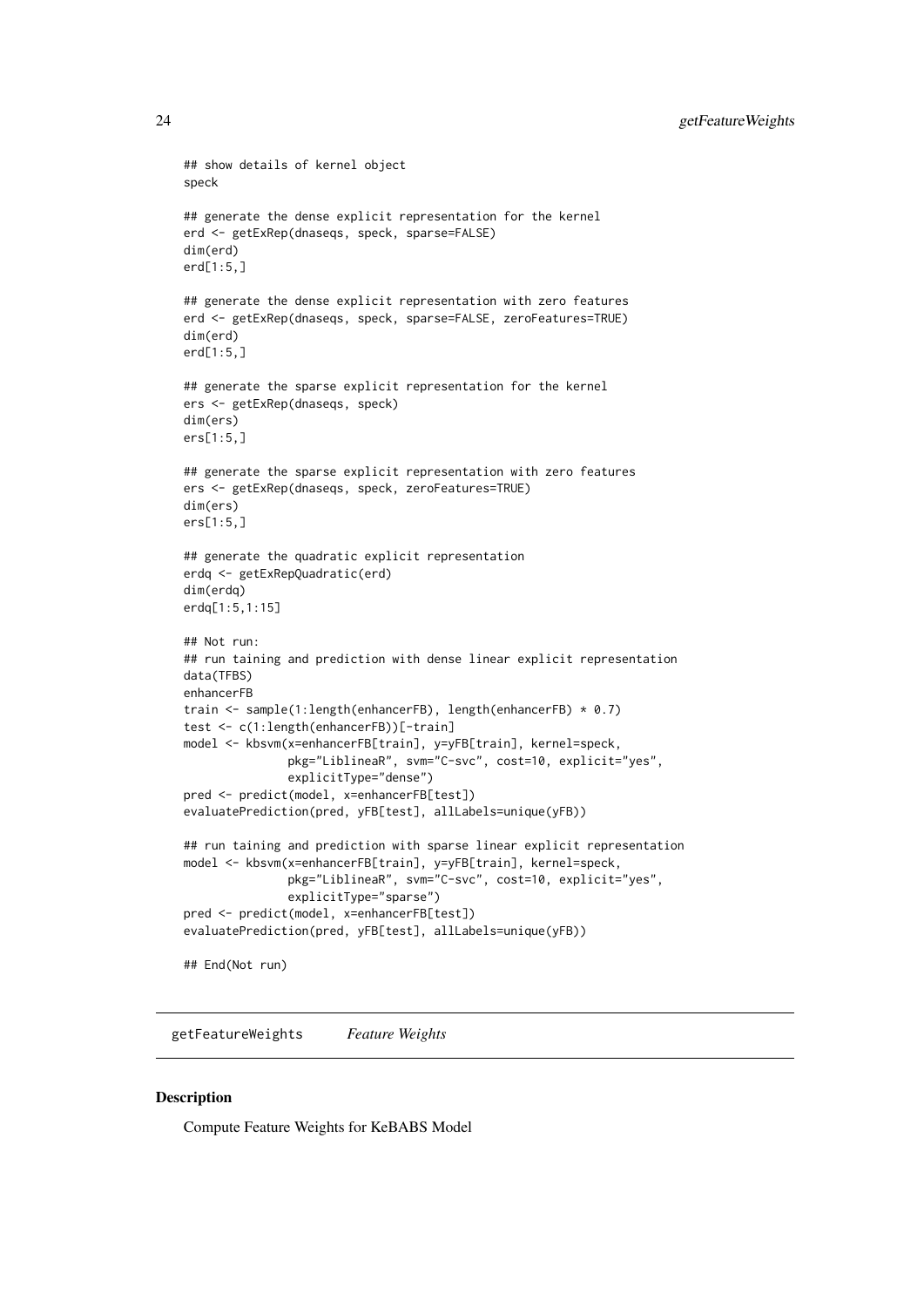## getFeatureWeights 25

# Usage

```
getFeatureWeights(model, exrep = NULL, features = NULL,
 weightLimit = .Machine$double.eps)
```
# Arguments

| model       | model object of class KBModel created by kbsvm.                                                                                                                                                                                                                                              |
|-------------|----------------------------------------------------------------------------------------------------------------------------------------------------------------------------------------------------------------------------------------------------------------------------------------------|
| exrep       | optional explicit representation of the support vectors from which the feature<br>weights should be computed. If no explicit representation is passed to the func-<br>tion the explicit representation is generated internally from the support vectors<br>stored in the model, default=NULL |
| features    | feature subset of the specified kernel in the form of a character vector. When a<br>feature subset is passed to the function all other features in the feature space are<br>not considered for the explicit representation. (see below) default=NULL                                         |
| weightLimit | the feature weight limit is a single numeric value and allows pruning of feature<br>weights. All feature weights with an absolute value below this limit are set to 0<br>and are not considered in the feature weights. Default=.Machine\$double.eps                                         |

# **Details**

#### **Overview**

Feature weights represent the contribution to the decision value for a single occurance of the feature in the sequence. In this way they give a hint concerning the importance of the individual features for a given classification or regression task. Please consider that for a pattern length larger than 1 patterns at neighboring sequence positions overlap and are no longer independent from each other. Apart from the obvious overlapping possibility of patterns for e.g. gappy pair kernel, motif kernel or mixture kernels multiple patterns can be relevant for a single position. Therefore feature weights do not describe the relevance for individual features exactly.

#### Computation of feature weights

Feature weights can be computed automatically as part of the training (see parameter featureWeights in method [kbsvm](#page-36-1). In this case the function getFeatureWeights is called during training automatically. When this parameter is not set during training computation of feature weights after training is possible with the function getFeatureWeights. The function also supports pruning of feature weights (see parameter weightLimit allowing to test different prunings without retraining.

#### Usage of feature weights

Feature weights are used during prediction to speed up the prediction process. Prediction via feature weights is performed in KeBABS when feature weights are available in the model (see [featureWeights](#page-35-1)). When feature weights are not available or for multiclass prediction KeBABS defaults to the native prediction in the SVM used during training.

Feature weights are also used during generation of prediction profiles (see [getPredictionProfile](#page-26-1)). In the feature weights the general relevance of features is reflected. When generating prediction profiles for a given set of sequences from the feature weights the relevance of single sequence positions is shown for the individual sequences according to the given learning task.

Feature weights for position dependent kernels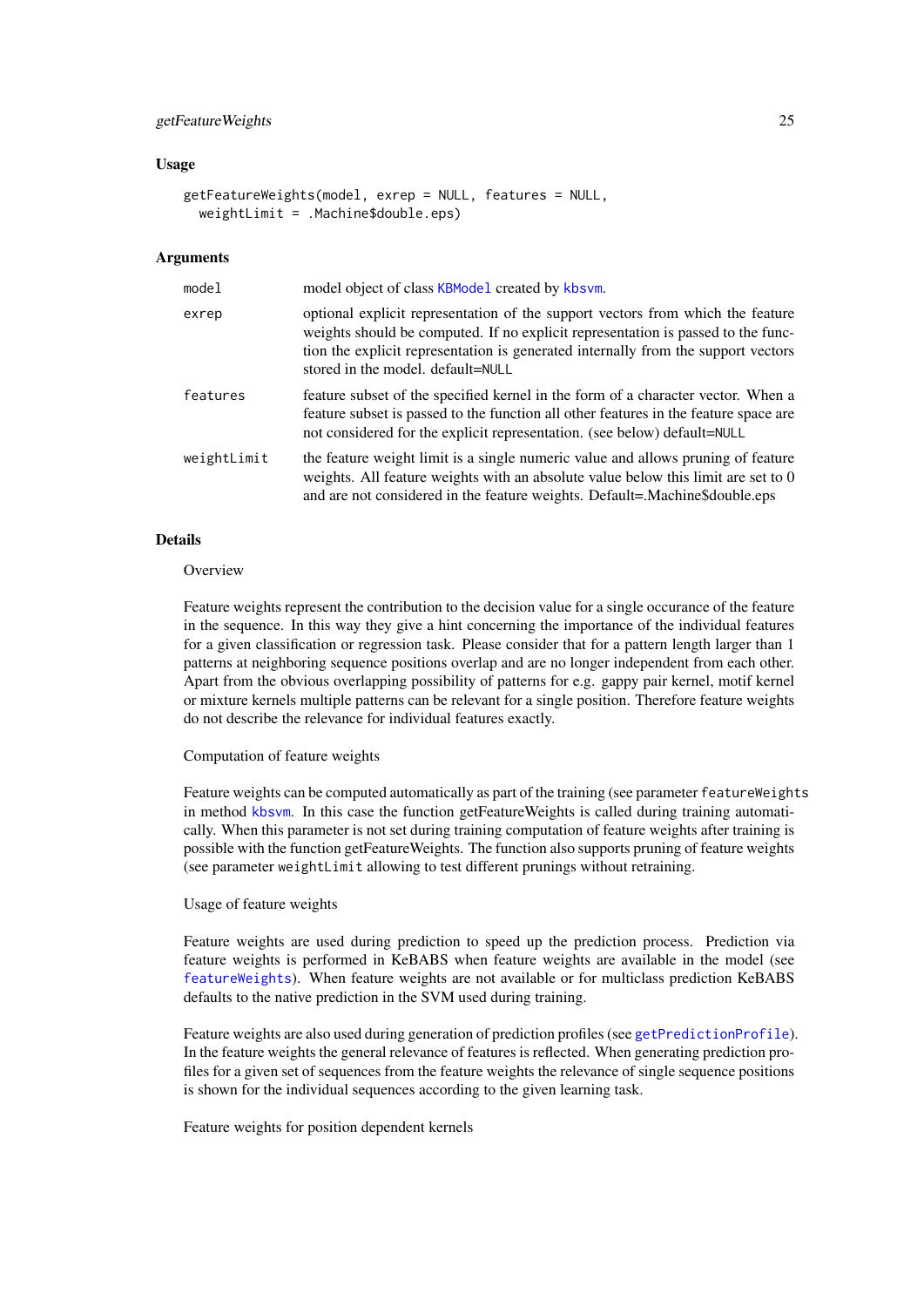For position dependent kernels the generation of feature weights is not possible during training. In this case the featureWeights slot in the model contains a data representation that allows simple computation of feature weights during prediction or during generation of prediction profiles.

# Value

Upon successful completion, the function returns the feature weights as numeric vector. For quadratic kernels a matrix of feature weights is returned giving the feature weights for pairs of features. In case of multiclass the function returns the feature weights for the pairwise SVMs as list of numeric vectors (or matrices for quadratic kernels).

## Author(s)

Johannes Palme <kebabs@bioinf.jku.at>

#### References

<http://www.bioinf.jku.at/software/kebabs>

J. Palme, S. Hochreiter, and U. Bodenhofer (2015) KeBABS: an R package for kernel-based analysis of biological sequences. *Bioinformatics*, 31(15):2574-2576, 2015. DOI: [10.1093/bioinformat](http://dx.doi.org/10.1093/bioinformatics/btv176)[ics/btv176.](http://dx.doi.org/10.1093/bioinformatics/btv176)

# See Also

[kbsvm](#page-36-1), [predict](#page-82-1), [getPredictionProfile](#page-26-1) [featureWeights](#page-35-1), [KBModel](#page-34-1)

# Examples

```
## standard method to create feature weights automatically during training
## model <- kbsvm( .... , featureWeights="yes", .....)
## this example describes the case where feature weights were not created
## during training but should be added later to the model
## load example sequences and select a small set of sequences
## to speed up training for demonstration purpose
data(TFBS)
## create sample indices of training and test subset
train <- sample(1:length(yFB), 200)
test <- c(1:length(yFB))[-train]
## determin all labels
allLables <- unique(yFB)
## create a kernel object
gappyK1M4 <- gappyPairKernel(k=1, m=4)
## model is trainded with creation of feature weights
model <- kbsvm(enhancerFB[train], yFB[train], gappyK1M4,
               pkg="LiblineaR", svm="C-svc", cost=20)
## feature weights included in model
featureWeights(model)
## Not run:
## model is originally trainded without creation of feature weights
```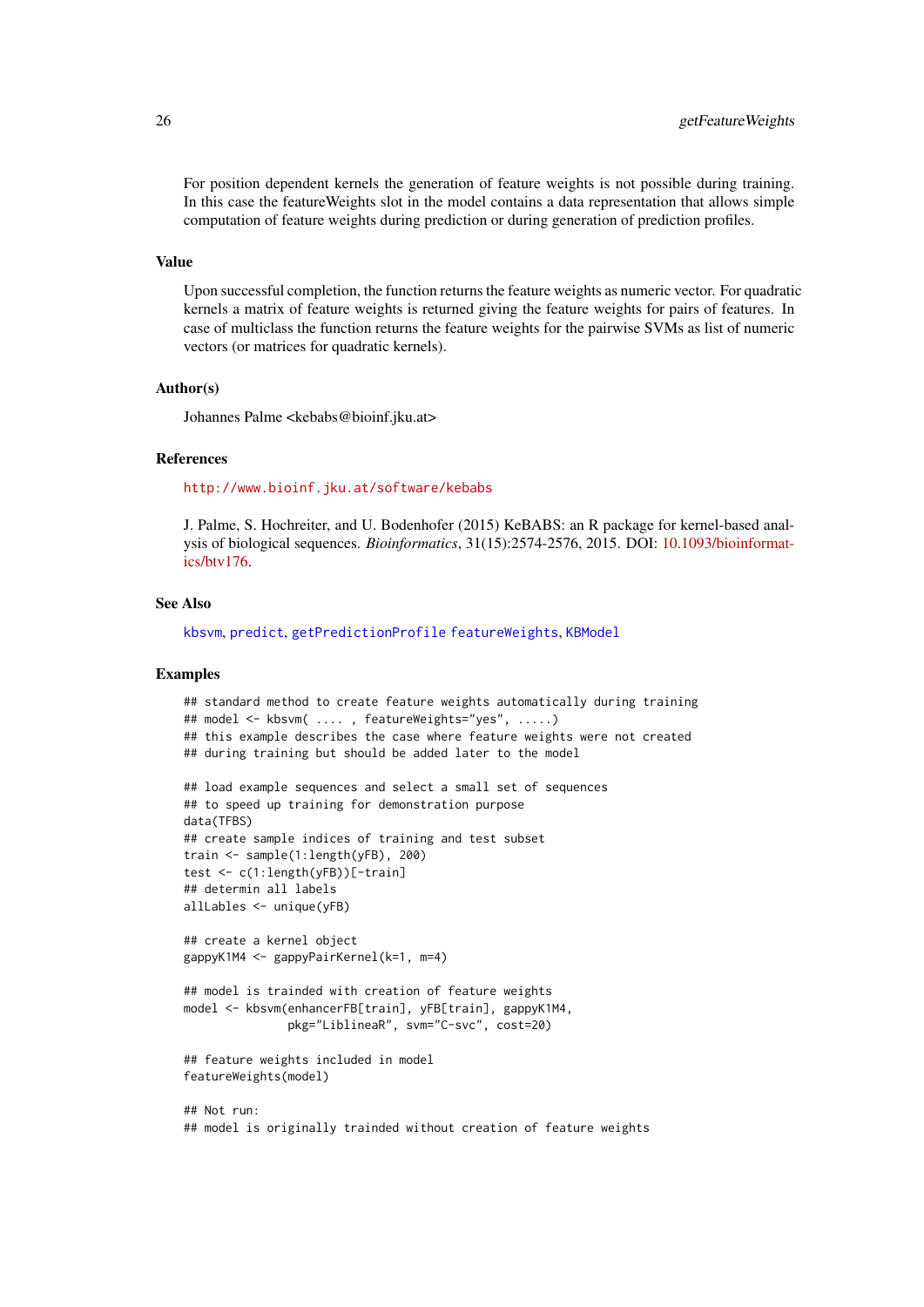```
model <- kbsvm(enhancerFB[train], yFB[train], gappyK1M4,
               pkg="LiblineaR", svm="C-svc", cost=20, featureWeights="no")
## no feature weights included in model
featureWeights(model)
## later after training add feature weights and model offset of model to
## KeBABS model
featureWeights(model) <- getFeatureWeights(model)
modelOffset(model) <- getSVMSlotValue("b", model)
## show a part of the feature weights and the model offset
featureWeights(model)[1:7]
modelOffset(model)
## another scenario for getFeatureWeights is to test the performance
## behavior of different prunings of the feature weights
## show histogram of full feature weights
hist(featureWeights(model), breaks=30)
## show number of features
length(featureWeights(model))
## first predict with full feature weights to see how performance
## when feature weights are included in the model prediction is always
## performed with the feature weights
## changes through pruning
pred <- predict(model, enhancerFB[test])
evaluatePrediction(pred, yFB[test], allLabels=allLables)
## add feature weights with pruning to absolute values larger than 0.6
## model offset was assigned above and is not impacted by pruning
featureWeights(model) <- getFeatureWeights(model, weightLimit=0.6)
## show histogram of full feature weights
hist(featureWeights(model), breaks=30)
## show reduced number of features
length(featureWeights(model))
## now predict with pruned feature weights
pred <- predict(model, enhancerFB, sel=test)
evaluatePrediction(pred, yFB[test], allLabels=allLables)
## End(Not run)
```
getPredictionProfile,BioVector-method *Calculation Of Predicition Profiles*

# <span id="page-26-1"></span>Description

compute prediction profiles for a given set of biological sequences from a model trained with /codekbsvm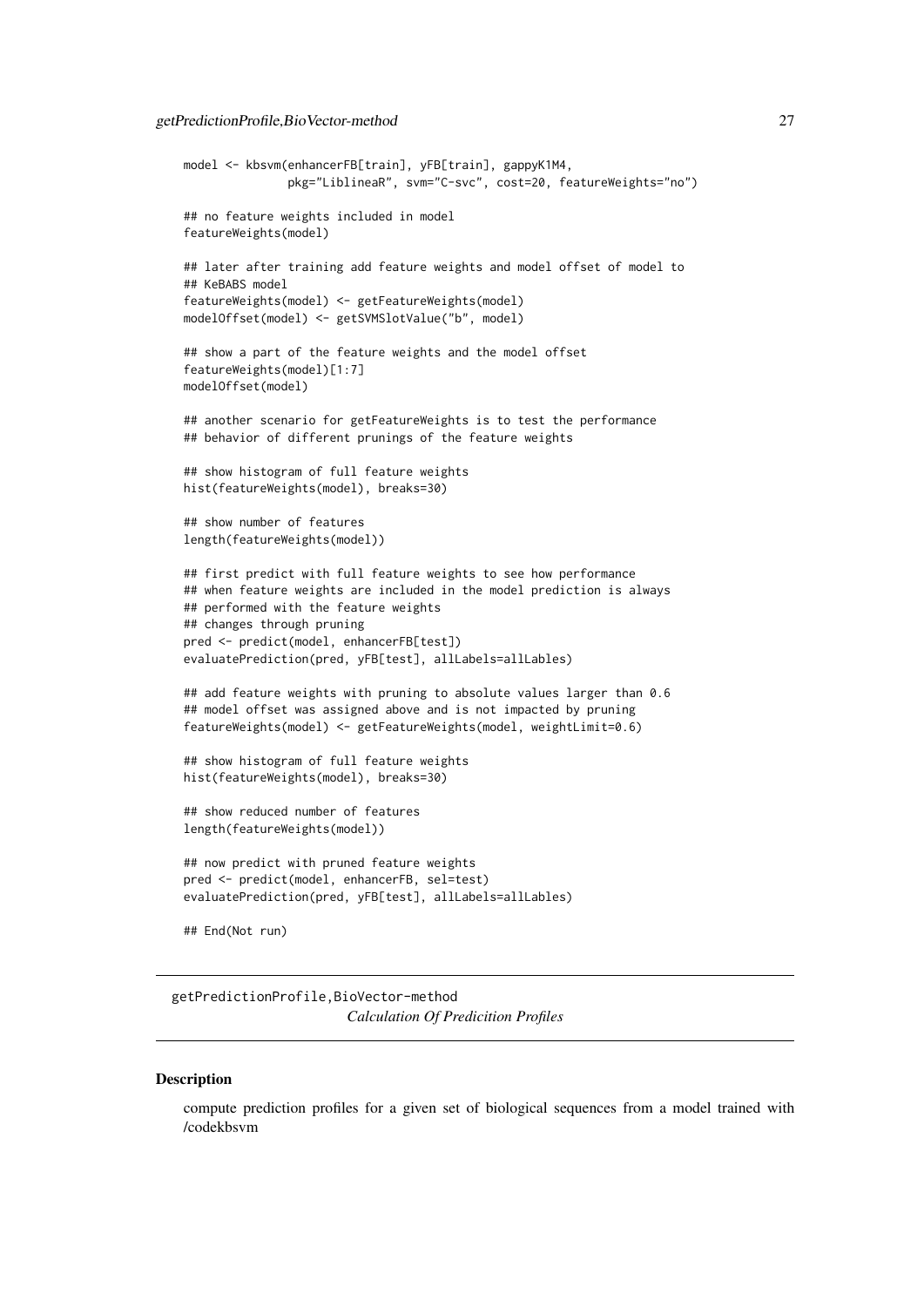# Usage

```
## S4 method for signature 'BioVector'
getPredictionProfile(object, kernel, featureWeights, b,
  svmIndex = 1, sel = NULL, weightLimit = .Machine$double.eps)
## S4 method for signature 'XStringSet'
getPredictionProfile(object, kernel, featureWeights, b,
  svmIndex = 1, sel = NULL, weightLimit = .Machine$double.eps)
## S4 method for signature 'XString'
getPredictionProfile(object, kernel, featureWeights, b,
  svmIndex = 1, sel = NULL, weightLimit = .Machine$double.eps)
```
#### Arguments

| object         | a single biological sequence in the form of an DNAString, RNAString or AAString<br>or multiple biological sequences as DNAStringSet, RNAStringSet, AAStringSet<br>(or as BioVector).                                                                                                                                                                                      |
|----------------|---------------------------------------------------------------------------------------------------------------------------------------------------------------------------------------------------------------------------------------------------------------------------------------------------------------------------------------------------------------------------|
| kernel         | a sequence kernel object of class Sequence Kernel.                                                                                                                                                                                                                                                                                                                        |
| featureWeights | a feature weights matrix retrieved from a KeBABS model with the accessor<br>featureWeights.                                                                                                                                                                                                                                                                               |
| b              | model intercept from a KeBABS model.                                                                                                                                                                                                                                                                                                                                      |
| svmIndex       | integer value selecting one of the pairwise SVMs in case of pairwise multiclass<br>$classification. Default=1$                                                                                                                                                                                                                                                            |
| sel            | subset of indices into x as integer vector. When this parameter is present the<br>prediction profiles are computed for the specified subset of samples only. De-<br>$fault=integer(0)$                                                                                                                                                                                    |
| weightLimit    | the feature weight limit is a single numeric value and allows pruning of feature<br>weights. All feature weights with an absolute value below this limit are set to 0<br>and are not considered for the prediction profile computation. This parameter is<br>only relevant when feature weights are calculated in KeBABS during training.<br>Default=.Machine\$double.eps |

#### Details

With this method prediction profiles can be generated explicitely for a given set of sequences with a given model represented through its feature weights and the model intercept b. A single prediction profile shows for each position of the sequence the contribution of the patterns at this position to the decision value. The prediciion profile also includes the kernel object used for the generation of the profile and the seqence data.

A single profile or a pair can be plotted with method [plot](#page-78-1) showing the relevance of sequence positions for the prediction. Please consider that patterns occuring at neighboring sequence positions are not statistically independent which means that the relevance of a specific position is not only determined by the patterns at this position but is also influenced by the neighborhood around this position. Prediction profiles can also be generated implicitely during predction for the predicted samples (see parameter predProfiles in [predict](#page-82-1)).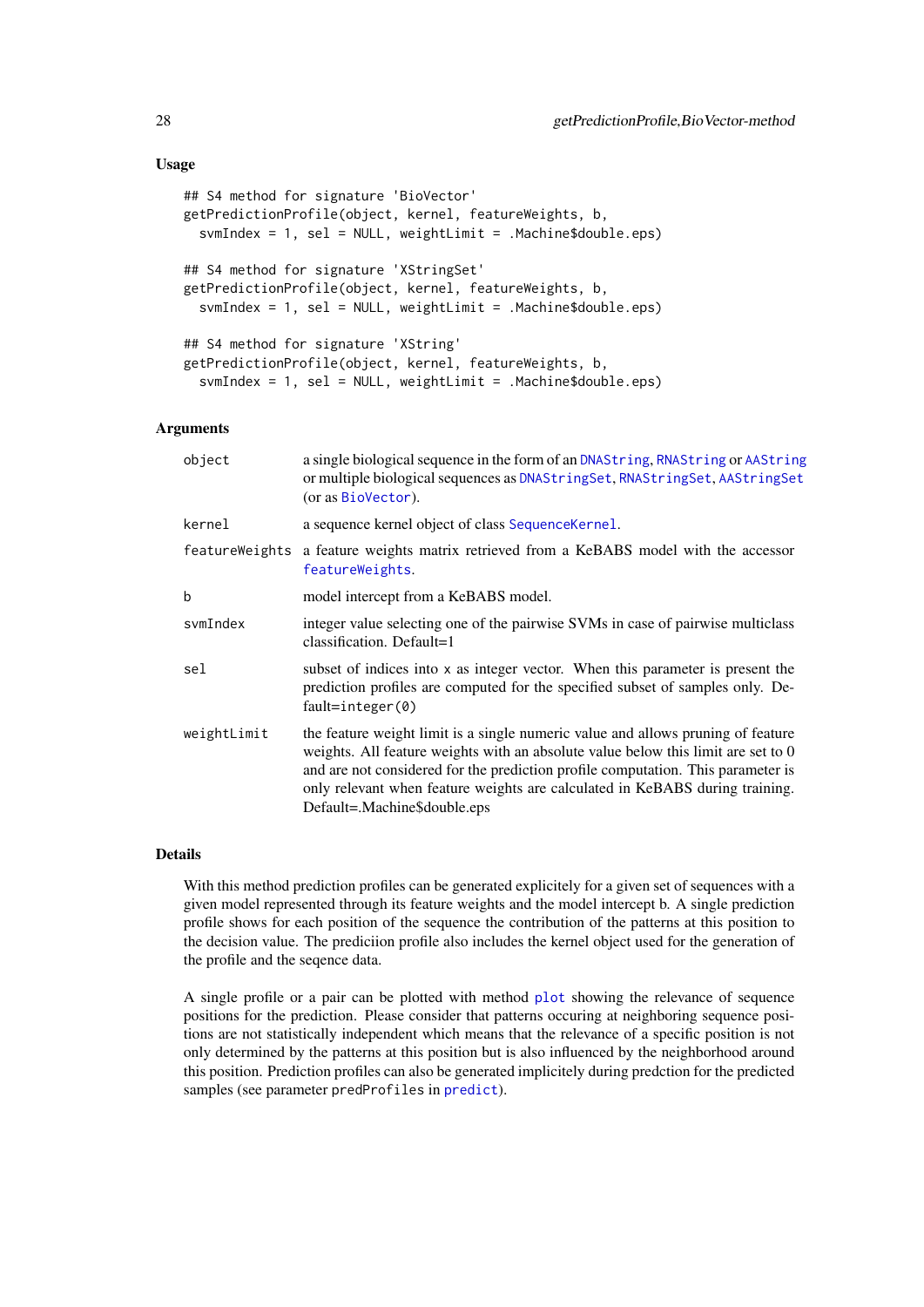#### Value

getPredictionProfile: upon successful completion, the function returns a set of prediction profiles for the sequences as class [PredictionProfile](#page-86-1).

# Author(s)

Johannes Palme <kebabs@bioinf.jku.at>

# References

<http://www.bioinf.jku.at/software/kebabs>

(Mahrenholz, 2011) – C.C. Mahrenholz, I.G. Abfalter, U. Bodenhofer, R. Volkmer, and S. Hochreiter. Complex networks govern coiled coil oligomerization - predicting and profiling by means of a machine learning approach.

(Bodenhofer, 2009) – U. Bodenhofer, K. Schwarzbauer, S. Ionescu, and S. Hochreiter. Modeling Position Specificity in Sequence Kernels by Fuzzy Equivalence Relations.

J. Palme, S. Hochreiter, and U. Bodenhofer (2015) KeBABS: an R package for kernel-based analysis of biological sequences. *Bioinformatics*, 31(15):2574-2576, 2015. DOI: [10.1093/bioinformat](http://dx.doi.org/10.1093/bioinformatics/btv176)[ics/btv176.](http://dx.doi.org/10.1093/bioinformatics/btv176)

# See Also

[PredictionProfile](#page-86-1), [predict](#page-82-1), [plot](#page-78-1), [featureWeights](#page-35-1), [getPredProfMixture](#page-29-1)

#### Examples

```
## set random generator seed to make the results of this example
## reproducable
set.seed(123)
## load coiled coil data
data(CCoil)
gappya <- gappyPairKernel(k=1,m=11, annSpec=TRUE)
model <- kbsvm(x=ccseq, y=as.numeric(yCC), kernel=gappya,
               pkg="e1071", svm="C-svc", cost=15)
## show feature weights
featureWeights(model)[,1:5]
## define two new sequences to be predicted
GCN4 <- AAStringSet(c("MKQLEDKVEELLSKNYHLENEVARLKKLV",
                      "MKQLEDKVEELLSKYYHTENEVARLKKLV"))
names(GCN4) <- c("GCN4wt", "GCN_N16Y,L19T")
## assign annotation metadata
annCharset <- annotationCharset(ccseq)
annot <- c("abcdefgabcdefgabcdefgabcdefga",
           "abcdefgabcdefgabcdefgabcdefga")
annotationMetadata(GCN4, annCharset=annCharset) <- annot
## compute prediction profiles
predProf <- getPredictionProfile(GCN4, gappya,
           featureWeights(model), modelOffset(model))
```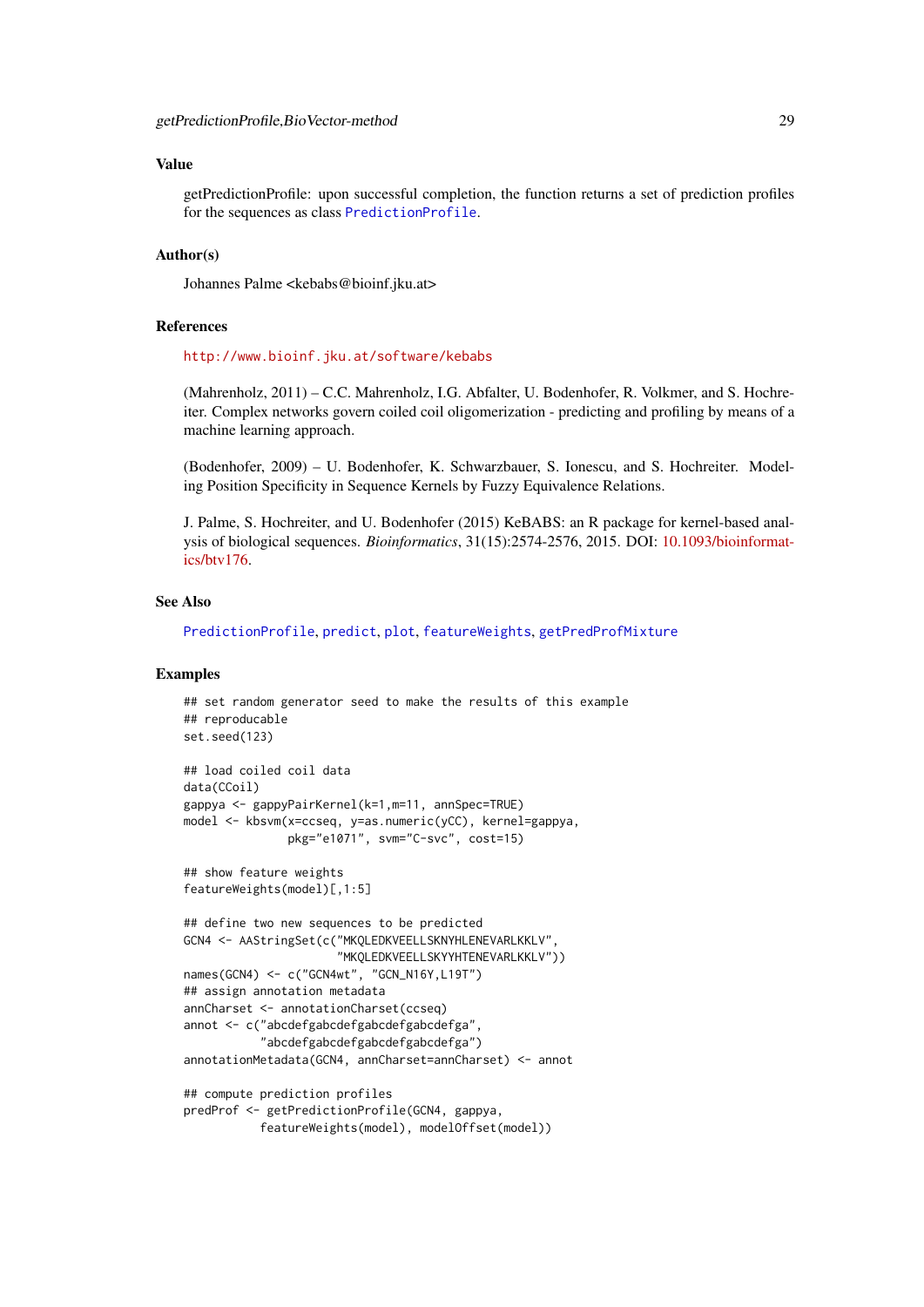```
## show prediction profiles
predProf
## plot prediction profile of first aa sequence
plot(predProf, sel=1, ylim=c(-0.4, 0.2), heptads=TRUE, annotate=TRUE)
## plot prediction profile of both aa sequences
plot(predProf, sel=c(1,2), ylim=c(-0.4, 0.2), heptads=TRUE, annotate=TRUE)
## prediction profiles can also be generated during prediction
## when setting the parameter predProf to TRUE
## plotting longer sequences to pdf is shown in the examples for the
## plot function
```
getPredProfMixture,BioVector-method

*Calculation Of Predicition Profiles for Mixture Kernels*

#### <span id="page-29-1"></span>Description

compute prediction profiles for a given set of biological sequences from a model trained with mixture kernels

## Usage

```
## S4 method for signature 'BioVector'
getPredProfMixture(object, trainseqs, mixModel, kernels,
 mixCoef, svmIndex = 1, sel = 1:length(object),
 weightLimit = .Machine$double.eps)
## S4 method for signature 'XStringSet'
getPredProfMixture(object, trainseqs, mixModel, kernels,
 mixCoeff, svmIndex = 1, sel = 1:length(object),
 weightLimit = .Machine$double.eps)
```

```
## S4 method for signature 'XString'
getPredProfMixture(object, trainseqs, mixModel, kernels,
 mixCoef, svmIndex = 1, sel = 1, weightLimit = .Machine$double.eps)
```
# Arguments

| object    | a single biological sequence in the form of an DNAString, RNAString or AAString<br>or multiple biological sequences as DNAStringSet, RNAStringSet, AAStringSet<br>(or as BioVector). |
|-----------|--------------------------------------------------------------------------------------------------------------------------------------------------------------------------------------|
| trainsegs | training sequences on which the mixture model was trained as DNAStringSet,<br>RNAStringSet, AAStringSet (or as BioVector).                                                           |
| mixModel  | model object of class KBModel trained with kernel mixture.                                                                                                                           |
| kernels   | a list of sequence kernel objects of class Sequence Kernel. The same kernels<br>must be used as in training.                                                                         |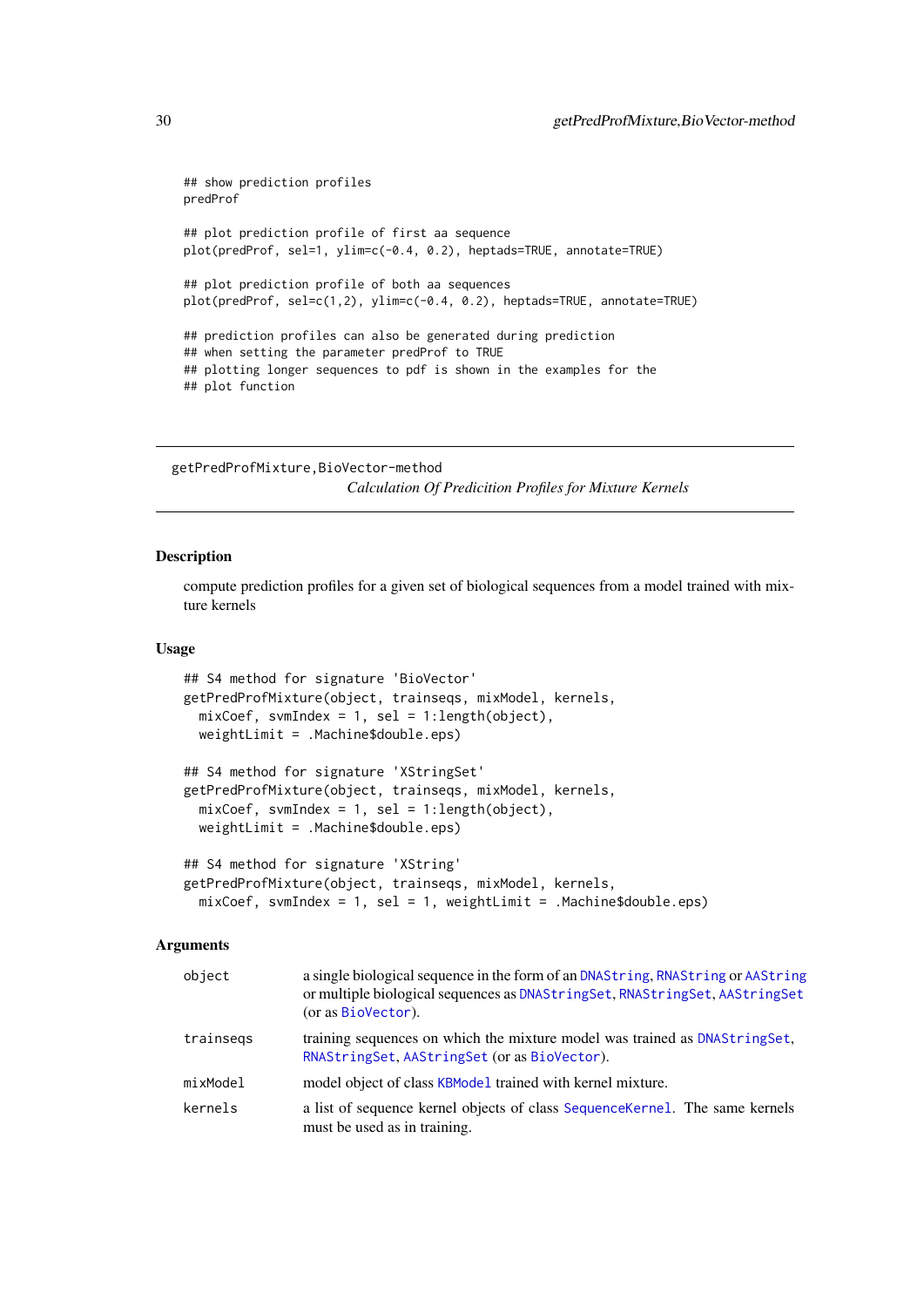| mixCoef     | mixing coefficients for the kernel mixture. The same mixing coefficient values<br>must be used as in training.                                                                                                                                                                                                                                                            |
|-------------|---------------------------------------------------------------------------------------------------------------------------------------------------------------------------------------------------------------------------------------------------------------------------------------------------------------------------------------------------------------------------|
| svmIndex    | integer value selecting one of the pairwise SVMs in case of pairwise multiclass<br>classification. Default=1                                                                                                                                                                                                                                                              |
| sel         | subset of indices into x as integer vector. When this parameter is present the<br>prediction profiles are computed for the specified subset of samples only. De-<br>$fault=integer(0)$                                                                                                                                                                                    |
| weightLimit | the feature weight limit is a single numeric value and allows pruning of feature<br>weights. All feature weights with an absolute value below this limit are set to 0<br>and are not considered for the prediction profile computation. This parameter is<br>only relevant when feature weights are calculated in KeBABS during training.<br>Default=.Machine\$double.eps |

#### Details

With this method prediction profiles can be generated explicitely for a given set of sequences with a model trained on a precomputed kernel matrix as mixture of multiple kernels.

#### Value

upon successful completion, the function returns a set of prediction profiles for the sequences as class [PredictionProfile](#page-86-1).

#### Author(s)

Johannes Palme <kebabs@bioinf.jku.at>

#### References

<http://www.bioinf.jku.at/software/kebabs>

(Mahrenholz, 2011) – C.C. Mahrenholz, I.G. Abfalter, U. Bodenhofer, R. Volkmer, and S. Hochreiter. Complex networks govern coiled coil oligomerization - predicting and profiling by means of a machine learning approach.

(Bodenhofer, 2009) – U. Bodenhofer, K. Schwarzbauer, S. Ionescu, and S. Hochreiter. Modeling Position Specificity in Sequence Kernels by Fuzzy Equivalence Relations.

J. Palme, S. Hochreiter, and U. Bodenhofer (2015) KeBABS: an R package for kernel-based analysis of biological sequences. *Bioinformatics*, 31(15):2574-2576, 2015. DOI: [10.1093/bioinformat](http://dx.doi.org/10.1093/bioinformatics/btv176)[ics/btv176.](http://dx.doi.org/10.1093/bioinformatics/btv176)

# See Also

[PredictionProfile](#page-86-1), [predict](#page-82-1), [plot](#page-78-1), [featureWeights](#page-35-1), [getPredictionProfile](#page-26-1)

#### Examples

```
## set random generator seed to make the results of this example
## reproducable
set.seed(123)
```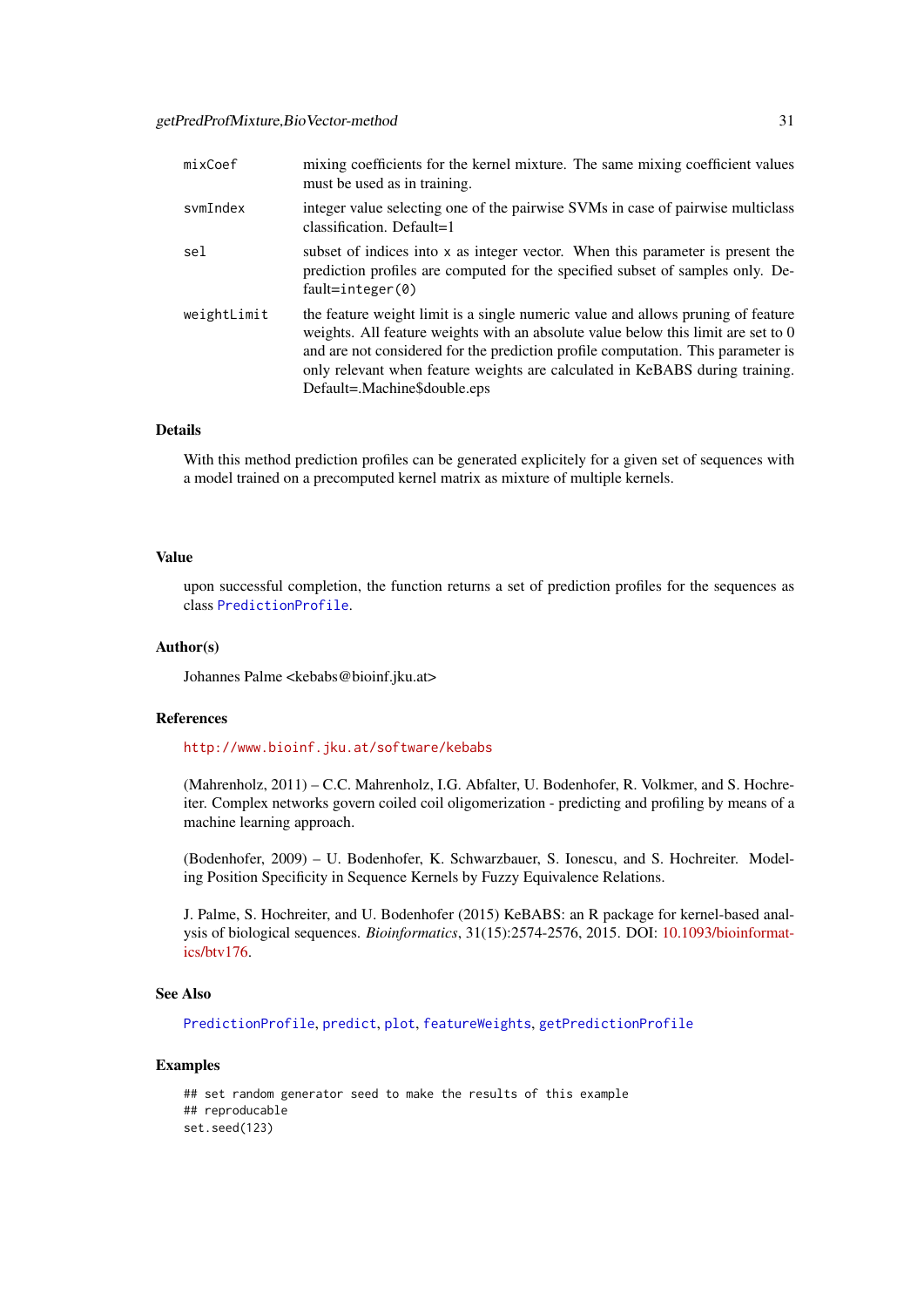```
## load coiled coil data
data(CCoil)
gappya1 <- gappyPairKernel(k=1,m=11, annSpec=TRUE)
gappya2 <- gappyPairKernel(k=2,m=9, annSpec=TRUE)
kernels <- list(gappya1, gappya2)
mixCoef \leftarrow c(0.7, 0.3)## precompute mixed kernel matrix
km <- as.KernelMatrix(mixCoef[1]*gappya1(ccseq) +
                      mixCoef[2]*gappya2(ccseq))
mixModel <- kbsvm(x=km, y=as.numeric(yCC),
               pkg="e1071", svm="C-svc", cost=15)
## define two new sequences to be predicted
GCN4 <- AAStringSet(c("MKQLEDKVEELLSKNYHLENEVARLKKLV",
                      "MKQLEDKVEELLSKYYHTENEVARLKKLV"))
names(GCN4) <- c("GCN4wt", "GCN_N16Y,L19T")
## assign annotation metadata
annCharset <- annotationCharset(ccseq)
annot <- c("abcdefgabcdefgabcdefgabcdefga",
           "abcdefgabcdefgabcdefgabcdefga")
annotationMetadata(GCN4, annCharset=annCharset) <- annot
## compute prediction profiles
predProf <- getPredProfMixture(GCN4, ccseq, mixModel,
                               kernels, mixCoef)
## show prediction profiles
predProf
## plot prediction profile of both aa sequences
```

```
plot(predProf, sel=c(1,2), ylim=c(-0.4, 0.2), heptads=TRUE, annotate=TRUE)
```
heatmap,PredictionProfile,missing-method *Heatmap Methods*

# <span id="page-31-1"></span>Description

Create a heat map of prediction profiles

# Usage

```
## S4 method for signature 'PredictionProfile,missing'
heatmap(x, Rowv = TRUE, add.expr,
 margins = c(5, 5), RowSideColors = NULL,
  cexRow = max(min(35/nrow(x@profiles), 1), 0.1),
 cexCol = max(min(35/ncol(x@profiles), 1), 0.1), main = NULL,
 dendScale = 1, barScale = 1, startPos = 1, endPos = ncol(x@profiles),
  labels = NULL, windowSize = 1, ...)
```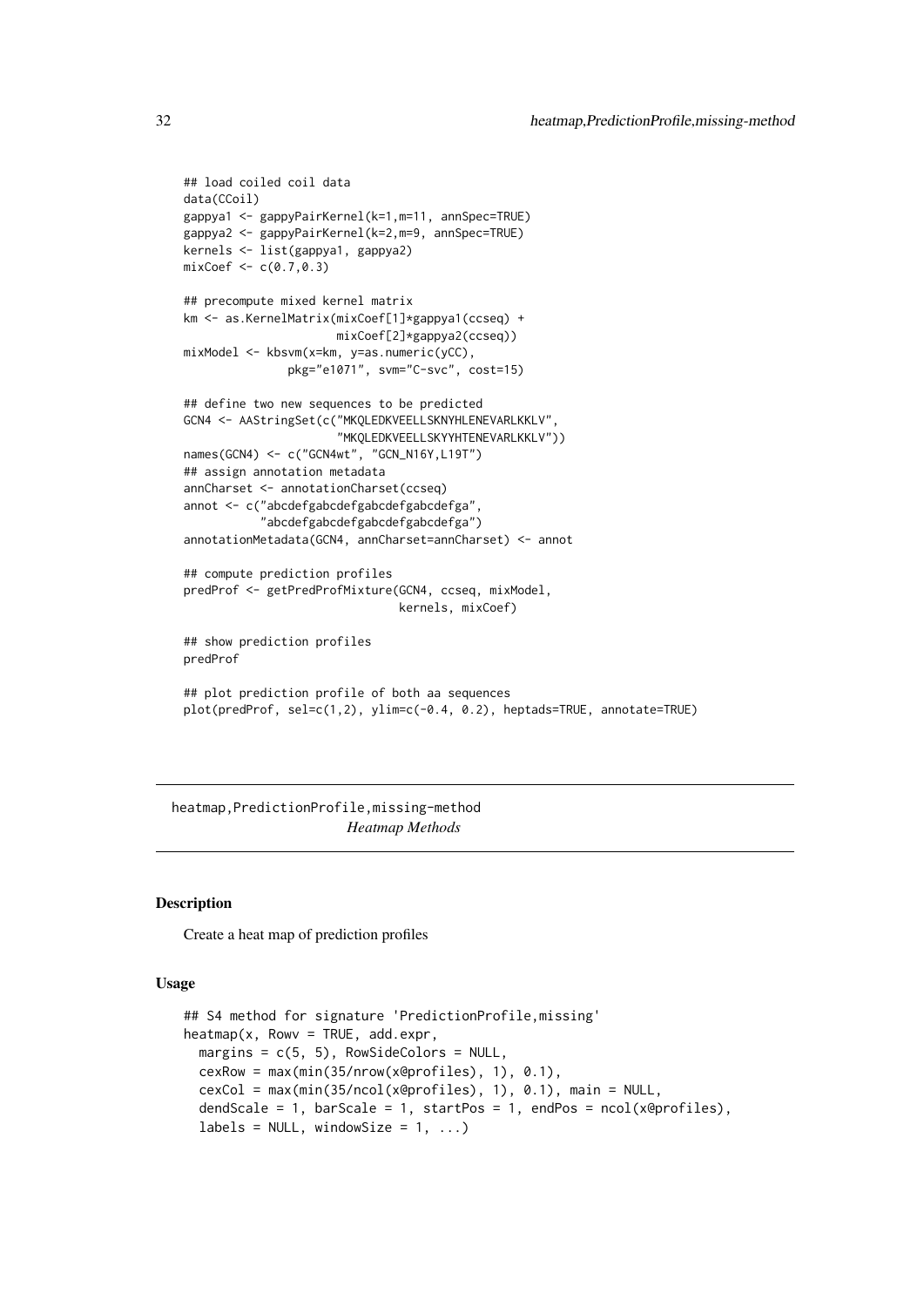# Arguments

| x             | prediction profile of class PredictionProfile.                                                                                                                                                                                                                                                                                                                                                                                                                                                                 |
|---------------|----------------------------------------------------------------------------------------------------------------------------------------------------------------------------------------------------------------------------------------------------------------------------------------------------------------------------------------------------------------------------------------------------------------------------------------------------------------------------------------------------------------|
| Rowy          | determines the row order of the plot. When set to TRUE the profile rows are<br>clustered via hierarchical clustering and a row dendrogram is plotted. When<br>set to FALSE, NA or NULL the order is corresponds to the order of the sequences<br>in the profile. If this parameter has a value of random rows are ordered ran-<br>domly, for decision the ordering is according to decreasing decision values.<br>A user-defined order can be specified through a numeric vector of indices. De-<br>fault=TRUE |
| add.expr      | largely analogous to the standard heatmap function.                                                                                                                                                                                                                                                                                                                                                                                                                                                            |
| margins       | largely analogous to the standard heatmap function. Default= $c(5,5)$                                                                                                                                                                                                                                                                                                                                                                                                                                          |
| RowSideColors | a vector of color values specifying the colors for the side bar. Default=NULL                                                                                                                                                                                                                                                                                                                                                                                                                                  |
| cexRow        | largely analogous to the standard heatmap function. When set to $0$ the row labels<br>are suppressed. Default=defined dependent on number of profile rows                                                                                                                                                                                                                                                                                                                                                      |
| cexCol        | largely analogous to the standard heatmap function. When set to $0$ the column<br>labels are suppressed. Default=defined dependent on number of profile columns                                                                                                                                                                                                                                                                                                                                                |
| main          | largely analogous to the standard heatmap function.                                                                                                                                                                                                                                                                                                                                                                                                                                                            |
| dendScale     | factor scaling the width of the row dendrogram; values have to be larger than 0<br>and not larger than 2. Default=1                                                                                                                                                                                                                                                                                                                                                                                            |
| barScale      | factor scaling the width of the label color bar. Values have to be larger than 0<br>and not larger than 4. Default=1                                                                                                                                                                                                                                                                                                                                                                                           |
| startPos      | start sequence position. Together with the parameter endPos a subset of se-<br>quence positions can be selected for the heatmap. Default=1                                                                                                                                                                                                                                                                                                                                                                     |
| endPos        | end sequence position (see also startPos). Default=maximum sequence length<br>in the profile.                                                                                                                                                                                                                                                                                                                                                                                                                  |
| labels        | a numeric vector, character vector or factor specifying the labels for the se-<br>quences in the profile. If this parameter is different from NULL the labels are<br>plotted as side bar using the colors specified in the parameter RowSideColors.<br>Default=NULL                                                                                                                                                                                                                                            |
| windowSize    | numerical value specifying the window size of an optional sliding window av-<br>eraging of the prediction profiles. The value must be larger than 0. Even values<br>are changed internally to odd values by adding 1. Default=1                                                                                                                                                                                                                                                                                |
| $\cdots$      | additional parameters which are passed to the image method transparently.                                                                                                                                                                                                                                                                                                                                                                                                                                      |

# Details

The heatmap function provides plotting of heatmaps from prediction profiles with various possibilities for sample (=row) ordering (see parameter Rowv). The heatmap is shown together with an optional color sidebar showing the labels and an optional row cluster dendrogram when hierarchical clustering defines the row order. For long sequences the heatmap can be restricted to a subset of positions. Additionally smoothing can be applied to the prediction profiles through sliding window averaging. Through smoothing important regions can become better visible.

# Value

Invisibly, a cluster dendrogram.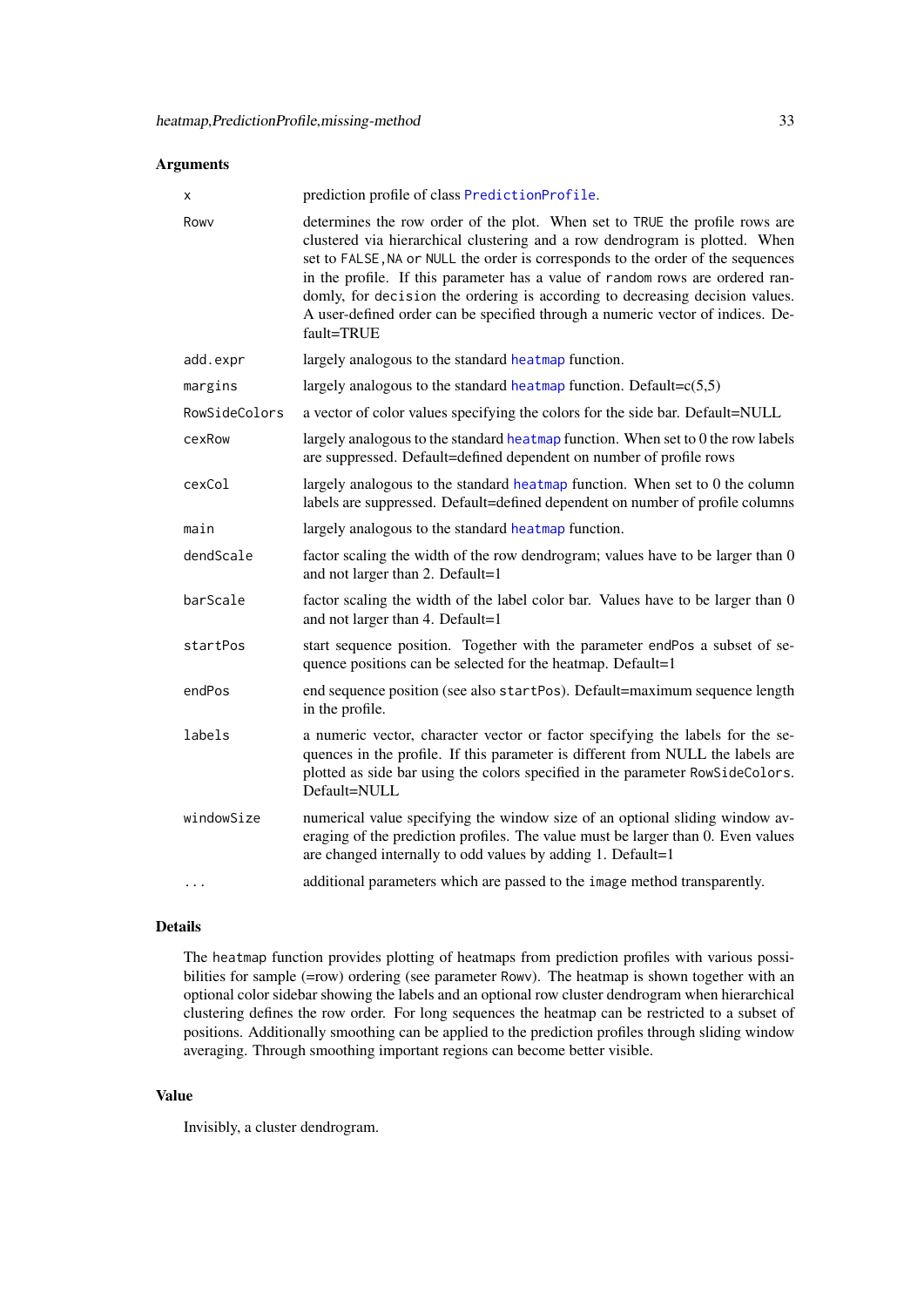#### Author(s)

Johannes Palme <kebabs@bioinf.jku.at>

# References

<http://www.bioinf.jku.at/software/kebabs>

(Bodenhofer, 2009) – U. Bodenhofer, K. Schwarzbauer, M. Ionescu and S. Hochreiter. Modelling position specificity in sequence kernels by fuzzy equivalence relations.

(Mahrenholz, 2011) – C.C. Mahrenholz, I.G. Abfalter, U. Bodenhofer, R. Volkmer and S. Hochreiter. Complex networks govern coiled-coil oligomerizations - predicting and profiling by means of a machine learning approach.

J. Palme, S. Hochreiter, and U. Bodenhofer (2015) KeBABS: an R package for kernel-based analysis of biological sequences. *Bioinformatics*, 31(15):2574-2576, 2015. DOI: [10.1093/bioinformat](http://dx.doi.org/10.1093/bioinformatics/btv176)[ics/btv176.](http://dx.doi.org/10.1093/bioinformatics/btv176)

# See Also

#### [getPredictionProfile](#page-26-1)

# Examples

```
## load coiled coil data
data(CCoil)
## define annotation specific gappy pair kernel
gappya <- gappyPairKernel(k=1,m=11, annSpec=TRUE)
## train model
model <- kbsvm(x=ccseq, y=as.numeric(yCC), kernel=gappya,
               pkg="e1071", svm="C-svc", cost=15)
## generate prediction profiles
predProf <- getPredictionProfile(ccseq, gappya,
                       featureWeights(model), modelOffset(model))
## show prediction profiles
predProf
## Not run:
## plot heatmap for the prediction profiles - random ordering of samples
heatmap(predProf, Rowv="random", main="Prediction Profiles", labels=yCC,
RowSideColors=c("blue", "red"), cexRow=0.15, cexCol=0.3)
## plot heatmap for the prediction profiles - ordering by decision values
heatmap(predProf, Rowv="decision", main="Prediction Profiles", labels=yCC,
RowSideColors=c("blue", "red"), cexRow=0.15, cexCol=0.3)
## plot heatmap for the prediction profiles - with hierarchical clustering
heatmap(predProf, Rowv=TRUE, main="Prediction Profiles", labels=yCC,
RowSideColors=c("blue", "red"), cexRow=0.15, cexCol=0.3)
```
## End(Not run)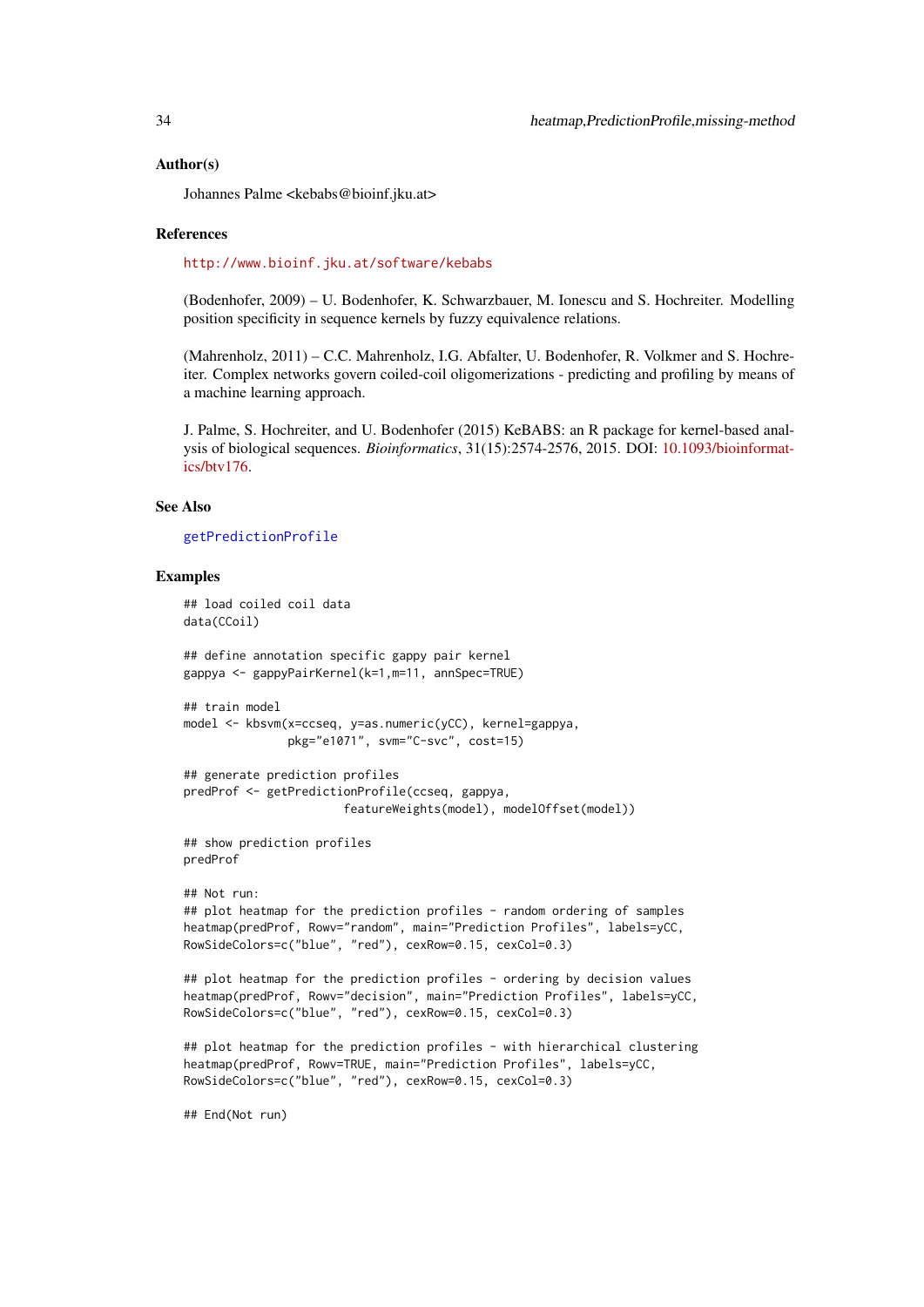<span id="page-34-1"></span><span id="page-34-0"></span>KBModel-class *KeBABS Model Class*

#### Description

KeBABS Model Class

# Details

Instances of this class represent a model object for the KeBABS meta-SVM.

#### Slots

call invocation string of KeBABS meta-SVM numSequences number of sequences used for training sel index subset of samples used for training y vector of target values levels levels of target numClasses number of classes classNames class labels classWeights class weights SV support vectors svIndex support vector indices alphaIndex list of SVM indices per SVM trainingFeatures feature names used in training featureWeights feature Weights b model offset probA fitted logistic function parameter A probB fitted logistic function parameter A sigma scale of Laplacian fitted to regression residuals cvResult cross validation result of class [CrossValidationResult](#page-8-1) modelSelResult model selection / grid search result of class [ModelSelectionResult](#page-61-1) ctlInfo KeBABS control info of class [ControlInformation](#page-7-1) svmInfo info about requested / used SVM of class [SVMInformation](#page-104-1) svmModel original model returned from SVM

#### Author(s)

Johannes Palme <kebabs@bioinf.jku.at>

# References

<http://www.bioinf.jku.at/software/kebabs>

J. Palme, S. Hochreiter, and U. Bodenhofer (2015) KeBABS: an R package for kernel-based analysis of biological sequences. *Bioinformatics*, 31(15):2574-2576, 2015. DOI: [10.1093/bioinformat](http://dx.doi.org/10.1093/bioinformatics/btv176)[ics/btv176.](http://dx.doi.org/10.1093/bioinformatics/btv176)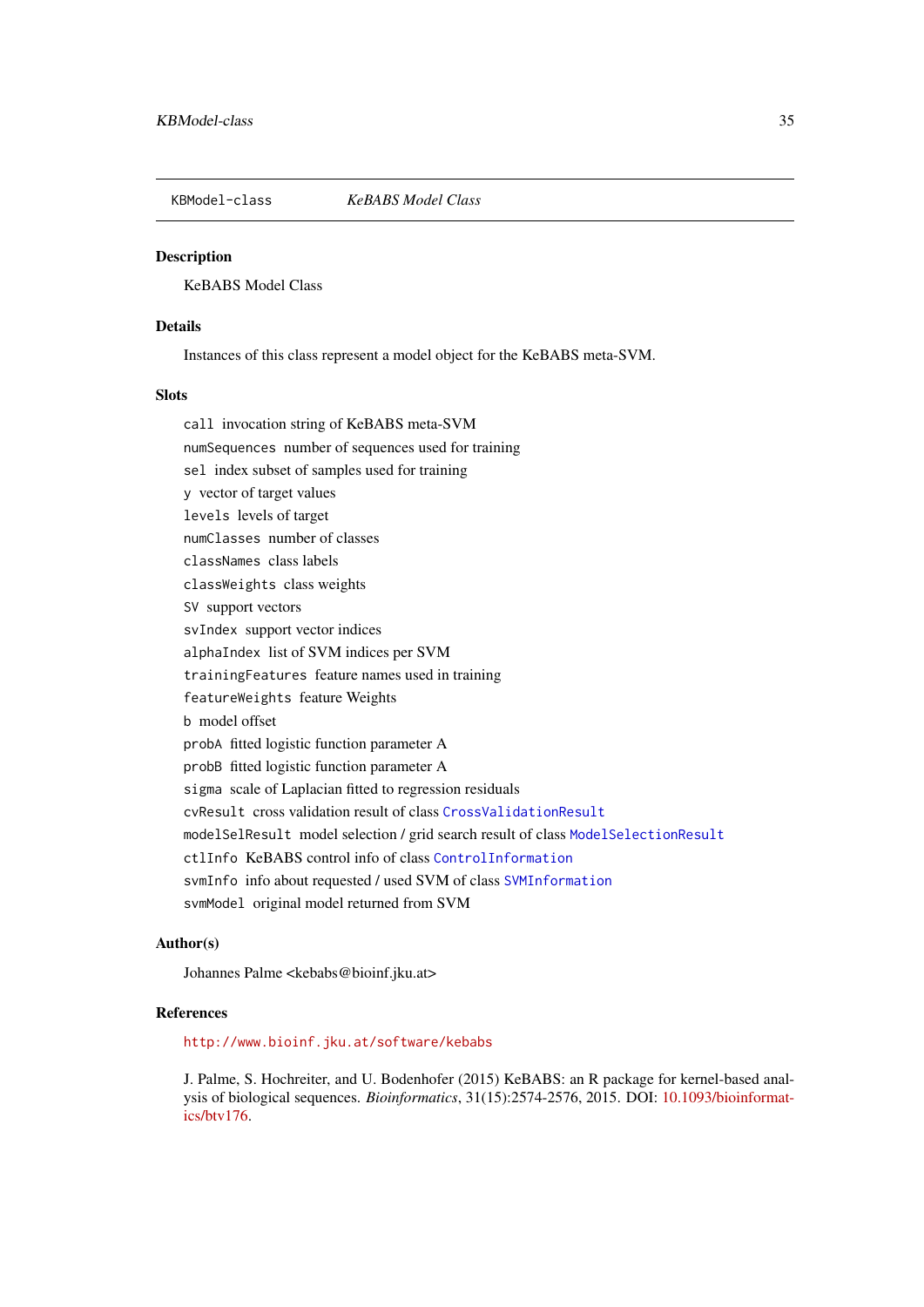<span id="page-35-0"></span>KBModelAccessors *KBModel Accessors*

# <span id="page-35-1"></span>Description

KBModel Accessors

# Usage

```
## S4 method for signature 'KBModel'
modelOffset(object)
```
getSVMSlotValue(paramName, model, raw = FALSE)

# Arguments

| object    | a KeBABS model                                                                                                                                                            |
|-----------|---------------------------------------------------------------------------------------------------------------------------------------------------------------------------|
| paramName | unified name of an SVM model data element                                                                                                                                 |
| model     | a KeBABS model                                                                                                                                                            |
| raw       | when set to TRUE the parameter value is delivered in exactly the way as it is<br>stored in the SVM specific model, when set to FALSE it is delivered in unified<br>format |

# Value

getSVMSlotValue: value of requested parameter in unified or native format dependent on parameter raw.

# Accessor-like methods

modelOffset: returns the model offset.

featureWeights: returns the feature weights.

SVindex: returns the support vector indices for the training samples.

cvResult: returns result of cross validation as object of class [CrossValidationResult](#page-8-1).

modelSelResult: returns result of model selection as object of class [ModelSelectionResult](#page-61-1).

svmModel: returns the native svm model stored within KeBABS model.

probabilityModel: returns the probability model stored within KeBABS model.

# Author(s)

Johannes Palme <kebabs@bioinf.jku.at>

# References

<http://www.bioinf.jku.at/software/kebabs>

J. Palme, S. Hochreiter, and U. Bodenhofer (2015) KeBABS: an R package for kernel-based analysis of biological sequences. *Bioinformatics*, 31(15):2574-2576, 2015. DOI: [10.1093/bioinformat](http://dx.doi.org/10.1093/bioinformatics/btv176)[ics/btv176.](http://dx.doi.org/10.1093/bioinformatics/btv176)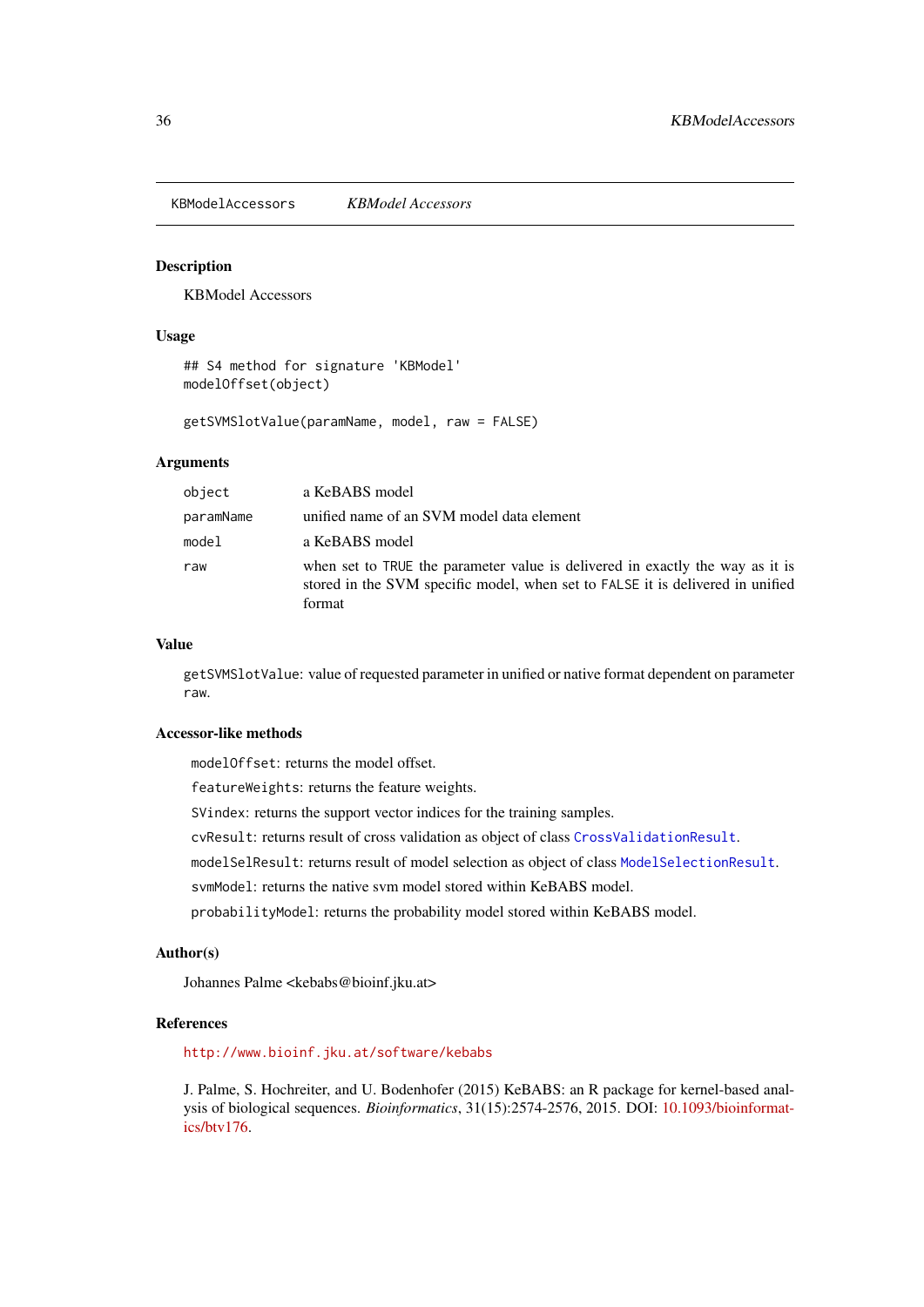#### kbsvm,BioVector-method 37

#### Examples

```
## create kernel object for normalized spectrum kernel
specK5 <- spectrumKernel(k=5)
## Not run:
## load data
data(TFBS)
## perform training - feature weights are computed by default
model <- kbsvm(enhancerFB, yFB, specK5, pkg="LiblineaR",
               svm="C-svc", cost=15, cross=10, showProgress=TRUE)
               showProgress=TRUE)
## show result of validation
cvResult(model)
## show feature weights
featureWeights(model)[1:5]
## show model offset
modelOffset(model)
## End(Not run)
```
kbsvm,BioVector-method

*KeBABS Training Methods*

### <span id="page-36-0"></span>Description

Train an SVM-model with a sequence kernel on biological sequences

#### Usage

```
## S4 method for signature 'BioVector'
kbsvm(x, y, \text{kernel} = \text{NULL}, \text{pkg} = \text{"auto",}svm = "C-svc", explicit = "auto", explicitType = "auto",
  featureType = "linear", featureWeights = "auto",
  weightLimit = . Machine$double.eps, classWeights = numeric(0), cross = 0,
  n0Cross = 1, groupBy = NULL, nestedCross = 0, n0NestedCross = 1,
  perfParameters = character(0), perfObjective = "ACC", probModel = FALSE,
  sel = integer(0), features = NULL, showProgress = FALSE,
  showCVTimes = FALSE, runtimeWarning = TRUE,
  verbose = getOption("verbose"), ...)
## S4 method for signature 'XStringSet'
kbsvm(x, y, \text{kernel} = \text{NULL}, \text{pkg} = \text{"auto",}svm = "C-svc", explicit = "auto", explicitType = "auto",
  featureType = "linear", featureWeights = "auto",
  weightLimit = . Machine$double.eps, classWeights = numeric(0), cross = 0,
  n0Cross = 1, groupBy = NULL, nestedCross = 0, n0NestedCross = 1,
  perfParameters = character(0), perfObjective = "ACC", probModel = FALSE,
  sel = integer(0), features = NULL, showProgress = FALSE,
  showCVTimes = FALSE, runtimeWarning = TRUE,
  verbose = getOption("verbose"), ...)
```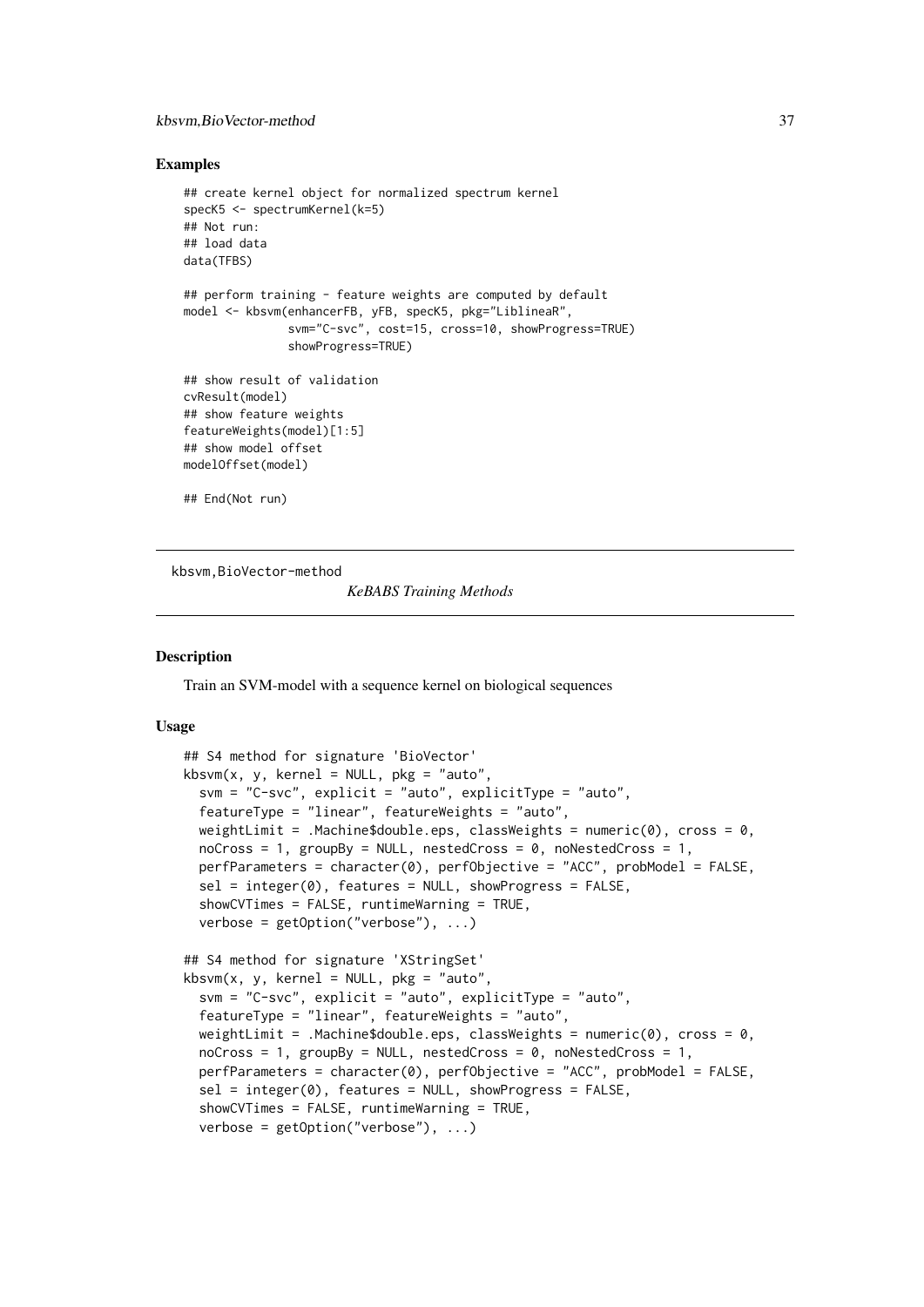```
## S4 method for signature 'ExplicitRepresentation'
kbsvm(x, y, kernel = NULL, pkg = "auto",svm = "C-svc", explicit = "auto", explicitType = "auto",
  featureType = "linear", featureWeights = "auto",
  weightLimit = .Machine$double.eps, classWeights = numeric(0), cross = 0,
  noCross = 1, groupBy = NULL, nestedCross = 0, nokestedCross = 1,
  perfParameters = character(0), perfObjective = "ACC", probModel = FALSE,
  sel = integer(0), showProgress = FALSE, showCVTimes = FALSE,
  runtimeWarning = TRUE, verbose = getOption("verbose"), ...)
## S4 method for signature 'KernelMatrix'
kbsvm(x, y, \text{kernel} = \text{NULL}, \text{pkg} = \text{"auto",}svm = "C-svc", explicit = "no", explicitType = "auto",
  featureType = "linear", featureWeights = "no",
  classWeights = numeric(0), cross = 0, noCross = 1, groupBy = NULL,
  nestedCross = 0, noNestedCross = 1, perfParameters = character(0),
  perfObjective = "ACC", probModel = FALSE, sel = integer(0),
  showProgress = FALSE, showCVTimes = FALSE, runtimeWarning = TRUE,
  verbose = getOption("verbose"), ...)
```
### Arguments

| X          | multiple biological sequences in the form of a DNAStringSet, RNAStringSet,<br>AAStringSet (or as BioVector). Also a precomputed kernel matrix (see getKernelMatrix<br>or a precomputed explicit representation (see getExRep can be used instead. If<br>they were precomputed with a sequence kernel this kernel should be specified<br>in the parameter kernel in this case.                                                                                                                                                                                                                                                   |
|------------|---------------------------------------------------------------------------------------------------------------------------------------------------------------------------------------------------------------------------------------------------------------------------------------------------------------------------------------------------------------------------------------------------------------------------------------------------------------------------------------------------------------------------------------------------------------------------------------------------------------------------------|
| y          | response vector which contains one value for each sample in 'x'. For classifi-<br>cation tasks this can be either a character vector, a factor or a numeric vector,<br>for regression tasks it must be a numeric vector. For numeric labels in binary<br>classification the positive class must have the larger value, for factor or charac-<br>ter based labels the positive label must be at the first position when sorting the<br>labels in descendent order according to the C locale. If the parameter sel is used<br>to perform training with a sample subset the response vector must have the same<br>length as 'sel'. |
| kernel     | a sequence kernel object or a string kernel from package kernlab. In case of<br>grid search or model selection a list of sequence kernel objects can be passed to<br>training.                                                                                                                                                                                                                                                                                                                                                                                                                                                  |
| pkg        | name of package which contains the SVM implementation to be used for train-<br>ing, e.g. kernlab, e1071 or LiblineaR. For gridSearch or model selection<br>multiple packages can be passed as character vector. (see also parameter svm<br>below). Default="auto"                                                                                                                                                                                                                                                                                                                                                               |
| <b>SVM</b> | name of the SVM used for the classification or regression task, e.g. "C-svc". For<br>gridSearch or model selection multiple SVMs can be passed as character vector.<br>For each entry in this character vector a corresponding entry in the character<br>vector for parameter pkg is required, if multiple SVMs are used in one cross<br>validation or model selection run.                                                                                                                                                                                                                                                     |
| explicit   | this parameter controls whether training should be performed with the kernel<br>matrix (see getKernelMatrix) or explicit representation (see getExRep). When<br>the parameter is set to "no" the kernel matrix is used, for "yes" the model is                                                                                                                                                                                                                                                                                                                                                                                  |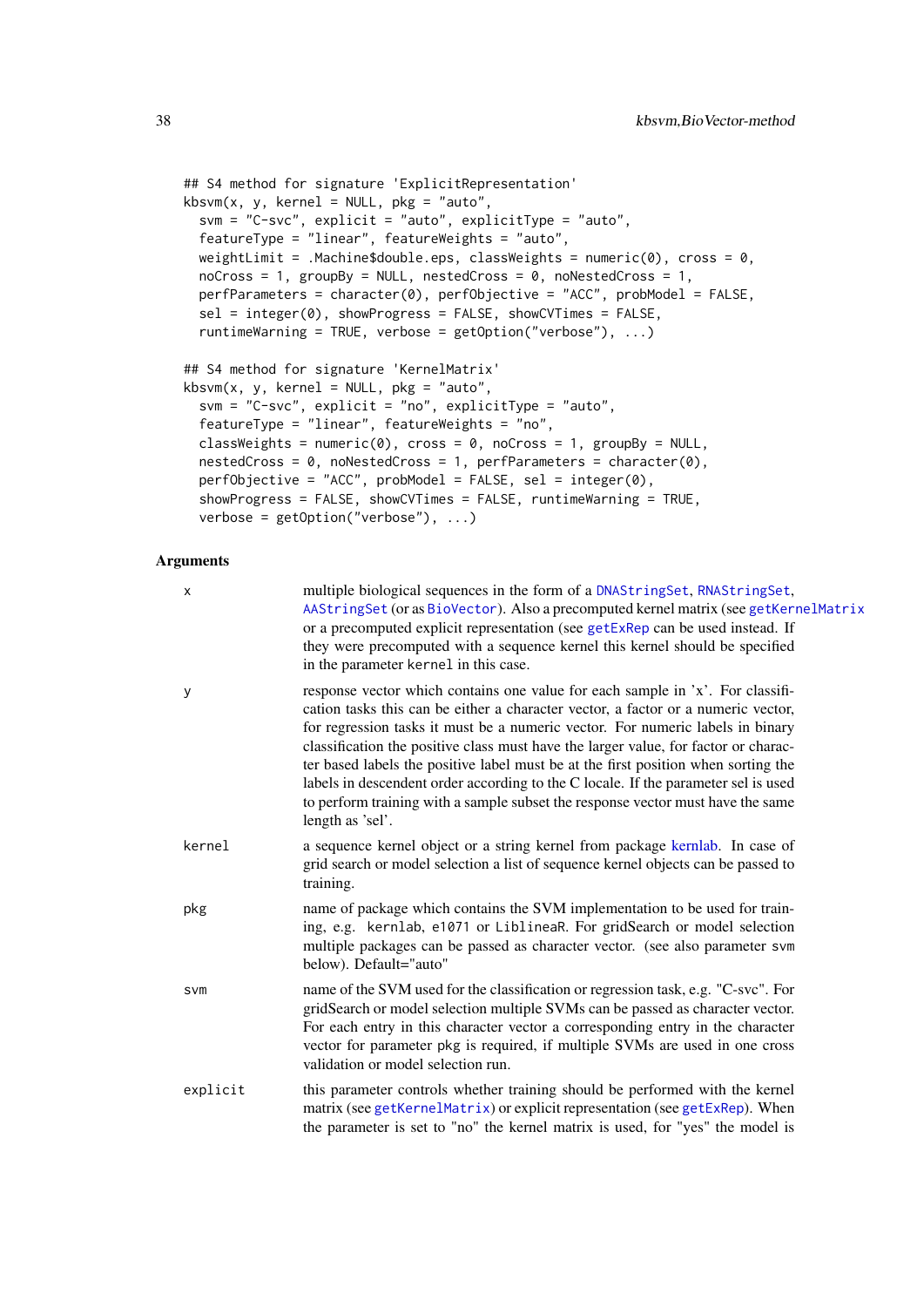trained from the explicit representation. When set to "auto" KeBABS automatically selects a variant based on runtime heuristics. For training via kernel matrix the dense LIBSVM implementation included in package kebabs is the preferred processing variant. Default="auto"

- explicitType this parameter is only relevant when parameter 'explicit' is different from "no". The values "sparse" and "dense" indicate whether a sparse or dense explicit representation should be used. When the parameter is set to "auto" KeBABS selects a variant. Default="auto"
- featureType when the parameter is set to "linear" single features areused in the analysis (with a linear kernel matrix or a linear kernel applied to the linear explicit representation). When set to "quadratic" the analysis is based on feature pairs. For an SVM from [LiblineaR](#page-0-0) (which does not support kernels) KeBABS generates a quadratic explicit representation. For the other SVMs a polynomial kernel of degree 2 is used for learning via explicit representation. In the case of learning via kernel matrix a quadratic kernel matrix (quadratic here in the sense of linear kernel matrix with each element taken to power 2) is generated. Default="linear"
- featureWeights with the values "no" and "yes" the user can control whether feature weights are calulated as part of the training. When the parameter is set to "auto" KeBABS selects a variant (see below). Default="auto"
- weightLimit the feature weight limit is a single numeric value and allows pruning of feature weights. All feature weights with an absolute value below this limit are set to 0 and are not considered in the model and for further predictions. This parameter is only relevant when featureWeights are calculated in KeBABS during training. Default=.Machine\$double.eps
- classWeights a numeric named vector of weights for the different classes, used for asymmetric class sizes. Each element of the vector must have one of the class names but not all class names must be present. Default=1
- cross an integer value K > 0 indicates that k-fold cross validation should be performed. A value -1 is used for Leave-One-Out (LOO) cross validation. (see above) De $f$ ault $=0$
- noCross an integer value larger than 0 is used to specify the number of repetitions for cross validation. This parameter is only relevant if 'cross' is different from 0. Default=1
- groupBy allows a grouping of samples during cross validation. The parameter is only relevant when 'cross' is larger than 1. It is an integer vector or factor with the same length as the number of samples used for training and specifies for each sample to which group it belongs. Samples from the same group are never spread over more than one fold. (see crossValidation). Grouped cross validation can also be used in grid search for each grid point. Default=NULL
- nestedCross in integer value  $K > 0$  indicates that a model selection with nested cross validation should be performed with a k-fold outer cross validation. The inner cross validation is defined with the 'cross' parameter (see below), Default=0
- noNestedCross an integer value larger than 0 is used to specify the number of repetitions for the nested cross validation. This parameter is only relevant if 'nestedCross' is larger than 0. Default=1
- perfParameters a character vector with one or several values from the set "ACC" , "BACC", "MCC", "AUC" and "ALL". "ACC" stands for accuracy, "BACC" for balanced accuracy, "MCC" for Matthews Correlation Coefficient, "AUC" for area under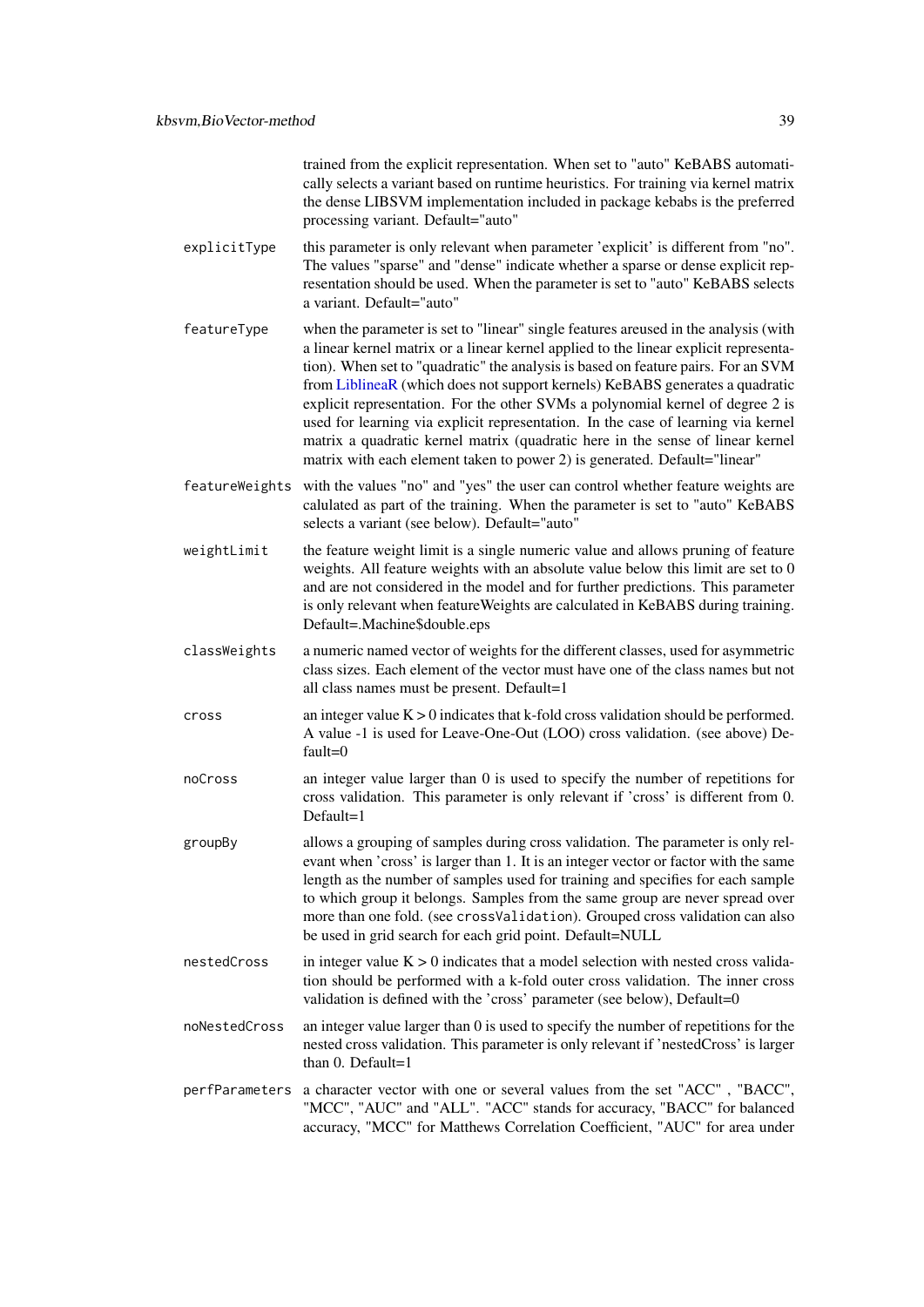|                | the ROC curve and "ALL" for all four. This parameter defines which perfor-<br>mance parameters are collected in cross validation, grid search and model se-<br>lection for display purpose. The value "AUC" is currently not supported for<br>multiclass classification. Default=NULL                                                      |
|----------------|--------------------------------------------------------------------------------------------------------------------------------------------------------------------------------------------------------------------------------------------------------------------------------------------------------------------------------------------|
| perfObjective  | a singe character string from the set "ACC", "BACC" and "MCC" (see previous<br>parameter). The parameter is only relevant in grid search and model selection<br>and defines which performance measure is used to determine the best perform-<br>ing parameter set. Default="ACC"                                                           |
| probModel      | when setting this boolean parameter to TRUE a probability model is determined<br>as part of the training (see below). Default=FALSE                                                                                                                                                                                                        |
| sel            | subset of indices into x. When this parameter is present the training is performed<br>for the specified subset of samples only. Default=integer $(0)$                                                                                                                                                                                      |
| features       | feature subset of the specified kernel in the form of a character vector. When a<br>feature subset is passed to the function all other features in the feature space are<br>not considered for training (see below). A feature subset can only be used when<br>a single kernel object is specified in the 'kernel' parameter. Default=NULL |
| showProgress   | when setting this boolean parameter to TRUE the progress of a cross valida-<br>tion is displayed. The parameter is only relevant for cross validation. De-<br>fault=FALSE                                                                                                                                                                  |
| showCVTimes    | when setting this boolean parameter to TRUE the runtimes of the cross valida-<br>tion runs are shown after the cross validation is finished. The parameter is only<br>relevant for cross validation. Default=FALSE                                                                                                                         |
| runtimeWarning | when setting this boolean parameter to FALSE a warning for long runtimes will<br>not be shown in case of large feature space dimension or large number of sam-<br>ples. Default=TRUE                                                                                                                                                       |
| verbose        | boolean value that indicates whether KeBABS should print additional messages<br>showing the internal processing logic in a verbose manner. The default value<br>depends on the R session verbosity option. Default=getOption("verbose")                                                                                                    |
| .              | additional parameters which are passed to SVM training transparently.                                                                                                                                                                                                                                                                      |

# Details

### **Overview**

The kernel-related functionality provided in this package is specifically centered around biological sequences, i.e. DNA-, RNA- or AA-sequences (see also [DNAStringSet](#page-0-0), [RNAStringSet](#page-0-0) and [AAStringSet](#page-0-0)) and Support Vector Machine (SVM) based methods. Apart from the implementation of the most relevant kernels for sequence analysis (see [spectrumKernel](#page-100-0), [mismatchKernel](#page-57-0), [gappyPairKernel](#page-14-0) and [motifKernel](#page-63-0)) KeBABS also provides a framework which allows easy interworking with existing SVM implementations in other R packages. In the current implementation the SVMs provided in the packages [kernlab](#page-0-0), [e1071](#page-0-0) and [LiblineaR](#page-0-0) are in focus. Starting with version 1.2.0 KeBABS also contains the dense implementation of LIBSVM which is functionally equivalent to the sparse implementation of LIBSVM in package [e1071](#page-0-0) but additionally supports dense kernel matrices as preferred implementation for learning via kernel matrices.

This framework can be considered like a "meta-SVM", which provides a simple and unified user interface to these SVMs for classification (binary and multiclass) and regression tasks. The user calls the "meta-SVM" in a classical SVM-like manner by passing sequence data, a sequence kernel with kernel parameters and the SVM which should be used for the learning task togehter with SVM parameters. KeBABS internally generates the relevant representations (see [getKernelMatrix](#page-90-0) or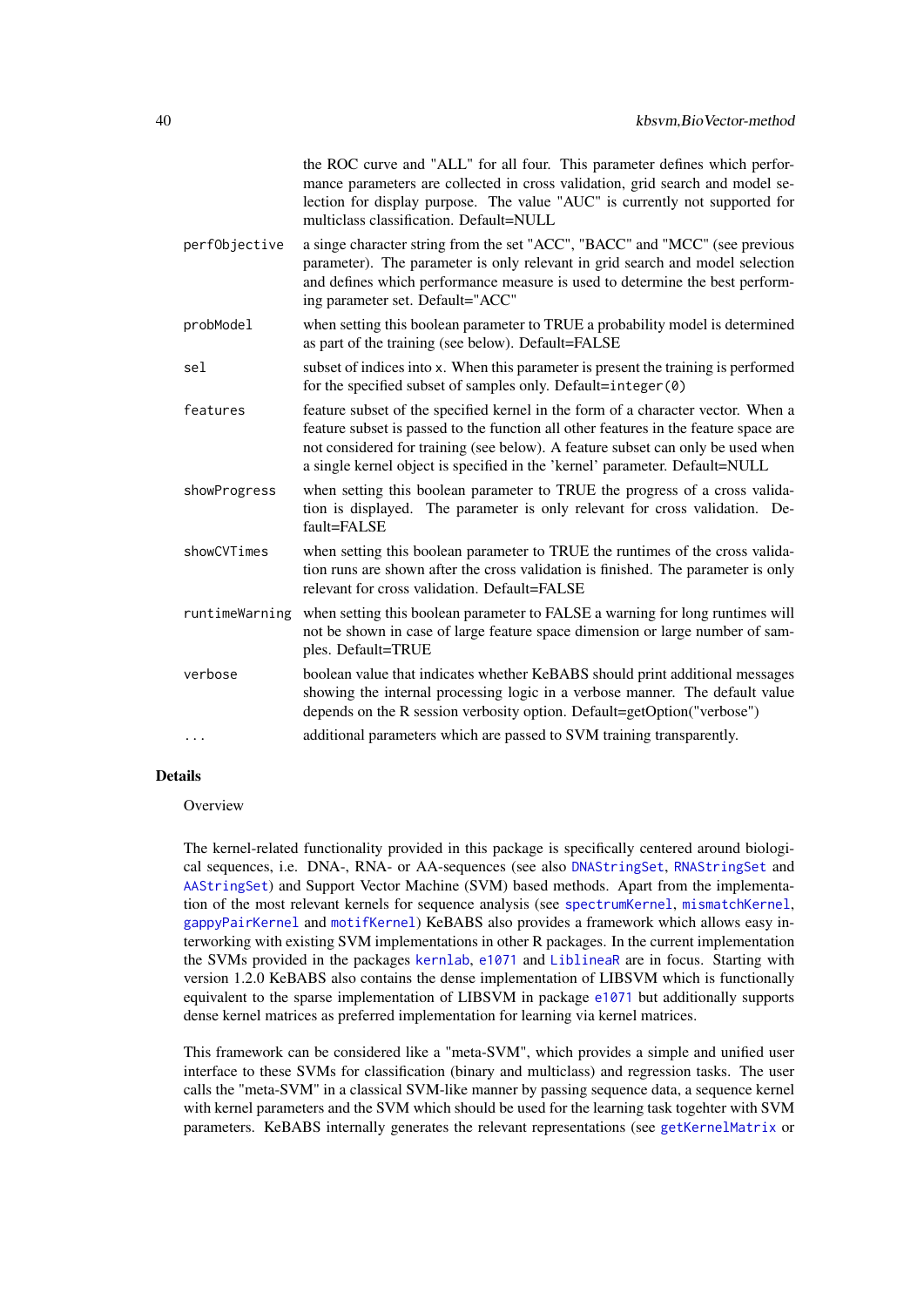#### kbsvm,BioVector-method 41

[getExRep](#page-20-0)) from the sequence data using the specified kernel, adapts parameters and formats to the selected SVM and internally calls the actual SVM implementation in the requested package. Ke-BABS unifies the result returned from the invoked SVM and returns a unified data structure, the KeBABS model, which also contains the SVM-specific model (see [svmModel](#page-35-0).

The KeBABS model is used in prediction (see [predict](#page-82-0)) to predict the response for new sequence data. On user request the feature weights are computed and stored in the Kebabs model during training (see below). The feature weights are used for the generation of prediction profiles (see [getPredictionProfile](#page-26-0)) which show the importance of sequence positions for a specfic learning task.

#### Training of biological sequences with a sequence kernel

Training is performed via the method kbsvm for classification and regression tasks. The user passes sequence data, the response vector, a sequence kernel object and the requested SVM along with SVM parameters to kbsvm and receives the training results in the form of a KeBABS model object of class [KBModel](#page-34-0). The accessor svmModel allows to retrieve the SVM specific model from the KeBABS model object. However, for regular operation a detailed look into the SVM specific model is usually not necessary.

The standard data format for sequences in KeBABS are the XStringSet-derived classes [DNAStringSet](#page-0-0), [RNAStringSet](#page-0-0) and [AAStringSet](#page-0-0). (When repeat regions are coded as lowercase characters and should be excluded from the analysis the sequence data can be passed as [BioVector](#page-5-0) which also supports lowercase characters instead of [XStringSet](#page-0-0) format. Please note that the classes derived from [XStringSet](#page-0-0) are much more powerful than the [BioVector](#page-5-0) derived classes and should be used in all cases where lowercase characters are not needed).

Instead of sequences also a precomputed explicit representation or a precomputed kernel matrix can be used for training. Examples for training with kernel matrix and explicit representation can be found on the help page for the prediction method [predict](#page-82-0).

Apart from SVM training kbsvm can be also used for cross validation (see [crossValidation](#page-67-0) and parameters cross and noCross), grid search for SVM- and kernel-parameter values (see [gridSearch\)](#page-71-0) and model selection (see [modelSelection](#page-76-0) and parameters nestedCross and noNestedCross).

#### Package and SVM selection

The user specifies the SVM implementation to be used for a learning task by selecting the package with the pkg parameter and the SVM method in the package with the SVM parameter. Currently the packages cod[ekernlab,](#page-0-0) [e1071](#page-0-0) and [LiblineaR](#page-0-0) are supported. The names for SVM methods vary from package to package and KeBABS provide following unified names which can be selected across packages. The following table shows the available SVM methods:

| SVM name                                                                    | description                                                                                                                                                                                                                                   |
|-----------------------------------------------------------------------------|-----------------------------------------------------------------------------------------------------------------------------------------------------------------------------------------------------------------------------------------------|
| $C$ -svc:<br>$12r121$ -svc:<br>$12r12lp$ -svc:<br>$11r121$ -svc:<br>nu-svc: | C classification (with L2 regularization and L1 loss)<br>classif. with L2 regularization and L2 loss (dual)<br>classif. with L2 regularization and L2 loss (primal)<br>classification with L1 regularization and L2 loss<br>nu classification |
| C-bsvc:                                                                     | bound-constraint SVM classification                                                                                                                                                                                                           |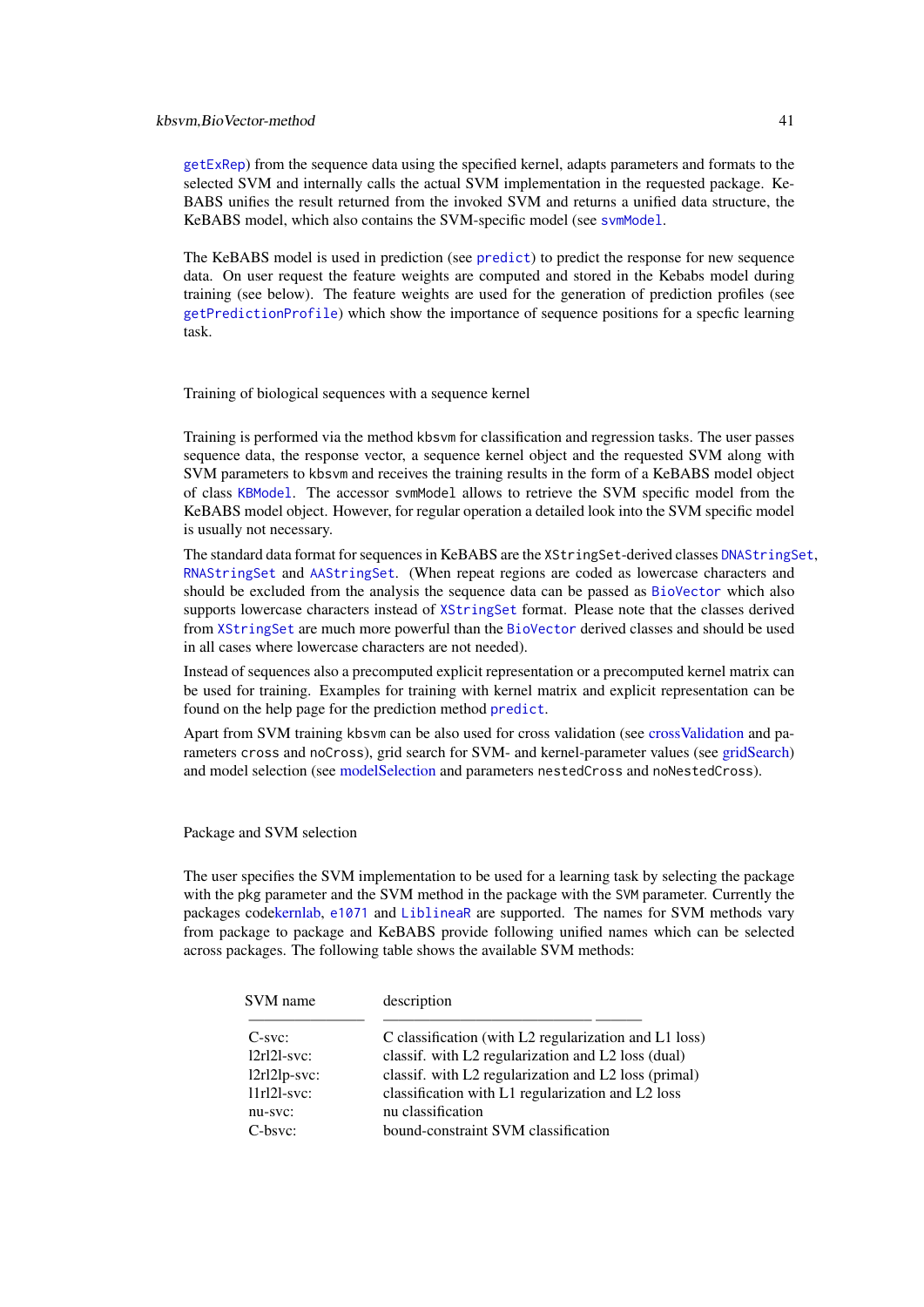| $mc$ -nat $C$ : | Crammer, Singer native multiclass |
|-----------------|-----------------------------------|
| $mc-natW$ :     | Weston, Watkins native multiclass |
| one-svc:        | one class classification          |
| eps-svr:        | epsilon regression                |
| nu-svr:         | nu regression                     |
| eps-bsvr:       | bound-constraint sym regression   |
|                 |                                   |

Pairwise multiclass can be selected for C-svc and nu-svc if the label vector contains more than two classes. For [LiblineaR](#page-0-0) the multiclass implementation is always based on "one against the rest" for all SVMs except for mc-natC which implements native multiclass according to Crammer and Singer. The following table shows which SVM method is available in which package:

| SVM name        | kernlab | e1071 | LiblineaR |
|-----------------|---------|-------|-----------|
| $C$ -svc:       | X       | X     | X         |
| $12r121$ -svc:  |         |       | X         |
| l2rl2lp-svc:    |         |       | X         |
| $11r121$ -svc:  |         |       | X         |
| nu-svc:         | X       | X     |           |
| C-bsvc:         | X       |       |           |
| $mc$ -nat $C$ : | X       |       | X         |
| $mc$ -nat $W$ : | X       |       |           |
| one-svc:        | X       | X     |           |
| eps-svr:        | X       | X     |           |
| nu-svr:         | X       | X     |           |
| eps-bsvr:       | X       |       |           |

### SVM parameters

To avoid unnecessary changes of parameters names when switching between SVM implementation in different packages unified names for identical parameters are available. They are translated by KeBABS to the SVM specific name. The obvious example is the cost parameter for the C-svm. It is named C in [kernlab](#page-0-0) and cost in [e1071](#page-0-0) and [LiblineaR](#page-0-0). The unified name in KeBABS is cost. If the parameter is passed to kbsvm in a package specific version it is translated back to the KeBABS name internally. This applies to following parameters - here shown with their unified names:

| parameter name | description                                     |
|----------------|-------------------------------------------------|
| cost:          | cost parameter of C-SVM                         |
| nu:            | nu parameter of nu-SVM                          |
| eps:           | epsilon parameter of eps-SVR and nu-SVR         |
| classWeights:  | class weights for asymmetrical class size       |
| tolerance:     | tolerance as termination crit. for optimization |
| cross:         | number of folds in k-fold cross validation      |
|                |                                                 |

Hint: If a tolerance value is specified in kbsvm the same value should be used throughout the com-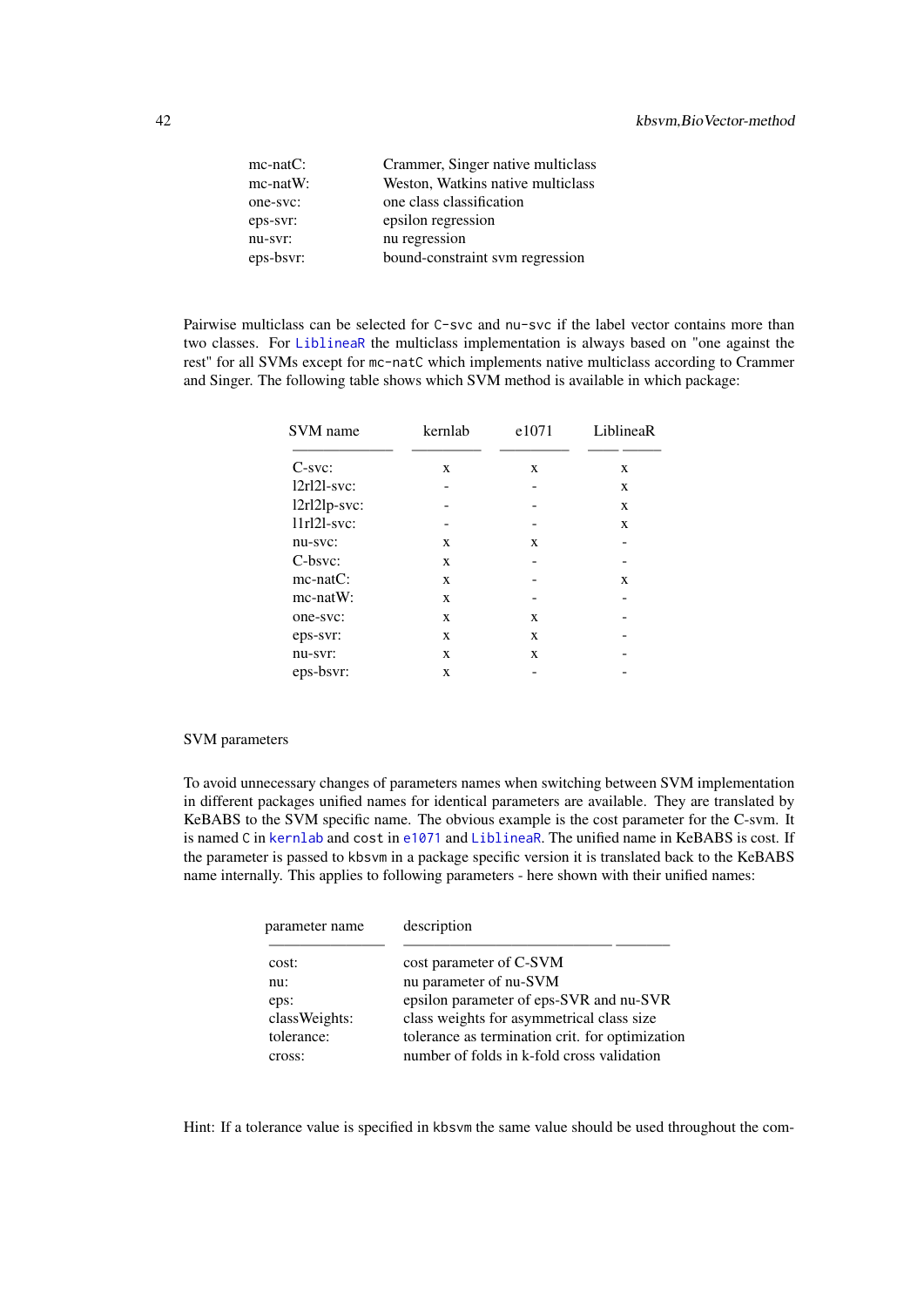plete analysis to make results comparable.

The following table shows the relevance of the SVM parameters cost, nu and eps for the different SVMs:

| SVM name        | cost | nu | eps |
|-----------------|------|----|-----|
| $C$ -svc:       | X    |    |     |
| $11r121$ -svc:  | X    |    |     |
| l1rl2lp-svc:    | X    |    |     |
| $11r121$ -svc:  | X    |    |     |
| nu-svc:         |      | X  |     |
| C-bsvc:         | X    |    |     |
| $mc$ -nat $C$ : | X    |    |     |
| $mc$ -nat $W$ : | X    |    |     |
| one-svc:        | X    |    |     |
| eps-svr:        |      |    | X   |
| nu-svr:         |      | X  |     |
| eps-bsvr:       |      |    | X   |
|                 |      |    |     |

Hint: Please be aware that identical parameter names between different SVMs do not necessarily mean, that their values are also identical between packages but they depend on the actual SVM formulation which could be different. For example the cost parameter is identical between C-SVMs in packages [kernlab](#page-0-0), [e1071](#page-0-0) and [LiblineaR](#page-0-0) but is for example different from the cost parameter in l2rl2l-svc in [LiblineaR](#page-0-0) because the C-SVM uses a linear loss but the l2rl2l-svc uses a quadratic loss.

#### Feature weights

On user request (see parameter featureWeights) feature weights are computed amd stored in the model (for a detailed description see [getFeatureWeights](#page-23-0)). Pruning of feature weights can be achieved with the parameter weightLimit which defines the cutoff for small feature weights not stored in the model.

Hint: For training with a precomputed kernel matrix feature weights are not available. For multiclass prediction is currently not performed via feature weights but native in the SVM.

Cross validation, grid search and model selection

Cross validation can be controlled with the parameters cross and noCross. For details on cross validation see [crossValidation.](#page-67-0) Grid search can be performed by passing multiple SVM parameter values as vector instead of a single value to kbsvm. Also multiple sequence kernel objects and multiple SVMs can be used for grid search. For details see [gridSearch.](#page-71-0) For model selection nested cross validation is used with the parameters nestedCross and noNestedCross for the outer and cross and noCross for the inner cross validation. For details see [modelSelection.](#page-76-0)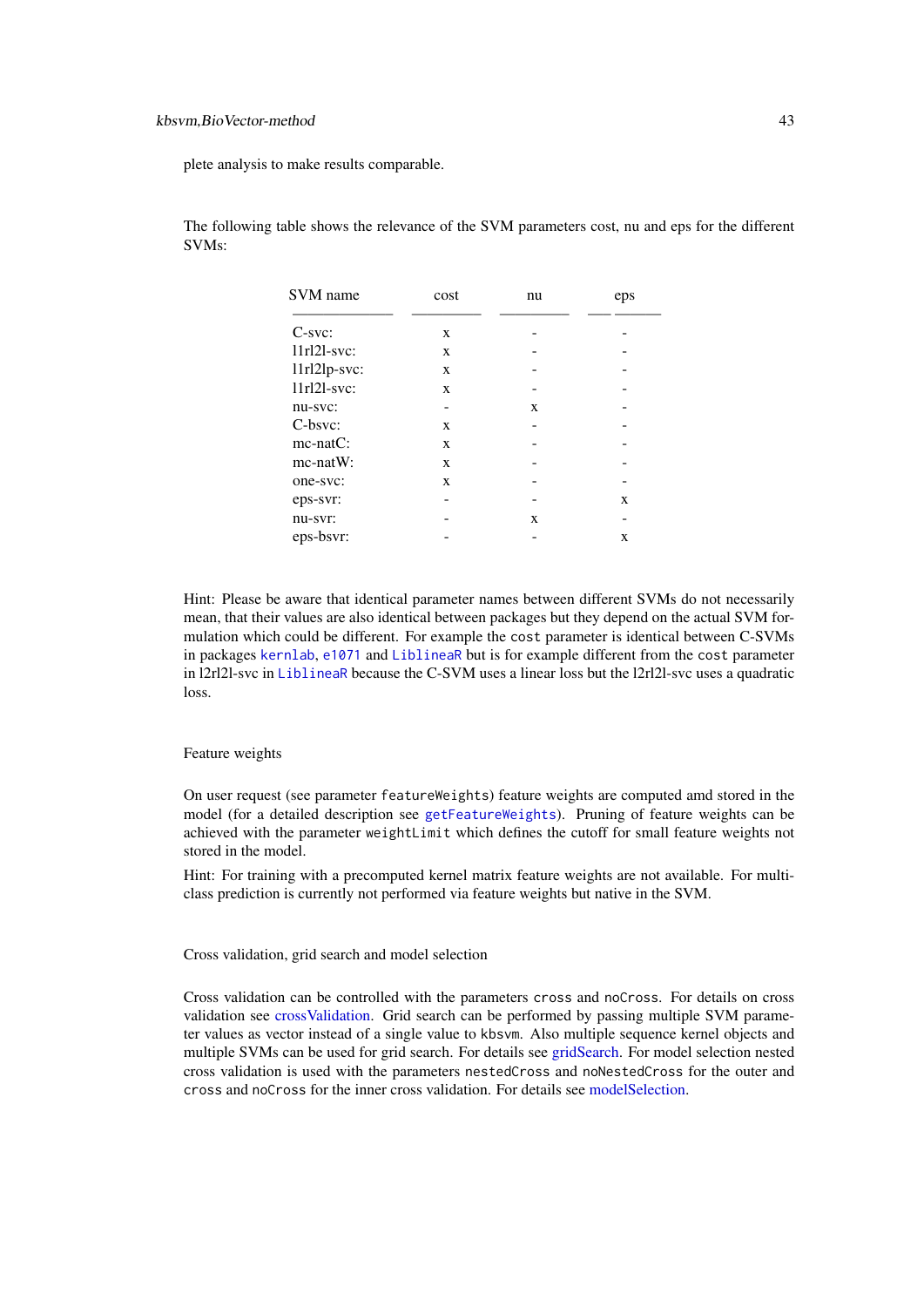#### Training with feature subset

After performing feature selection repeating the learning task with a feature subset can easily be achieved by specifying a feature subset with the parameter features as character vector. The feature subset must be a subset from the feature space of the sequence kernel passed in the parameter kernel. Grid search and model selection with a feature subset can only be used for a single sequence kernel object in the parameter kernel.

Hint: For normalized kernels all features of the feature space are used for normalization not just the feature subset. For a normalized motif kernel (see [motifKernel](#page-63-0)) only the features listed in the motif list are part of the feature space. Therefore the motif kernel defined with the same feature subset leads to a different result in the normalized case.

Probability model

SVMs from the packages [kernlab](#page-0-0) and [e1071](#page-0-0) support the generation of a probability model using Platt scaling (for details see [kernlab](#page-0-0), [predict.ksvm](#page-0-0), [svm](#page-0-0) and [predict.svm](#page-0-0)) allowing the computation of class probabilities during prediction. The parameter probabilityModel controls the generation of a probability model during training (see also parameter predictionType in [predict](#page-82-0)).

### Value

kbsvm: upon successful completion, the function returns a model of class [KBModel](#page-34-0). Results for cross validation can be retrieved from this model with the accessor [cvResult](#page-35-0), results for grid search or model selection with [modelSelResult](#page-35-0). In case of model selection the results of the outer cross validation loop can be retrieved with with the accessor [cvResult](#page-35-0).

### Author(s)

Johannes Palme <kebabs@bioinf.jku.at>

### References

<http://www.bioinf.jku.at/software/kebabs>

J. Palme, S. Hochreiter, and U. Bodenhofer (2015) KeBABS: an R package for kernel-based analysis of biological sequences. *Bioinformatics*, 31(15):2574-2576, 2015. DOI: [10.1093/bioinformat](http://dx.doi.org/10.1093/bioinformatics/btv176)[ics/btv176.](http://dx.doi.org/10.1093/bioinformatics/btv176)

# See Also

[predict](#page-82-0), [getKernelMatrix](#page-90-0), [getExRep](#page-20-0), [kernelParameters-method](#page-90-0), [spectrumKernel](#page-100-0), [mismatchKernel](#page-57-0), [gappyPairKernel](#page-14-0), [motifKernel](#page-63-0), [getFeatureWeights](#page-23-0)

### Examples

```
## load transcription factor binding site data
data(TFBS)
enhancerFB
## we use 70 of the samples for training and the rest for test
train <- sample(1:length(enhancerFB), length(enhancerFB) * 0.7)
test <- c(1:length(enhancerFB))[-train]
```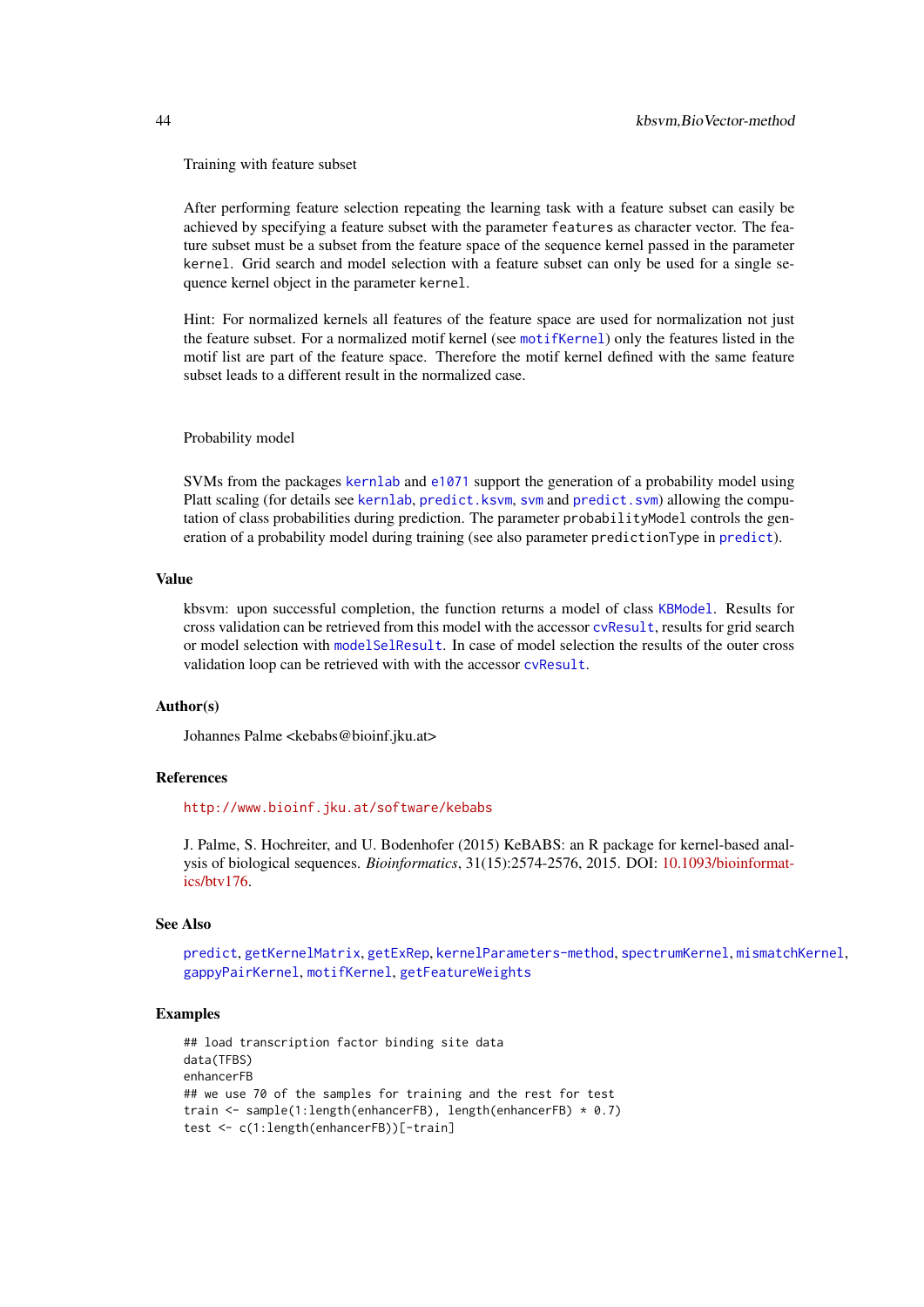```
## create the kernel object for dimers without normalization
specK2 <- spectrumKernel(k=2)
## show details of kernel object
specK2
## run training with kernel matrix on e1071 (via the
## dense LIBSVM implementation integrated in kebabs)
model <- kbsvm(x=enhancerFB[train], y=yFB[train], kernel=specK2,
               pkg="e1071", svm="C-svc", C=10, explicit="no")
## show KeBABS model
model
## show class of KeBABS model
class(model)
## show native SVM model contained in KeBABS model
svmModel(model)
## show class of native SVM model
class(svmModel(model))
## Not run:
## examples for package and SVM selection
## now run the same samples with the same kernel on e1071 via
## explicit representation
model <- kbsvm(x=enhancerFB[train], y=yFB[train], kernel=specK2,
               pkg="e1071", svm="C-svc", C=10, explicit="yes")
## show KeBABS model
model
## show native SVM model contained in KeBABS model
svmModel(model)
## show class of native SVM model
class(svmModel(model))
## run the same samples with the same kernel on e1071 with nu-SVM
model <- kbsvm(x=enhancerFB[train], y=yFB[train], kernel=specK2,
               pkg="e1071", svm="nu-svc",nu=0.7, explicit="yes")
## show KeBABS model
model
## training with feature weights
model <- kbsvm(x=enhancerFB[train], y=yFB[train], kernel=specK2,
               pkg="e1071", svm="C-svc", C=10, explicit="yes",
               featureWeights="yes")
## show feature weights
dim(featureWeights(model))
featureWeights(model)[,1:5]
## training without feature weights
model <- kbsvm(x=enhancerFB[train], y=yFB[train], kernel=specK2,
               pkg="e1071", svm="C-svc", C=10, explicit="yes",
               featureWeights="no")
## show feature weights
featureWeights(model)
```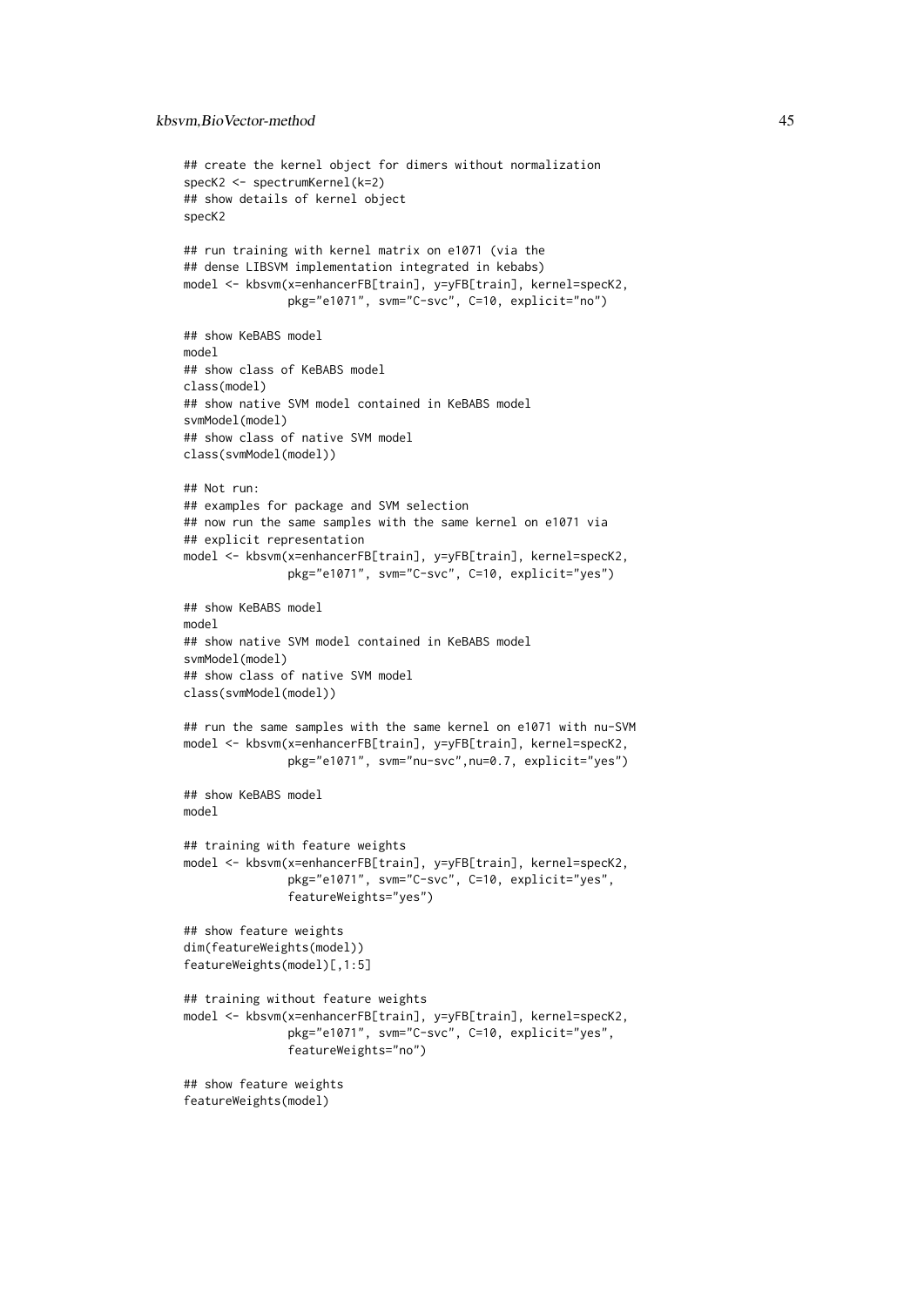```
## pruning of feature weights
model <- kbsvm(x=enhancerFB[train], y=yFB[train], kernel=specK2,
               pkg="e1071", svm="C-svc", C=10, explicit="yes",
               featureWeights="yes", weightLimit=0.5)
dim(featureWeights(model))
## training with precomputed kernel matrix
## feature weights cannot be computed for precomputed kernel matrix
km <- getKernelMatrix(specK2, x=enhancerFB, selx=train)
model <- kbsvm(x=km, y=yFB[train], kernel=specK2,
               pkg="e1071", svm="C-svc", C=10, explicit="no")
## training with precomputed explicit representation
exrep <- getExRep(enhancerFB, sel=train, kernel=specK2)
model <- kbsvm(x=exrep, y=yFB[train], kernel=specK2,
               pkg="e1071", svm="C-svc", C=10, explicit="yes")
## computing of probability model via Platt scaling during training
## in prediction class membership probabilities can be computed
## from this probability model
model <- kbsvm(x=enhancerFB[train], y=yFB[train], kernel=specK2,
               pkg="e1071", svm="C-svc", C=10, explicit="yes",
               probModel=TRUE)
## show parameters of the fitted probability model which are the parameters
## probA and probB for the fitted sigmoid function in case of classification
## and the value sigma of the fitted Laplacian in case of a regression
probabilityModel(model)
## cross validation, grid search and model selection are also performed
## via the kbsvm method. Examples can be found on the respective help pages
## (see Details section)
## End(Not run)
```
kebabsCollectInfo *Collect KeBABS Package Information*

#### Description

Collects and prints general R and package version information. If you have a question related to some KeBABS functionality or observe some unexpected behavior please call this function and send its output together with your information to the contact address specified on the title page of the package vignette. The function by default only outputs the package version of those packages which are directly related to the KeBABS functionality.

# Usage

```
kebabsCollectInfo(onlyKebabsRelated = TRUE)
```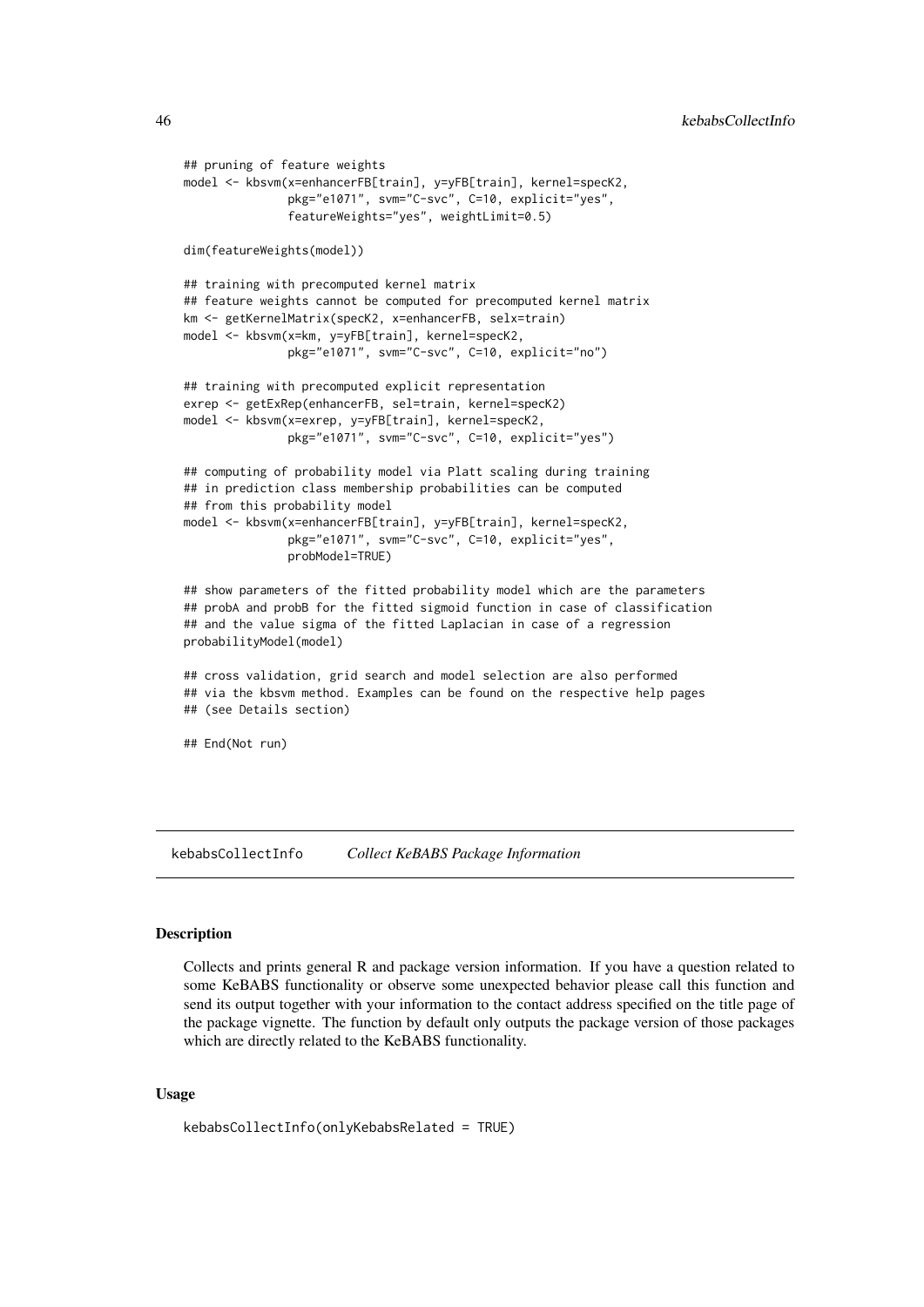#### kebabsData 47

### Arguments

onlyKebabsRelated

if set to TRUE only the packages related to KeBABS are shown, if set to FALSE all attached packages and all packages loaded via namespace are shown. Default=TRUE

#### Value

see above

### Author(s)

Johannes Palme <kebabs@bioinf.jku.at>

#### Examples

## collect KeBABS related package information kebabsCollectInfo()

kebabsData *KeBABS Sequence Data*

#### Description

The package contains two small sequence datasets for demonstration of the package functionality.

TFBS is a subset of EP300/CREBBP binding data provided with the publication Lee et al., 2011. The data is based on binding sites identified with ChIP-seq by Visel et al., 2009. Please note that due to package size restrictions only a small subset of the data used in Lee et al., 2011 is included in the package. Following variables are defined:

- enhancerFB contains 259 DNA sequences of tissue specific enhancers from embryonic day 11.5 mouse embryos and 241 negative sequences sampled from mm9 genome.
- yFB contains the associated labels

CCoil is a set of heptad-annotated amino acid sequences of coiled coil proteins forming dimers or trimers from the web site of the package **PrOCoil** by Mahrenholz et. al., 2011. The data contains the sequences with heptad annotation, the oligomerization state and group assignment for each sequence. The grouping was performed through single linkage clustering of sequence similarities based on pairwise ungapped alignment. Following variables are defined:

- ccseq contains 477 AA sequences of heptad-annotated amino acid sequences with a minimum length of 8 and a maximun length of 123 AAs.
- yCC contains the associated oligomerization state "DIMER" or "TRIMER".
- ccannot is a charcter vector with the heptad annotations for the sequences. Characters 'a' to 'f' represent specific positions within the coiled coil structure. The AA string set already contains the annotation as metadata. But for demonstration purpose it is available as separate data item.
- ccgroups is a numeric vector containing the group numbers of of the sequences.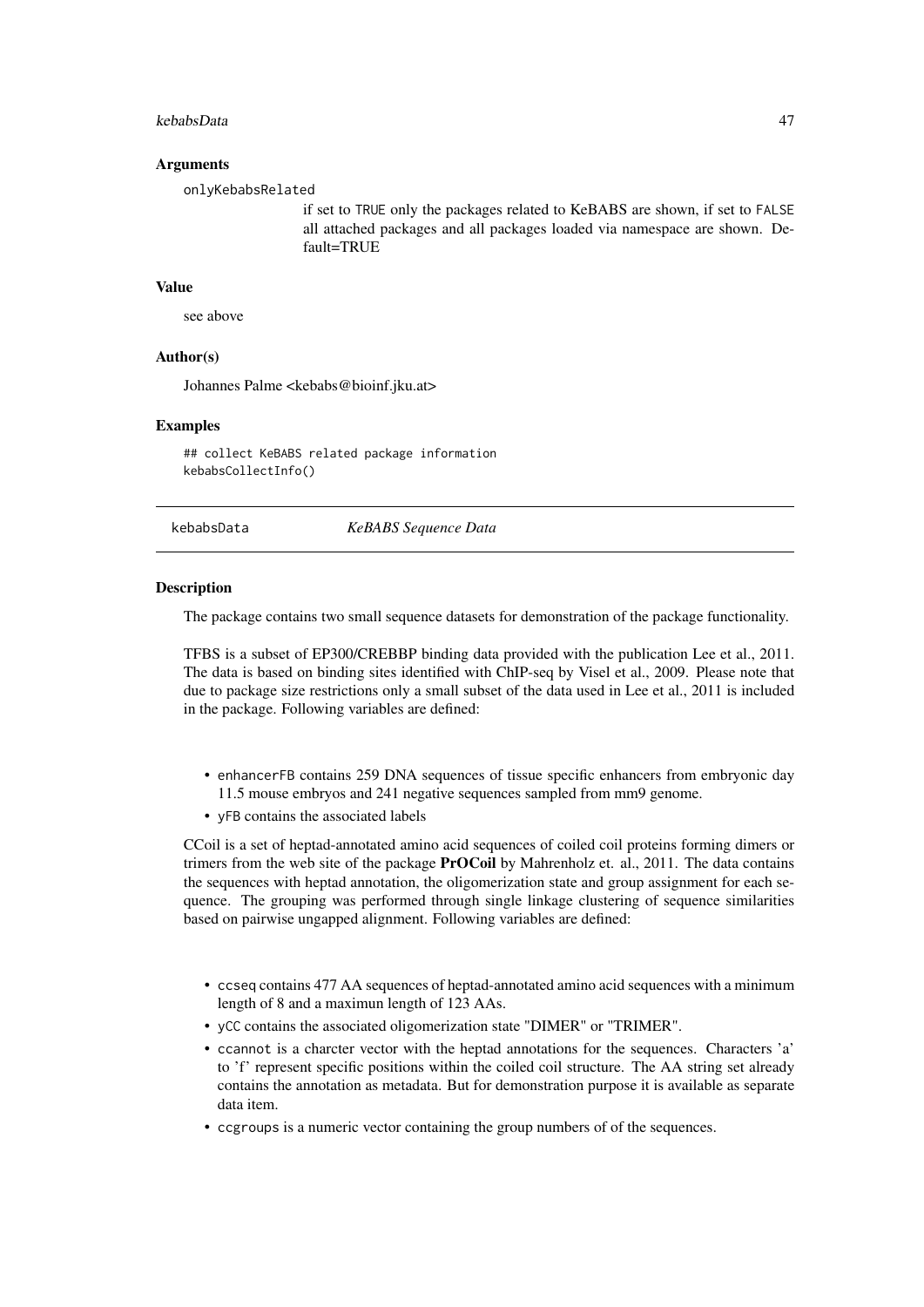### Format

TFBS contains the 259 positive and 241 negative sequences as DNAStringSet and the corresponding labels as numeric vector containing a value of 1 for positive and -1 for negative samples.

CCoil contains the 477 AA sequences as AAStringSet and the corresponding labels as factor. The heptad anntoation is stored as character vector and group assignment as numeric vector.

### Source

TFBS: <http://www.beerlab.org/p300enhancer>

CCoil: <http://www.bioinf.jku.at/software/procoil/data.html>

### References

(Lee, 2011) – D. Lee, R. Karchin and M. A. Beer. Discriminative prediction of mammalian enhancers from DNA sequence. Genome Research, 21(12):2167-2180, 2011.

(Visel, 2009) – A. Visel, M. J. Blow, Z. Li, T. Zhang, J. A. Akiyama, A. Holt, I. Plajzer-Frick, M. Shoukry, C. Wright, F.Chen, V. Afzal, B. Ren, E. M. Rubin and L. A. Pennacchio. ChIP-seq accurately predicts tissue-specific activity of enhancers. Nature, 457(7231):854-858, 2009.

(Mahrenholz, 2011) – C. Mahrenholz, I. Abfalter, U. Bodenhofer, R. Volkmer and S. Hochreiter. Complex networks govern coiled-coil oligomerizations - predicting and profiling by means of a machine learning approach.

kebabsDemo *kebabs*

### Description

KeBABS - An R package for kernel based analysis of biological sequences

#### Usage

kebabsDemo()

#### Details

Package Overview

The package provides functionality for kernel based analysis of DNA-, RNA- and amino acid sequences via SVM based methods. As core functionality kebabs contains following sequence kernels: spectrum kernel, mismatch kernel, gappy pair kernel and motif kernel. Apart from an efficient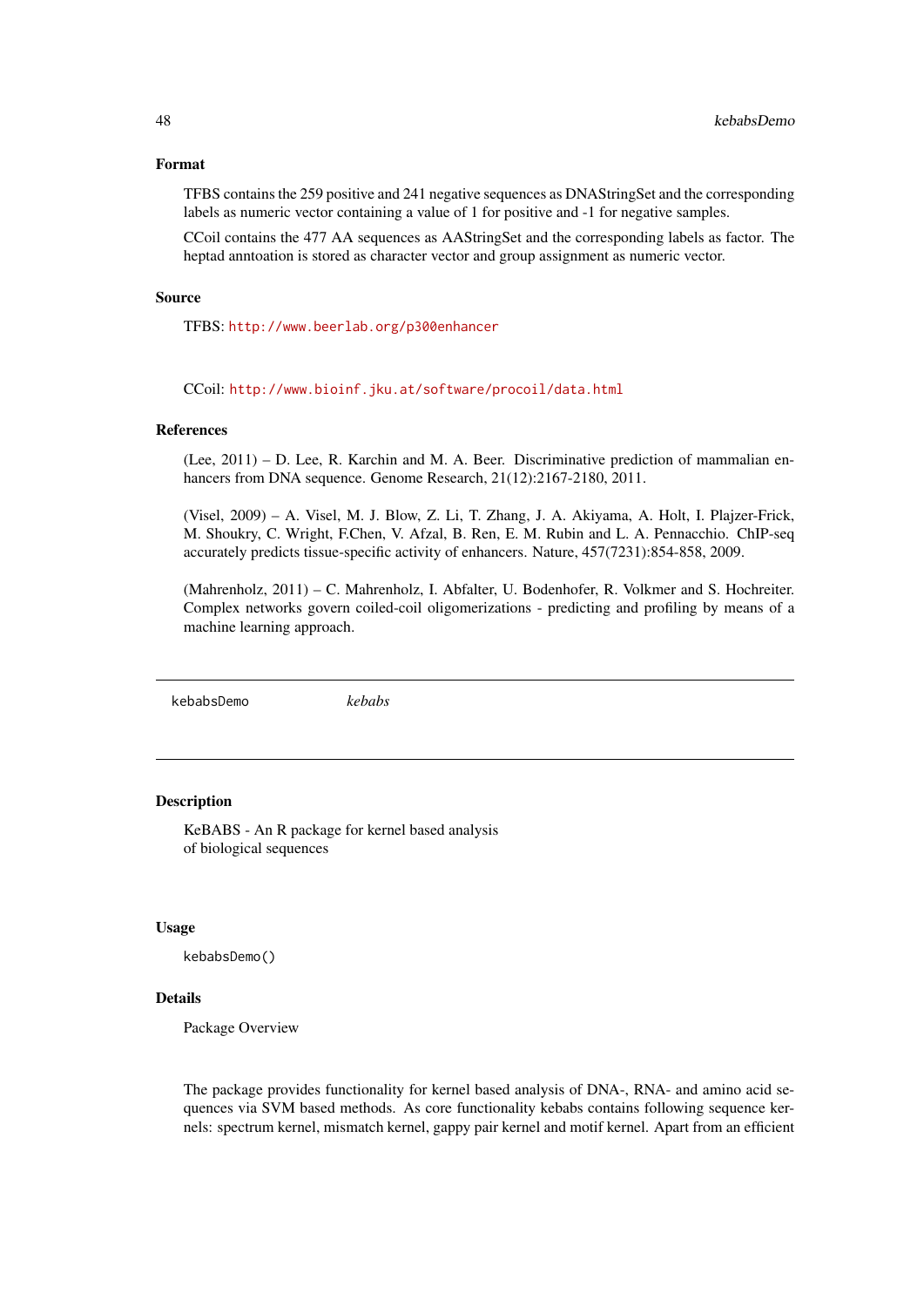#### kebabsDemo 49

implementation of position independent functionality the kernels are extended in a novel way to take the position of patterns into account for the similarity measure. Because of the flexibility of the kernel formulation other kernels like the weighted degree kernel or the shifted weighted degree kernel are included as special cases. An annotation specific variant of the kernels uses annotation information placed along the sequence together with the patterns in the sequence. The package allows generation of a kernel matrix or an explicit representation for all available kernels which can be used with methods implemented in other R packages. With focus on SVM based methods kebabs provides a framework which simplifies the usage of existing SVM implementations in kernlab, e1071 and LiblineaR. Binary and multiclass classification as well as regression tasks can be used in a unified way without having to deal with the different functions, parameters and formats of the selected SVM. As support for choosing hyperparameters the package provides cross validation, grid search and model selection functions.For easier biological interpretation of the results the package computes feature weights for all SVMs and prediction profiles, which show the contribution of individual sequence positions to the prediction result and give an indication about the relevance of sequence sections for the learning result and the underlying biological functions.

# Value

see above

### Author(s)

Johannes Palme <kebabs@bioinf.jku.at>

#### References

#### <http://www.bioinf.jku.at/software/kebabs>

J. Palme, S. Hochreiter, and U. Bodenhofer (2015) KeBABS: an R package for kernel-based analysis of biological sequences. *Bioinformatics*, 31(15):2574-2576, 2015. DOI: [10.1093/bioinformat](http://dx.doi.org/10.1093/bioinformatics/btv176)[ics/btv176.](http://dx.doi.org/10.1093/bioinformatics/btv176)

# Examples

```
## load package provided sequence dataset
data(TFBS)
## display sequences
enhancerFB
## display part of label vector
head(yFB, 20)
## display no of samples of positive and negative class
table(yFB)
## split dataset into training and test samples
train <- sample(1:length(enhancerFB), 0.7*length(enhancerFB))
test <- c(1:length(enhancerFB))[-train]
## create the kernel object for the normalized spectrum kernel
spec <- spectrumKernel(k=5)
## train model
## pass sequence subset, label subset, kernel object, the package and
```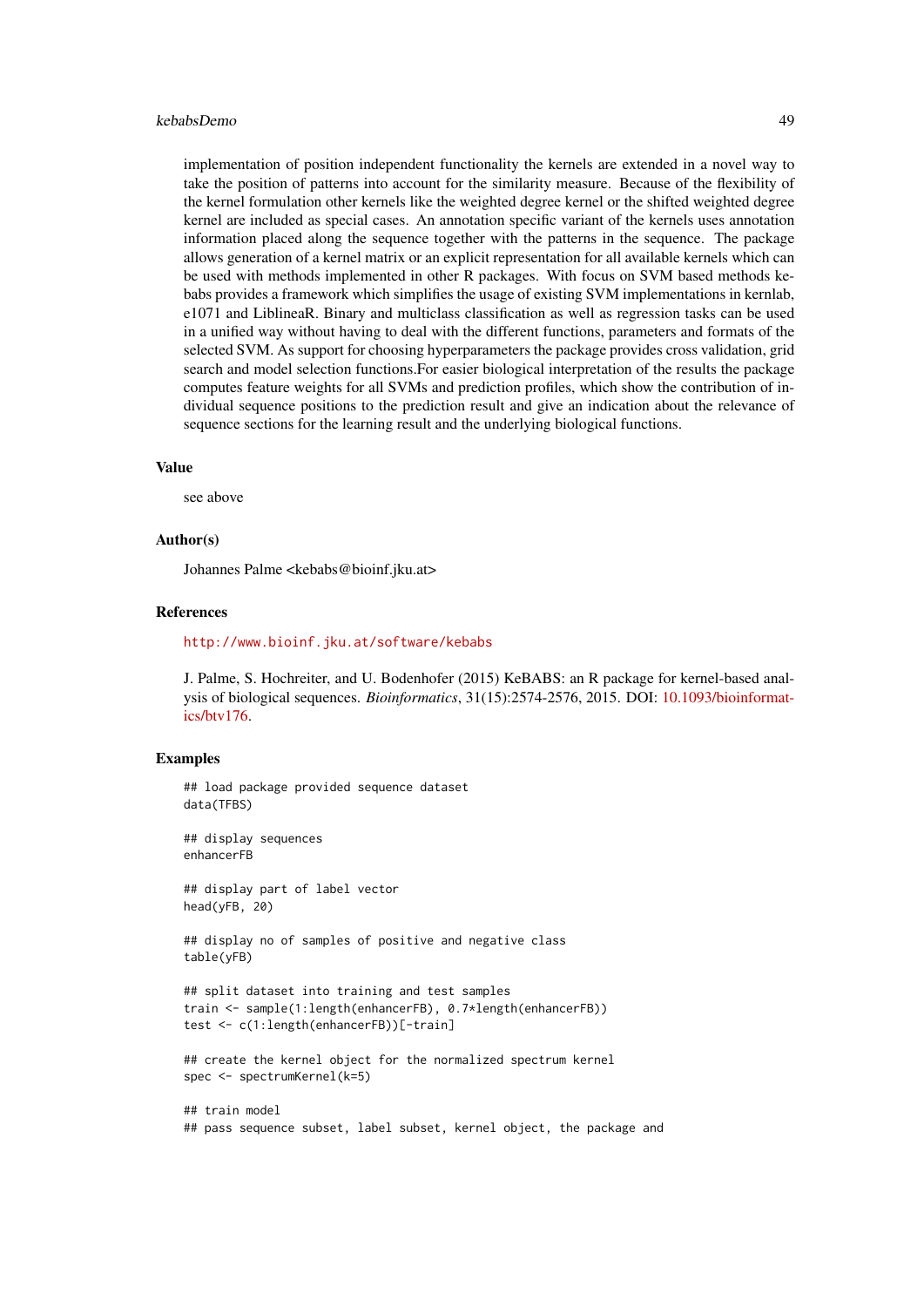```
## svm which should be used for training together with the SVM parameters
model <- kbsvm(x=enhancerFB[train], y=yFB[train], kernel=spec,
               pkg="LiblineaR", svm="C-svc", cost=10)
## predict the test samples
pred <- predict(model, enhancerFB, sel=test)
## evaluate the prediction result
evaluatePrediction(pred, yFB[test], allLabels=unique(yFB))
```
<span id="page-49-1"></span>KernelMatrix-class *Kernel Matrix Class*

## <span id="page-49-0"></span>Description

Kernel Matrix Class

### Details

Instances of this class are used in KeBABS for storing a kernel matrix. The hidden data part ".Data" contains the matrix.

# Author(s)

Johannes Palme <kebabs@bioinf.jku.at>

# References

<http://www.bioinf.jku.at/software/kebabs>

J. Palme, S. Hochreiter, and U. Bodenhofer (2015) KeBABS: an R package for kernel-based analysis of biological sequences. *Bioinformatics*, 31(15):2574-2576, 2015. DOI: [10.1093/bioinformat](http://dx.doi.org/10.1093/bioinformatics/btv176)[ics/btv176.](http://dx.doi.org/10.1093/bioinformatics/btv176)

KernelMatrixAccessors *KernelMatrix Accessors*

# Description

KernelMatrix Accessors

### Usage

```
## S4 method for signature 'KernelMatrix, index, missing, ANY'
x[i]
## S4 method for signature 'matrix'
as.KernelMatrix(x, center = FALSE)
```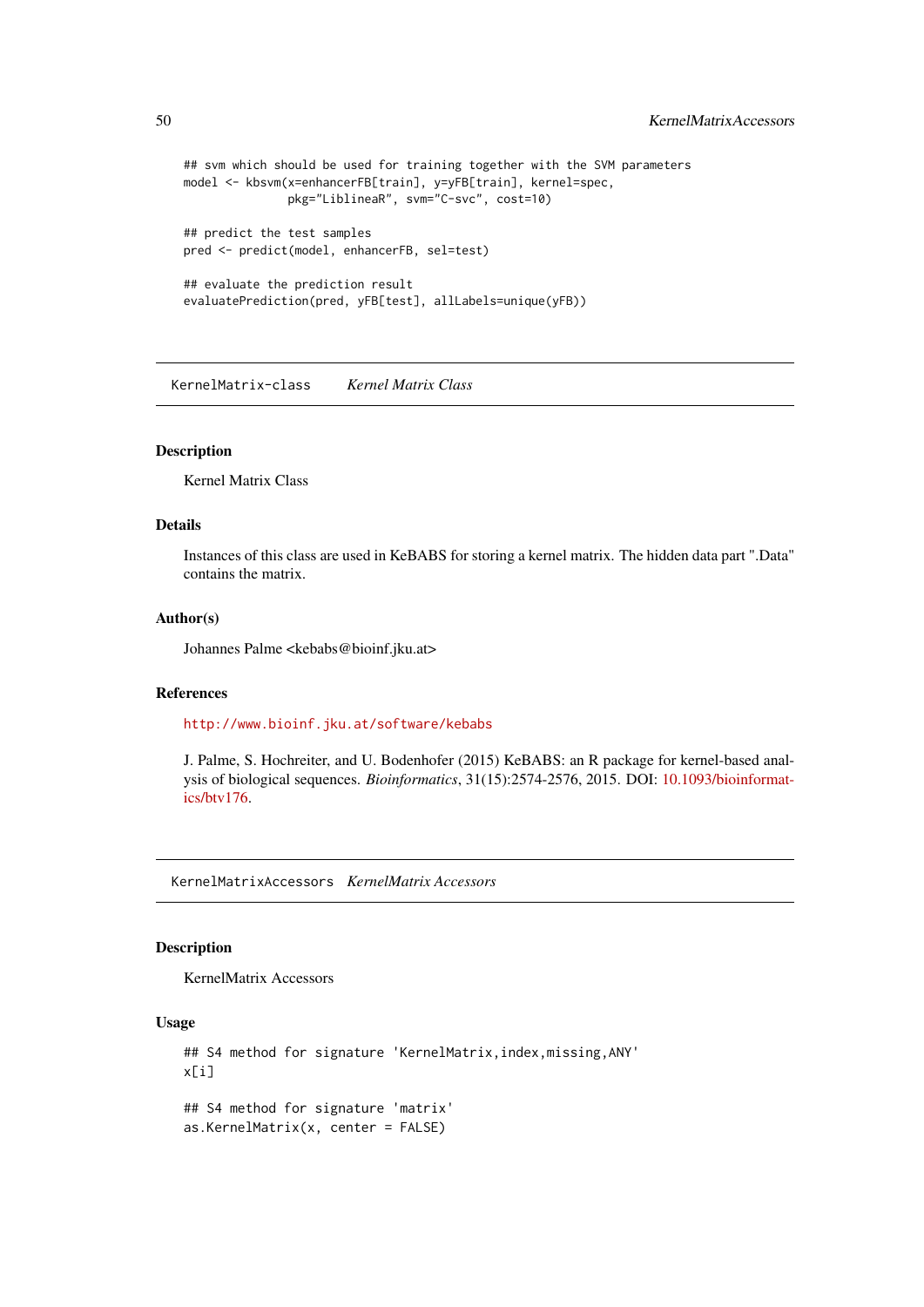### KernelMatrixAccessors 51

### Arguments

| X      | kernel matrix of class KernelMatrix                          |
|--------|--------------------------------------------------------------|
|        | numeric vector with indicies or character with element names |
| center | when set to TRUE the matrix is centered. Default=FALSE       |

# Value

see above

### Accessor-like methods

- x[i,]: return a KernelMatrix object that only contains the rows selected with the subsetting parameter i. This parameter can be a numeric vector with indices or a character vector which is matched against the names of x.
- $x$ [, j]: return a KernelMatrix object that only contains the columns selected with the subsetting parameter j. This parameter can be a numeric vector with indices or a character vector which is matched against the names of x.
- x[i,j]: return a KernelMatrix object that only contains the rows selected with the subsetting parameter i and columns selected by j. Both parameters can be a numeric vector with indices or a character vector which is matched against the names of x.

## Coercion methods

In the code snippets below, x is a kernel matrix.

as.KernelMatrix(x,center=FALSE): center the kernel matrix dependent on the center parameter and coerce it to class [KernelMatrix](#page-49-1) .

#### Author(s)

Johannes Palme <kebabs@bioinf.jku.at>

### References

<http://www.bioinf.jku.at/software/kebabs>

J. Palme, S. Hochreiter, and U. Bodenhofer (2015) KeBABS: an R package for kernel-based analysis of biological sequences. *Bioinformatics*, 31(15):2574-2576, 2015. DOI: [10.1093/bioinformat](http://dx.doi.org/10.1093/bioinformatics/btv176)[ics/btv176.](http://dx.doi.org/10.1093/bioinformatics/btv176)

### Examples

```
## create kernel object for normalized spectrum kernel
specK5 <- spectrumKernel(k=5)
## Not run:
## load data
data(TFBS)
km <- specK5(enhancerFB)
km1to5 <- km[1:5,1:5]
km1t05## End(Not run)
```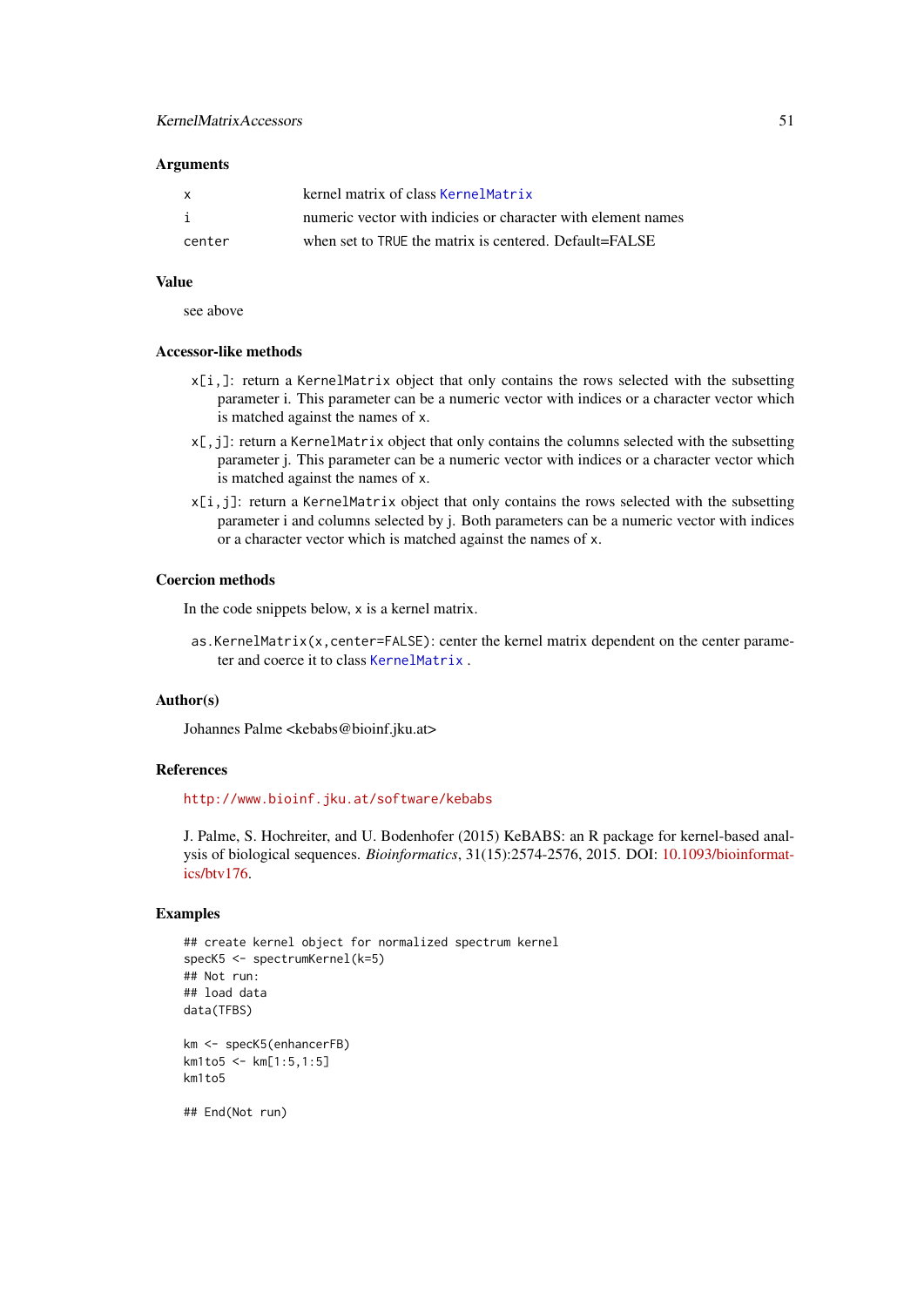linearKernel *Linear Kernel*

# Description

Create a dense or sparse kernel matrix from an explicit representation

# Usage

```
linearKernel(x, y = NULL, selx = integer(0), sely = integer(0),
 sparse = FALSE, triangular = TRUE, diag = TRUE, lowerLimit = 0)
```
# Arguments

| X          | a dense or sparse explicit representation. x must be a sparse explicit repre-<br>sentation when a sparse kernel matrix should be returned by the function (see<br>parameter sparse).                                                                                                                                                                                                                                                                                        |
|------------|-----------------------------------------------------------------------------------------------------------------------------------------------------------------------------------------------------------------------------------------------------------------------------------------------------------------------------------------------------------------------------------------------------------------------------------------------------------------------------|
| y          | a dense or sparse explicit representation. If x is dense, y must be dense. If x is<br>sparse, y must be sparse.                                                                                                                                                                                                                                                                                                                                                             |
| selx       | a numeric or character vector for defining a subset of $x$ . Default=integer $(0)$                                                                                                                                                                                                                                                                                                                                                                                          |
| sely       | a numeric or character vector for defining a subset of y. Default=integer(0)                                                                                                                                                                                                                                                                                                                                                                                                |
| sparse     | boolean indicating whether returned kernel matrix should be sparse or dense.<br>For value FALSE a dense kernel matrix of class KernelMatrix is returned. If set<br>to TRUE the kernel matrix is returned as sparse matrix of class dgCMatrix. In<br>case of a symmetric matrix either the lower triangular part or the full matrix can<br>be returned. Please note that a sparse kernel matrix currently can not be used for<br>SVM based learning in kebabs. Default=FALSE |
| triangular | boolean indicating whether just the lower triangular or the full sparse matrix<br>should be returned. This parameter is only relevant for a sparse symmetric kernel<br>matrix. Default=TRUE                                                                                                                                                                                                                                                                                 |
| diag       | boolean indicating whether the diagonal should be included in a sparse tri-<br>angular matrix. This parameter is only relevant when parameter sparse and<br>triangular are set to TRUE. Default=TRUE                                                                                                                                                                                                                                                                        |
| lowerLimit | a numeric value for a similarity threshold. The parameter is relevant for sparse<br>kernel matrices only. If set to a value larger than 0 only similarity values larger<br>than this threshold will be included in the sparse kernel matrix. Default=0                                                                                                                                                                                                                      |

# Value

linearKernel: kernel matrix as class [KernelMatrix](#page-49-1) or sparse kernel matrix of class [dgCMatrix](#page-0-0) dependent on parameter sparse

# Author(s)

Johannes Palme <kebabs@bioinf.jku.at>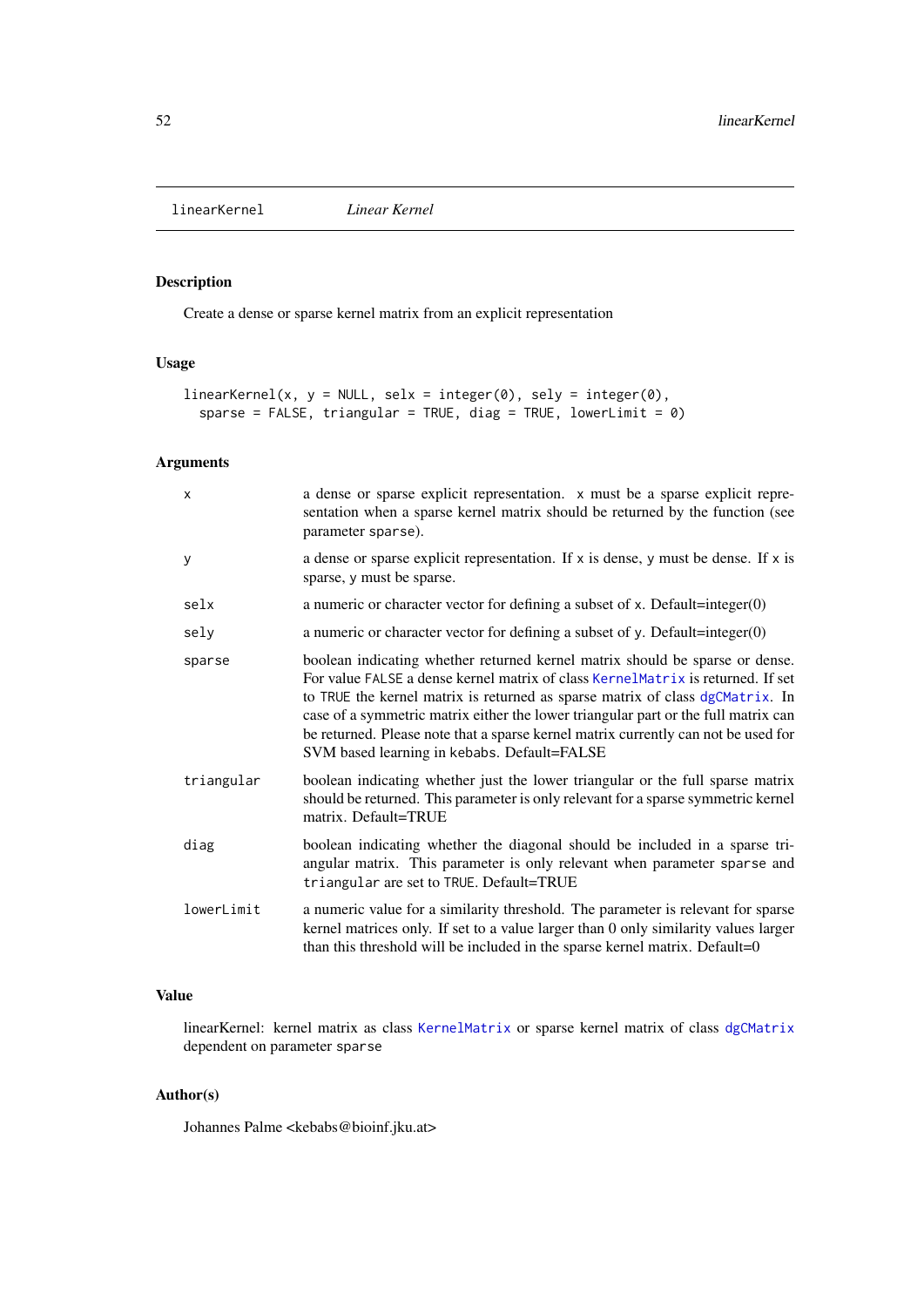#### linWeight 53

#### References

<http://www.bioinf.jku.at/software/kebabs>

J. Palme, S. Hochreiter, and U. Bodenhofer (2015) KeBABS: an R package for kernel-based analysis of biological sequences. *Bioinformatics*, 31(15):2574-2576, 2015. DOI: [10.1093/bioinformat](http://dx.doi.org/10.1093/bioinformatics/btv176)[ics/btv176.](http://dx.doi.org/10.1093/bioinformatics/btv176)

### Examples

```
## load sequence data and change sample names
data(TFBS)
names(enhancerFB) <- paste("S", 1:length(enhancerFB), sep="_")
## create the kernel object for dimers with normalization
speck <- spectrumKernel(k=5)
## generate sparse explicit representation
ers <- getExRep(enhancerFB, speck)
## compute dense kernel matrix (as currently used in SVM based learning)
km <- linearKernel(ers)
km[1:5, 1:5]
## compute sparse kernel matrix
## because it is symmetric just the lower diagonal
## is computed to save storage
km <- linearKernel(ers, sparse=TRUE)
km[1:5, 1:5]
## compute full sparse kernel matrix
km <- linearKernel(ers, sparse=TRUE, triangular=FALSE)
km[1:5, 1:5]
## compute triangular sparse kernel matrix without diagonal
km <- linearKernel(ers, sparse=TRUE, triangular=TRUE, diag=FALSE)
km[1:5, 1:5]
## plot histogram of similarity values
hist(as(km, "numeric"), breaks=30)
## compute sparse kernel matrix with similarities above 0.5 only
km <- linearKernel(ers, sparse=TRUE, lowerLimit=0.5)
km[1:5, 1:5]
```
linWeight *Position Dependent Kernel*

### <span id="page-52-0"></span>Description

Assign position related metadata and reate a kernel object with position dependency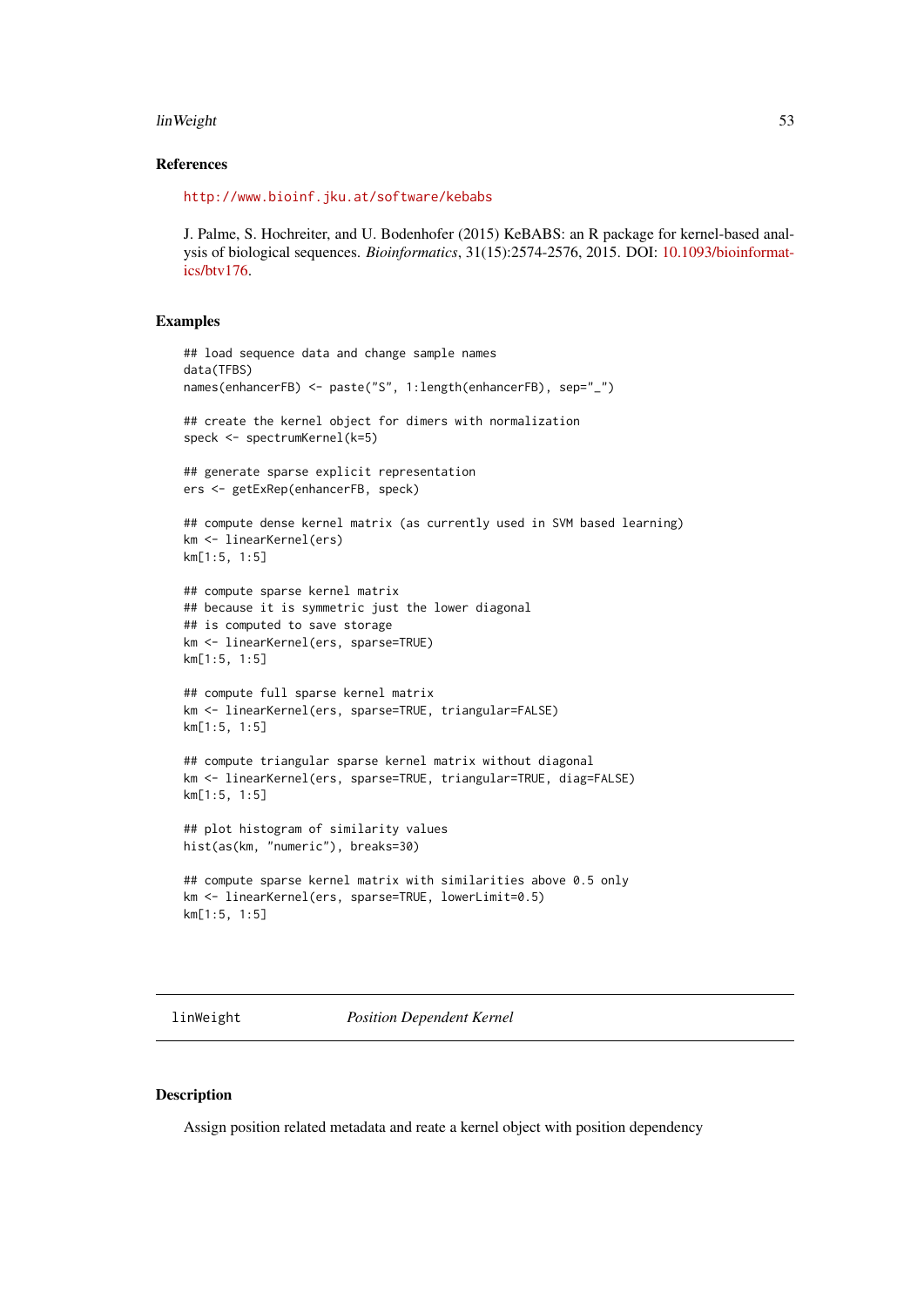## Usage

```
linWeight(d, sigma = 1)
expWeight(d, sigma = 1)
gaussWeight(d, sigma = 1)
swdWeight(d)
## S4 method for signature 'XStringSet'
## positionMetadata(x) <- value
## S4 method for signature 'BioVector'
## positionMetadata(x) <- value
## S4 method for signature 'XStringSet'
positionMetadata(x)
## S4 method for signature 'BioVector'
positionMetadata(x)
```
# Arguments

| d     | a numeric vector of distance values                                                                                                                                                                                                                                                                                                  |
|-------|--------------------------------------------------------------------------------------------------------------------------------------------------------------------------------------------------------------------------------------------------------------------------------------------------------------------------------------|
| sigma | a positive numeric value defining the peak width or in case of gauss Weight the<br>width of the bell function (details see below)                                                                                                                                                                                                    |
| x     | biological sequences in the form of a DNAStringSet, RNAStringSet, AAStringSet<br>(or as BioVector)                                                                                                                                                                                                                                   |
| value | for assignment of position metadata the value is an integer vector with gives<br>the offset to the start position 1 for each sequence. Positive and negative offset<br>values are possible. Without position metadata all sequences must be aligned<br>and start at position 1. For deletion of position metadata set value to NULL. |

# Details

Position Dependent Kernel

For the standard spectrum kernel kmers are considered independent of their position in the calculation of the similarity value between two sequences. For position dependent kernels the position of a kmer/pattern is also of importance. Position information for a pair of sequences can be used in a [sequenceKernel](#page-90-0) in three different ways representing the full range of position dependency:

- Position independent kernel: ignores the position of patterns and just takes the number of their occurances or their presence (see parameter presence in functions [spectrumKernel](#page-100-0)[,gappyPairKernel,](#page-14-0)motifKer in the sequences into account for similarity determination.
- Distance weighted kernel: uses the position related distance between the occurance of the same pattern in the two sequences in weighted form as contribution to the similarity value (see below under Distance Weighted kernel)
- Position specific kernel: considers patterns only if they occur at the same position in the two sequences (see below under Position Specific Kernel)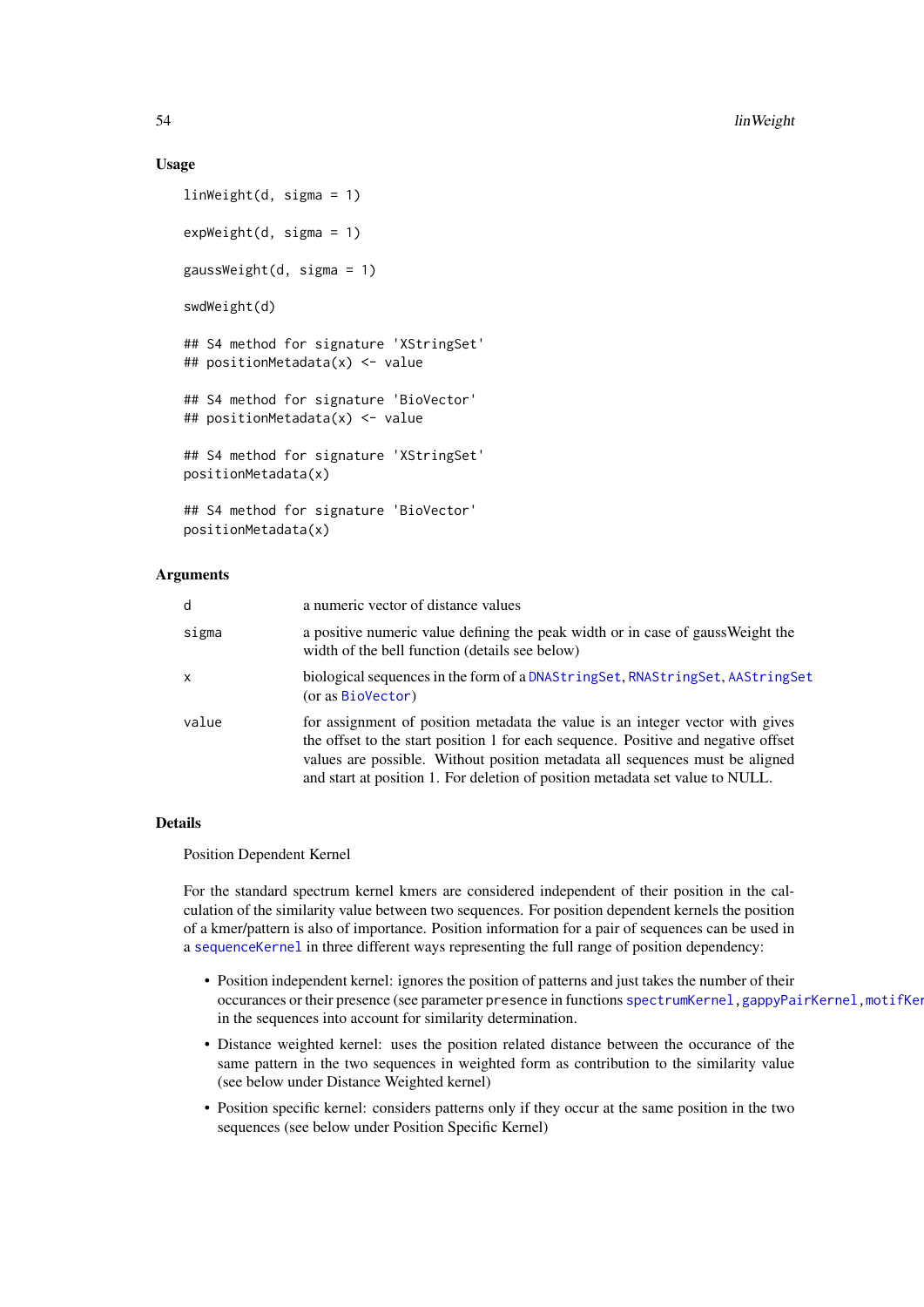#### linWeight 55

Position dependency is available in all kernels except the mismatch kernel.

Distance Weighted Kernel

These kernels weight the contribution to the similarity value based on the distance of their start positions in the two sequences. The user can define the distance weights either through passing a distance weighting function or a weight vector to the kernel. Through this weighting the degree of locality in the similarity consideration between two sequences can be adjusted flexibly. Such a position dependent kernel can be used in the same way as the normal position independent kernel variant. Distance weighting can be used for all kernels in this package except the mismatch kernel. The package defines four predefined weighting functions (see also examples):

- linWeigth: a weighting function with linear decrease
- expWeight: a weighting function with exponential decrease
- gaussWeigth: a bell-shaped weighting function with a decrease similar to a gaussian distribution
- swdWeight: the distance weighting function used in the Shifted Weighted Degree (SWD) kernel which is similar to an exponential decrease but it has a smaller peak and larger tails

Also user-defined functions can be used for distance weighting. (see below)

### Position Specific Kernel

One variant of position dependent kernels is the position specific kernel. This kernel takes patterns into account only if they are located at identical positions in the two sequences. This kernel can be selected through passing a distance weight value of 1 to the kernel indicating that the neighborhood of a pattern in the other sequence is irrelevant for the similarity consideration. This kernel is in fact one end of the spectrum (sic!) where locality is reduced to the exact location and the normal position independent kernel is at the other end - not caring about position at all. Through adjustment of sigma in the predefined functions a continous blending between these two extremes is possible for the degree of locality. Evaluation of position information is controlled through setting the parameter distWeight to 1 in the functions [spectrumKernel,](#page-100-0) [gappyPairKernel](#page-14-0), motifKernel. This parameter value is in fact interpreted as a numeric vector with 1 for zero distance and 0 for all other distances.

### Positive Definiteness

The standard SVMs only support positive definite kernels / kernel matrices. This means that the distance weighting function must must be chosen such that the resulting kernel is positive definite. For positive definiteness also symmetry of the distance weighting function is important. Unlike usual distances the relative distance value here can have positive and negative values dependent on whether the pattern in the second sequence is located at higher or lower positions than the pattern in the first sequence. The predefined distance weighting functions except for swdWeight deliver a positive definite kernel for all parameter settings. According to Sonnenburg et al. 2005 the SWD kernel has empirically shown positive definiteness but it is not proved for this kernel. If a weight vector with predefined weights per distance is passed to the kernel instead of a distance weighting function positive definiteness of the kernel must also be ensured by adequate selection of the weight values.

### User-Defined Distance Function

For user defined distance functions symmetry and positive definitness of the resulting kernel are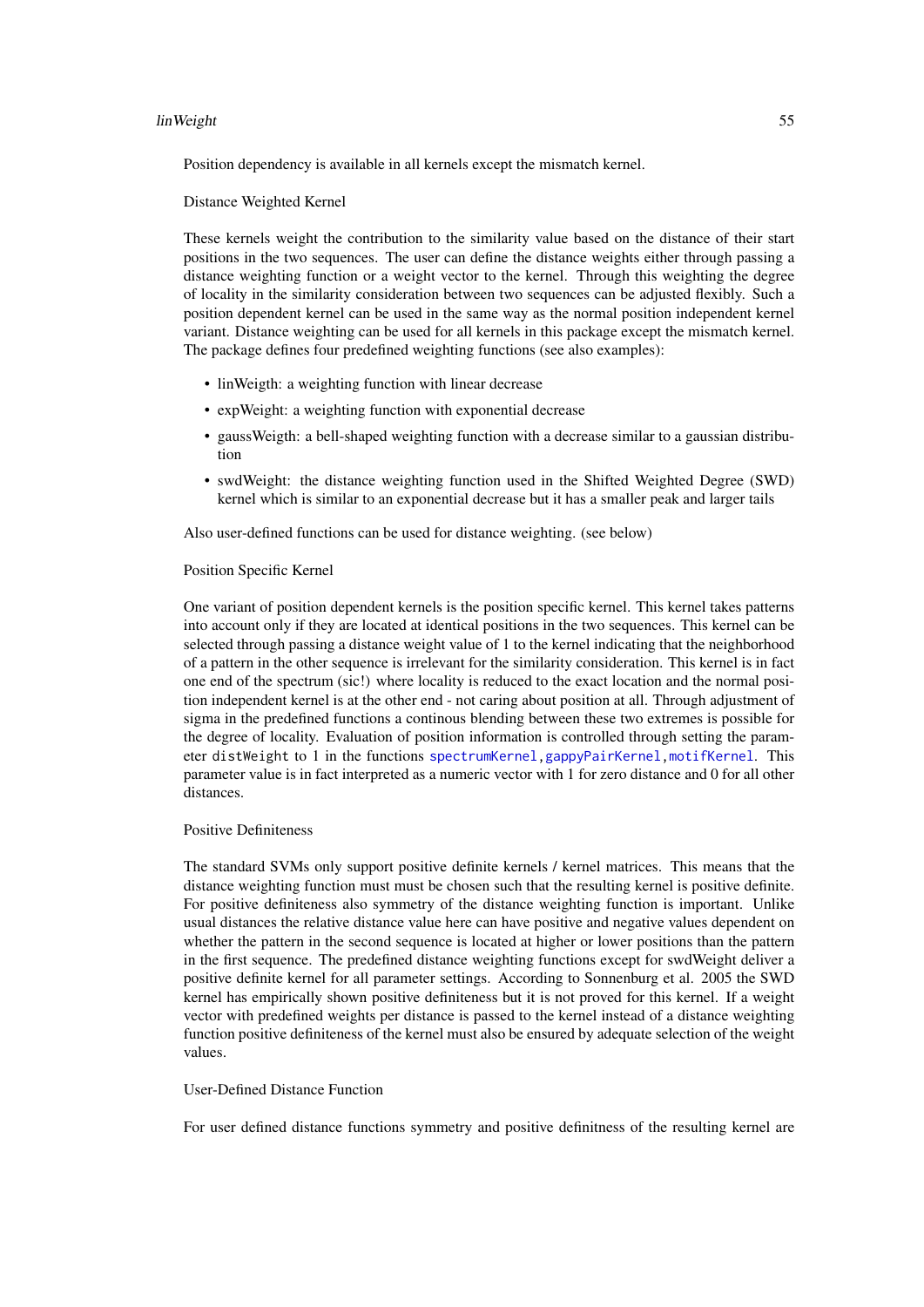important. Such a function gets a numeric distance vector 'x' as input (and possibly other parameters controlling the weighting behavior) and returns a weight vector of identical length. When called with a missing parameter x all other parameters must be supplied or have appropriate default values. In this case the function must return a new function with just the single parameter x which calls the original user defined function with x and all the other parameters set to the values passed in the call.

This behavior is needed for assignment of the function with missing parameter x to the distWeight parameter in the kernel. At the time of kernel definition the actual distance values are not available. Later when sequence data is passed to this kernel for generation of a kernel matrix or an explicit representation this single argument function is called to get the distance dependent weights. The code for the predefined expWeight function in the example section below shows how a user-specific function can be set up.

### **Offset**

To allow flexible alignment of sequence positions without redefining the XStringSet or BioVector an additional metadata element named offset can be assigned to the sequence set via positionMetadata<-(see example below). Position metadata is a numeric vector with the same number of elements as the sequence set and gives for each sequence an offset to position 1. When positions metadata is not assigned to a sequence set the position 1 is associated with the first character in each sequence of the sequence set., i.e. in this case the sequences should be aligned such that all have the same starting positions with respect to the learning task (e.g. all sequences start at a transcription start site). Offset information is only evaluated in position dependent kernel variants.

### Value

The distance weighting functions return a numerical vector with distance weights.

# Author(s)

Johannes Palme <kebabs@bioinf.jku.at>

#### References

### <http://www.bioinf.jku.at/software/kebabs>

(Bodenhofer, 2009) – U. Bodenhofer, K. Schwarzbauer, M. Ionescu and S. Hochreiter. Modelling position specificity in sequence kernels by fuzzy equivalence relations.

(Sonnenburg, 2005) – S. Sonnenburg, G. Raetsch and B. Schoelkopf. Large Scale Genomic Sequence SVM Classifiers.

J. Palme, S. Hochreiter, and U. Bodenhofer (2015) KeBABS: an R package for kernel-based analysis of biological sequences. *Bioinformatics*, 31(15):2574-2576, 2015. DOI: [10.1093/bioinformat](http://dx.doi.org/10.1093/bioinformatics/btv176)[ics/btv176.](http://dx.doi.org/10.1093/bioinformatics/btv176)

### See Also

[spectrumKernel](#page-100-0), [gappyPairKernel](#page-14-0), [motifKernel](#page-63-0), [annotationMetadata](#page-96-0), [metadata](#page-0-0), [mcols](#page-0-0)

### Examples

## plot predefined weighting functions for sigma=10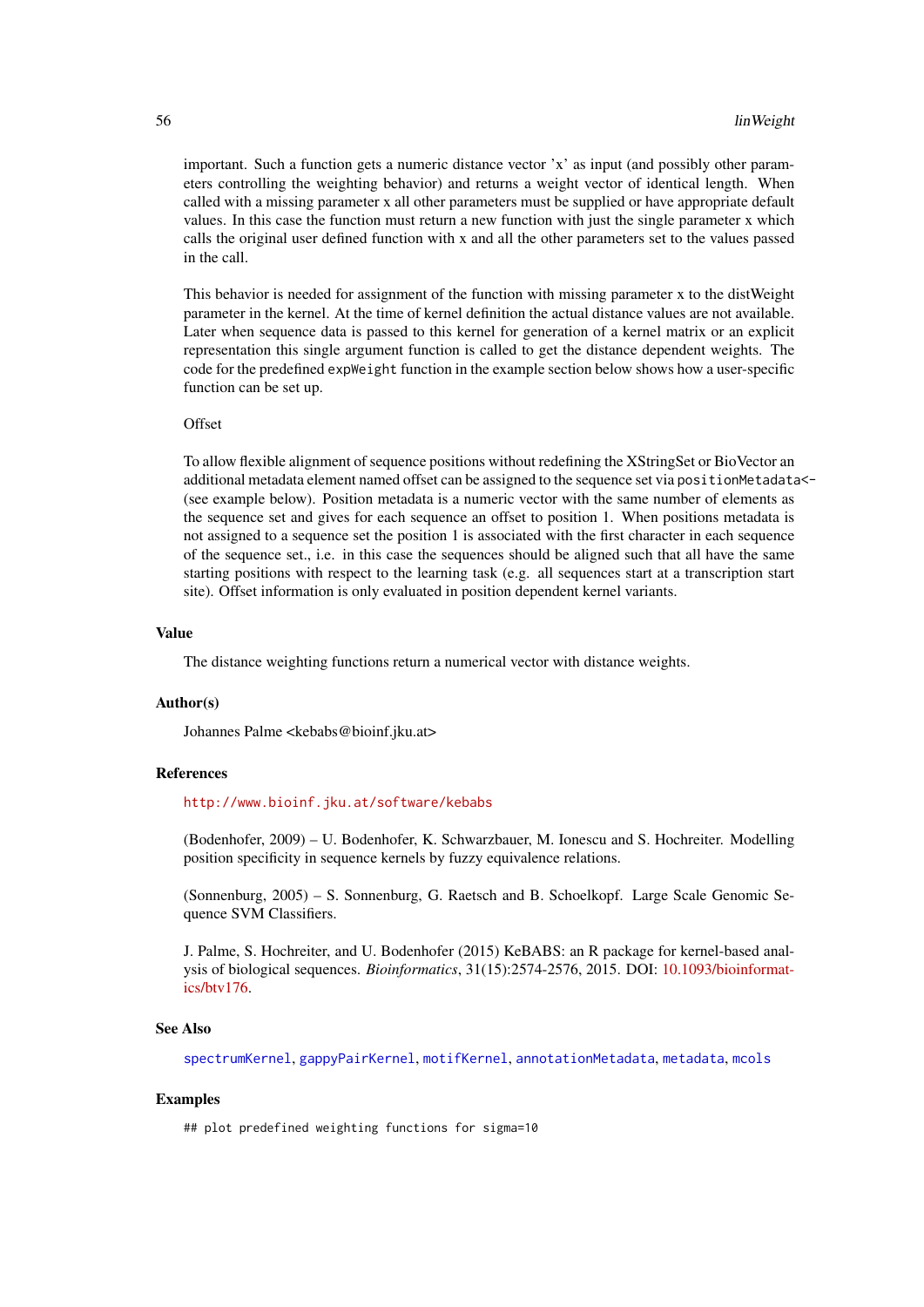```
curve(linWeight(x, sigma=10), from=-20, to=20, xlab="pattern distance",
ylab="weight", main="Predefined Distance Weighting Functions", col="green")
curve(expWeight(x, sigma=10), from=-20, to=20, col="blue", add=TRUE)
curve(gaussWeight(x, sigma=10), from=-20, to=20, col="red", add=TRUE)
curve(swdWeight(x), from=-20, to=20, col="orange", add=TRUE)
legend('topright', inset=0.03, title="Weighting Functions", c("linWeight",
       "expWeight", "gaussWeight", "swdWeight"),
       fill=c("green", "blue", "red", "orange"))
text(14, 0.70, "sigma = 10")## instead of user provided sequences in XStringSet format
## for this example a set of DNA sequences is created
## RNA- or AA-sequences can be used as well with the motif kernel
dnaseqs <- DNAStringSet(c("AGACTTAAGGGACCTGGTCACCACGCTCGGTGAGGGGGACGGGGTGT",
                          "ATAAAGGTTGCAGACATCATGTCCTTTTTGTCCCTAATTATTTCAGC",
                          "CAGGAATCAGCACAGGCAGGGGCACGGCATCCCAAGACATCTGGGCC",
                          "GGACATATACCCACCGTTACGTGTCATACAGGATAGTTCCACTGCCC",
                          "ATAAAGGTTGCAGACATCATGTCCTTTTTGTCCCTAATTATTTCAGC"))
names(dnaseqs) <- paste("S", 1:length(dnaseqs), sep="")
## create a distance weighted spectrum kernel with linear decrease of
## weights in a range of 20 bases
spec20 <- spectrumKernel(k=3, distWeight=linWeight(sigma=20))
## show details of kernel object
kernelParameters(spec20)
## this kernel can be now be used in a classification or regression task
## in the usual way or a kernel matrix can be generated for use with
## another learning method
km <- spec20(x=dnaseqs, selx=1:5)
km[1:5,1:5]
## Not run:
## instead of a distance weighting function also a weight vector can be
## passed in the distWeight parameter but the values must be chosen such
## that they lead to a positive definite kernel
##
## in this example only patterns within a 5 base range are considered with
## slightly decreasing weights
specv <- spectrumKernel(k=3, distWeight=c(1,0.95,0.9,0.85,0.8))
km <- specv(dnaseqs)
km[1:5,1:5]
## position specific spectrum kernel
specps <- spectrumKernel(k=3, distWeight=1)
km <- specps(dnaseqs)
km[1:5,1:5]
## get position specific kernel matrix
km <- specps(dnaseqs)
km[1:5,1:5]
## example with offset to align sequence positions (e.g. the
## transcription start site), the value gives the offset to position 1
positionOne <- c(9,6,3,1,6)
positionMetadata(dnaseqs) <- positionOne
```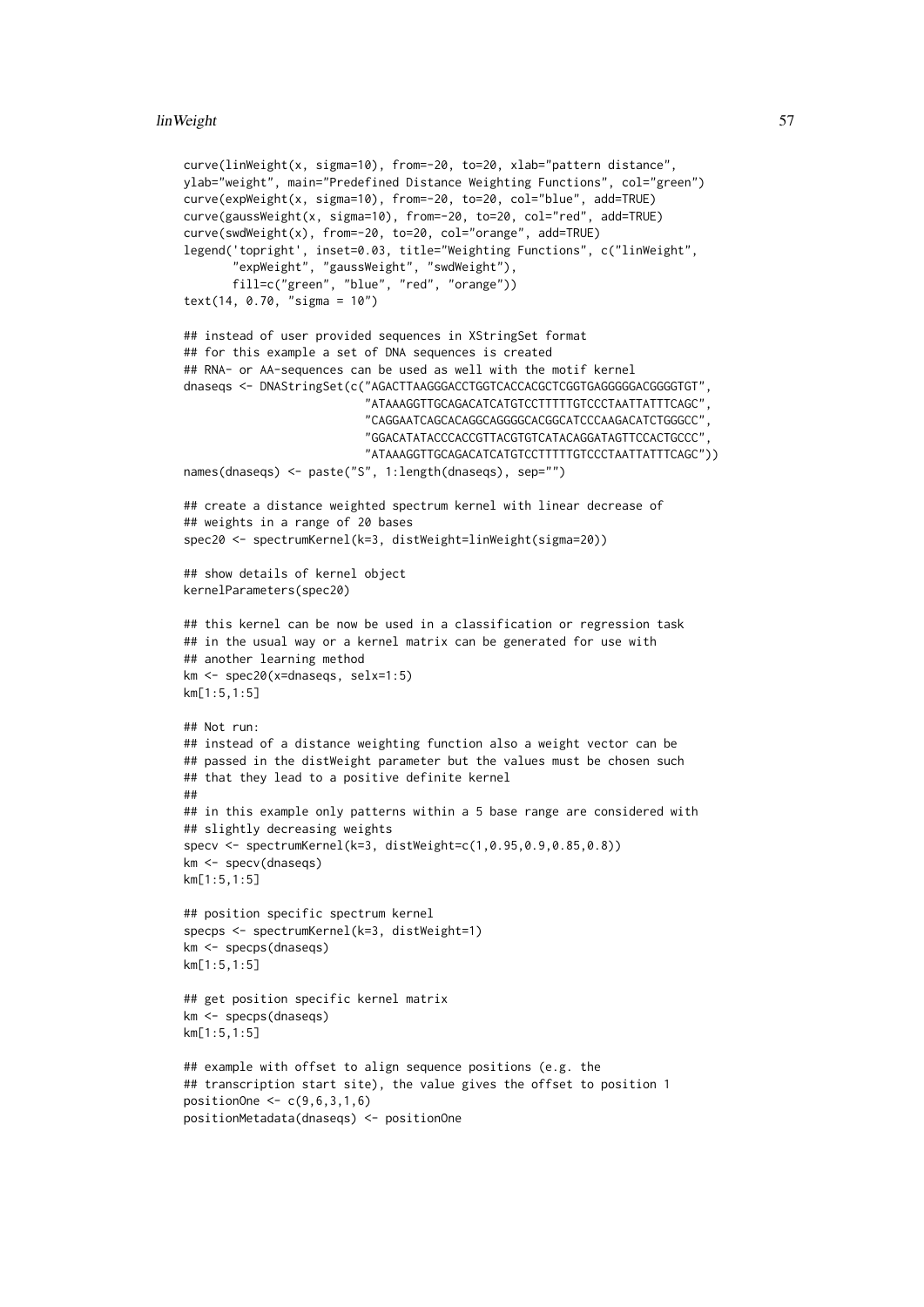```
## show position metadata
positionMetadata(dnaseqs)
## generate kernel matrix with position-specific spectrum kernel
km1 <- specps(dnaseqs)
km1[1:5,1:5]
## example for a user defined weighting function
## please stick to the order as described in the comments below and
## make sure that the resulting kernel is positive definite
expWeightUserDefined <- function(x, sigma=1)
{
    ## check presence and validity of all parameters except for x
    if (!isSingleNumber(sigma))
        stop("'sigma' must be a number")
    ## if x is missing the function returns a closure where all parameters
    ## except for x have a defined value
    if (missing(x))
        return(function(x) expWeightUserDefined(x, sigma=sigma))
    ## pattern distance vector x must be numeric
    if (!is.numeric(x))stop("'x' must be a numeric vector")
    ## create vector of distance weights from the
    ## input vector of pattern distances x
    exp(-abs(x)/sigma)
}
## define kernel object with user defined weighting function
specud <- spectrumKernel(k=3, distWeight=expWeightUserDefined(sigma=5),
                   normalized=FALSE)
## End(Not run)
```
<span id="page-57-0"></span>mismatchKernel *Mismatch Kernel*

### Description

Create a mismatch kernel object and the kernel matrix

### Usage

```
mismatchKernel(k = 3, m = 1, r = 1, normalized = TRUE, exact = TRUE,
  ignoreLower = TRUE, presence = FALSE)
## S4 method for signature 'MismatchKernel'
getFeatureSpaceDimension(kernel, x)
```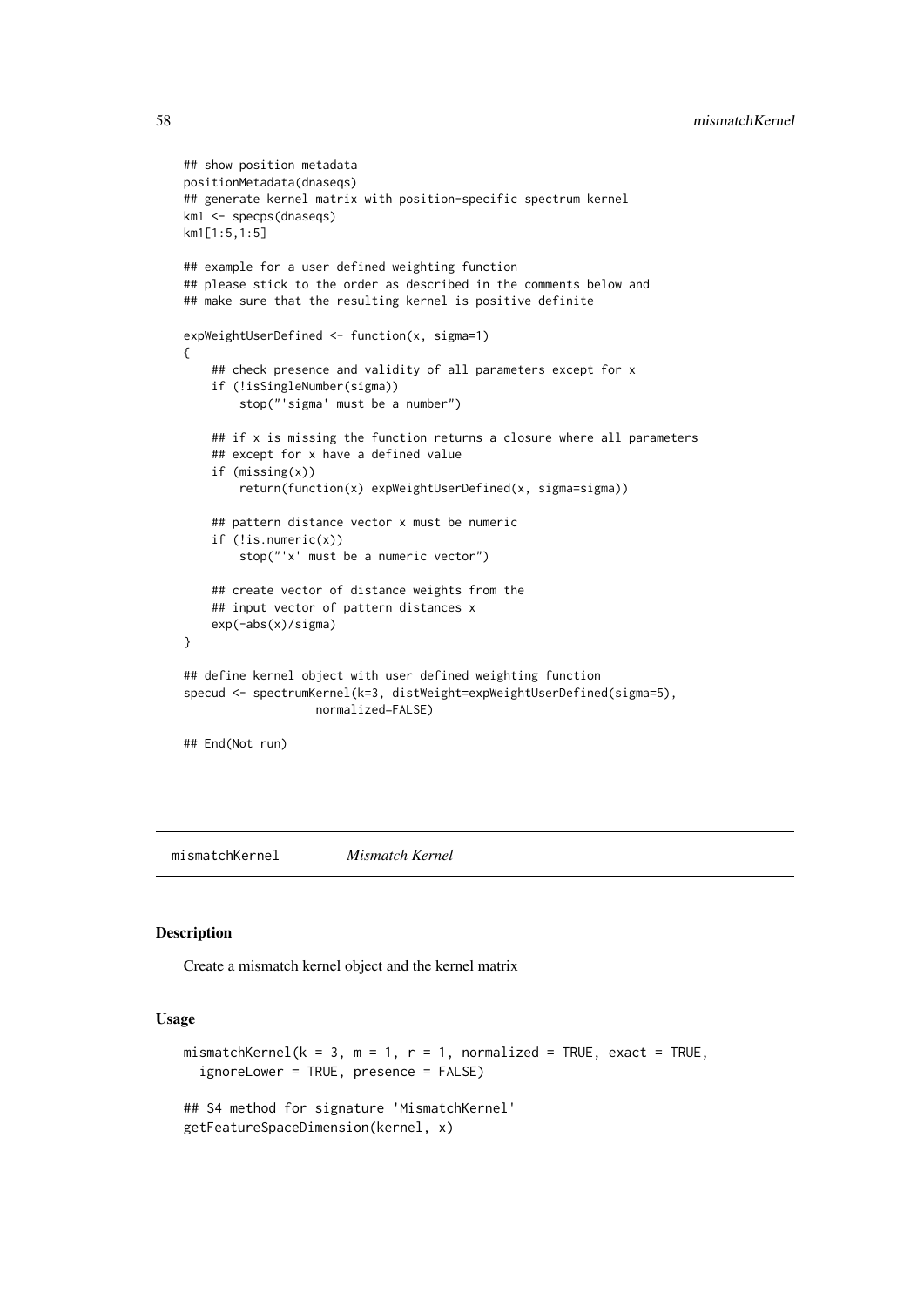#### Arguments

| k           | length of the substrings also called kmers; this parameter defines the size of the<br>feature space, i.e. the total number of features considered in this kernel is $ A ^k$ ,<br>with  A  as the size of the alphabet (4 for DNA and RNA sequences and 21 for<br>amino acid sequences). Default=3 |
|-------------|---------------------------------------------------------------------------------------------------------------------------------------------------------------------------------------------------------------------------------------------------------------------------------------------------|
| m           | number of maximal mismatch per kmer. The allowed value range is between 1<br>and k-1. The processing effort for this kernel is highly dependent on the value<br>of m and only small values will allow efficient processing. Default=1                                                             |
| r           | exponent which must be $> 0$ (see details section in spectrum Kernel). Default=1                                                                                                                                                                                                                  |
| normalized  | a kernel matrix or explicit representation generated with this kernel will be nor-<br>malized (details see below). Default=TRUE                                                                                                                                                                   |
| exact       | use exact character set for the evaluation (details see below). Default=TRUE                                                                                                                                                                                                                      |
| ignoreLower | ignore lower case characters in the sequence. If the parameter is not set lower<br>case characters are treated like uppercase. Default=TRUE                                                                                                                                                       |
| presence    | if this parameter is set only the presence of a kmers will be considered, otherwise<br>the number of occurances of the kmer is used. Default=FALSE                                                                                                                                                |
| kernel      | a sequence kernel object                                                                                                                                                                                                                                                                          |
| X           | one or multiple biological sequences in the form of a DNAStringSet, RNAStringSet,<br>AAStringSet (or as BioVector)                                                                                                                                                                                |

# Details

Creation of kernel object

The function 'mismatchKernel' creates a kernel object for the mismatch kernel. This kernel object can then be used with a set of DNA-, RNA- or AA-sequences to generate a kernel matrix or an explicit representation for this kernel. For values different from 1 (=default value) parameter r leads to a transfomation of similarities by taking each element of the similarity matrix to the power of r. If normalized=TRUE, the feature vectors are scaled to the unit sphere before computing the similarity value for the kernel matrix. For two samples with the feature vectors x and y the similarity is computed as:

$$
s = \frac{\vec{x}^T \vec{y}}{\|\vec{x}\| \|\vec{y}\|}
$$

For an explicit representation generated with the feature map of a normalized kernel the rows are normalized by dividing them through their Euclidean norm. For parameter exact=TRUE the sequence characters are interpreted according to an exact character set. If the flag is not set ambigous characters from the IUPAC characterset are also evaluated. The annotation specific variant (for details see [positionMetadata\)](#page-52-0) and the position dependent variant (for details see [annotationMetadata\)](#page-96-0) are not available for this kernel.

# Creation of kernel matrix

The kernel matrix is created with the function [getKernelMatrix](#page-90-0) or via a direct call with the kernel object as shown in the examples below.

### Value

mismatchKernel: upon successful completion, the function returns a kernel object of class [MismatchKernel](#page-60-0).

of getDimFeatureSpace: dimension of the feature space as numeric value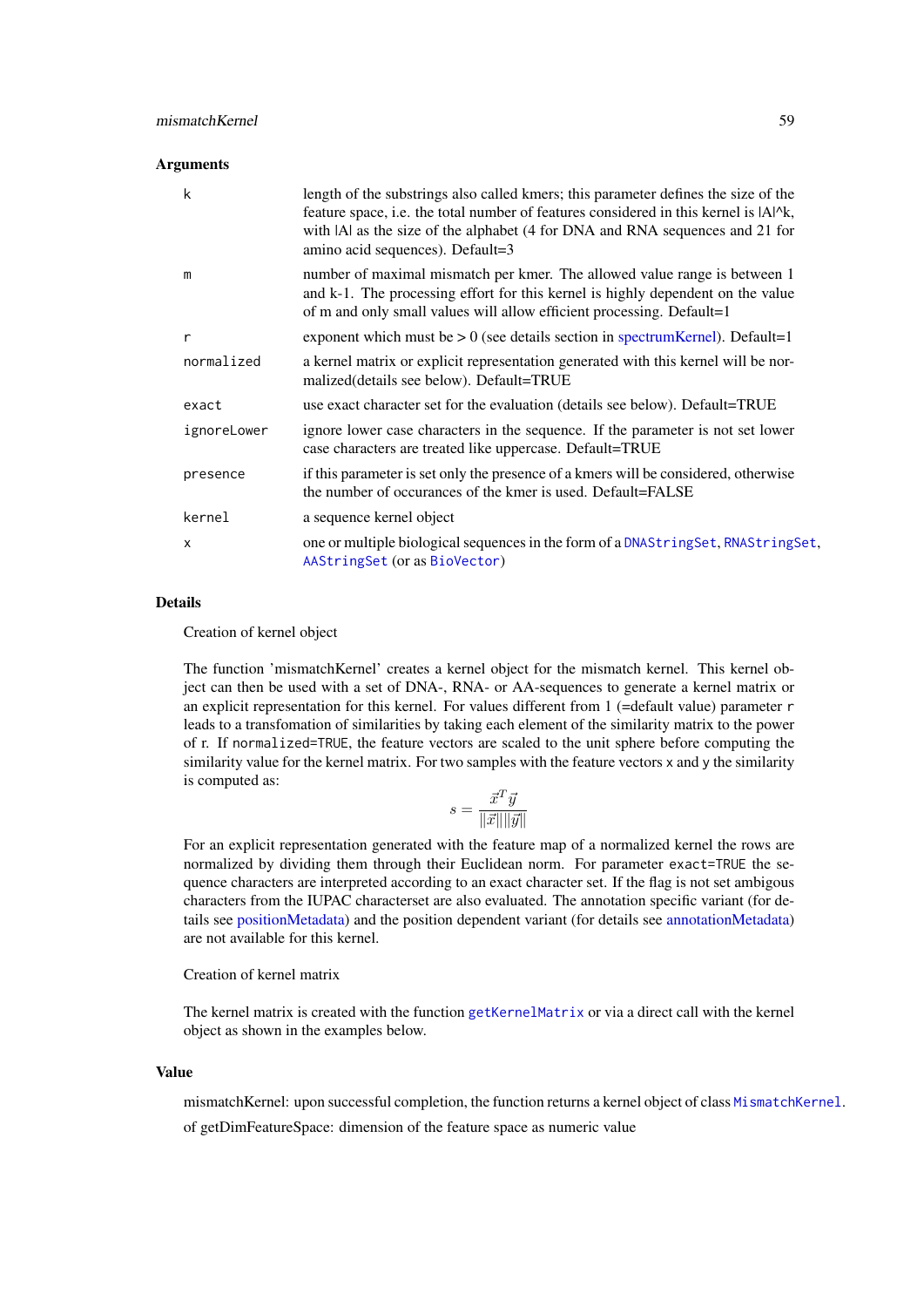#### Author(s)

Johannes Palme <kebabs@bioinf.jku.at>

# References

<http://www.bioinf.jku.at/software/kebabs>

(Leslie, 2002) – C. Leslie, E. Eskin, J. Weston and W.S. Noble. Mismatch String Kernels for SVM Protein Classification.

J. Palme, S. Hochreiter, and U. Bodenhofer (2015) KeBABS: an R package for kernel-based analysis of biological sequences. *Bioinformatics*, 31(15):2574-2576, 2015. DOI: [10.1093/bioinformat](http://dx.doi.org/10.1093/bioinformatics/btv176)[ics/btv176.](http://dx.doi.org/10.1093/bioinformatics/btv176)

### See Also

```
kernelParameters, getKernelMatrix, getExRep, spectrumKernel, gappyPairKernel, motifKernel,
MismatchKernel
```
### Examples

```
## instead of user provided sequences in XStringSet format
## for this example a set of DNA sequences is created
## RNA- or AA-sequences can be used as well with the mismatch kernel
dnaseqs <- DNAStringSet(c("AGACTTAAGGGACCTGGTCACCACGCTCGGTGAGGGGGACGGGGTGT",
                          "ATAAAGGTTGCAGACATCATGTCCTTTTTGTCCCTAATTATTTCAGC",
                          "CAGGAATCAGCACAGGCAGGGGCACGGCATCCCAAGACATCTGGGCC",
                          "GGACATATACCCACCGTTACGTGTCATACAGGATAGTTCCACTGCCC",
                          "ATAAAGGTTGCAGACATCATGTCCTTTTTGTCCCTAATTATTTCAGC"))
names(dnaseqs) <- paste("S", 1:length(dnaseqs), sep="")
## create the kernel object with one mismatch per kmer
mm <- mismatchKernel(k=2, m=1, normalized=FALSE)
## show details of kernel object
mm
## generate the kernel matrix with the kernel object
km <- mm(dnaseqs)
dim(km)
km[1:5, 1:5]
## alternative way to generate the kernel matrix
km <- getKernelMatrix(mm, dnaseqs)
km[1:5,1:5]
## Not run:
## plot heatmap of the kernel matrix
heatmap(km, symm=TRUE)
## End(Not run)
```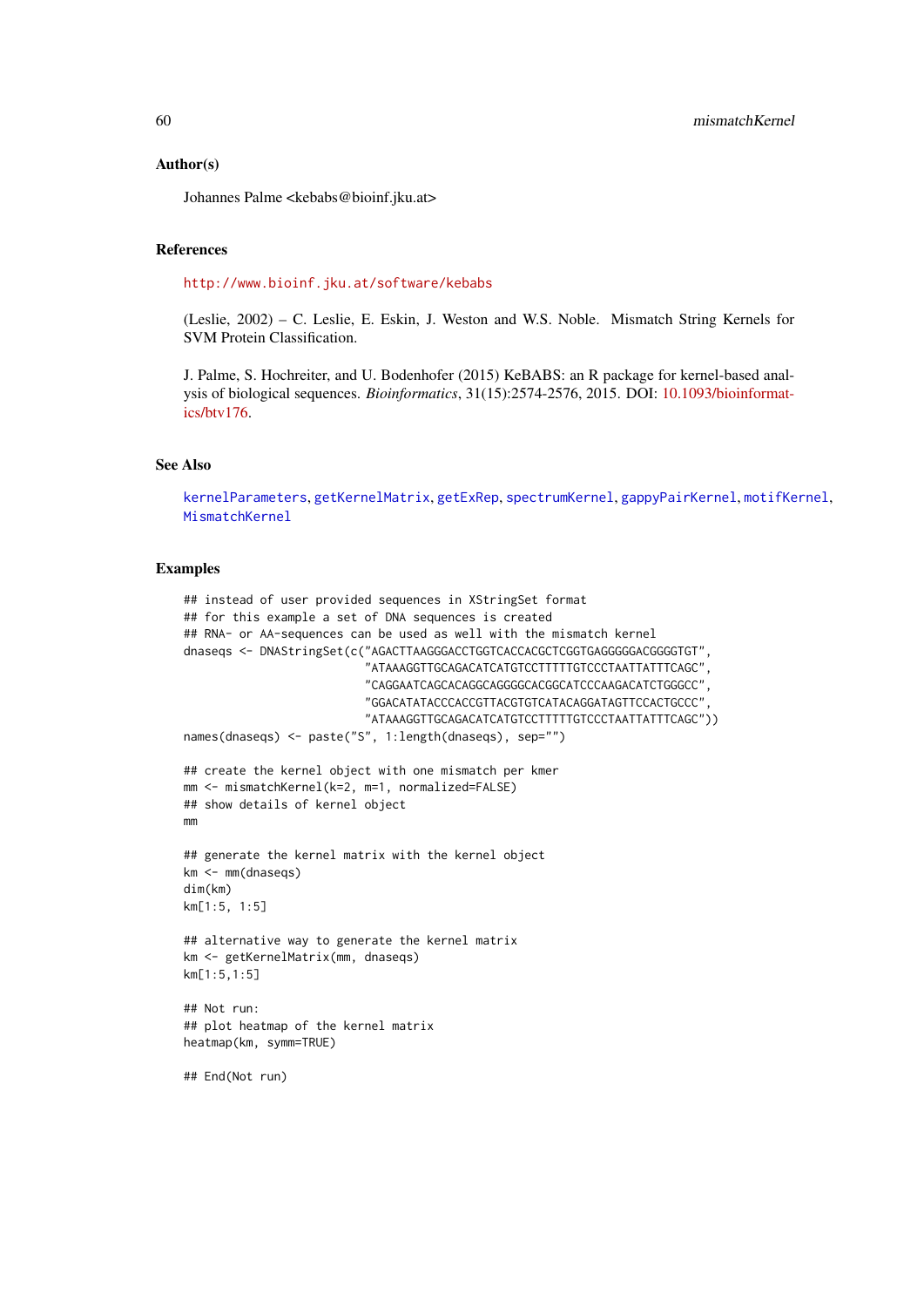### <span id="page-60-0"></span>Description

Mismatch Kernel Class

# Details

Instances of this class represent a kernel object for the mismatch kernel. The class is derived from [SequenceKernel.](#page-93-0)

# Slots

- k length of the substrings considered by the kernel
- m maximum number of mismatches
- r exponent (for details see [mismatchKernel\)](#page-57-0)
- annSpec not used for mismatch kernel
- distWeight not used for mismatch kernel
- normalized data generated with this kernel object is normalized
- exact use exact character set for evaluation
- ignoreLower ignore lower case characters in the sequence
- presence consider only the presence of kmers not their counts
- revComplement not used for mismatch kernel

mixCoef not used for mismatch kernel

# Author(s)

Johannes Palme <kebabs@bioinf.jku.at>

# References

# <http://www.bioinf.jku.at/software/kebabs>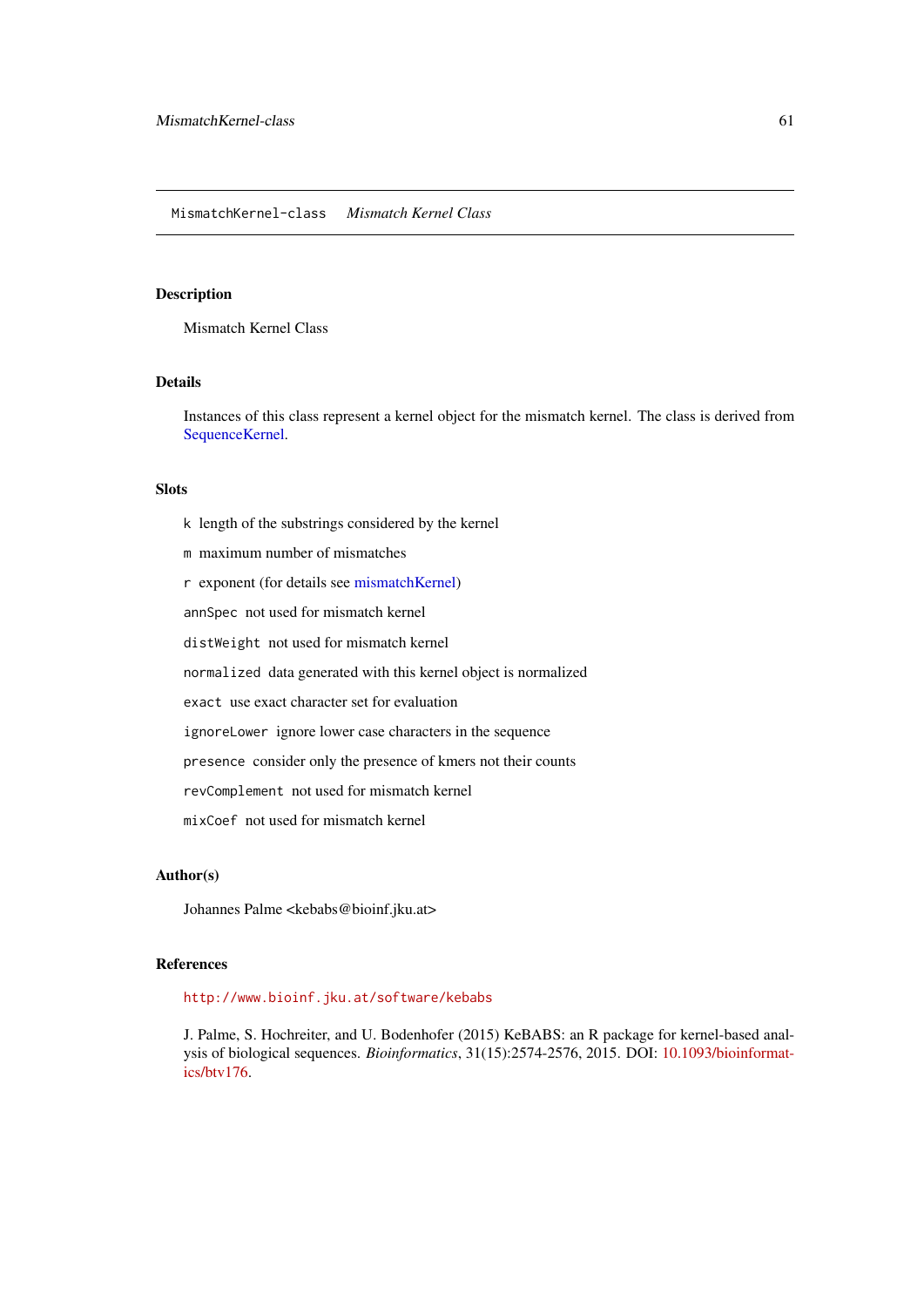ModelSelectionResult-class

*Model Selection Result Class*

# Description

Model Selection Result Class

### Details

Instances of this class store the result of grid search or model selection.

# Slots

cross number of folds for cross validation noCross number of CV runs groupBy group assignment of samples nestedCross number of folds for outer CV noNestedCross number of runs of outer CV perfParameters collected performance parameters perfObjective performance criterion for grid search / model selection gridRows rows in grid search (i.e. kernels) gridCols columns in grid search gridErrors grid errors gridACC grid accuracy gridBACC grid balanced accuracy gridMCC grid Matthews correlation coefficient gridAUC grid area under the ROC curve gridNoSV grid number of support vectors gridSumAlphas grid sum of alphas smallestCVError smallest CV error selGridRow grid row of best result selGridCol grid col of best result fullModel full model for best result

# Author(s)

Johannes Palme <kebabs@bioinf.jku.at>

# References

<http://www.bioinf.jku.at/software/kebabs>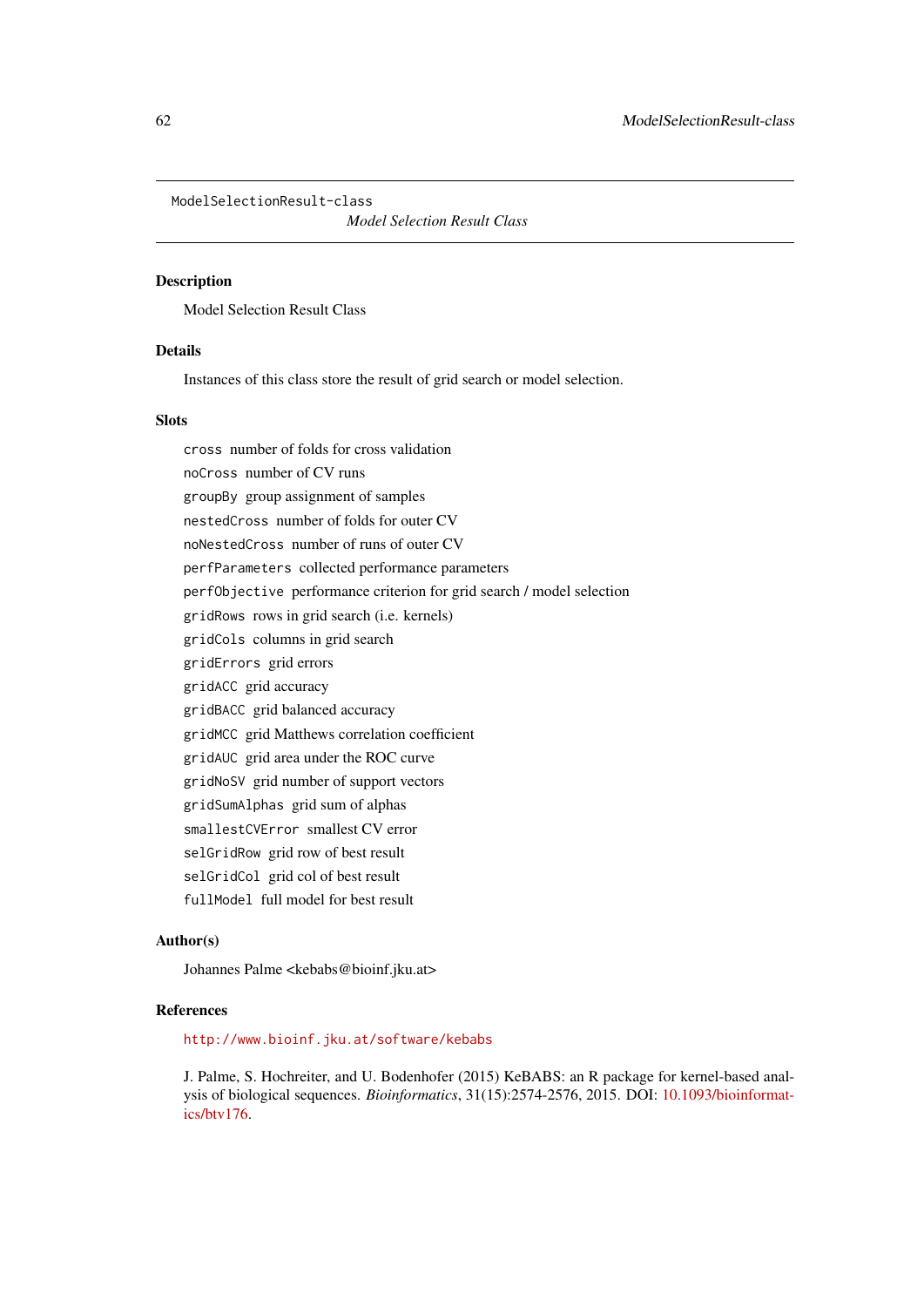ModelSelectionResultAccessors

*ModelSelectionResult Accessors*

#### Description

ModelSelectionResult Accessors

# Usage

```
## S4 method for signature 'ModelSelectionResult'
gridRows(object)
```
### Arguments

object a model selection result object (can be extracted from KeBABS model with accessor [modelSelResult](#page-35-0))

# Value

gridRows: returns a list of kernel objects

gridColumns: returns a DataFrame object with grid column parameters

gridErrors: returns a matrix with grid errors

performance: returns a list of matrices with performance values selGridRow: returns the selected kernel selGridCol: returns the selected SVM and/or hyperparameter(s) fullModel: returns a kebabs model of class [KBModel](#page-34-0)

#### Accessor-like methods

gridRows: return the grid rows containing the kernels.

gridColumns: return the grid columns.

gridErrors: return the grid CV errors.

performance: return the collected performance parameters.

selGridRow: return the selected grid row.

selGridCol: return the selected grid column.

fullModel: return the full model.

### Author(s)

Johannes Palme <kebabs@bioinf.jku.at>

### References

<http://www.bioinf.jku.at/software/kebabs>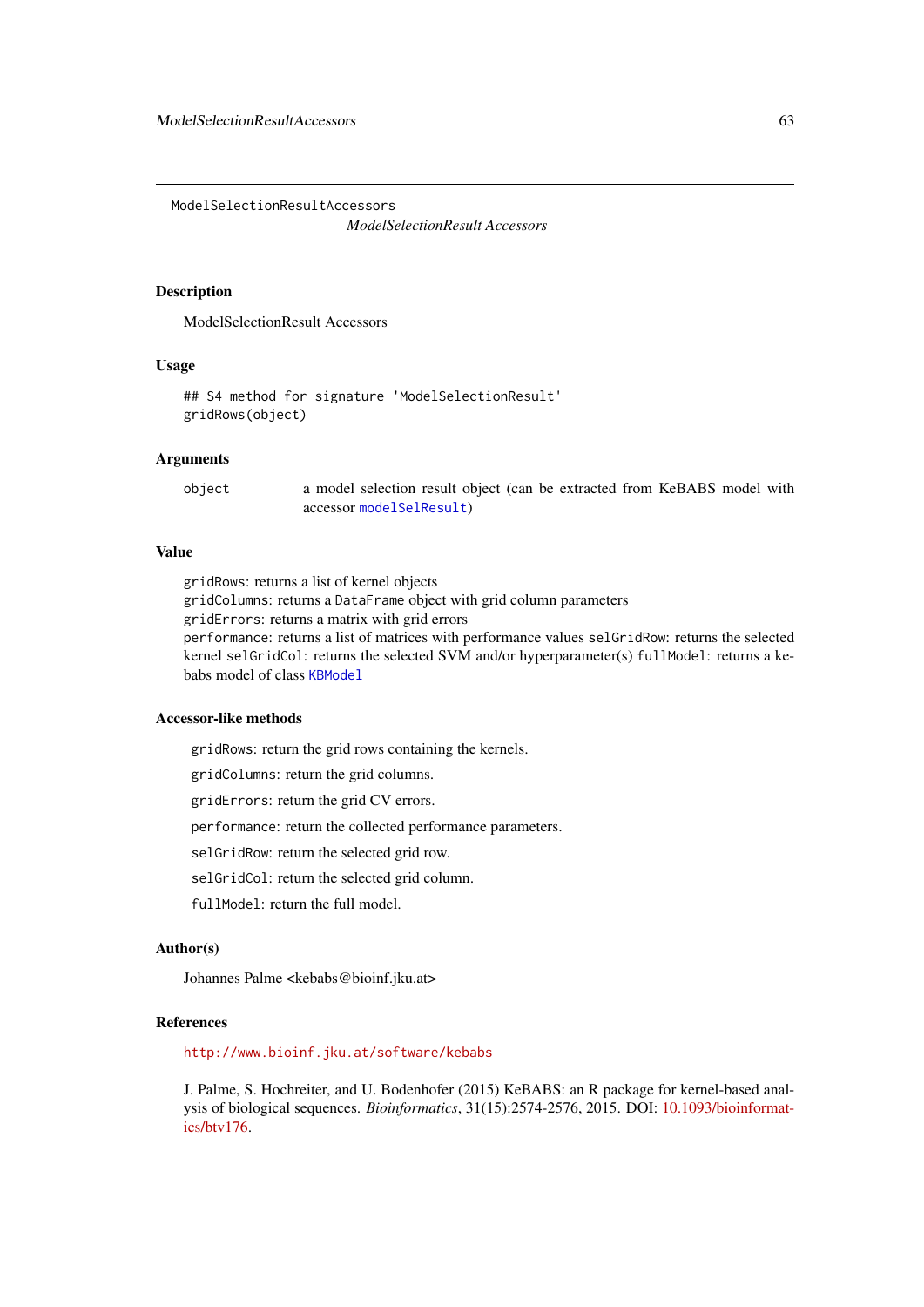# Examples

```
## create kernel object for normalized spectrum kernel
specK5 <- spectrumKernel(k=5)
## Not run:
## load data
data(TFBS)
## perform training - feature weights are computed by default
model <- kbsvm(enhancerFB, yFB, specK5, pkg="LiblineaR",
               svm="C-svc", cost=c(1,15,50,100), cross=10,
               perfParameters="ALL", showProgress=TRUE)
## show model selection result
mres <- modelSelResult(model)
mres
## extract grid errors
gridErrors(mres)
## extract other performance parameters
performance(mres)
## End(Not run)
```
<span id="page-63-0"></span>motifKernel *Motif Kernel*

### Description

Create a motif kernel object and the kernel matrix

# Usage

```
motifKernel(motifs, r = 1, annSpec = FALSE, distWeight = numeric(0),
 normalized = TRUE, exact = TRUE, ignoreLower = TRUE, presence = FALSE)
## S4 method for signature 'MotifKernel'
```
getFeatureSpaceDimension(kernel, x)

# Arguments

| motifs     | a set of motif patterns specified as character vector. The order in which the<br>patterns are passed for creation of the kernel object also determines the order<br>of the features in the explicit representation. Lowercase characters in motifs are<br>always converted to uppercase. For details concerning the definition of motif<br>patterns see below and in the examples section. |
|------------|--------------------------------------------------------------------------------------------------------------------------------------------------------------------------------------------------------------------------------------------------------------------------------------------------------------------------------------------------------------------------------------------|
| r          | exponent which must be $> 0$ (see details section in spectrum Kernel). Default=1                                                                                                                                                                                                                                                                                                           |
| annSpec    | boolean that indicates whether sequence annotation should be taken into account<br>(details see on help page for annotation Metadata). Default=FALSE                                                                                                                                                                                                                                       |
| distWeight | a numeric distance weight vector or a distance weighting function (details see<br>on help page for gaussWeight). Default=NULL                                                                                                                                                                                                                                                              |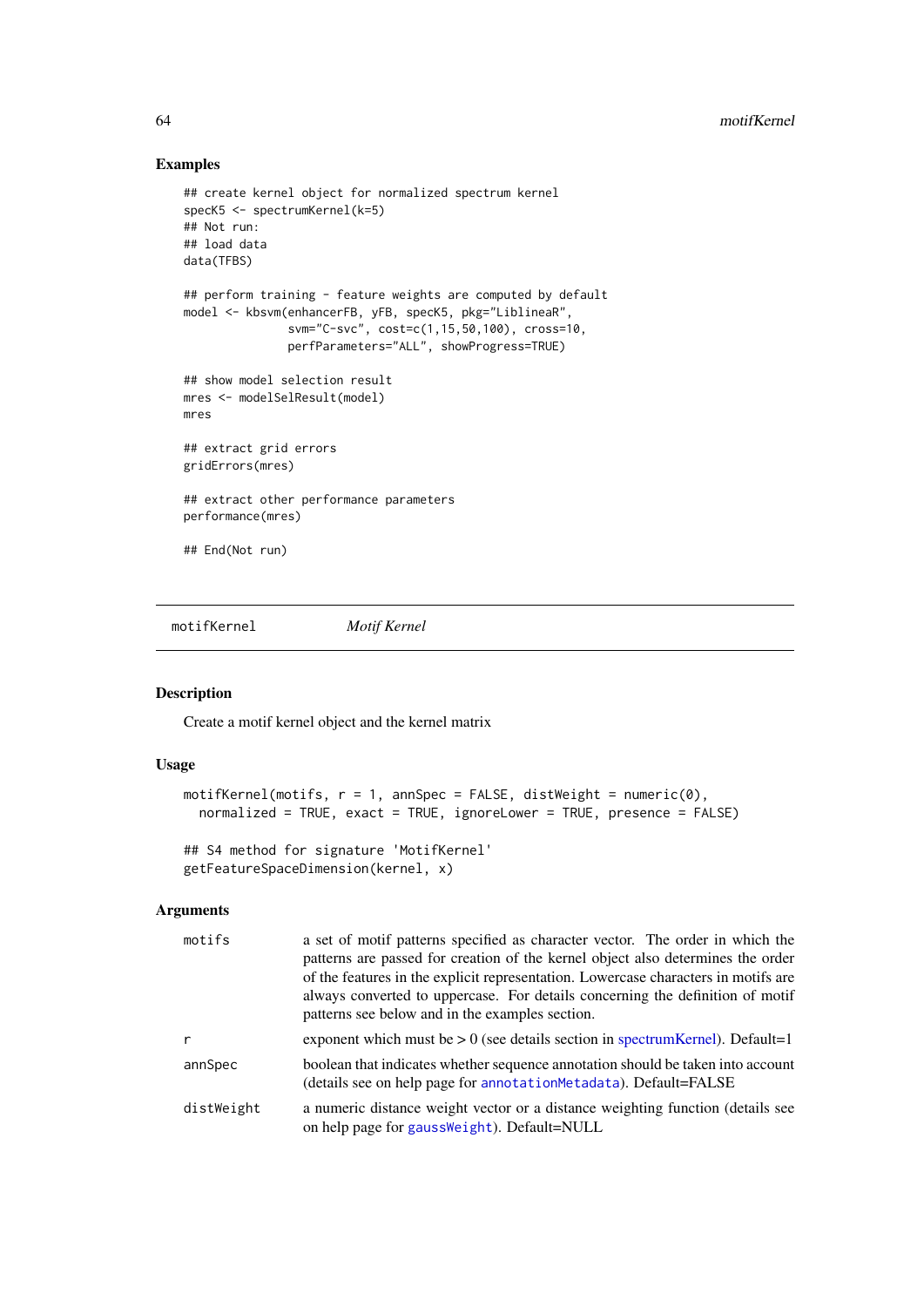#### motifKernel 65

| normalized   | generated data from this kernel will be normalized (details see below). De-<br>fault=TRUE                                                           |
|--------------|-----------------------------------------------------------------------------------------------------------------------------------------------------|
| exact        | use exact character set for the evaluation (details see below). Default=TRUE                                                                        |
| ignoreLower  | ignore lower case characters in the sequence. If the parameter is not set lower<br>case characters are treated like uppercase. default=TRUE         |
| presence     | if this parameter is set only the presence of a motif will be considered, otherwise<br>the number of occurances of the motif is used; Default=FALSE |
| kernel       | a sequence kernel object                                                                                                                            |
| $\mathsf{x}$ | one or multiple biological sequences in the form of a DNAStringSet, RNAStringSet,<br>AAStringSet (or as BioVector)                                  |

# Details

Creation of kernel object

The function 'motif' creates a kernel object for the motif kernel for a set of given DNA-, RNAor AA-motifs. This kernel object can then be used to generate a kernel matrix or an explicit representation for this kernel. The individual patterns in the set of motifs are built similar to regular expressions through concatination of following elements in arbitrary order:

- a specific character from the used character set e.g. 'A' or 'G' in DNA patterns for matching a specific character
- the wildcard character '.' which matches any valid character of the character set except '-'
- a substitution group specified by a collection of characters from the character set enclosed in square brackets - e.g.  $[AG]$  - which matches any of the listed characters; with a leading  $\cdot^{\wedge}$  the character list is inverted and matching occurs for all characters of the character set which are not listed except '-'

For values different from 1 (=default value) parameter r leads to a transfomation of similarities by taking each element of the similarity matrix to the power of r. For the annotation specific variant of this kernel see [annotationMetadata,](#page-96-0) for the distance weighted variants see [positionMetadata.](#page-52-0) If normalized=TRUE, the feature vectors are scaled to the unit sphere before computing the similarity value for the kernel matrix. For two samples with the feature vectors x and y the similarity is computed as:

$$
s = \frac{\vec{x}^T\vec{y}}{\|\vec{x}\|\|\vec{y}\|}
$$

For an explicit representation generated with the feature map of a normalized kernel the rows are normalized by dividing them through their Euclidean norm. For parameter exact=TRUE the sequence characters are interpreted according to an exact character set. If the flag is not set ambigous characters from the IUPAC characterset are also evaluated.

The annotation specific variant (for details see [annotationMetadata\)](#page-96-0) and the position dependent variants (for details see [positionMetadata\)](#page-52-0) either in the form of a position specific or a distance weighted kernel are supported for the motif kernel. The generation of an explicit representation is not possible for the position dependent variants of this kernel.

Hint: For a normalized motif kernel with a feature subset of a normalized spectrum kernel the explicit representation will not be identical to the subset of an explicit representation for the spectrum kernel because the motif kernel is not aware of the other kmers which are used in the spectrum kernel additionally for normalization.

#### Creation of kernel matrix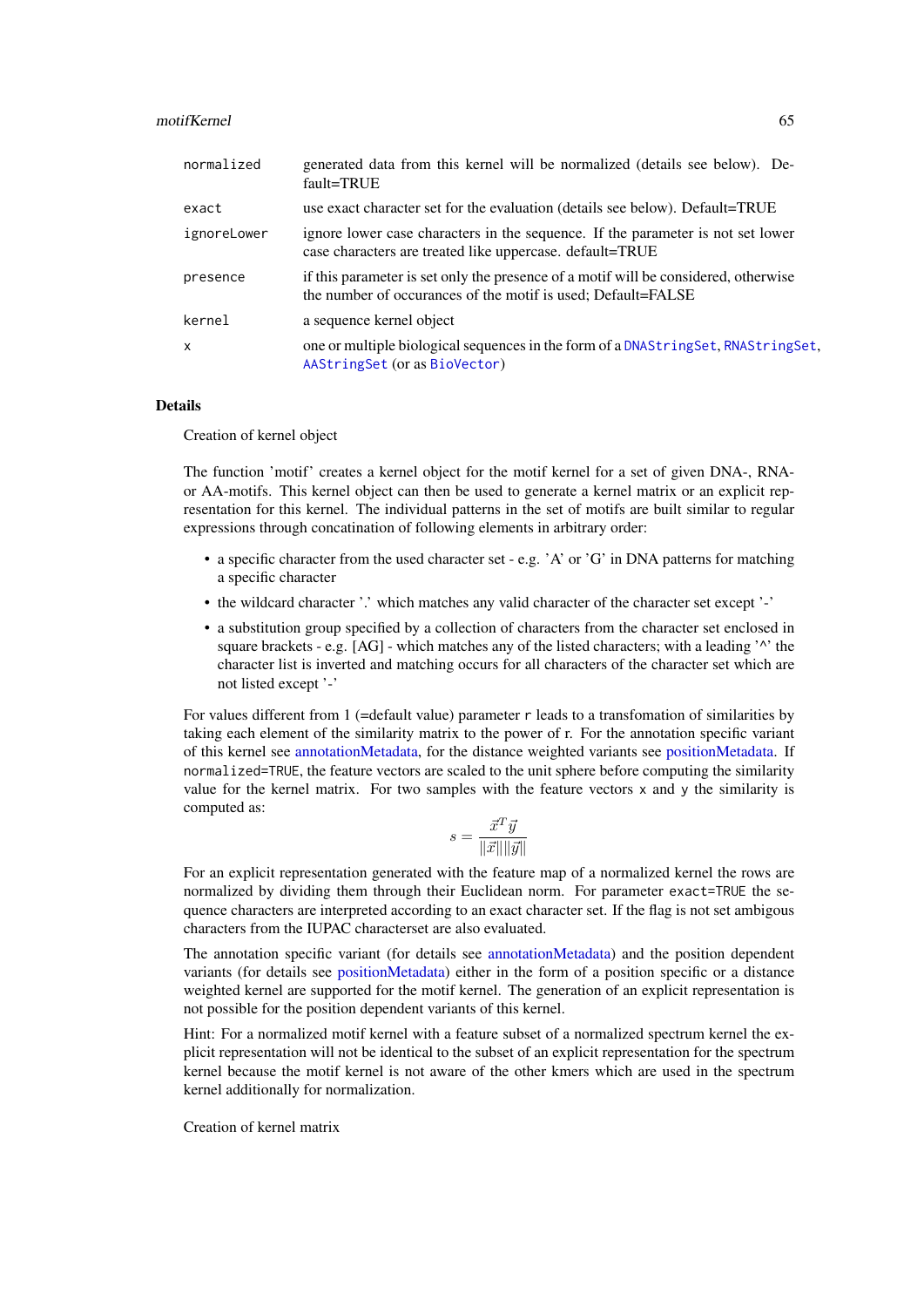The kernel matrix is created with the function [getKernelMatrix](#page-90-0) or via a direct call with the kernel object as shown in the examples below.

### Value

motif: upon successful completion, the function returns a kernel object of class [MotifKernel](#page-66-0). of getDimFeatureSpace: dimension of the feature space as numeric value

### Author(s)

Johannes Palme <kebabs@bioinf.jku.at>

#### References

<http://www.bioinf.jku.at/software/kebabs>

(Ben-Hur, 2003) – A. Ben-Hur, and D. Brutlag. Remote homology detection: a motif based approach.

(Bodenhofer, 2009) – U. Bodenhofer, K. Schwarzbauer, M. Ionescu and S. Hochreiter. Modelling position specificity in sequence kernels by fuzzy equivalence relations.

(Mahrenholz, 2011) – C.C. Mahrenholz, I.G. Abfalter, U. Bodenhofer, R. Volkmer and S. Hochreiter. Complex networks govern coiled-coil oligomerizations - predicting and profiling by means of a machine learning approach.

J. Palme, S. Hochreiter, and U. Bodenhofer (2015) KeBABS: an R package for kernel-based analysis of biological sequences. *Bioinformatics*, 31(15):2574-2576, 2015. DOI: [10.1093/bioinformat](http://dx.doi.org/10.1093/bioinformatics/btv176)[ics/btv176.](http://dx.doi.org/10.1093/bioinformatics/btv176)

# See Also

[kernelParameters-method](#page-90-0), [getKernelMatrix](#page-90-0), [getExRep](#page-20-0), [spectrumKernel](#page-100-0), [mismatchKernel](#page-57-0), [gappyPairKernel](#page-14-0)

### Examples

```
## instead of user provided sequences in XStringSet format
## for this example a set of DNA sequences is created
## RNA- or AA-sequences can be used as well with the motif kernel
dnaseqs <- DNAStringSet(c("AGACTTAAGGGACCTGGTCACCACGCTCGGTGAGGGGGACGGGGTGT",
                          "ATAAAGGTTGCAGACATCATGTCCTTTTTGTCCCTAATTATTTCAGC",
                          "CAGGAATCAGCACAGGCAGGGGCACGGCATCCCAAGACATCTGGGCC",
                          "GGACATATACCCACCGTTACGTGTCATACAGGATAGTTCCACTGCCC",
                          "ATAAAGGTTGCAGACATCATGTCCTTTTTGTCCCTAATTATTTCAGC"))
names(dnaseqs) <- paste("S", 1:length(dnaseqs), sep="")
## create the kernel object with the motif patterns
mot <- motifKernel(c("A[CG]T","C.G","G[^A][AT]"), normalized=FALSE)
## show details of kernel object
mot
## generate the kernel matrix with the kernel object
km <- mot(dnaseqs)
```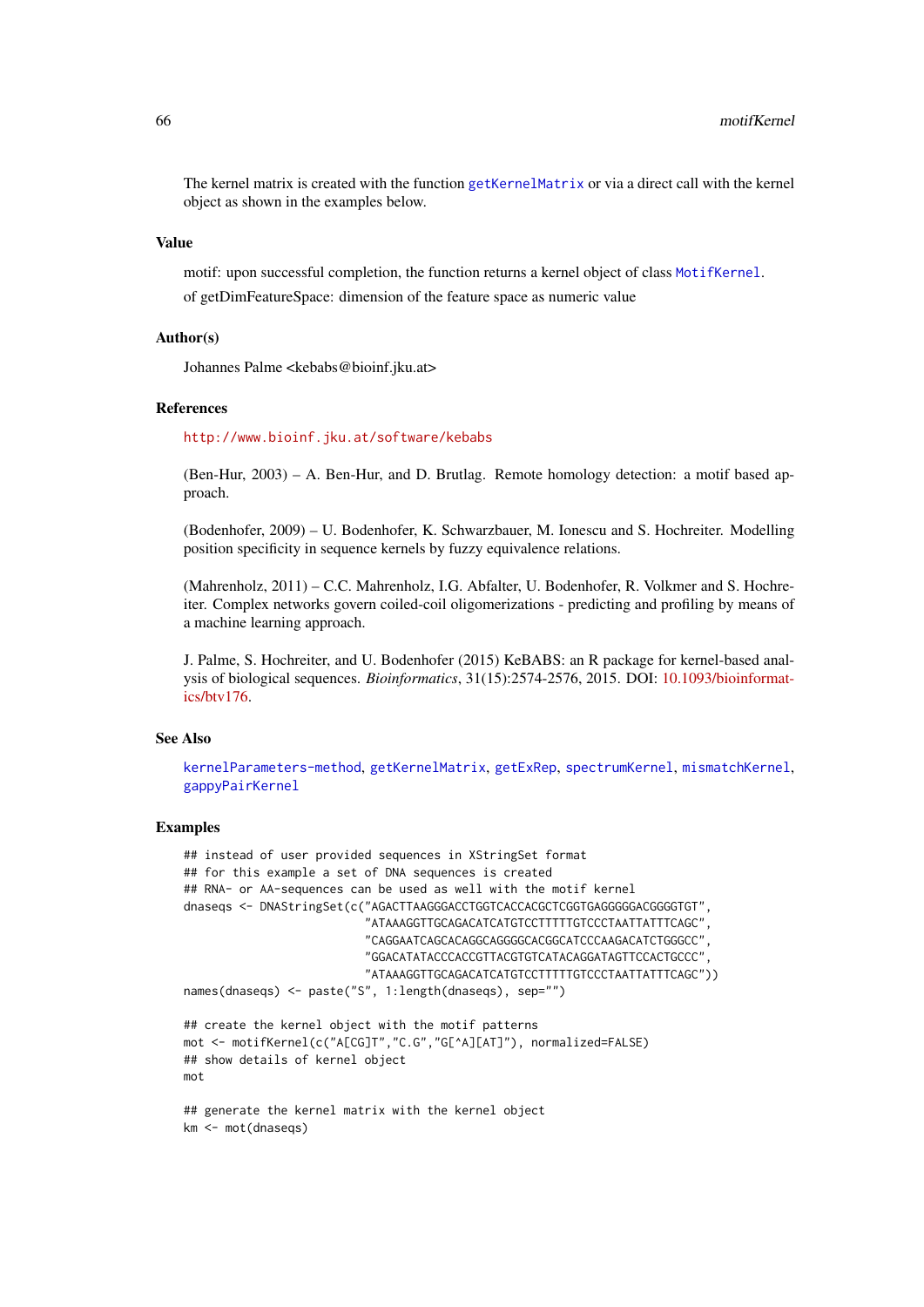#### MotifKernel-class 67

```
dim(km)
km
## alternative way to generate the kernel matrix
km <- getKernelMatrix(mot, dnaseqs)
## Not run:
## plot heatmap of the kernel matrix
heatmap(km, symm=TRUE)
## generate rectangular kernel matrix
km <- mot(x=dnaseqs, selx=1:3, y=dnaseqs, sely=4:5)
dim(km)
km
## End(Not run)
```
<span id="page-66-0"></span>MotifKernel-class *Motif Kernel Class*

### Description

Motif Kernel Class

#### Details

Instances of this class represent a kernel object for the motif kernel. The class is derived from [SequenceKernel.](#page-93-0) The motif character vector is not stored in the kernel object.

### Slots

r exponent (for details see [motifKernel\)](#page-63-0) annSpec when set the kernel evaluates annotation information distWeight distance weighting function or vector normalized data generated with this kernel object is normalized exact use exact character set for evaluation ignoreLower ignore lower case characters in the sequence presence consider only the presence of motifs not their counts revComplement consider a kmer and its reverse complement as the same feature

# Author(s)

Johannes Palme <kebabs@bioinf.jku.at>

# References

<http://www.bioinf.jku.at/software/kebabs>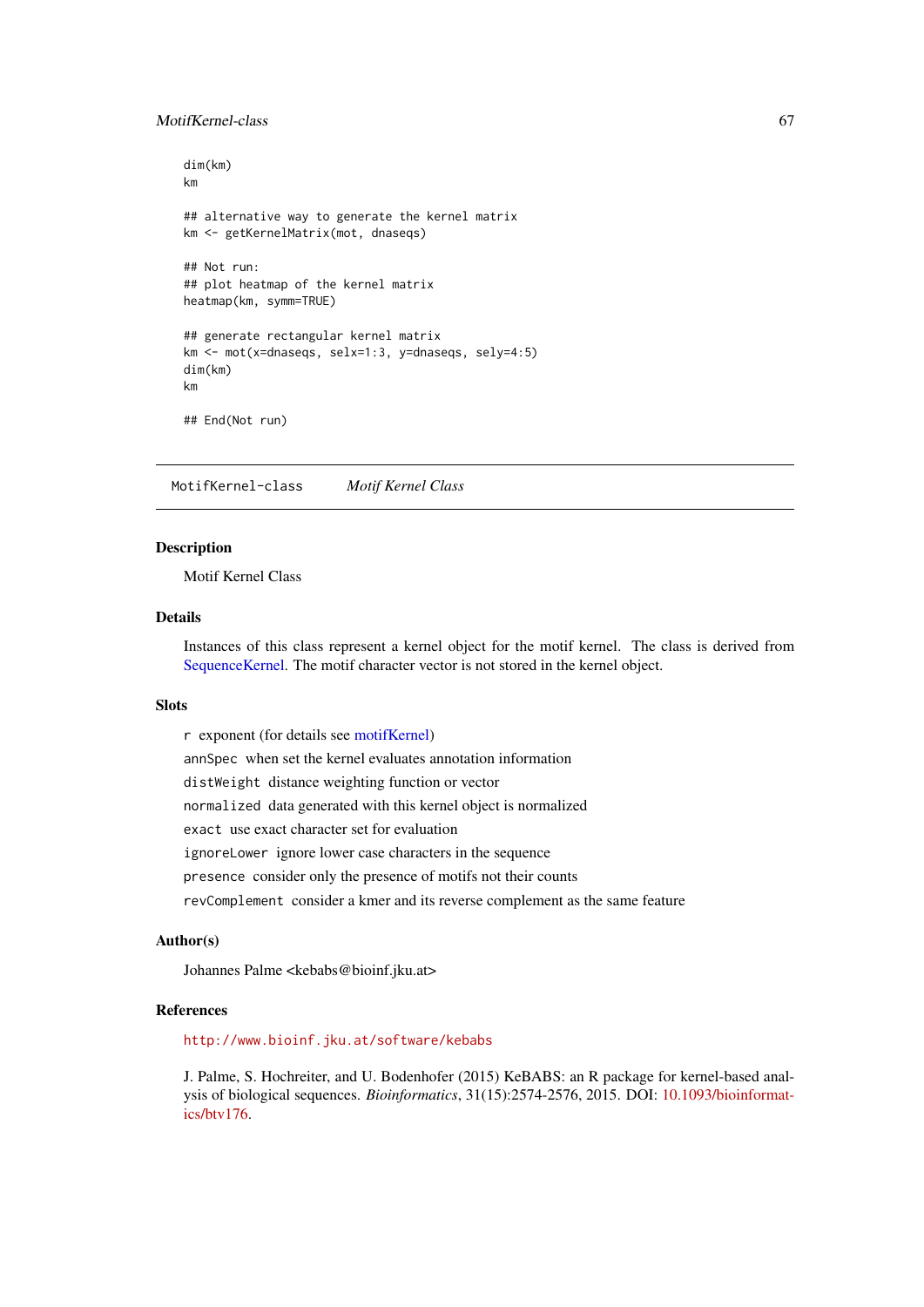performCrossValidation,KernelMatrix-method *KeBABS Cross Validation*

# <span id="page-67-0"></span>Description

Perform cross validation as k-fold cross validation, Leave-One-Out cross validation(LOOCV) or grouped cross validation (GCV).

# Usage

```
## kbsvm(......, cross=0, noCross=1, .....)
## please use kbsvm for cross validation and do not call the
## performCrossValidation method directly
```

```
## S4 method for signature 'ExplicitRepresentation'
performCrossValidation(object, x, y, sel,
  model, cross, noCross, groupBy, perfParameters, verbose)
```
# Arguments

| object         | a kernel matrix or an explicit representation                                                                                                                                                                                                                                                                                                                                                                                                                                                                                                                                                      |
|----------------|----------------------------------------------------------------------------------------------------------------------------------------------------------------------------------------------------------------------------------------------------------------------------------------------------------------------------------------------------------------------------------------------------------------------------------------------------------------------------------------------------------------------------------------------------------------------------------------------------|
| X              | an optional set of sequences                                                                                                                                                                                                                                                                                                                                                                                                                                                                                                                                                                       |
| у              | a response vector                                                                                                                                                                                                                                                                                                                                                                                                                                                                                                                                                                                  |
| sel            | sample subset for which cross validation should be performed                                                                                                                                                                                                                                                                                                                                                                                                                                                                                                                                       |
| model          | KeBABS model                                                                                                                                                                                                                                                                                                                                                                                                                                                                                                                                                                                       |
| cross          | an integer value $K > 0$ indicates that k-fold cross validation should be performed.<br>A value -1 is used for Leave-One-Out (LOO) cross validation. (see above) De-<br>$fault=0$                                                                                                                                                                                                                                                                                                                                                                                                                  |
| noCross        | an integer value larger than $0$ is used to specify the number of repetitions for<br>cross validation. This parameter is only relevant if 'cross' is different from 0.<br>$Default=1$                                                                                                                                                                                                                                                                                                                                                                                                              |
| groupBy        | allows a grouping of samples during cross validation. The parameter is only<br>relevant when 'cross' is larger than 1. It is an integer vector or factor with the<br>same length as the number of samples used for training and specifies for each<br>sample to which group it belongs. Samples from the same group are never<br>spread over more than one fold. Grouped cross validation can also be used in<br>grid search for each grid point. Default=NULL                                                                                                                                     |
| perfParameters | a character vector with one or several values from the set "ACC", "BACC",<br>"MCC", "AUC" and "ALL". "ACC" stands for accuracy, "BACC" for balanced<br>accuracy, "MCC" for Matthews Correlation Coefficient, "AUC" for area under<br>the ROC curve and "ALL" for all four. This parameter defines which perfor-<br>mance parameters are collected in cross validation for display purpose. The<br>summary values are computed as mean of the fold values. AUC computation<br>from pooled decision values requires a calibrated classifier output and is cur-<br>rently not supported. Default=NULL |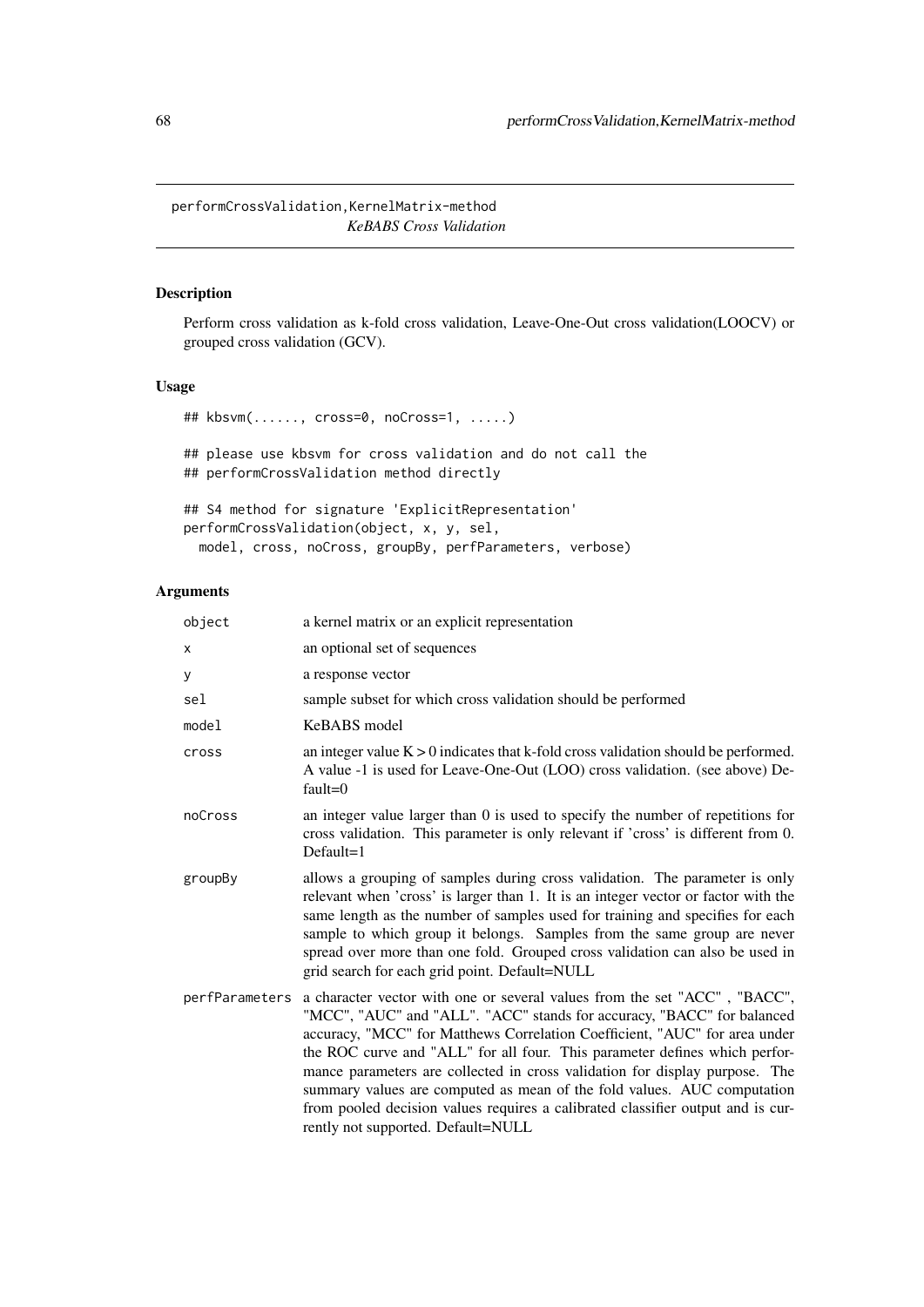verbose boolean value that indicates whether KeBABS should print additional messages showing the internal processing logic in a verbose manner. The default value depends on the R session verbosity option. Default=getOption("verbose") this parameter is not relevant for cross validation because the method performCrossValidation should not be called directly. Cross validation is performed with the method [kbsvm](#page-36-0) and the parameters cross and numCross are described there

### Details

#### **Overview**

Cross validation (CV) provides an estimate for the generalization performance of a model based on repeated training on different subsets of the data and evaluating the prediction performance on the remaining data not used for training. Dependent on the strategy of splitting the data different variants of cross validation exist. KeBABS implements k-fold cross validation, Leave-One-Out cross validation and Leave-Group-Out cross validation which is a specific variant of k-fold cross validation. Cross validation is invoked with [kbsvm](#page-36-0) through setting the parameters cross and noCross. It can either be used for a given kernel and specific values of the SVM hyperparameters to compute the cross validation error of a single model or in conjuction with grid search (see [gridSearch\)](#page-71-0) and model selection (see [modelSelection\)](#page-76-0) to determine the performance of multiple models.

### k-fold Cross Validation and Leave-One-Out Cross Validation(LOOCV)

For k-fold cross validation the data is split into k roughly equal sized subsets called folds. Samples are assigned to the folds randomly. In k successive training runs one of the folds is kept in roundrobin manner for predicting the performance while using the other k-1 folds together as training data. Typical values for the number of folds k are 5 or 10 dependent on the number of samples used for CV. For LOOCV the fold size decreases to 1 and only a single sample is kept as hold out fold for performance prediction requiring the same number of training runs in one cross validation run as the number of sequences used for CV.

### Grouped Cross Validation (GCV)

For grouped cross validation samples are assigned to groups by the user before running cross validation, e.g. via clustering the sequences. The predefined group assignment is passed to CV with the parameter groupBy in [kbsvm](#page-36-0). GCV is a special version of k-fold cross validation which respects group boundaries by avoiding to distribute samples of one group over multiple folds. In this way the group(s) in the test fold do not occur during training and learning is forced to concentrate on more complex features instead of the simple features splitting the groups. For GCV the parameter cross must be smaller than or equal to the number of groups.

#### Cross Validation Result

The cross validation error, which is the average of the predicition errors in all held out folds, is used as an estimate for the generalization error of the model assiciated with the cross validation run. For classification the fraction of incorrectly classified samples and for regression the mean squared error (MSE) is used as prediction error. Multiple cross validation runs can be performed through setting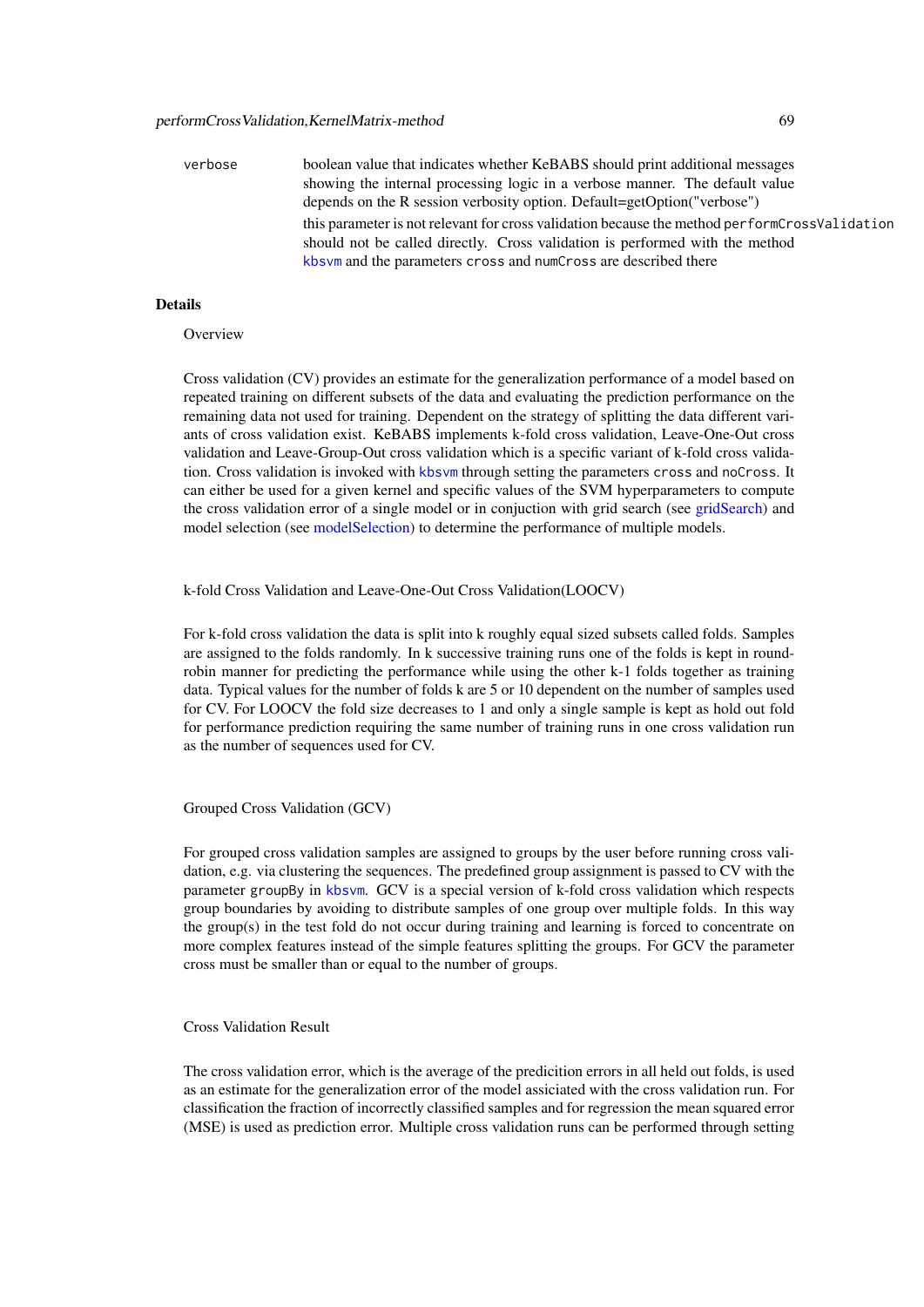the parameter noCross. The cross validation result can be extracted from the model object returned by cross validation with the [cvResult](#page-35-0) accessor. It contains the mean CV error over all runs, the CV errors of the single runs and the CV error for each fold. The CV result object can be plotted with the method [plot](#page-78-0) showing the variation of the CV error for the different runs as barplot. With the parameter perfParameters in [kbsvm](#page-36-0) the accuracy, the balanced accuracy and the Matthews correlation coefficient can be requested as additional performance parameters to be recorded in the CV result object which might be of interest especially for unbalanced datasets.

### Value

cross validation stores the cross validation results in the KeBABS model object returned by . They can be retrieved with the accessor [cvResult](#page-35-0) returned by [kbsvm](#page-36-0).

### Author(s)

Johannes Palme <kebabs@bioinf.jku.at>

#### References

<http://www.bioinf.jku.at/software/kebabs>

J. Palme, S. Hochreiter, and U. Bodenhofer (2015) KeBABS: an R package for kernel-based analysis of biological sequences. *Bioinformatics*, 31(15):2574-2576, 2015. DOI: [10.1093/bioinformat](http://dx.doi.org/10.1093/bioinformatics/btv176)[ics/btv176.](http://dx.doi.org/10.1093/bioinformatics/btv176)

### See Also

[kbsvm](#page-36-0), [cvResult](#page-35-0), [plot](#page-78-0)

# Examples

```
## load transcription factor binding site data
data(TFBS)
enhancerFB
## select a few samples for training - here for demonstration purpose
## normally you would use 70 or 80% of the samples for training and
## the rest for test
## train <- sample(1:length(enhancerFB), length(enhancerFB) * 0.7)
## test <- c(1:length(enhancerFB))[-train]
train <- sample(1:length(enhancerFB), 50)
## create a kernel object for the gappy pair kernel with normalization
gappy <- gappyPairKernel(k=1, m=4)
## show details of kernel object
gappy
## run cross validation with the kernel on C-svc in LiblineaR for cost=10
model <- kbsvm(x=enhancerFB[train], y=yFB[train], kernel=gappy,
               pkg="LiblineaR", svm="C-svc", cost=10, cross=3)
## show cross validation result
cvResult(model)
```
## Not run: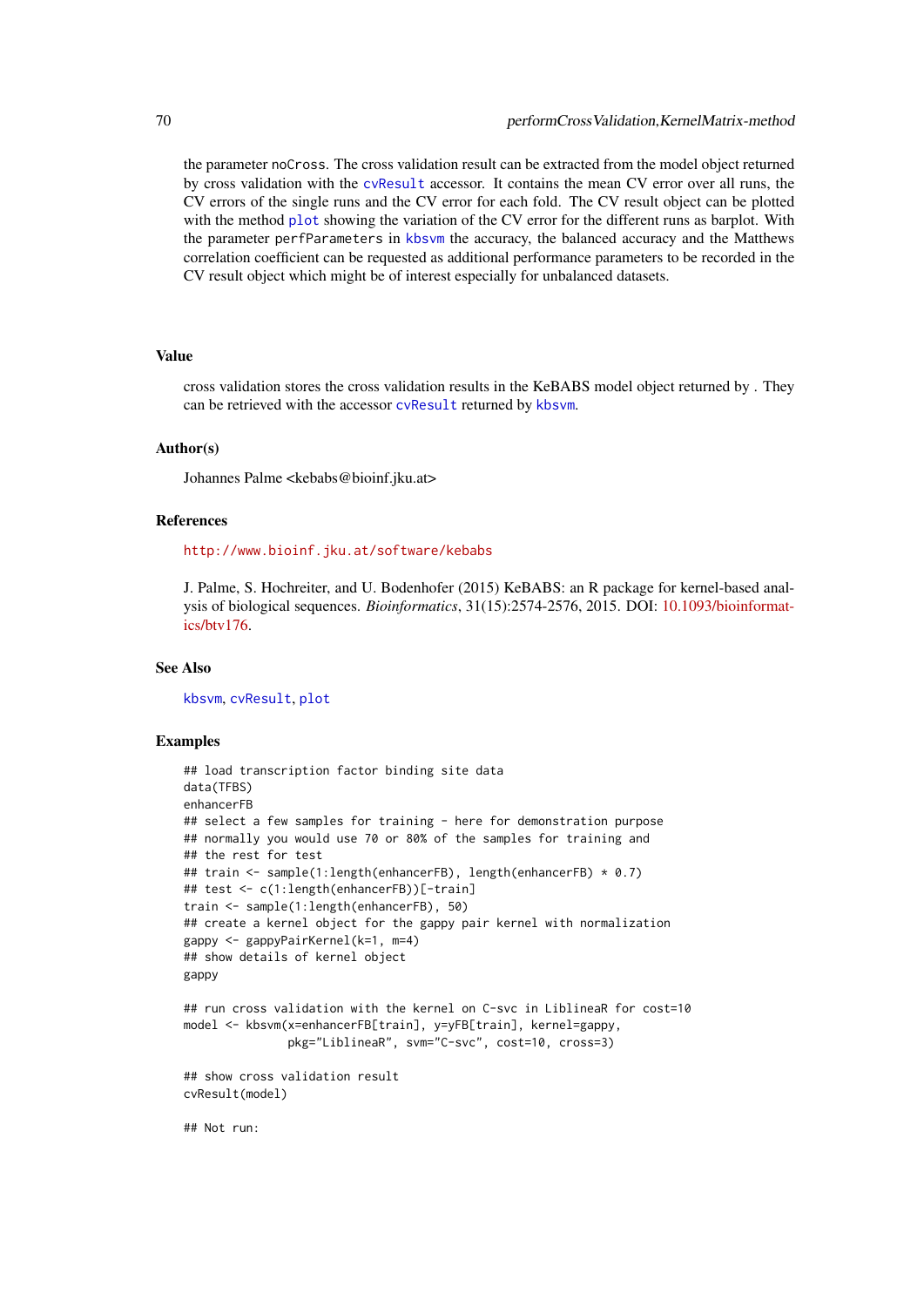```
## perform tive cross validation runs
model <- kbsvm(x=enhancerFB[train], y=yFB[train], kernel=gappy,
               pkg="LiblineaR", svm="C-svc", cost=10, cross=10, noCross=5)
## show cross validation result
cvResult(model)
## plot cross validation result
plot(cvResult(model))
## run Leave-One-Out cross validation
model <- kbsvm(x=enhancerFB[train], y=yFB[train], kernel=gappy,
               pkg="LiblineaR", svm="C-svc", cost=10, cross=-1)
## show cross validation result
cvResult(model)
## run gouped cross validation with full data
## on coiled coil dataset
##
## In this example the groups were determined through single linkage
## clustering of sequence similarities derived from ungapped heptad-specific
## pairwise alignment of the sequences. The variable {\tt ccgroup} contains
## the pre-calculated group assignments for the individual sequences.
data(CCoil)
ccseq
head(yCC)
head(ccgroups)
gappyK1M6 <- gappyPairKernel(k=1, m=4)
## run k-fold CV without groups
model <- kbsvm(x=ccseq, y=as.numeric(yCC), kernel=gappyK1M6,
pkg="LiblineaR", svm="C-svc", cost=10, cross=3, noCross=2,
perfObjective="BACC",perfParameters=c("ACC", "BACC"))
## show result without groups
cvResult(model)
## run grouped CV
model <- kbsvm(x=ccseq, y=as.numeric(yCC), kernel=gappyK1M6,
pkg="LiblineaR", svm="C-svc", cost=10, cross=3,
noCross=2, groupBy=ccgroups, perfObjective="BACC",
perfParameters=c("ACC", "BACC"))
## show result with groups
cvResult(model)
## For grouped CV the samples in the held out fold are from a group which
## is not present in training on the other folds. The simimar CV error
## with and without groups shows that learning is not just assigning
## labels based on similarity within the groups but is focusing on features
## that are indicative for the class also in the CV without groups. For the
## GCV no information about group membership for the samples in the held
## out fold is present in the model. This example should show how GCV
## is performed. Because of package size limitations no specific dataset is
## available in this package where GCV is necessary.
```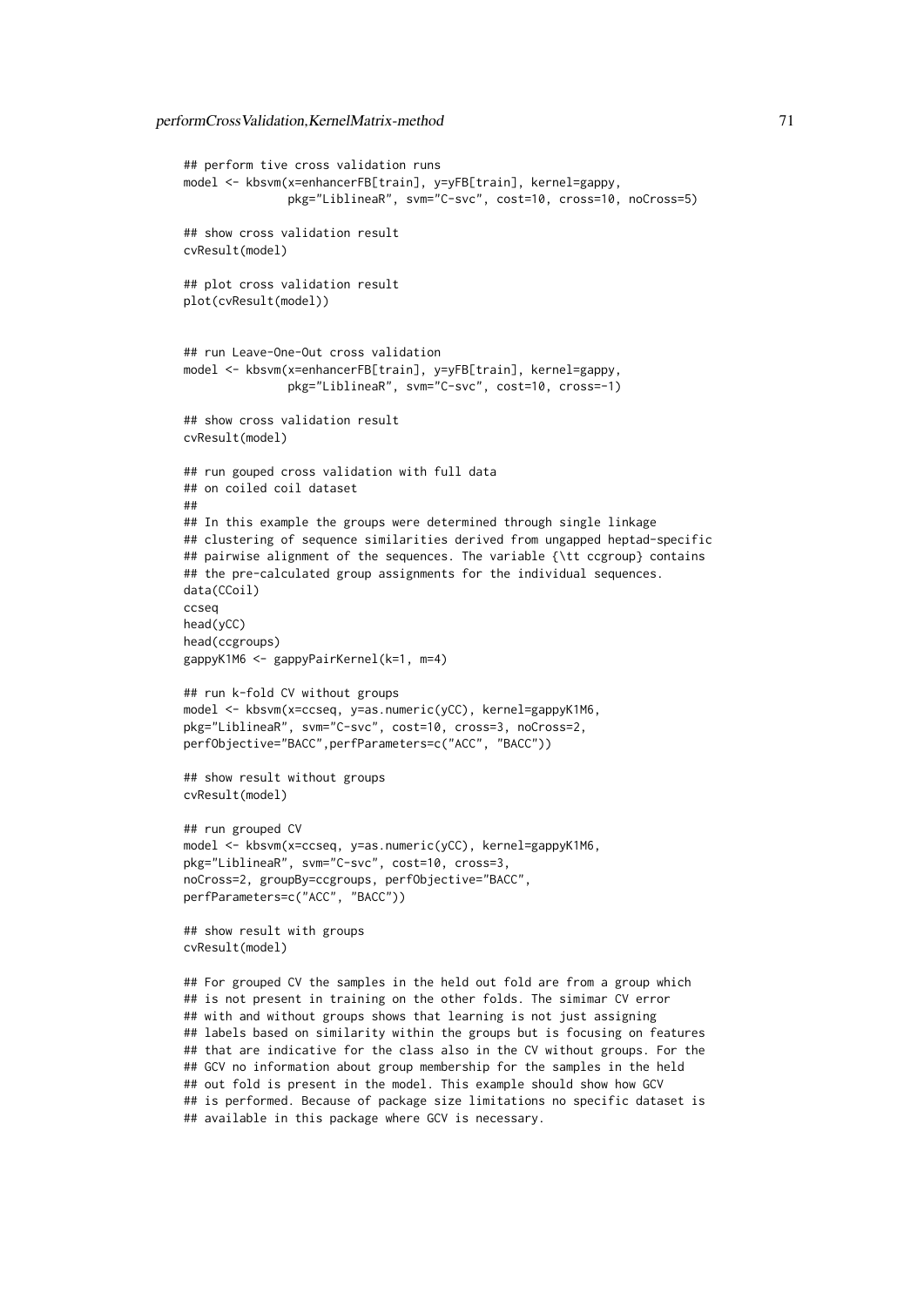## End(Not run)

performGridSearch *KeBABS Grid Search*

#### <span id="page-71-0"></span>**Description**

Perform grid search with one or multiple sequence kernels on one or multiple SVMs with one or multiple SVM parameter sets.

### Usage

```
## kbsvm(...., kernel=list(kernel1, kernel2), pkg=pkg1, svm=svm1,
## cost=cost1, ...., cross=0, noCross=1, ....)
## kbsvm(...., kernel=kernel1, pkg=pkg1, svm=svm1,
## cost=c(cost1, cost2), ...., cross=0, noCross=1, ....)
## kbsvm(...., kernel=kernel1, pkg=c(pkg1, pkg1, pkg1),
## svm=c(svm1, svm2, svm3), cost=c(cost1, cost2, cost3), ....,
## cross=0, noCross=1, ....)
## kbsvm(...., kernel=kernel1, pkg=c(pkg1, pkg2, pkg3),
## svm=c(svm1, svm2, svm3), cost=c(cost1, cost2, cost3), ....,
## cross=0, noCross=1, ....)
## kbsvm(...., kernel=list(kernel1, kernel2, kernel3), pkg=c(pkg1, pkg2),
## svm=c(svm1, svm2), cost=c(cost1, cost2), ...., cross=0,
## noCross=1, ....)
## for details see below
```
### Arguments

kernel and other parameters see [kbsvm](#page-36-0)

#### Details

**Overview** 

To simplify the selection of an appropriate sequence kernel (including setting of the kernel parameters), SVM implementation and setting of SVM hyperparameters KeBABS provides grid search functionality. In addition to the possibility of running the same learning tasks for different settings of the SVM hyperparameters the concept of grid search is seen here in the broader context of finding good values for all major variable parts of the learning task which includes:

- selection of the sequence kernel and standard kernel parameters: spectrum, mismatch, gappy pair or motif kernel
- selection of the kernel variant: regular, annotation-specific, position-specific or distance weighted kernel variants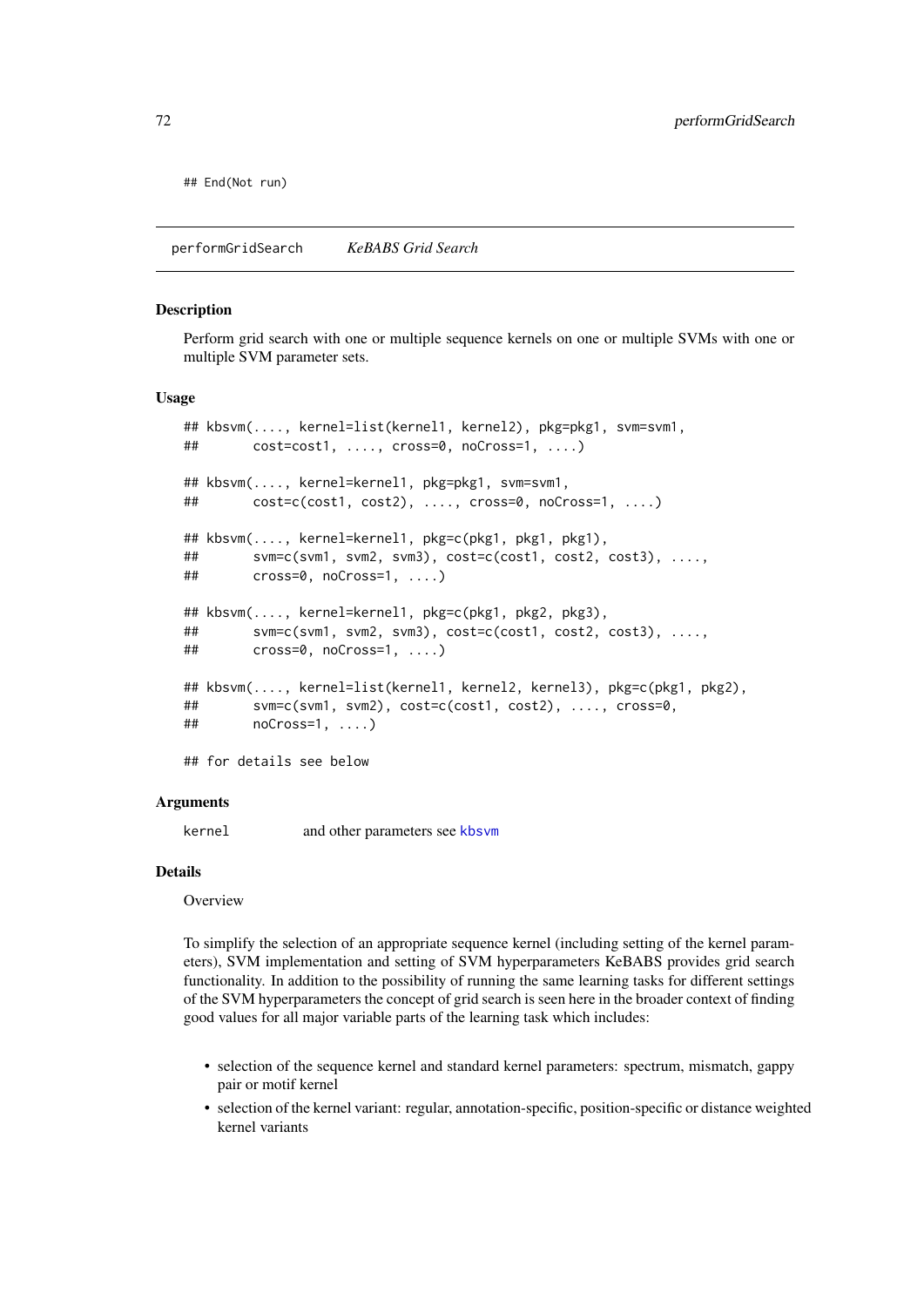### performGridSearch 73

- selection of the SVM implementation via package and SVM
- selection of the SVM hyperparameters for the SVM implementation

KeBABS supports the joint variation of any combination of these learning aspects together with cross validation (CV) to find the best selection based on cross validation performance. After the grid search the performance values of the different settings and the best setting of the grid search run can be retrieved from the KeBABS model with the accessor [modelSelResult](#page-35-0).

Grid search is started with the method [kbsvm](#page-36-0) by passing multiple values to parameters for which in regular training only a single parameter value is used. Multiple values can be passed for the parameter kernel as list of kernel objects and for the parameters pkg, svm and the hyperparameters of the used SVMs as vectors (numeric or integer vector dependent on the hyperparameter). The parameter cost in the usage section above is just one representative of SVM hyperparameters that can be varied in grid search. Following types of grid search are supported (for examples see below):

- variation of one or multiple hyperparameter(s) for a given SVM implementation and one specific kernel by passing hyperparameter values as vectors
- variation of the kernel parameters of a single kernel: for the sequence kernels in addition to the standard kernel parameters like k for spectrum or m for gappy pair analysis can be performed in a position-independent or position-dependent manner with multiple distance weighting functions and different parameter settings for the distance weighting functions (see [positionMetadata](#page-52-0)) or with or without annotation specific functionality (see [annotationMetadata](#page-96-0) using one specific or multiple annotations resulting in considerable variation possibilities on the kernel side. The kernel objects for the different parameter settings of the kernel must be precreated and are passed as list to [kbsvm](#page-36-0). Usually each kernel has the best performance at differernt hyperparameter values. Therefore in general just varying the kernel parameters without varying the hyperparameter values does not make sense but both must be varied together as described below.
- variation of multiple SVMs from the same or different R packages with identical or different SVM hyperparameters (dependent on the formulation of the SVM objective) for one specific kernel
- combination of the previous three variants as far as runtime allows (see also runtime hints below)

For collecting performance values grid search is organized in a matrix like manner with different kernel objects representing the rows and different hyperparameter settings or SVM and hyperparameter settings as columns of the matrix. If multiple hyperparameters are used on a single SVM the same entry in all hyperparameter vectors is used as one parameter set corresponding to a single column in the grid matrix. The same applies to multiple SVMs, i.e. when multiple SVMs are used from the same package the pkg parameter still must have one entry for each entry in the svm parameter (see examples below). The best performing setting is reported dependent on the performance objective.

Instead of a single training and test cycle for each grid point cross validation should be used to get more representative results. In this case CV is executed for each parameter setting. For larger datasets or kernels with higher complexity the runtime for the full grid search should be limited through adequate selection of the parameter cross.

Performance measures and performance objective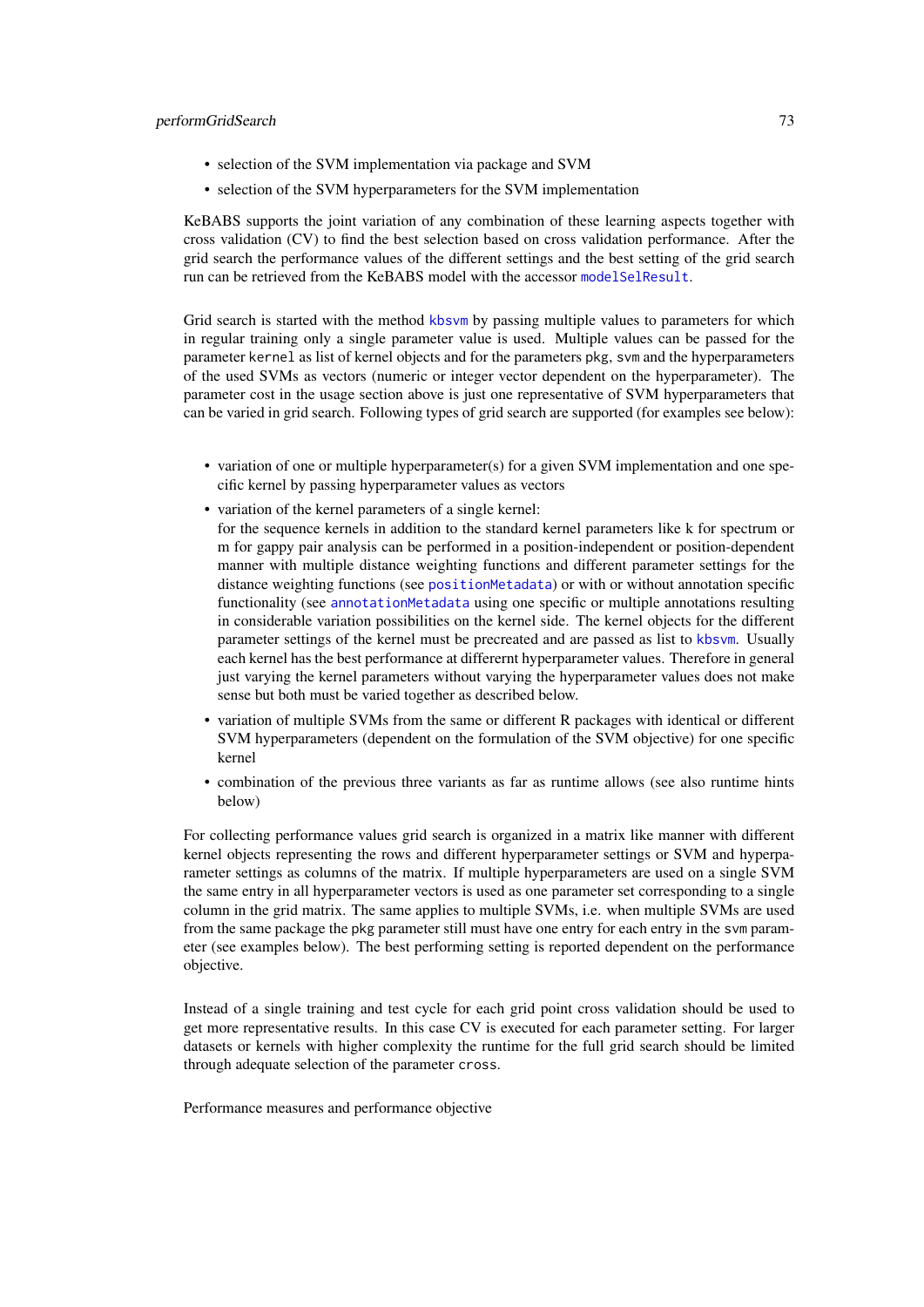The usual performance measure for grid search is the cross validation error which is stored by default for each grid point. For e.g. non-symmetrical class distribution of the dataset other performance measures can be more expressive. For such sitations also the accuracy, the balanced accuracy and the Matthews correlation coefficient can be stored for a grid point (see parameter perfParameters in [kbsvm](#page-36-0). (The accuracy corresponds fully to the CV error because it is just the inverted measure. It is included for easier comparability with the balanced accuracy). The performance values can be retrieved from the model selection result object with the accessor [performance](#page-62-0). The objective for selecting the best performing paramters settings is by default the CV error. With the parameter perfObjective in [kbsvm](#page-36-0) one of the other above mentioned performance parameters can be chosen as objective for the best settings instead of the cross validation error.

#### Runtime Hints

When parameter showCVTimes in [kbsvm](#page-36-0) is set to TRUE the runtime for the individual cross validation runs is shown for each grid point. In this way quick runtime estimates can be gathered through running the grid search for a reduced grid and extrapolating the runtimes to the full grid. Display of a progress indication in grid search is available with the parameter showProgress in [kbsvm](#page-36-0).

Dependent on the number of sequences, the complexity of the kernel processing, the type of chosen cross validation and the degree of variation of parameters in grid search the runtime can grow drastically. One possible strategy for reducing the runtime could be a stepwise approach searching for areas with good performance in a first coarse grid search run and then refining the areas of good performance with additional more fine grained grid searches.

The implementation of the sequence kernels was done with a strong focus on runtime performance which brings a considerable improvement compared to other implementations. In KeBABS also an interface to the very fast SVM implementations in package LiblineaR is available. Beyond these performance improvements KeBABS also supports the generation of sparse explicit representations for every sequence kernel which can be used instead of the kernel matrix for learning. In many cases especially with a large number of samples where the kernel matrix would become too large this alternative provides additional dynamical benefits. The current implementation of grid search does not make use of multi-core infrastructures, the entire processing is done on a single core.

#### Value

grid search stores the results in the KeBABS model. They can be retrieved with the accessor [modelSelResult{](#page-35-0)KBModel}.

#### Author(s)

Johannes Palme <kebabs@bioinf.jku.at>

#### References

<http://www.bioinf.jku.at/software/kebabs>

J. Palme, S. Hochreiter, and U. Bodenhofer (2015) KeBABS: an R package for kernel-based analysis of biological sequences. *Bioinformatics*, 31(15):2574-2576, 2015. DOI: [10.1093/bioinformat](http://dx.doi.org/10.1093/bioinformatics/btv176)[ics/btv176.](http://dx.doi.org/10.1093/bioinformatics/btv176)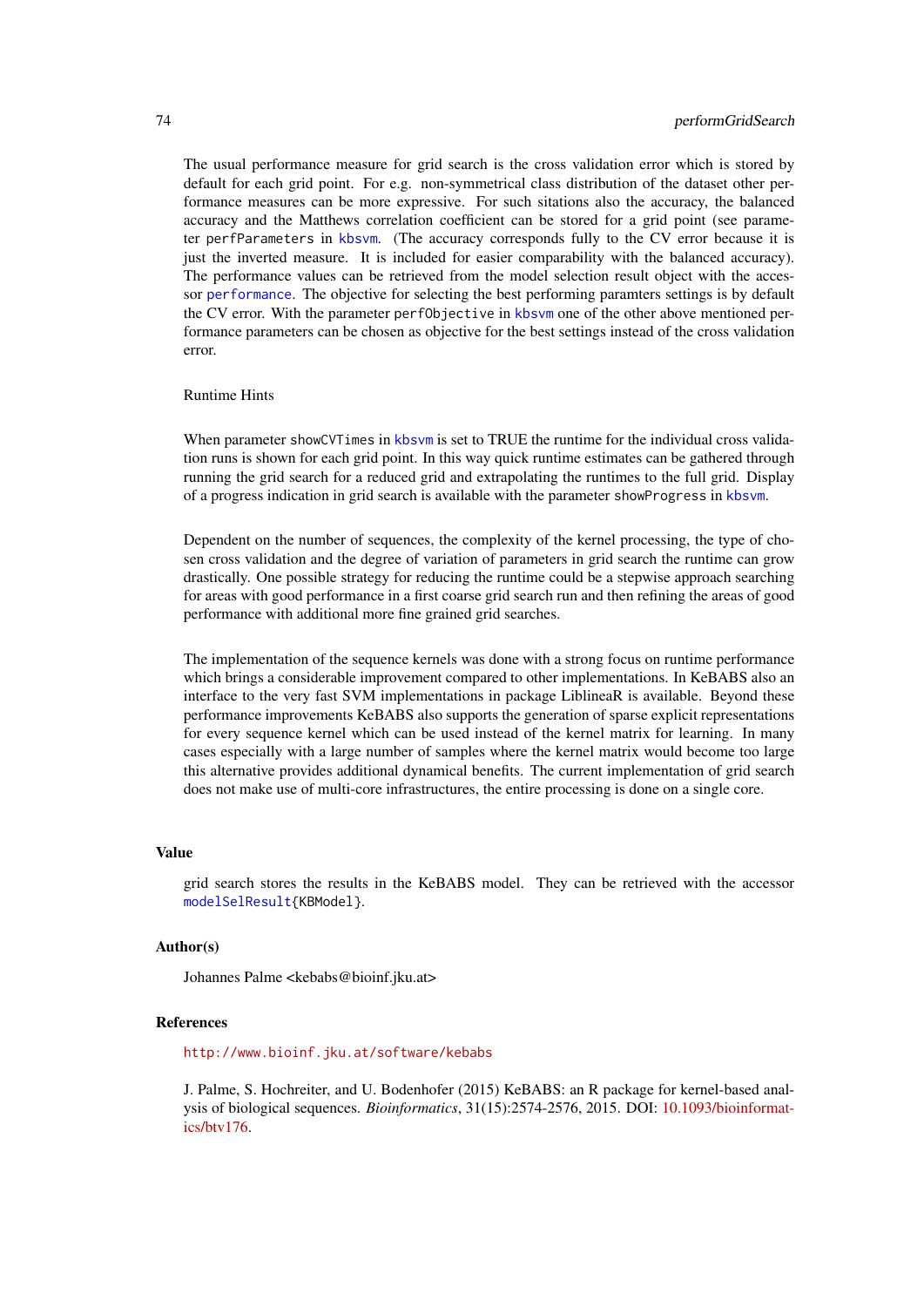#### performGridSearch 75

### See Also

```
kbsvm, spectrumKernel, mismatchKernel, gappyPairKernel, motifKernel, positionMetadata,
annotationMetadata, performModelSelection
```
## Examples

## load transcription factor binding site data

```
data(TFBS)
enhancerFB
## The C-svc implementation from LiblineaR is chosen for most of the
## examples because it is the fastest SVM implementation. With SVMs from
## other packages slightly better results could be achievable.
## To get a realistic image of possible performance values, kernel behavior
## and speed of grid search together with 10-fold cross validation a
## resonable number of sequences is needed which would exceed the runtime
## restrictions for automatically executed examples. Therefore the grid
## search examples must be run manually. In these examples we use the full
## dataset for grid search.
train <- sample(1:length(enhancerFB), length(enhancerFB))
## grid search with single kernel object and multiple hyperparameter values
## create gappy pair kernel with normalization
gappyK1M3 <- gappyPairKernel(k=1, m=3)
## show details of single gappy pair kernel object
gappyK1M3
## grid search for a single kernel object and multiple values for cost
pkg <- "LiblineaR"
svm <- "C-svc"
cost <- c(0.01,0.1,1,10,100,1000)
model <- kbsvm(x=enhancerFB[train], y=yFB[train], kernel=gappyK1M3,
               pkg=pkg, svm=svm, cost=cost, explicit="yes", cross=3)
## show grid search results
modelSelResult(model)
## Not run:
## create the list of spectrum kernel objects with normalization and
## kernel parameters values for k from 1 to 5
specK15 <- spectrumKernel(k=1:5)
## show details of the four spectrum kernel objects
specK15
## run grid search with several kernel parameter settings for the
## spectrum kernel with a single SVM parameter setting
## ATTENTION: DO NOT USE THIS VARIANT!
## This variant does not bring comparable performance for the different
## kernel parameter settings because usually the best performing
## hyperparameter values could be quite different for different kernel
## parameter settings or between different kernels, grid search for
## multiple kernel objects should be done as shown in the next example
pkg <- "LiblineaR"
svm <- "C-svc"
cost \leq 2model <- kbsvm(x=enhancerFB[train], y=yFB[train], kernel=specK15,
```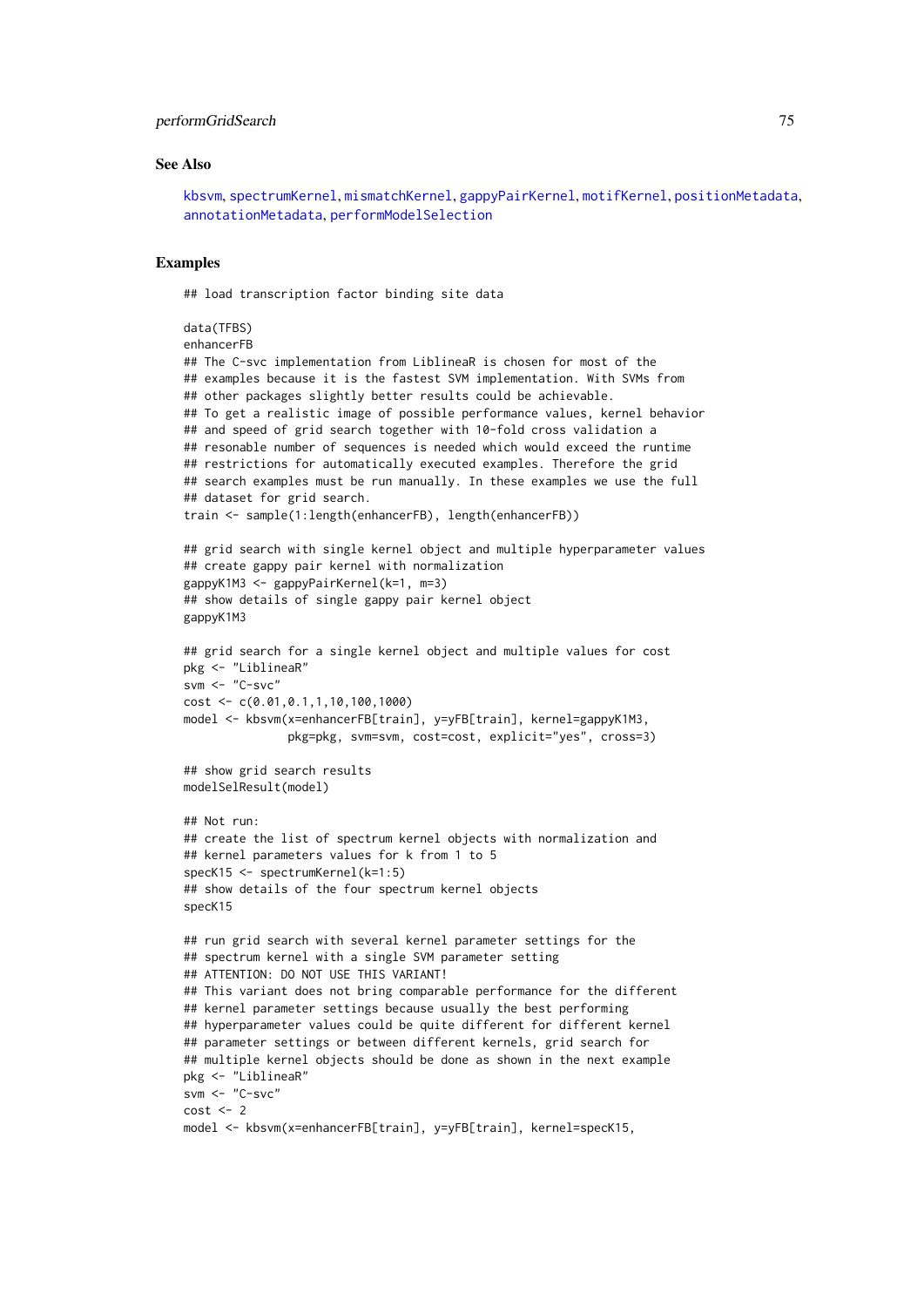```
pkg=pkg, svm=svm, cost=cost, explicit="yes", cross=10)
## show grid search results
modelSelResult(model)
## grid search with multiple kernel objects and multiple values for
## hyperparameter cost
pkg <- "LiblineaR"
svm <- "C-svc"
cost <- c(0.01,0.1,1,10,50,100,150,200,500,1000)
model <- kbsvm(x=enhancerFB, sel=train, y=yFB[train], kernel=specK15,
               pkg=pkg, svm=svm, cost=cost, explicit="yes", cross=10,
               showProgress=TRUE)
## show grid search results
modelSelResult(model)
## grid search for a single kernel object with multiple SVMs
## from different packages
## here with display of cross validation runtimes for each grid point
## pkg, svm and cost vectors must have same length and the corresponding
## entry in each of these vectors are one SVM + SVM hyperparameter setting
pkg <- rep(c("kernlab", "e1071", "LiblineaR"),3)
svm <- rep("C-svc", 9)
cost <- rep(c(0.01,0.1,1),each=3)
model <- kbsvm(x=enhancerFB[train], y=yFB[train], kernel=gappyK1M3,
               pkg=pkg, svm=svm, cost=cost, explicit="yes", cross=3,
               showCVTimes=TRUE)
## show grid search results
modelSelResult(model)
## run grid search for a single kernel with multiple SVMs from same package
## here all from LiblineaR: C-SVM, L2 regularized SVM with L2 loss and
## SVM with L1 regularization and L2 loss
## attention: for different formulation of the SMV objective use different
## values for the hyperparameters even if they have the same name
pkg <- rep("LiblineaR", 9)
svm <- rep(c("C-svc","l2rl2l-svc","l1rl2l-svc"), each=3)
cost <- c(1,150,1000,1,40,100,1,40,100)
model <- kbsvm(x=enhancerFB, sel=train, y=yFB[train], kernel=gappyK1M3,
               pkg=pkg, svm=svm, cost=cost, explicit="yes", cross=3)
## show grid search results
modelSelResult(model)
## create the list of kernel objects for gappy pair kernel
gappyK1M15 <- gappyPairKernel(k=1, m=1:5)
## show details of kernel objects
gappyK1M15
## run grid search with progress indication with ten kernels and ten
## hyperparameter values for cost and 10 fold cross validation on full
## dataset (500 samples)
pkg <- rep("LiblineaR", 10)
svm <- rep("C-svc", 10)
cost <- c(0.0001,0.001,0.01,0.1,1,10,100,1000,10000,100000)
```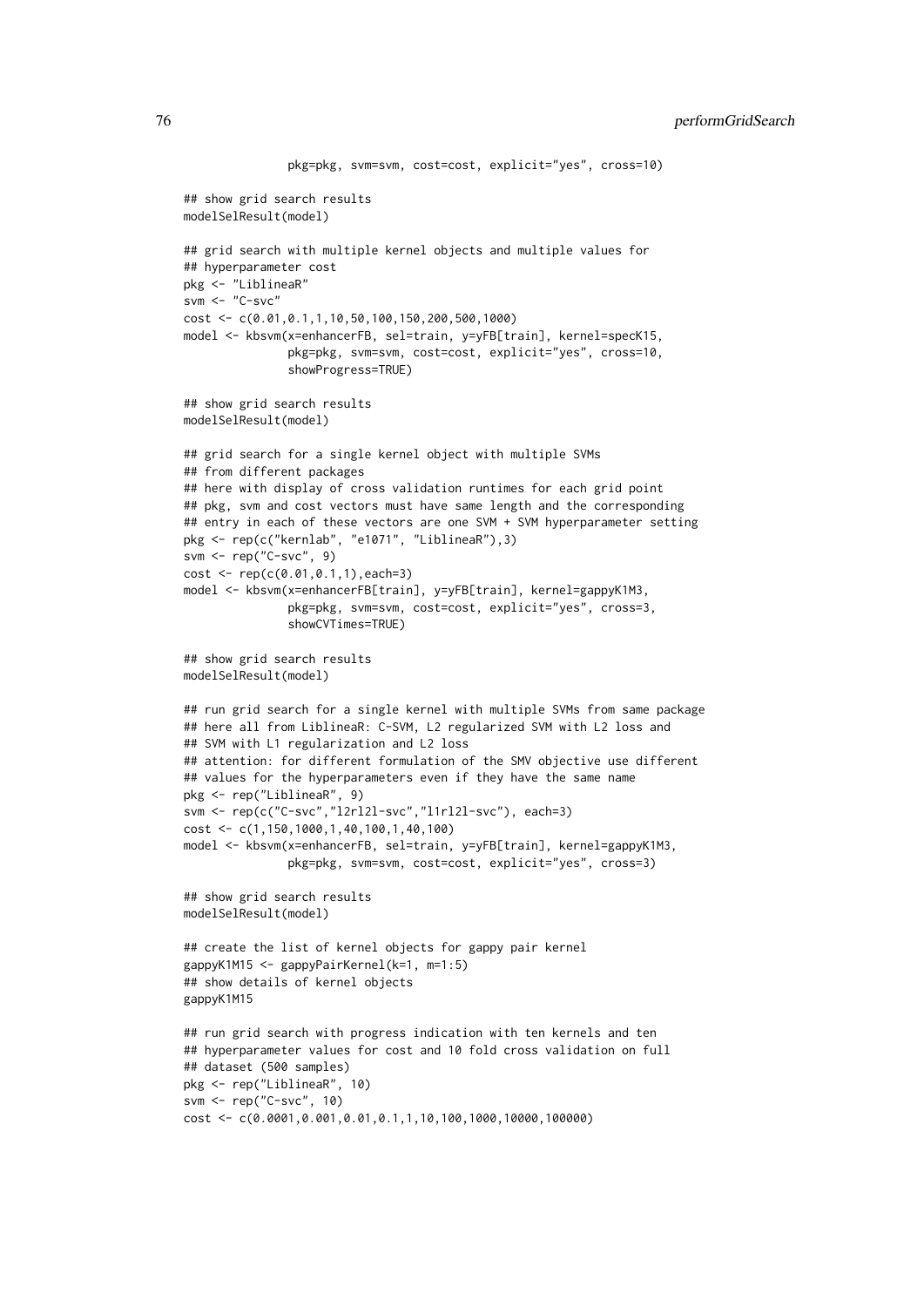```
model <- kbsvm(x=enhancerFB, y=yFB, kernel=c(specK15, gappyK1M15),
               pkg=pkg, svm=svm, cost=cost, cross=10, explicit="yes",
               showCVTimes=TRUE, showProgress=TRUE)
## show grid search results
modelSelResult(model)
## End(Not run)
```
<span id="page-76-0"></span>performModelSelection *KeBABS Model Selection*

#### Description

Perform model selection with one or multiple sequence kernels on one or multiple SVMs with one or multiple SVM parameter sets.

## Usage

## kbsvm(...., kernel=..., pkg=..., svm=..., cost=..., ...., ## cross=0, noCross=1, ...., nestedCross=0, noNestedCross=1, ....)

## For details see below. With parameter nestedCross > 1 model selection is ## performed, the other parameters are handled identical to grid search.

#### Arguments

nestedCross for this and other parameters see [kbsvm](#page-36-0)

### Details

#### **Overview**

Model selection in KeBABS is based on nested k-fold cross validation (CV) (for details see [per](#page-67-0)[formCrossValidation\)](#page-67-0). The inner cross validation is used to determine the best parameters settings (kernel parameters and SVM parameters) and the outer cross validation to verify the performance on data that was not included in the selection of the best model. The training folds of the outer CV are used to run a grid search with the inner cross validation running for each point of the grid (see [performGridSearch](#page-71-0) to find the best performing model. Once this model is selected the performance of this model on the held out fold of the outer CV is determined. Different model parameters settings could occur for different held out folds of the outer CV. This means that model selection does not deliver a performance estimate for a single best model but for the complete model selection process.

For each run of the outer CV KeBABS stores the selected parameter setting for the best performing model. The default performance objective for selecting the best parameters setting is based on minimizing the CV error on the inner CV. With the parameter perfObjective in [kbsvm](#page-36-0) the balanced accuracy or the Matthews correlation coefficient can be used instead for which the parameter setting with the maximal value is selected. The parameter setting of the best performing model for each fold in the outer CV can be retrieved from the KeBABS model with the accessor [modelSelResult](#page-35-0). The performance values on the outer CV are retrieved from the model with the accessor [cvResult](#page-35-0).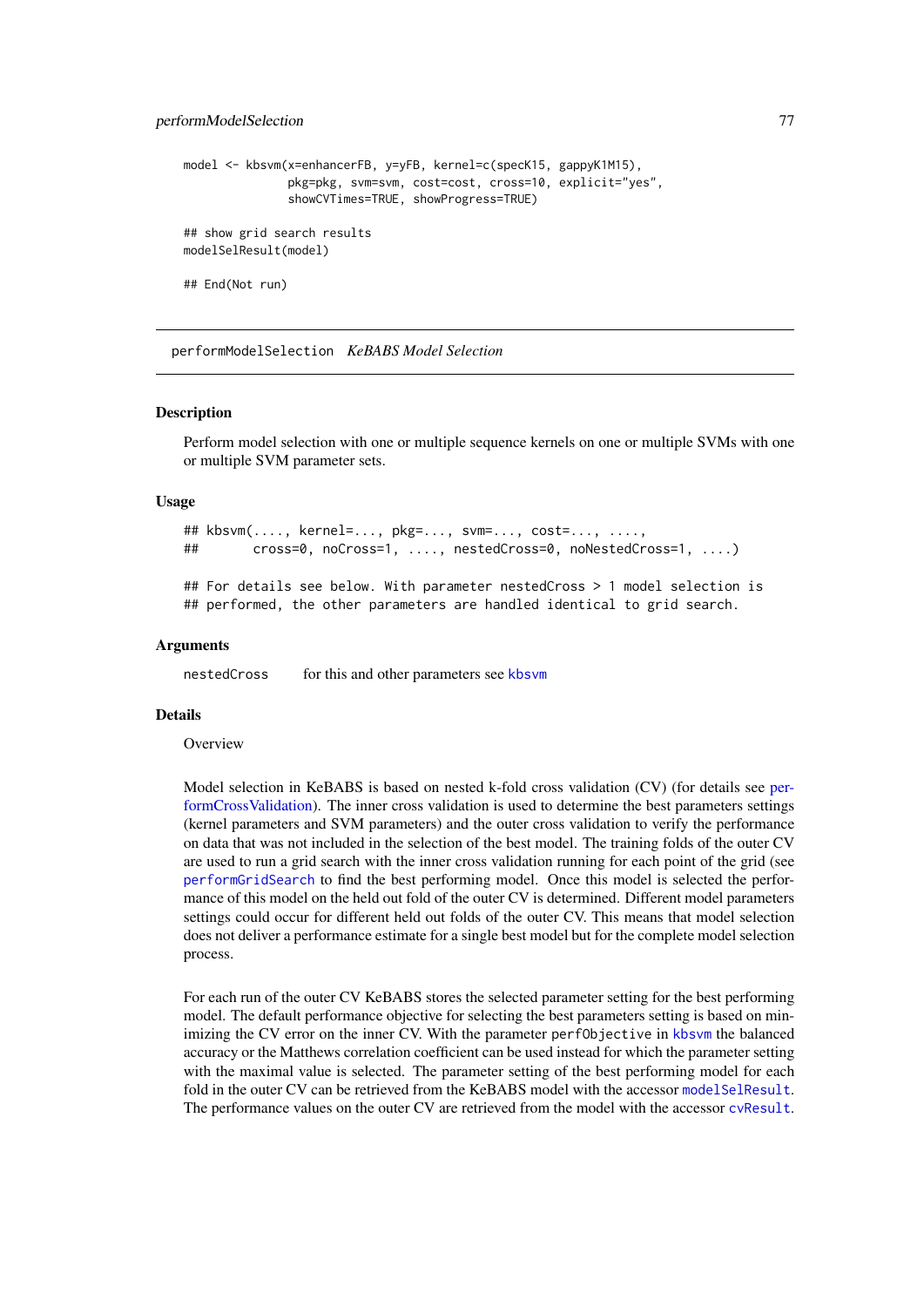Model selection is invoked through the method [kbsvm](#page-36-0) through setting parameter nestedCross > 1. For the parameters kernel,pkg,svm and SVM hyperparameters the handling is identical to grid search (see [performGridSearch](#page-71-0)). The parameter cost in the usage section above is just one representative of SVM hyperparameters to indicate their relevance for model selection. The complete model selection process can be repeated multiple times through setting noNestedCross to the number of desired repetitions. Nested cross validation used in model selection is dynamically more demanding than grid search. Concerning runtime please see the runtime hints for [performGridSearch](#page-71-0).

## Value

model selection stores the results in the KeBABS model. They can be retrieved with the accessor [modelSelResult{](#page-35-0)KBModel}. Results from the outer cross validation are extracted from the model with the accessor cy Result.

## Author(s)

Johannes Palme <kebabs@bioinf.jku.at>

#### References

<http://www.bioinf.jku.at/software/kebabs>

J. Palme, S. Hochreiter, and U. Bodenhofer (2015) KeBABS: an R package for kernel-based analysis of biological sequences. *Bioinformatics*, 31(15):2574-2576, 2015. DOI: [10.1093/bioinformat](http://dx.doi.org/10.1093/bioinformatics/btv176)[ics/btv176.](http://dx.doi.org/10.1093/bioinformatics/btv176)

## See Also

[kbsvm](#page-36-0), [performGridSearch](#page-71-0), [modelSelResult](#page-35-0), [cvResult](#page-35-0)

```
## load transcription factor binding site data
data(TFBS)
enhancerFB
## The C-svc implementation from LiblineaR is chosen for most of the
## examples because it is the fastest SVM. With SVMs from other packages
## slightly better results could be achievable. Because of the higher
## runtime needed for nested cross validation please run the examples
## below manually. All samples of the data set are used in the examples.
train <- sample(1:length(enhancerFB), length(enhancerFB))
## model selection with single kernel object and multiple
## hyperparameter values, 5 fold inner CV and 3 fold outer CV
## create gappy pair kernel with normalization
gappyK1M3 <- gappyPairKernel(k=1, m=3)
## show details of single gappy pair kernel object
gappyK1M3
pkg <- "LiblineaR"
svm <- "C-svc"
cost <- c(50,100,150,200,250,300)
model <- kbsvm(x=enhancerFB[train], y=yFB[train], kernel=gappyK1M3,
```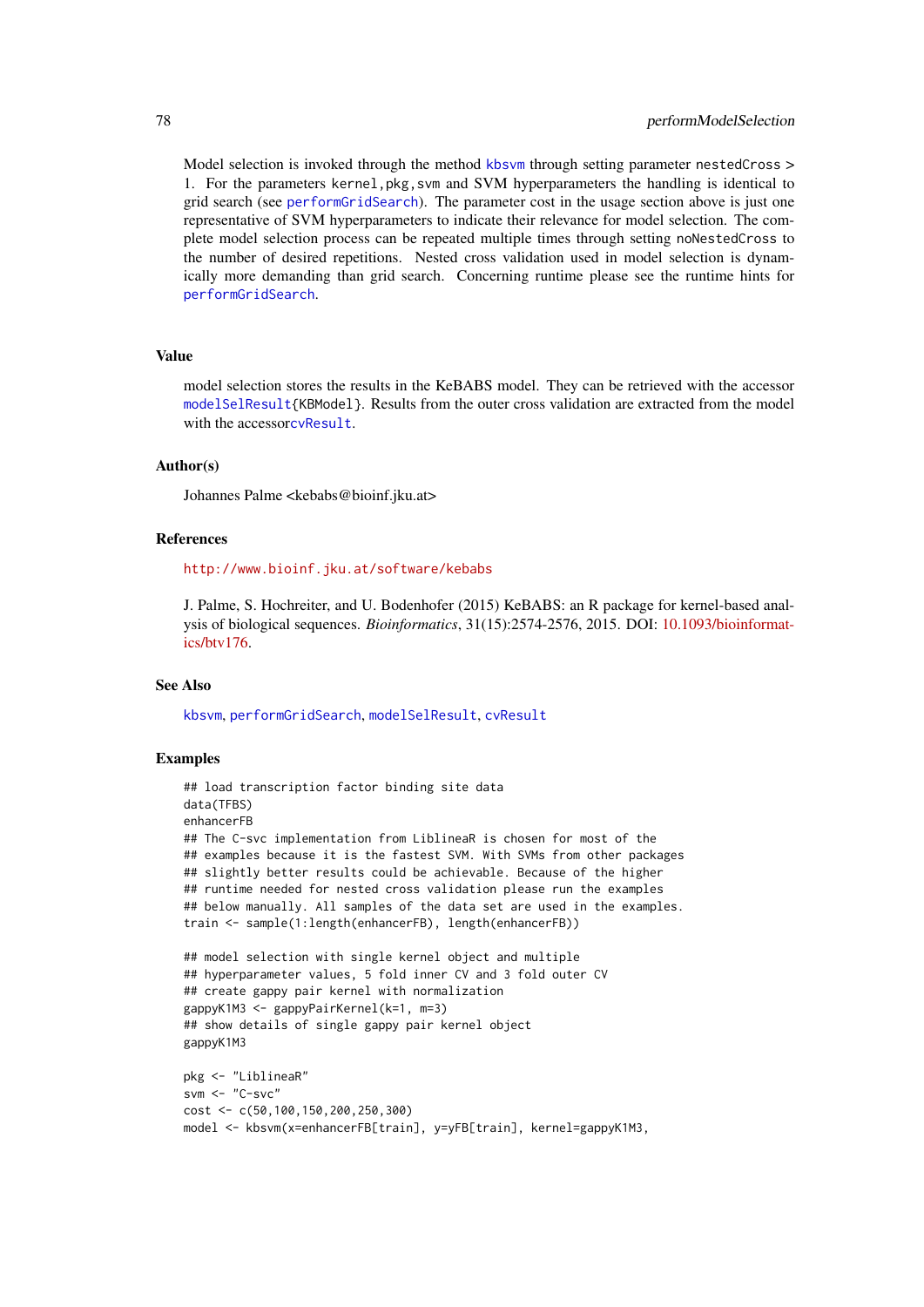plot,PredictionProfile,missing-method 79

```
pkg=pkg, svm=svm, cost=cost, explicit="yes", cross=3,
               nestedCross=2, showProgress=TRUE)
## show best parameter settings
modelSelResult(model)
## show model selection result which is the result of the outer CV
cvResult(model)
## Not run:
## repeated model selection
pkg <- "LiblineaR"
svm \leq "C-svc"
cost <- c(50,100,150,200,250,300)
model <- kbsvm(x=enhancerFB[train], y=yFB[train], kernel=gappyK1M3,
               pkg=pkg, svm=svm, cost=cost, explicit="yes", cross=10,
               nestedCross=3, noNestedCross=3, showProgress=TRUE)
## show best parameter settings
modelSelResult(model)
## show model selection result which is the result of the outer CV
cvResult(model)
## plot CV result
plot(cvResult(model))
## End(Not run)
```
plot,PredictionProfile,missing-method *Plot Prediction Profiles, Cross Validation Result, Grid Search Performance Parameters and Receiver Operating Characteristics*

### <span id="page-78-0"></span>Description

Functions for visualizing prediction profiles, cross validation result, grid search performance parameters and receiver operating characteristics

### Usage

```
## S4 method for signature 'PredictionProfile,missing'
plot(x, sel = NULL, col = c("red","blue"), standardize = TRUE, shades = NULL, legend = "default",
 legendPos = "topright", ylim = NULL, xlab = "", ylab = "weight",
  lwd.profile = 1, lwd.axis = 1, las = 1, heptads = FALSE,annotate = FALSE, markOffset = TRUE, windowSize = 1, ...)
## S4 method for signature 'CrossValidationResult,missing'
plot(x, col = "springgreen")## S4 method for signature 'ModelSelectionResult,missing'
plot(x, sel = c("ACC", "BACC", "MCC","AUC"))
```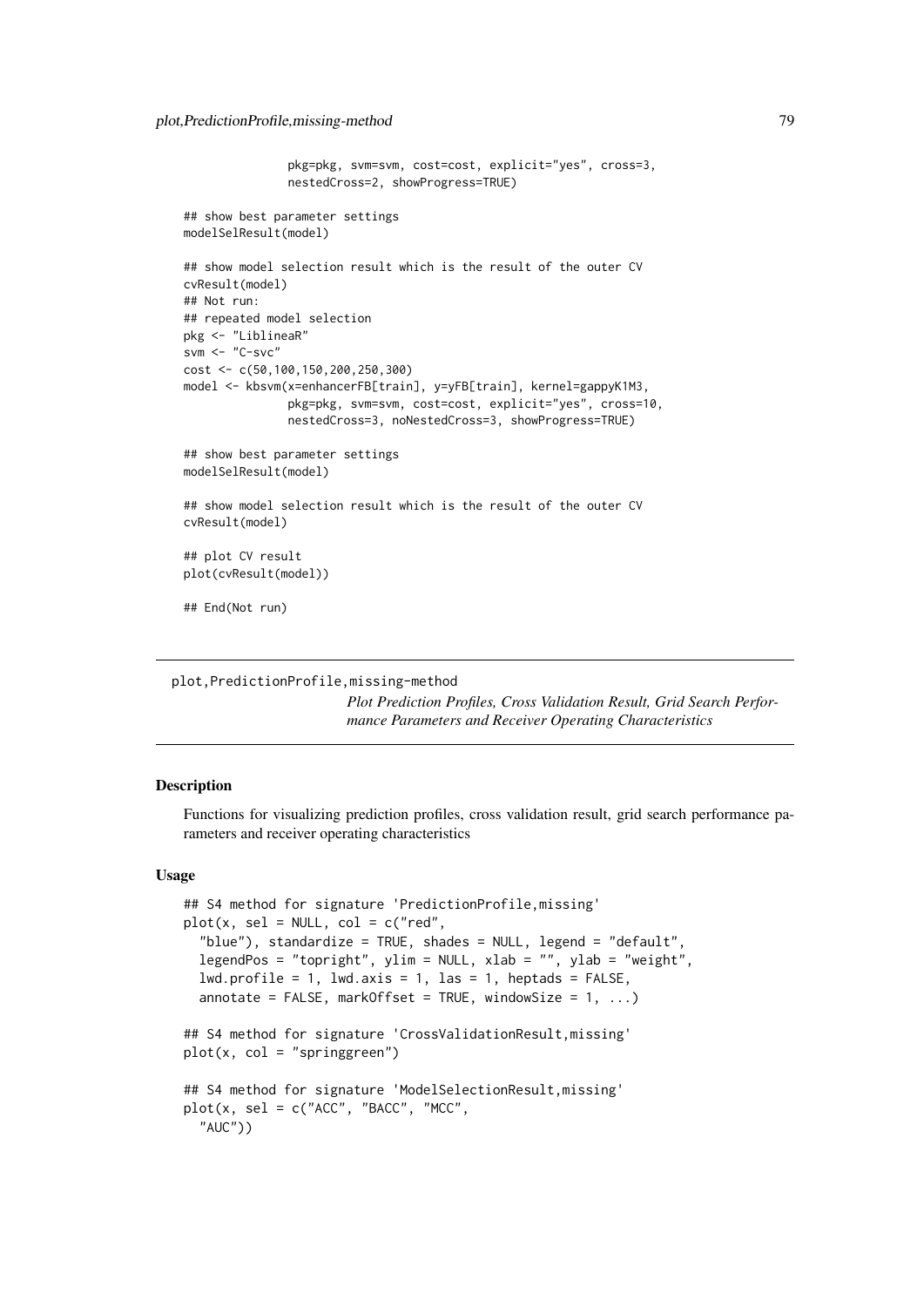```
## S4 method for signature 'ROCData,missing'
plot(x, lwd = 2, aucDigits = 3, cex = 0.8,side = 1, line = -3, adj = 0.9, ...)
```
# Arguments

| х           | for the first method above a prediction profile object of class PredictionProfile<br>containing the profiles to be plotted, for the second method a cross validation re-<br>sult object usually taken from the trained kebabs model object                                                                                                                                                                                                                                                                      |
|-------------|-----------------------------------------------------------------------------------------------------------------------------------------------------------------------------------------------------------------------------------------------------------------------------------------------------------------------------------------------------------------------------------------------------------------------------------------------------------------------------------------------------------------|
| sel         | an integer vector with one or two entries to select samples of the prediction<br>profile matrix for plotting, if this parameter is not supplied by the user the frist<br>one or two samples are selected.                                                                                                                                                                                                                                                                                                       |
| col         | a character vector with one or two color names used for plotting the samples.<br>Default=c("red", "blue").                                                                                                                                                                                                                                                                                                                                                                                                      |
| standardize | logical. If FALSE, the profile values s_i are displayed as they are with the value<br>$y = -b/L$ superimposed as a light gray line. If TRUE (default), the whole profile<br>is shifted by $-b/L$ and the light gray line is displayed at y=0.                                                                                                                                                                                                                                                                   |
| shades      | vector of at least two color specifications; If not NULL, the background area<br>above and below the base line y=-b/L are shaded in colors shades[1] and<br>shades[2], respectively. Default=NULL                                                                                                                                                                                                                                                                                                               |
| legend      | a character vector with one or two character strings containing the legend/description<br>of the profile. If set to an empty vector or to NULL, no legend is displayed.                                                                                                                                                                                                                                                                                                                                         |
| legendPos   | position specification for the legend(if legend is specified). Can either be a<br>vector with coordinates or a single keyword like "topright" (see legend).                                                                                                                                                                                                                                                                                                                                                     |
| ylim        | argument that allows the user to preset the y-range of the profile plot.                                                                                                                                                                                                                                                                                                                                                                                                                                        |
| xlab        | label of horizontal axis, empty by default.                                                                                                                                                                                                                                                                                                                                                                                                                                                                     |
| ylab        | label of vertical axis, defaults to "weight".                                                                                                                                                                                                                                                                                                                                                                                                                                                                   |
| lwd.profile | profile line width as described for parameter 1wd in par                                                                                                                                                                                                                                                                                                                                                                                                                                                        |
| lwd.axis    | axis line width as described for parameter lwd in par                                                                                                                                                                                                                                                                                                                                                                                                                                                           |
| las         | see par                                                                                                                                                                                                                                                                                                                                                                                                                                                                                                         |
| heptads     | logical indicating whether for proteins with heptad annotation (i.e. characters<br>a to g, usually in periodic repetition) the heptad structure should be indicated<br>through vertical lightgray lines each heptad. Default=FALSE                                                                                                                                                                                                                                                                              |
| annotate    | logical indicating whether annotation information should be shown in the center<br>of the plot; Default=FALSE                                                                                                                                                                                                                                                                                                                                                                                                   |
| markOffset  | logical indicating whether the start positions in the sequences according to the<br>assigned offset elmement metadata values should be shown near the sequence<br>characters; for the upper sequence the first position is marked by "^" below<br>the respective character, for the lower sequence it is marked by "v" above the<br>sequence. If no offset element metadata is assigned to the sequences the marks<br>are suppressed. Default=TRUE                                                              |
| windowSize  | length of sliding window. When the parameter is set to the default value 1 the<br>contributions of each position are plotted as step function. For kernels with mul-<br>tiple patterns at one position (mismatch, gappy pair and motif kernel) the weight<br>contributions of all patterns at the position are summed up. Values larger than<br>1 define the length of a sliding window. All contributions within the window<br>are averaged and the resulting value is displayed at the center position of the |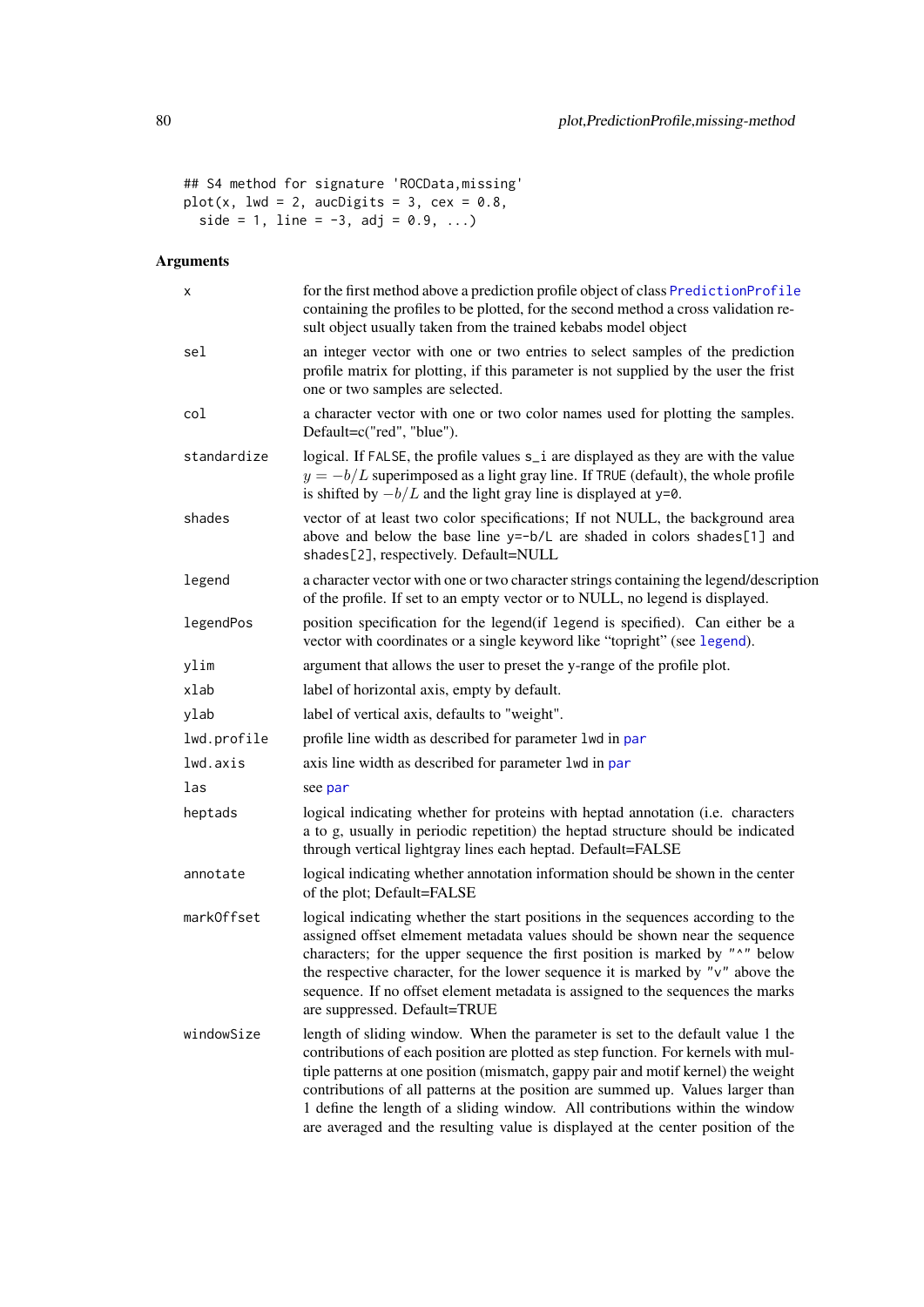|           | window. For positions within half of the window size from the start and end of<br>the sequence the averaging cannot be performed over the full window but just<br>the remaining positions. This means that the variation of the averaged weight<br>contributions is higher in these border regions. If an even value is specified for<br>this parameter one is added to the parameter value. When the parameter is set<br>to Inf (infinite) instead of averages cumulative values along the sequence are<br>used, i.e. at each position the sum of all contributions up to this position is dis-<br>played. In this case the plot shows how the standardized or unstandardized value<br>(see parameter standardize) of the discrimination function builds up along the<br>sequence. Default=1 |
|-----------|-----------------------------------------------------------------------------------------------------------------------------------------------------------------------------------------------------------------------------------------------------------------------------------------------------------------------------------------------------------------------------------------------------------------------------------------------------------------------------------------------------------------------------------------------------------------------------------------------------------------------------------------------------------------------------------------------------------------------------------------------------------------------------------------------|
|           | all other arguments are passed to the standard plot command that is called in-<br>ternally to display the graphics window.                                                                                                                                                                                                                                                                                                                                                                                                                                                                                                                                                                                                                                                                    |
| lwd       | see par                                                                                                                                                                                                                                                                                                                                                                                                                                                                                                                                                                                                                                                                                                                                                                                       |
| aucDigits | number of decimal places of AUC to be printed into the ROC plot. If this pa-<br>rameter is set to 0 the AUC will not be added to the plot. Default=3                                                                                                                                                                                                                                                                                                                                                                                                                                                                                                                                                                                                                                          |
| cex       | see mtext                                                                                                                                                                                                                                                                                                                                                                                                                                                                                                                                                                                                                                                                                                                                                                                     |
| side      | see mtext                                                                                                                                                                                                                                                                                                                                                                                                                                                                                                                                                                                                                                                                                                                                                                                     |
| line      | see mtext                                                                                                                                                                                                                                                                                                                                                                                                                                                                                                                                                                                                                                                                                                                                                                                     |
| adj       | see mtext                                                                                                                                                                                                                                                                                                                                                                                                                                                                                                                                                                                                                                                                                                                                                                                     |
|           |                                                                                                                                                                                                                                                                                                                                                                                                                                                                                                                                                                                                                                                                                                                                                                                               |

### Details

Plotting of Prediction Profiles

The first variant of the plot method mentioned in the usage section displays one or two prediction profiles as a step function with the steps connected by vertical lines. The parameter sel allows to select the sample(s) if the prediction profile object contains the profiles of more than two samples. The alignment of the step functions is impacted by offset metadata assigned to the sequences. When offset values are assigned one sequence if shifted horizontally to align the start position 1 pointed to by the offset value for each sequence. (see also parameter markOffset). If no offset metadata is available for the sequences both step functions start at their first position on the left side of the plot. The vertical plot range can be determined by the rng argument. If the plot is generated for one profile, the sequence is is visualized above the plot, for two sequences the first sequence is shown above, the second sequence below the plot. Matching characters at a position are shown in the same color (by default in "black", the non-matching characters in the sample-specific colors (see parameter col). Annotation information can also be visualized along with the step function. A call with two prediction profiles should facilitate the comparison of profiles (e.g. wild type versus mutated sequence).

The baseline for the step function of a single sample represents the offset b of the model distributed equally to all sequence positions according to the following reformulation of the discriminant function

$$
f(\vec{x}) = b + \sum_{i=1}^{L} (s_i(\vec{x})) = \sum_{i=1}^{L} (s_i(\vec{x}) - \frac{-b}{L})
$$

For standardized plots (see parameter standardize this baseline value is subtracted from the weight contribution at each position. When sequences of different length are plotted together only a standardized plot gives compareable y ranges for both step functions. For sequences of equal length the visualization can be done in non-standardized or standardized form showing the lightgray horizontal baseline at positon  $y = -b/L$  or at  $y = 0$ . If the area between the step function and the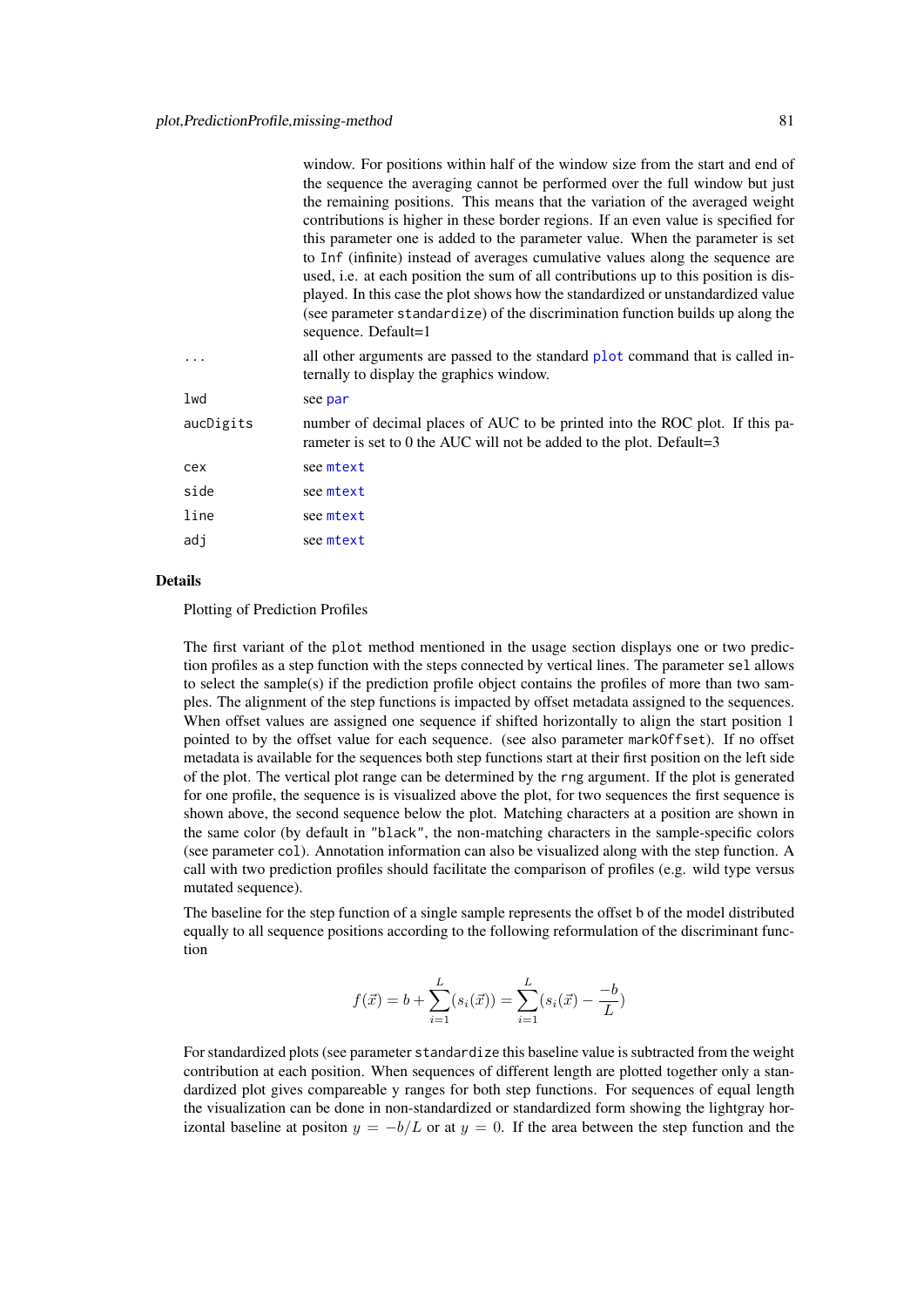baseline lying above the baseline is larger than the area below the baseline the sample is predicted as belonging to the class assciated with positive values of the discrimination function, otherwise to the opposite class. (For multiclass problems prediction profiles can only be generated from the feature weights related to one of the classifiers in the pairwise or one-against-rest approaches leaving only two classes for the profile plot.)

When plotting to a pdf it is recommended to use a height to width ratio of around 1: (max sequence length/25), e.g. for a maximum sequence length of 500 bases or amino acids select height=10 and width=200 when opening the pdf document for plotting.

Plotting of CrossValidation Result

The second variant of plot method shown in the usage section displays the cross validation result as boxplot.

Plotting of Grid Performance Values

The third variant of plot method shown in the usage section plots grid performance data as grid with the color of each rectange corresponding to the preformance value of the grid point.

Plotting of Receiver Operating Characteristics (ROC)

The fourth variant of plot method shown in the usage section plots the receiver operating characteristics for the given ROC data.

### Value

see details above

### Author(s)

Johannes Palme <kebabs@bioinf.jku.at>

### References

<http://www.bioinf.jku.at/software/kebabs>

J. Palme, S. Hochreiter, and U. Bodenhofer (2015) KeBABS: an R package for kernel-based analysis of biological sequences. *Bioinformatics*, 31(15):2574-2576, 2015. DOI: [10.1093/bioinformat](http://dx.doi.org/10.1093/bioinformatics/btv176)[ics/btv176.](http://dx.doi.org/10.1093/bioinformatics/btv176)

## See Also

[getPredictionProfile](#page-26-0), [positionDependentKernel](#page-52-0), [mcols](#page-0-0), [spectrumKernel](#page-100-0), [mismatchKernel](#page-57-0), [gappyPairKernel](#page-14-0), [motifKernel](#page-63-0)

```
## set seed for random generator, included here only to make results
## reproducable for this example
set.seed(456)
## load transcription factor binding site data
data(TFBS)
enhancerFB
## select 70% of the samples for training and the rest for test
```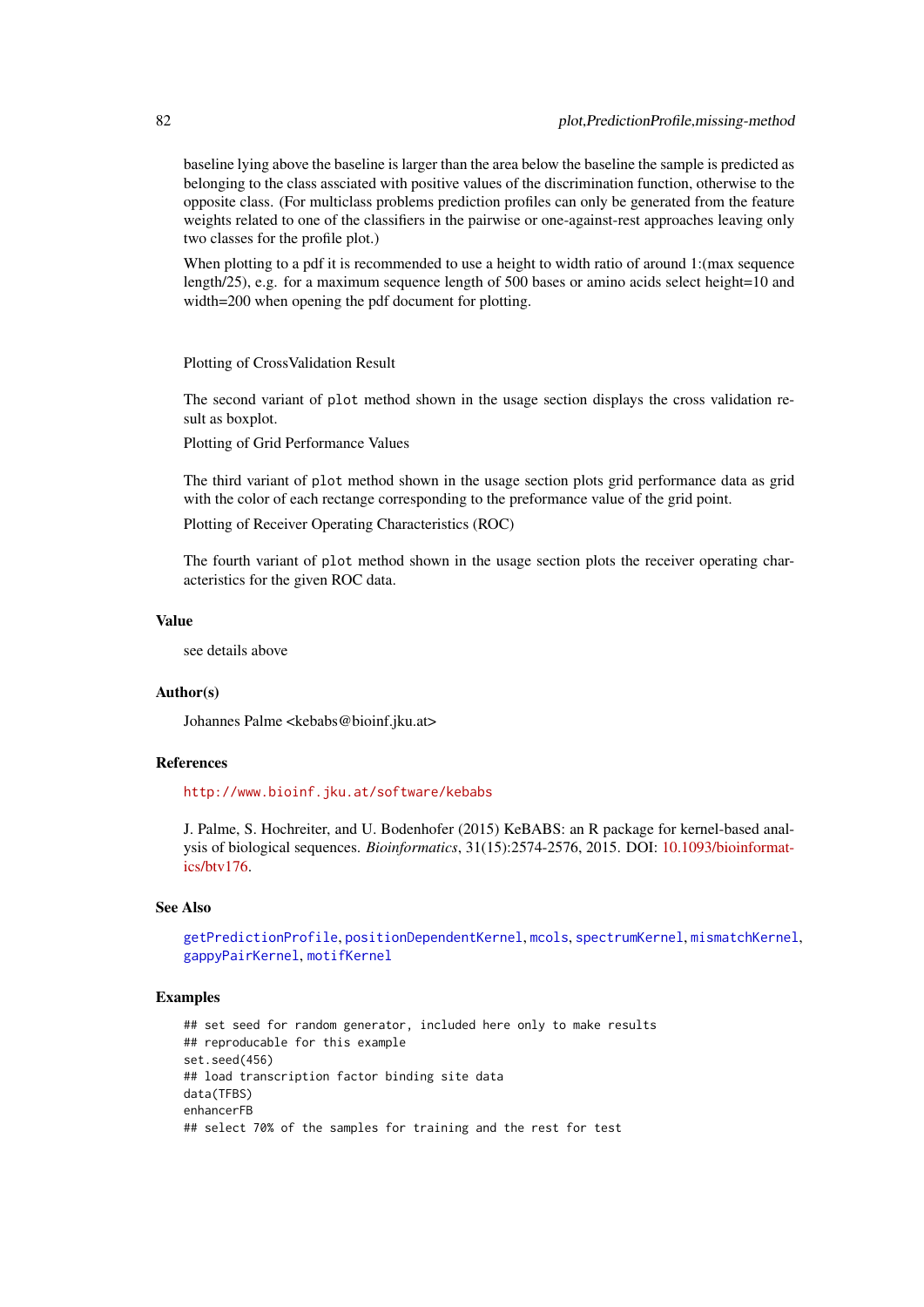```
train <- sample(1:length(enhancerFB), length(enhancerFB) * 0.7)
test <- c(1:length(enhancerFB))[-train]
## create the kernel object for gappy pair kernel with normalization
gappy <- gappyPairKernel(k=1, m=3)
## show details of kernel object
gappy
## run training with explicit representation
model <- kbsvm(x=enhancerFB[train], y=yFB[train], kernel=gappy,
               pkg="LiblineaR", svm="C-svc", cost=80, explicit="yes",
               featureWeights="yes")
## compute and plot ROC for test sequences
preddec <- predict(model, enhancerFB[test], predictionType="decision")
rocdata <- computeROCandAUC(preddec, yFB[test], allLabels=unique(yFB))
plot(rocdata)
## generate prediction profile for the first three test sequences
predProf <- getPredictionProfile(enhancerFB, gappy, featureWeights(model),
                                 modelOffset(model), sel=test[1:3])
## show prediction profiles
predProf
## plot prediction profile to pdf
## As sequences are usually very long select a ratio of height to width
## for the pdf which takes care of the maximum sequence length which is
## plotted. Only single or pairs of prediction profiles can be plotted.
## Plot profile for window size 1 (default) and 50. Load package Biobase
## for openPDF
## Not run:
library(Biobase)
pdf(file="PredictionProfile1_w1.pdf", height=10, width=200)
plot(predProf, sel=c(1,3))
dev.off()
openPDF("PredictionProfile1_w1.pdf")
pdf(file="PredictionProfile1_w50.pdf", height=10, width=200)
plot(predProf, sel=c(1,3), windowSize=50)
dev.off()
openPDF("PredictionProfile1_w50.pdf")
pdf(file="PredictionProfile2_w1.pdf", height=10, width=200)
plot(predProf, sel=c(2,3))
dev.off()
openPDF("PredictionProfile2_w1.pdf")
pdf(file="PredictionProfile2_w50.pdf", height=10, width=200)
plot(predProf, sel=c(2,3), windowSize=50)
dev.off()
openPDF("PredictionProfile2_w50.pdf")
## End(Not run)
```
predict,KBModel-method

*KeBABS Prediction Methods*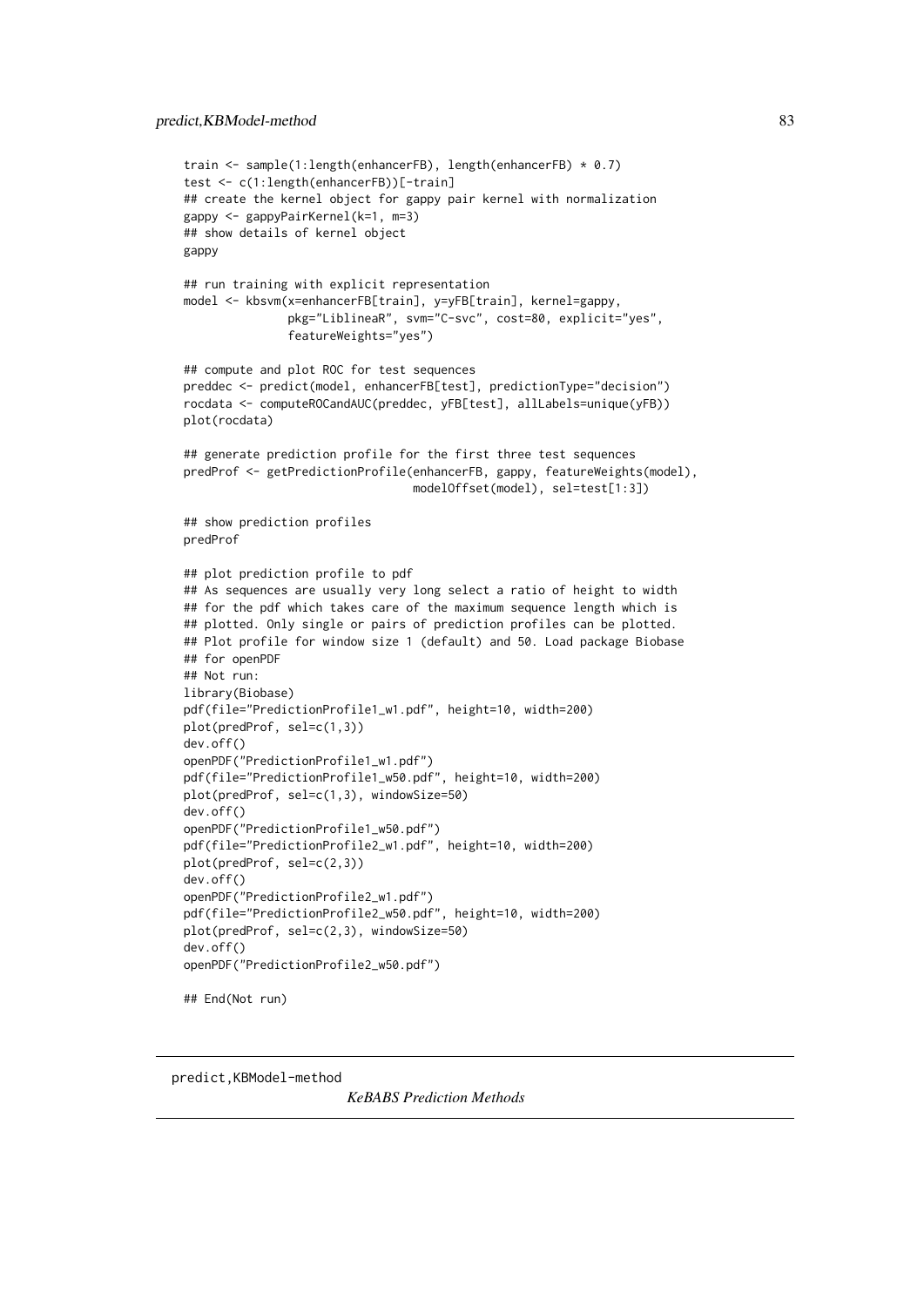# Description

predict response values for new biological sequences from a model trained with kbsvm

### Usage

```
## S4 method for signature 'KBModel'
predict(object, x, predictionType = "response",
  sel = NULL, raw = FALSE, native = FALSE, predProfiles = FALSE,
  verbose = getOption("verbose"), ...)
```
## Arguments

| object       | model object of class KBModel created by kbsvm.                                                                                                                                                                                                                                                                                                                                                                                                              |
|--------------|--------------------------------------------------------------------------------------------------------------------------------------------------------------------------------------------------------------------------------------------------------------------------------------------------------------------------------------------------------------------------------------------------------------------------------------------------------------|
| X            | multiple biological sequences in the form of a DNAStringSet, RNAStringSet,<br>AAStringSet (or as BioVector). Also a precomputed kernel matrix (see getKernelMatrix<br>or a precomputed explicit representation (see getExRep can be used instead.<br>The same type of input that was used for training the model should also be used<br>for prediction. If the parameter $x$ is missing the response is computed for the<br>sequences used for SVM training. |
|              | predictionType one character string of either "response", "probabilities" or "decision" which<br>indicates the type of data returned by prediction: predicted response, class prob-<br>abilities or decision values. Class probabilities can only be computed if a proba-<br>bility model was generated during the training (for details see parameter probModel<br>in kbsvm). Default="response"                                                            |
| sel          | subset of indices into x. When this parameter is present the training is performed<br>for the specified subset of samples only. Default=integer $(0)$                                                                                                                                                                                                                                                                                                        |
| raw          | when setting this boolean parameter to TRUE the prediction result is returned in<br>raw form, i.e. in the SVM specific format. Default=FALSE                                                                                                                                                                                                                                                                                                                 |
| native       | when setting this boolean parameter to TRUE the prediction is not preformed via<br>feature weights in the KeBABS model but native in the SVM. Default=FALSE                                                                                                                                                                                                                                                                                                  |
| predProfiles | when this boolean parameter is set to TRUE the prediction profiles are computed<br>for the samples passed to predict. Default=FALSE                                                                                                                                                                                                                                                                                                                          |
| verbose      | boolean value that indicates whether KeBABS should print additional messages<br>showing the internal processing logic in a verbose manner. The default value<br>depends on the R session verbosity option. Default=getOption("verbose")                                                                                                                                                                                                                      |
| $\cdots$     | additional parameters which are passed to SVM prediction transparently.                                                                                                                                                                                                                                                                                                                                                                                      |
|              |                                                                                                                                                                                                                                                                                                                                                                                                                                                              |

## Details

Prediction for KeBABS models

For the samples passed to the predict method the response (which corresponds to the predicted label in case of classification or the predicted target value in case of regression), the decision value (which is the value of decision function separating the classes in classification) or the class probability (probability for class membership in classification) is computed for the given model of class [KBModel](#page-34-0). (see also parameter predictionType). For sequence data this includes the generation of an explicit representation or kernel matrix dependent on the processing variant that was chosen for the training of the model. When feature weights were computed during training (see parameter featureWeights in [kbsvm](#page-36-0)) the response is computed entirely in KeBABS via the feature weights in the model object. The prediction performance can be evaluated with the function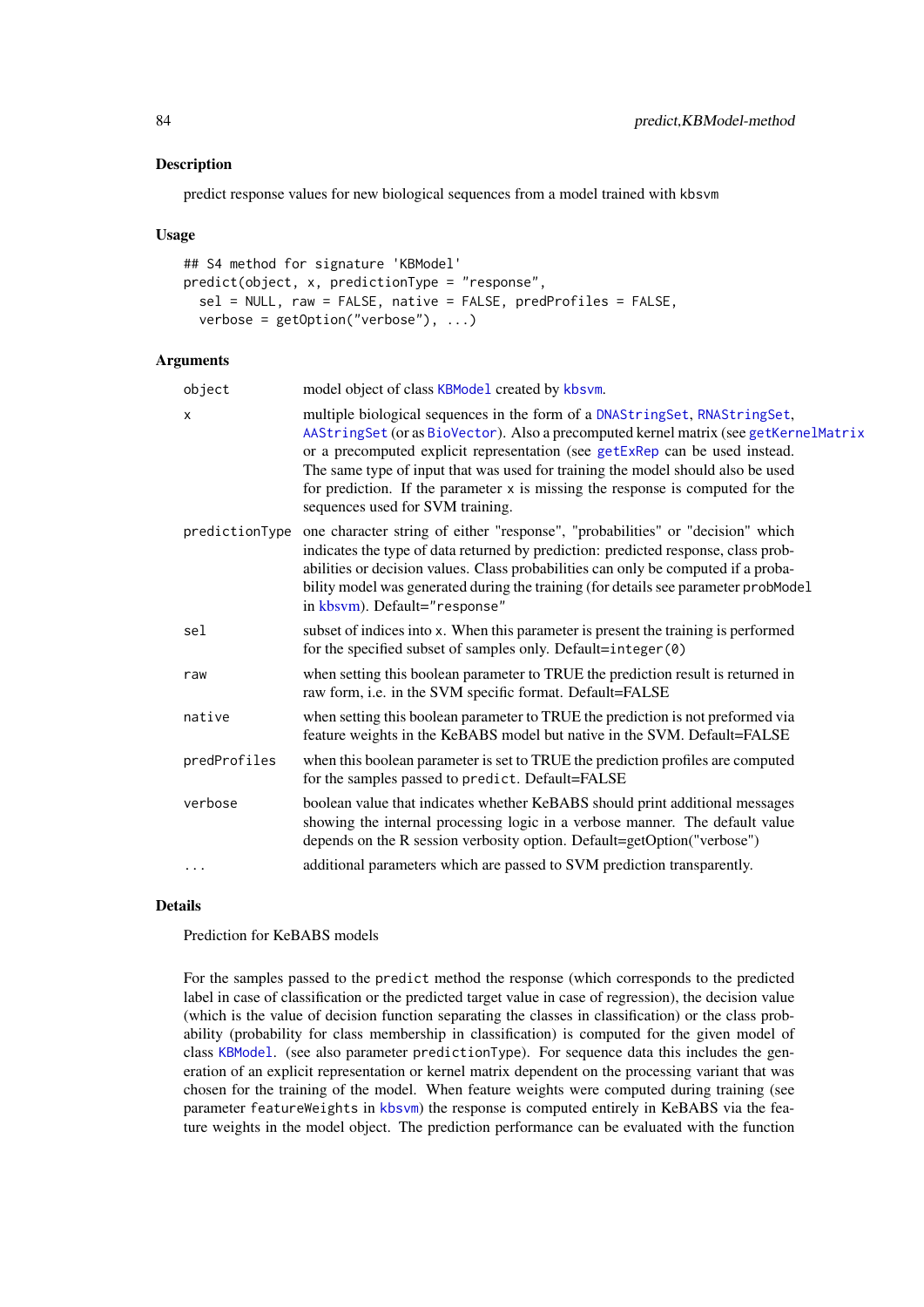#### [evaluatePrediction](#page-10-0).

If feature weights are not available in the model then native prediction is performed via the SVM which was used for training. The parameter native enforces native prediction even when feature weights are available. Instead of sequence data also a precomputed kernel matrix or a precomputed explicit representation can be passed to predict. Prediction via feature weights is not supported for kernel variants which do not support the generation of an explicit representation, e.g. the position dependent kernel variants.

#### Prediction with precomputed kernel matrix

When training was performed with a precomputed kernel matrix also in prediction a precomputed kernel matrix must be passed to the predict method. In contrast to the quadratic and symmetric kernel matrix used in training the kernel matrix for prediction is rectangular and contains the similarities of test samples (rows) against support vectors (columns). support vector indices can be read from the model with the accessor SVindex. Please not that these indices refer to the sample subset used in training. An example for training and prediction via precomputed kernel matrix is shown below.

#### Generation of prediction profiles

The parameter predProfiles controls whether prediction profiles (for details see [getPredictionProfile](#page-26-0)) are generated during the prediction process for all predicted samples. They show the contribution of the individual sequence positions to the response value. For a subset of sequences prediction profiles can also be computed independent from predicition via the function [getPredictionProfile](#page-26-0).

# Value

predict.kbsvm: upon successful completion, dependent on the parameter predictionType the function returns either response values, decision values or probability values for class membership. When prediction profiles are also generated a list containing predictions and prediction profiles is passed back to the user.

### Author(s)

Johannes Palme <kebabs@bioinf.jku.at>

### **References**

#### <http://www.bioinf.jku.at/software/kebabs>

J. Palme, S. Hochreiter, and U. Bodenhofer (2015) KeBABS: an R package for kernel-based analysis of biological sequences. *Bioinformatics*, 31(15):2574-2576, 2015. DOI: [10.1093/bioinformat](http://dx.doi.org/10.1093/bioinformatics/btv176)[ics/btv176.](http://dx.doi.org/10.1093/bioinformatics/btv176)

### See Also

[KBModel](#page-34-0), [evaluatePrediction](#page-10-0), [kbsvm](#page-36-0), [getPredictionProfile](#page-26-0), [PredictionProfile](#page-86-1)

```
## load transcription factor binding site data
data(TFBS)
enhancerFB
## select 70% of the samples for training and the rest for test
```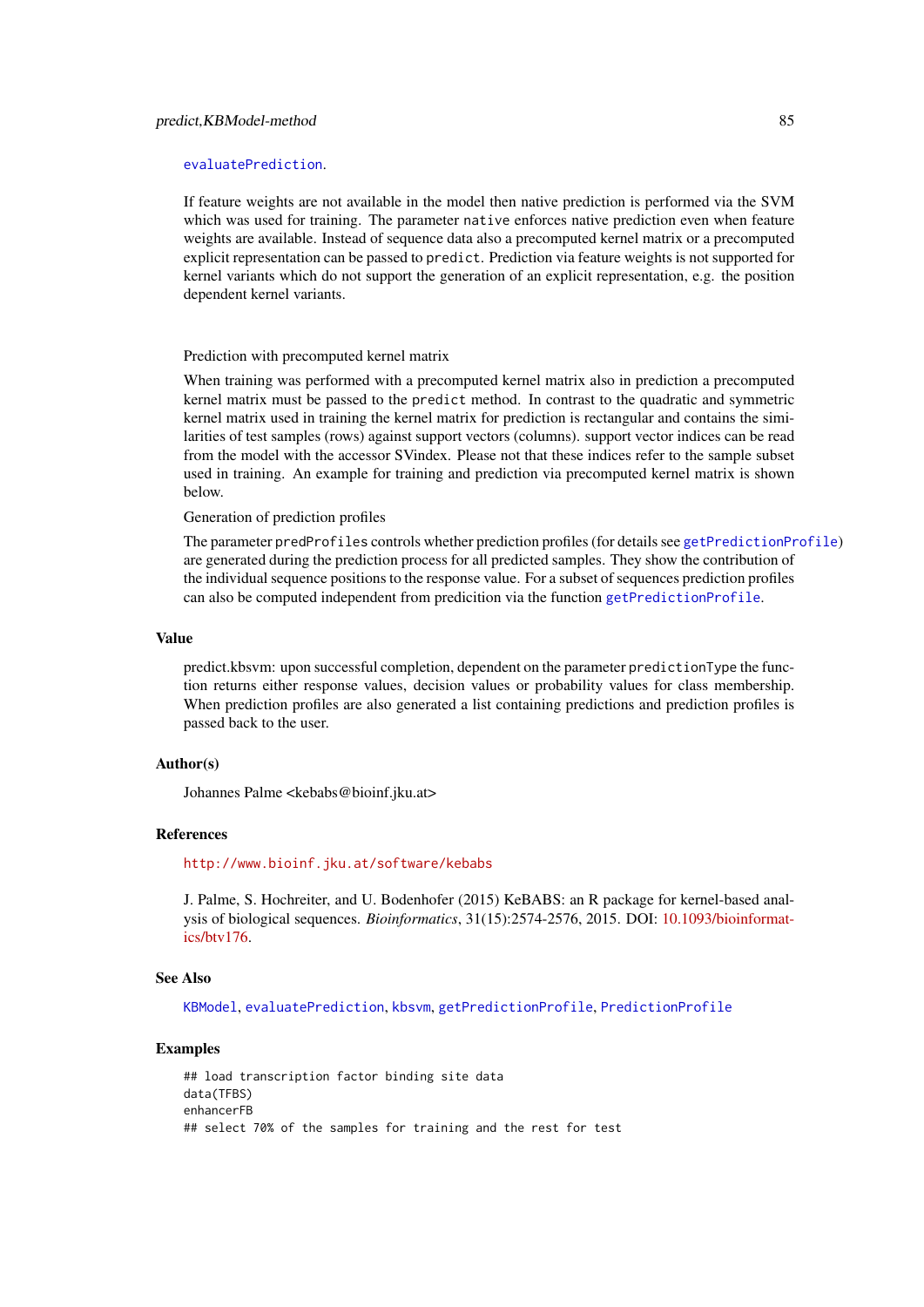```
train <- sample(1:length(enhancerFB), length(enhancerFB) * 0.7)
test <- c(1:length(enhancerFB))[-train]
## create the kernel object for gappy pair kernel with normalization
gappy <- gappyPairKernel(k=1, m=1)
## show details of kernel object
gappy
## run training with explicit representation
model <- kbsvm(x=enhancerFB[train], y=yFB[train], kernel=gappy,
               pkg="LiblineaR", svm="C-svc", cost=10)
## show feature weights in KeBABS model
featureWeights(model)[1:8]
## predict the test sequences
pred <- predict(model, enhancerFB[test])
evaluatePrediction(pred, yFB[test], allLabels=unique(yFB))
pred[1:10]## output decision values instead
pred <- predict(model, enhancerFB[test], predictionType="decision")
pred[1:10]
## Not run:
## example for training and prediction via precomputed kernel matrix
## compute quadratic kernel matrix of training samples
kmtrain <- getKernelMatrix(gappy, x=enhancerFB, selx=train)
## train model with kernel matrix
model <- kbsvm(x=kmtrain, y=yFB[train], kernel=gappy,
               pkg="e1071", svm="C-svc", cost=10)
## compute rectangular kernel matrix of test samples versus
## support vectors
kmtest <- getKernelMatrix(gappy, x=enhancerFB, y=enhancerFB,
                          selx=test, sely=train)
## predict with kernel matrix
pred <- predict(model, kmtest)
evaluatePrediction(pred, yFB[test], allLabels=unique(yFB))
## example for probability model generation during training
## compute probability model via Platt scaling during training
## and predict class membership probabilities
model <- kbsvm(x=enhancerFB[train], y=yFB[train], kernel=gappy,
               pkg="e1071", svm="C-svc", cost=10, probModel=TRUE)
## show parameters of the fitted probability model which are the parameters
## probA and probB for the fitted sigmoid function in case of classification
## and the value sigma of the fitted Laplacian in case of a regression
probabilityModel(model)
## predict class probabilities
prob <- predict(model, enhancerFB[test], predictionType="probabilities")
prob[1:10]
```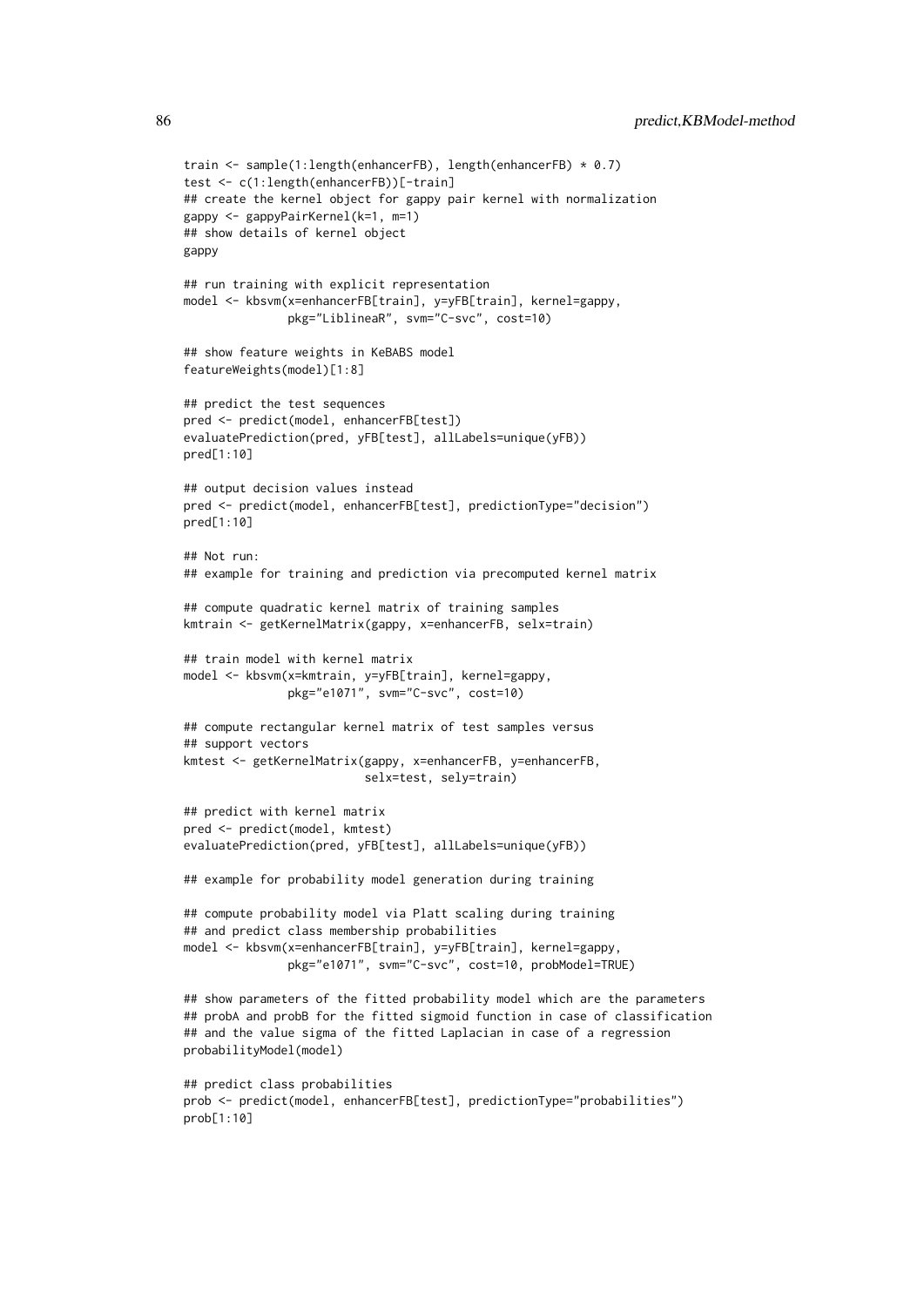## End(Not run)

<span id="page-86-1"></span>PredictionProfile-class

*Prediction Profile Class*

## <span id="page-86-0"></span>Description

Prediction Profile Class

### Details

This class stores prediction profiles generated for a set of biological sequences from a trained model. Prediction profiles show the relevance of individual sequence positions for the prediction result.

### **Slots**

sequences sequence information for the samples with profiles

- baselines baselines generated from the offset in the model spread to all sequence positions
- profiles prediction profile information stored as dense matrix with the rows as samples and the columns as positions in the sample
- kernel kernel used for training the model on which these prediction profiles are based

#### Author(s)

Johannes Palme <kebabs@bioinf.jku.at>

#### References

<http://www.bioinf.jku.at/software/kebabs>

J. Palme, S. Hochreiter, and U. Bodenhofer (2015) KeBABS: an R package for kernel-based analysis of biological sequences. *Bioinformatics*, 31(15):2574-2576, 2015. DOI: [10.1093/bioinformat](http://dx.doi.org/10.1093/bioinformatics/btv176)[ics/btv176.](http://dx.doi.org/10.1093/bioinformatics/btv176)

PredictionProfileAccessors *PredictionProfile Accessors*

## Description

PredictionProfile Accessors

### Usage

```
## S4 method for signature 'PredictionProfile'
sequences(object)
```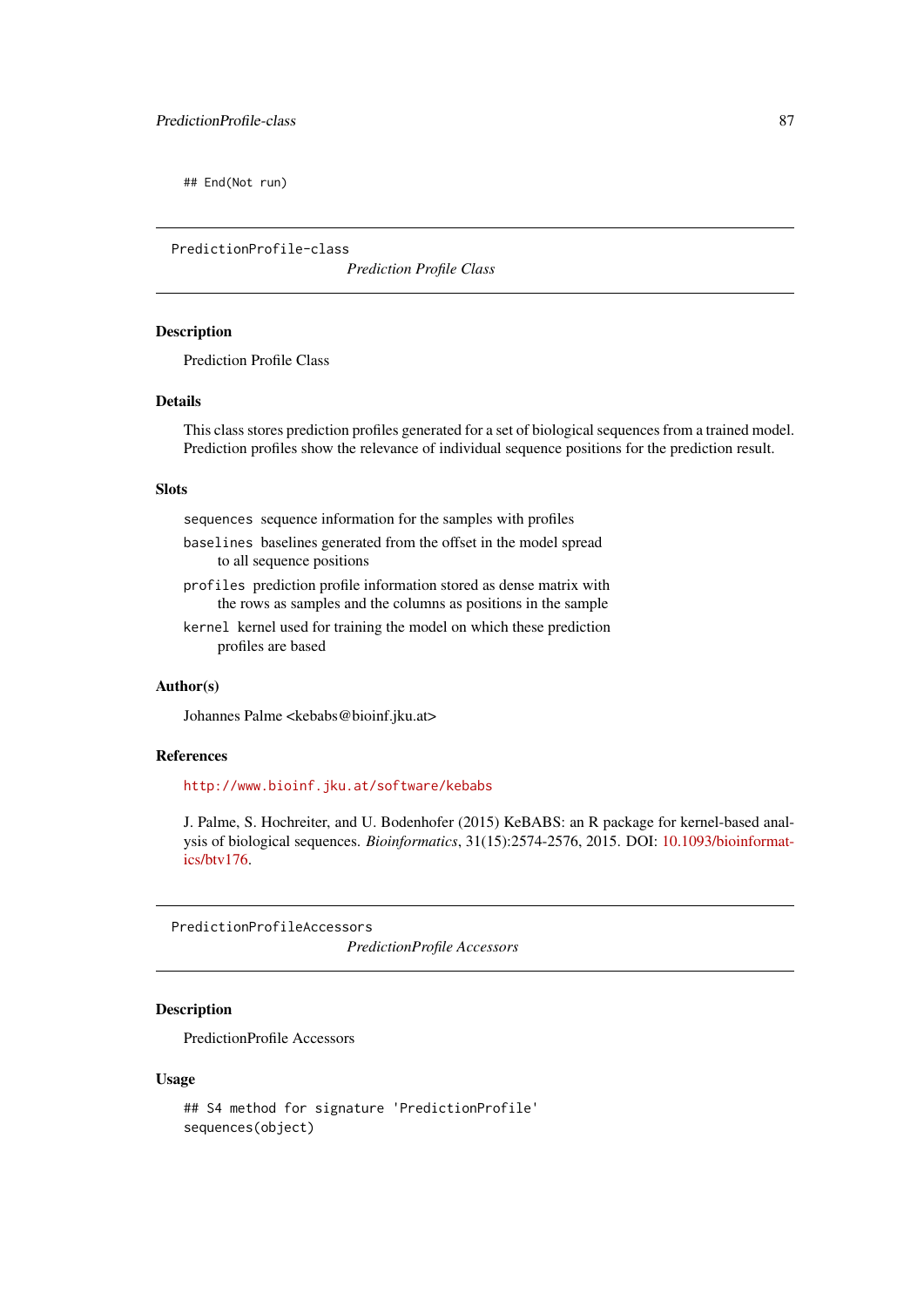### Arguments

object a prediction profile object

### Value

sequences: sequences for which profiles were generated profiles: prediction profiles baselines: baselines for the plot, this is the model offset distributed to all sequence positions

# Accessor-like methods

sequences: return the sequences.

profiles: return the prediction profiles.

baselines: return the baselines.

x[i]: return a PredictionProfile object that only contains the prediction profiles selected with the subsetting parameter i. This parameter can be a numeric vector with indices or a character vector with sample names.

#### Author(s)

Johannes Palme <kebabs@bioinf.jku.at>

### References

<http://www.bioinf.jku.at/software/kebabs>

J. Palme, S. Hochreiter, and U. Bodenhofer (2015) KeBABS: an R package for kernel-based analysis of biological sequences. *Bioinformatics*, 31(15):2574-2576, 2015. DOI: [10.1093/bioinformat](http://dx.doi.org/10.1093/bioinformatics/btv176)[ics/btv176.](http://dx.doi.org/10.1093/bioinformatics/btv176)

### Examples

```
## create kernel object for gappy pair kernel
gappy <- gappyPairKernel(k=1,m=11, annSpec=TRUE)
## Not run:
## load data
data(CCoil)
## perform training - feature weights are computed by default
model <- kbsvm(ccseq, yCC, gappya, pkg="LiblineaR", svm="C-svc", cost=15)
## compute prediction profiles
predProf <- getPredictionProfile(ccseq, gappya,
                                 featureWeights(model),
                                 modelOffset(model))
predProf15 \leq predProf[c(1,5),]
sequences(predProf15)
profiles(predProf15)
baselines(predProf15)
```
## End(Not run)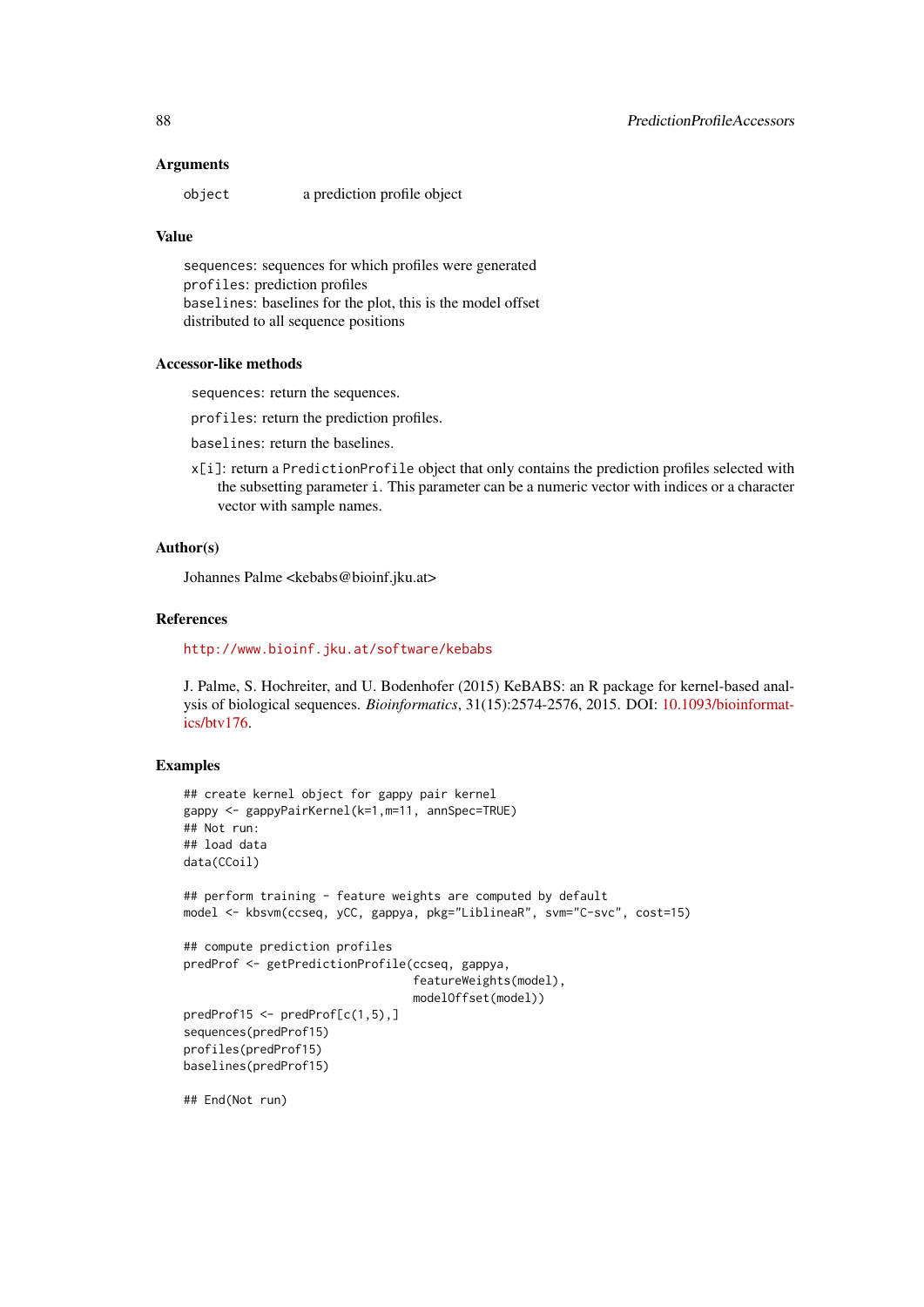# Description

Functions for SVM access (used only for testing purpose)

# Usage

```
predictSVM.KernelMatrix(x, model, predictionType, verbose, ...)
## S4 method for signature 'missing'
predictSVM(x, model, predictionType, verbose, ...)
## S4 method for signature 'ExplicitRepresentation'
predictSVM(x, model, predictionType, verbose,
  ...)
## S4 method for signature 'KernelMatrix'
trainSVM(x, y = NULL, svmInfo, verbose, ...)## S4 method for signature 'ExplicitRepresentation'
trainSVM(x, y = NULL, svmInfo, verbose,
  ...)
```
# Arguments

| $\mathsf{x}$ | kernel matrix or explicit representation              |
|--------------|-------------------------------------------------------|
| model        | KeBABS model                                          |
|              | predictionType type of prediction                     |
| verbose      | controlling verbosity                                 |
|              | additional arguments to be passed to the selected SVM |
| y            | label vector                                          |
| svmInfo      | SVM related info                                      |

# Details

These methods are exported only for test purpose and are not meant to be generally used.

### Value

trainSVM: returns the SVM specific model

predictSVM: returns the prediction in native format

## Examples

## this function is exported only for testing purpose ## use function kbsvm instead for examples see help page of kbsvm data(TFBS)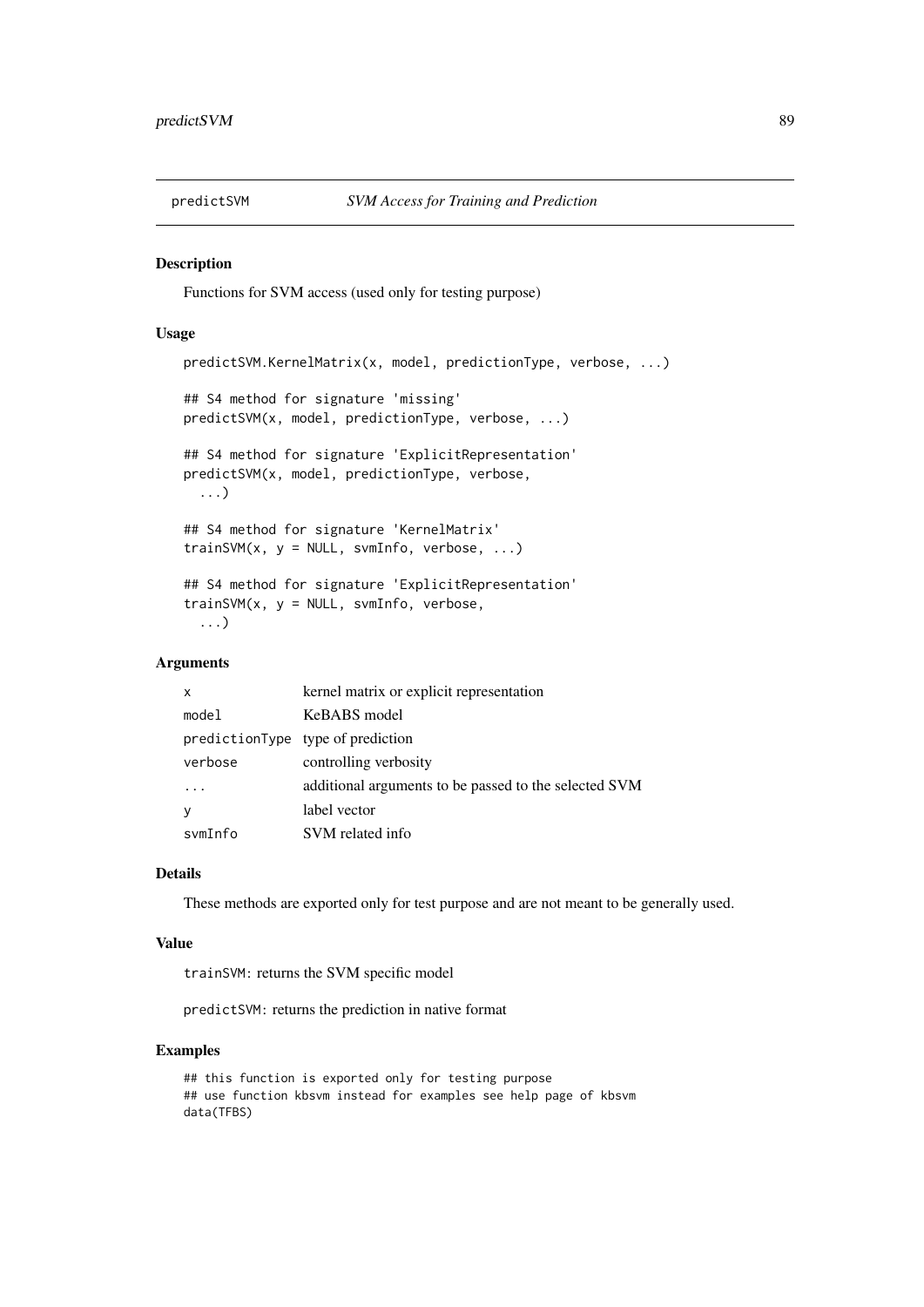<span id="page-89-0"></span>ROCData-class *ROC Data Class*

### Description

ROC Data Class

# Details

This class stores receiver operating characteristics (ROC) data.

## Slots

AUC area under ROC curve

TPR true positive rate for varying threshold

FPR false positive rate for varying threshold

## Author(s)

Johannes Palme <kebabs@bioinf.jku.at>

### References

## <http://www.bioinf.jku.at/software/kebabs>

J. Palme, S. Hochreiter, and U. Bodenhofer (2015) KeBABS: an R package for kernel-based analysis of biological sequences. *Bioinformatics*, 31(15):2574-2576, 2015. DOI: [10.1093/bioinformat](http://dx.doi.org/10.1093/bioinformatics/btv176)[ics/btv176.](http://dx.doi.org/10.1093/bioinformatics/btv176)

ROCDataAccessors *ROCData Accessors*

## Description

ROCData Accessors

# Usage

```
## S4 method for signature 'ROCData'
auc(object)
```
## Arguments

object an object of class [ROCData](#page-89-0)

## Value

auc: returns a numeric value tpr: returns a numeric vector fpr: returns a numeric vector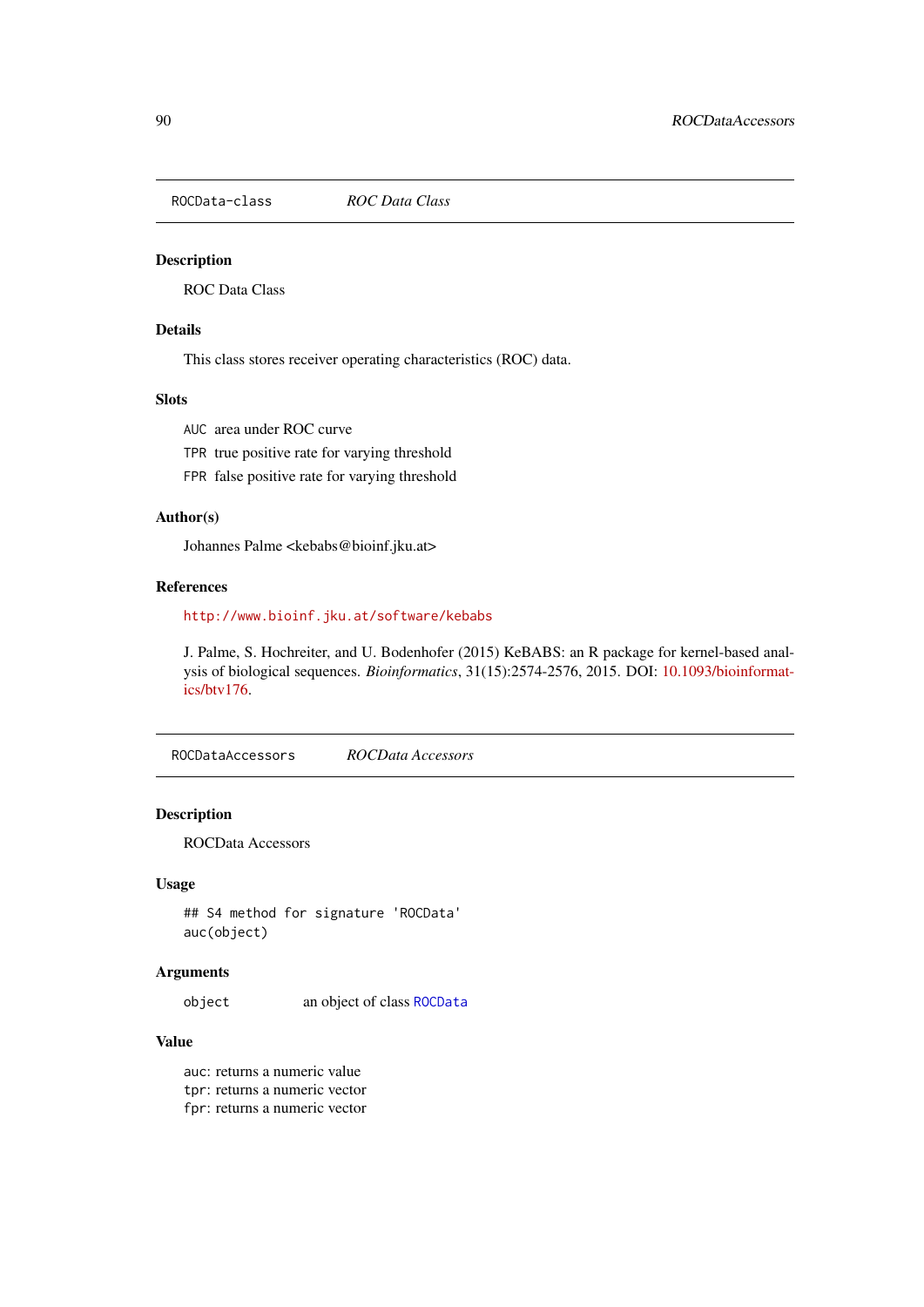#### Accessor-like methods

auc: returns the area under the ROC curve.

tpr: returns the true positive rate values as numeric vector.

fpr: returns the false positive rate values as numeric vector.

#### Author(s)

Johannes Palme <kebabs@bioinf.jku.at>

### References

<http://www.bioinf.jku.at/software/kebabs>

J. Palme, S. Hochreiter, and U. Bodenhofer (2015) KeBABS: an R package for kernel-based analysis of biological sequences. *Bioinformatics*, 31(15):2574-2576, 2015. DOI: [10.1093/bioinformat](http://dx.doi.org/10.1093/bioinformatics/btv176)[ics/btv176.](http://dx.doi.org/10.1093/bioinformatics/btv176)

## Examples

```
## create kernel object for normalized spectrum kernel
specK5 <- spectrumKernel(k=5)
## Not run:
## load data
data(TFBS)
## select 70% of the samples for training and the rest for test
train <- sample(1:length(enhancerFB), length(enhancerFB) * 0.7)
test <- c(1:length(enhancerFB))[-train]
## perform training - feature weights are computed by default
model <- kbsvm(enhancerFB[train], yFB[train], specK5, pkg="LiblineaR",
               svm="C-svc", cost=15)
preddec <- predict(model, enhancerFB[test], predictionType="decision")
rocdata <- computeROCandAUC(preddec, yFB[test], allLabels=unique(yFB))
## accessor for auc
auc(rocdata)
## End(Not run)
```
seqKernelAsChar *Sequence Kernel*

#### <span id="page-90-0"></span>Description

Create the kernel matrix for a kernel object

Retrieve kernel parameters from the kernel object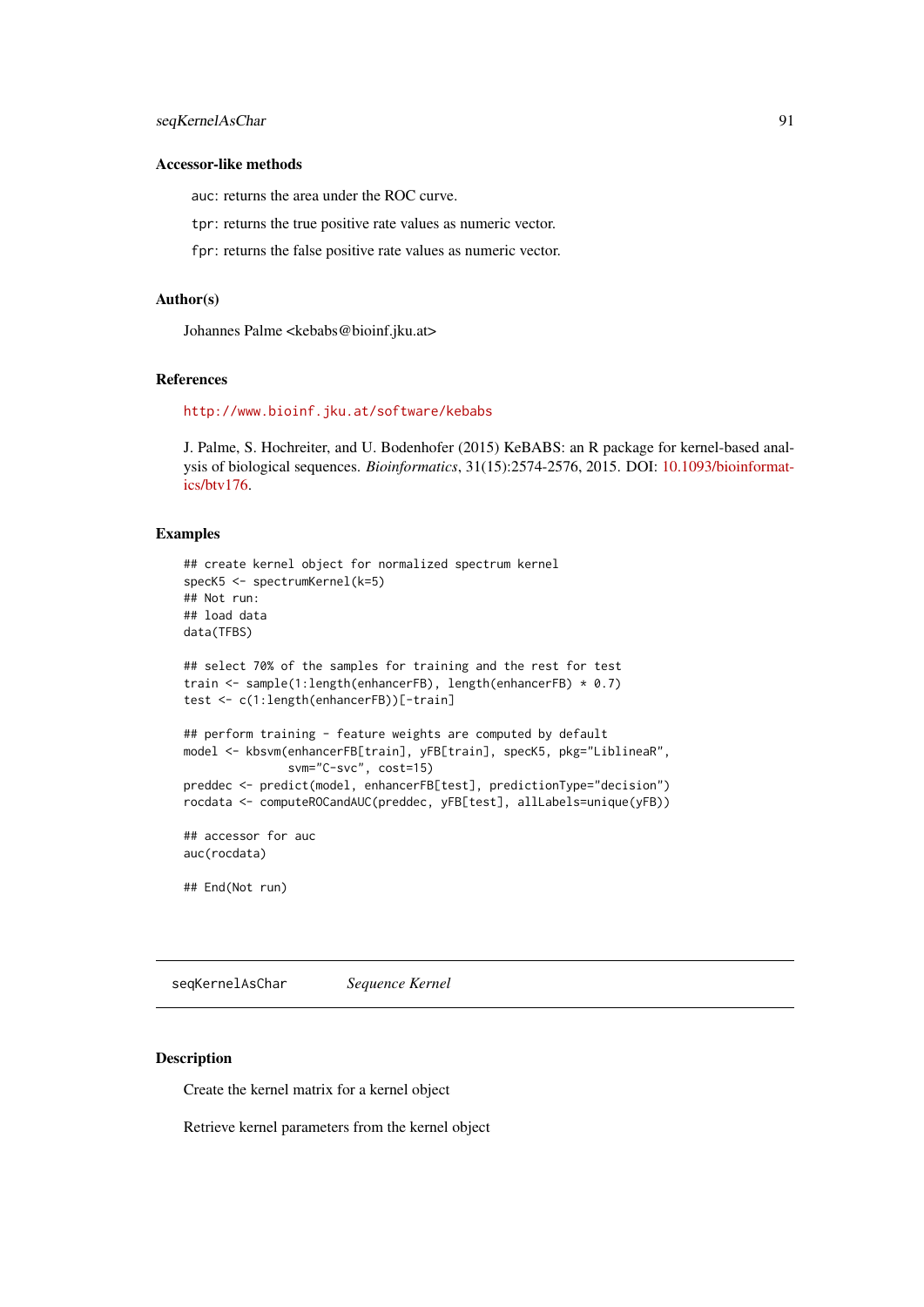## Usage

```
seqKernelAsChar(from)
getKernelMatrix(kernel, x, y, selx, sely)
## S4 method for signature 'SpectrumKernel'
kernelParameters(object)
## S4 method for signature 'MismatchKernel'
kernelParameters(object)
## S4 method for signature 'GappyPairKernel'
kernelParameters(object)
## S4 method for signature 'MotifKernel'
kernelParameters(object)
## S4 method for signature 'SymmetricPairKernel'
kernelParameters(object)
## S4 method for signature 'SequenceKernel'
isUserDefined(object)
```
### Arguments

| from         | a sequence kernel object                                                                                                                                                                                                                                                                                                                                                |
|--------------|-------------------------------------------------------------------------------------------------------------------------------------------------------------------------------------------------------------------------------------------------------------------------------------------------------------------------------------------------------------------------|
| kernel       | one kernel object of class SequenceKernel or one kernlab string kernel (see<br>stringdot                                                                                                                                                                                                                                                                                |
| $\mathsf{x}$ | one or multiple biological sequences in the form of a DNAStringSet, RNAStringSet,<br>AAStringSet (or as BioVector)                                                                                                                                                                                                                                                      |
| У            | one or multiple biological sequences in the form of a DNAStringSet, RNAStringSet,<br>AAStringSet (or as BioVector); if this parameter is specified a rectangular ker-<br>nel matrix with the samples in x as rows and the samples in y as columns is gen-<br>erated otherwise a square kernel matrix with samples in x as rows and columns<br>is computed; default=NULL |
| selx         | subset of indices into x; when this parameter is present the kernel matrix is<br>generated for the specified subset of x only; default=NULL                                                                                                                                                                                                                             |
| sely         | subset of indices into y; when this parameter is present the kernel matrix is<br>generated for the specified subset of y only; default=NULL                                                                                                                                                                                                                             |
| object       | a sequence kernel object                                                                                                                                                                                                                                                                                                                                                |

## Details

Sequence Kernel

A sequence kernel is used for determination of similarity values between biological sequences based on patterns occuring in the sequences. The kernels in this package were specifically written for the biological domain. The corresponding term in the kernlab package is string kernel which is a domain independent implementation of the same functionality which often used in other domains, for example in text classification. For the sequence kernels in this package DNA-, RNA- or AA-acid sequences are used as input with a reduced character set compared to regular text.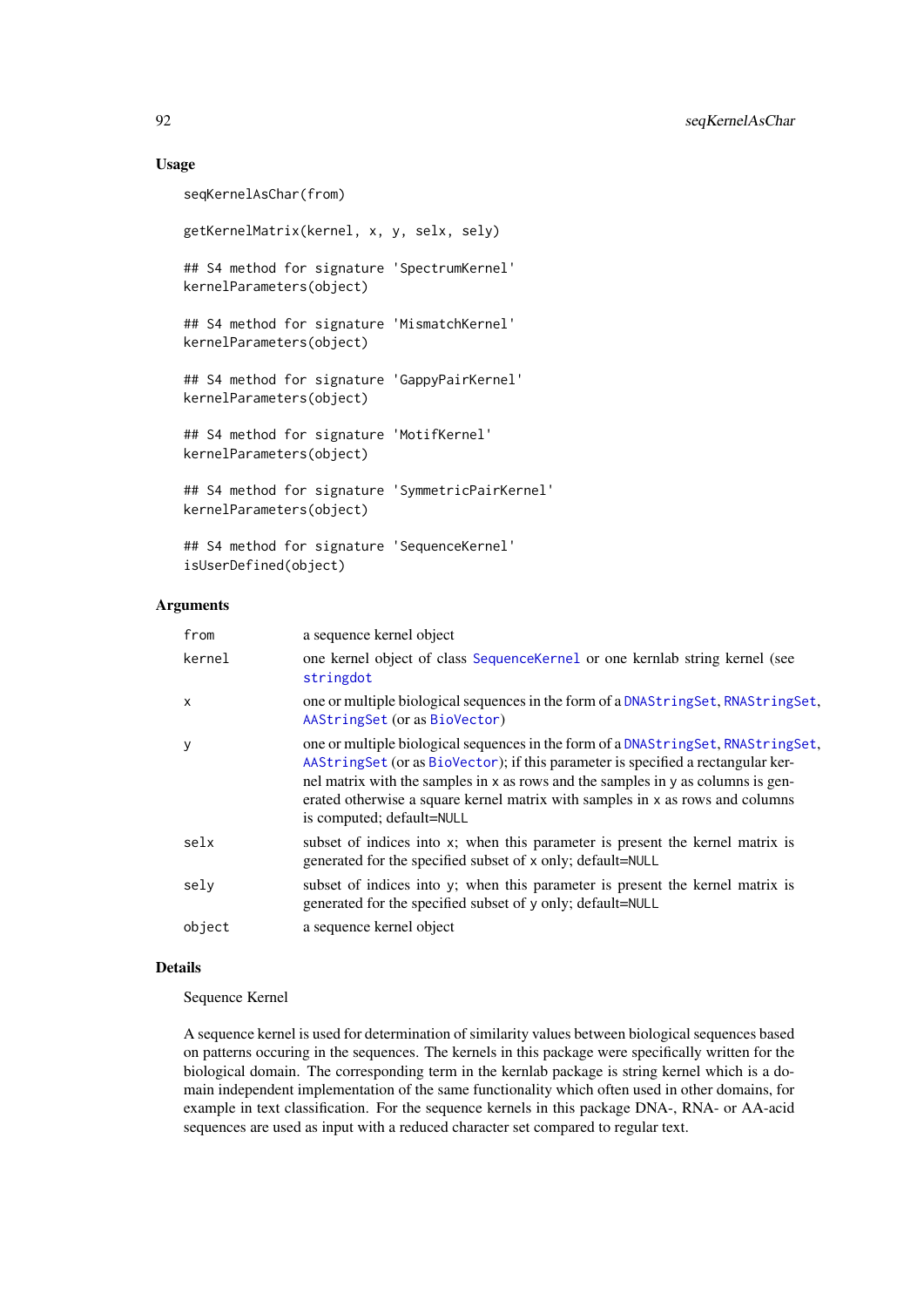In string kernels the actual position of a pattern in the sequence/text is irrelevant just the number of occurances of the pattern is important for the similarity consideration. The kernels provided in this package can be created in a position-independent or position-dependent way. Position dependent kernels are using the postion of patterns on the pair of sequences to determine the contribution of a pattern match to the similarity value. For details see help page for [positionMetadata](#page-52-0). As second method of specializing similarity consideration in a kernel is to use annotation information which is placed along the sequences. For details see [annotationMetadata](#page-96-0). Following kernels are available:

- spectrum kernel
- mismatch kernel
- gappy pair kernel
- motif kernel

These kernels are provided in a position-independent variant. For all kernels except the mismatch also the position-dependent and the annotation-specific variants of the kernel are supported. In addition the spectrum and gappy pair kernel can be created as mixture kernels with the weighted degree kernel and shifted weighted degree kernel being two specific examples of such mixture kernels. The functions described below apply for any kind of kernel in this package. Retrieving kernel paramters from the kernel object

The function 'kernelParameters' retrieves the kernel parameters and returns them as list. The function 'seqKernelAsChar' converts a sequnce kernel object into a character string.

### Generation of kernel matrix

The function getKernelMatrix creates a kernel matrix for the specified kernel and one or two given sets of sequences. It contains similarity values between pairs of samples. If one set of sequences is used the square kernel matrix contains pairwise similarity values for this set. For two sets of sequences the similarities are calculated between these sets resulting in a rectangular kernel matrix. The kernel matrix is always created as dense matrix of the class [KernelMatrix](#page-49-0). Alternatively the kernel matrix can also be generated via a direct function call with the kernel object. (see examples below)

Generation of explicit representation

With the function [getExRep](#page-20-0) an explicit representation for a specified kernel and a given set of sequences can be generated in sparse or dense form. Applying the linear kernel to the explicit representation with the function [linearKernel](#page-51-0) also generates a dense kernel matrix.

### Value

getKernelMatrix: upon successful completion, the function returns a kernel matrix of class [KernelMatrix](#page-49-0) which contains similarity values between pairs of the biological sequences.

kernelParameters: the kernel parameters as list

isUserDefined: boolean indicating whether kernel is user-defined or not

### Author(s)

Johannes Palme <kebabs@bioinf.jku.at>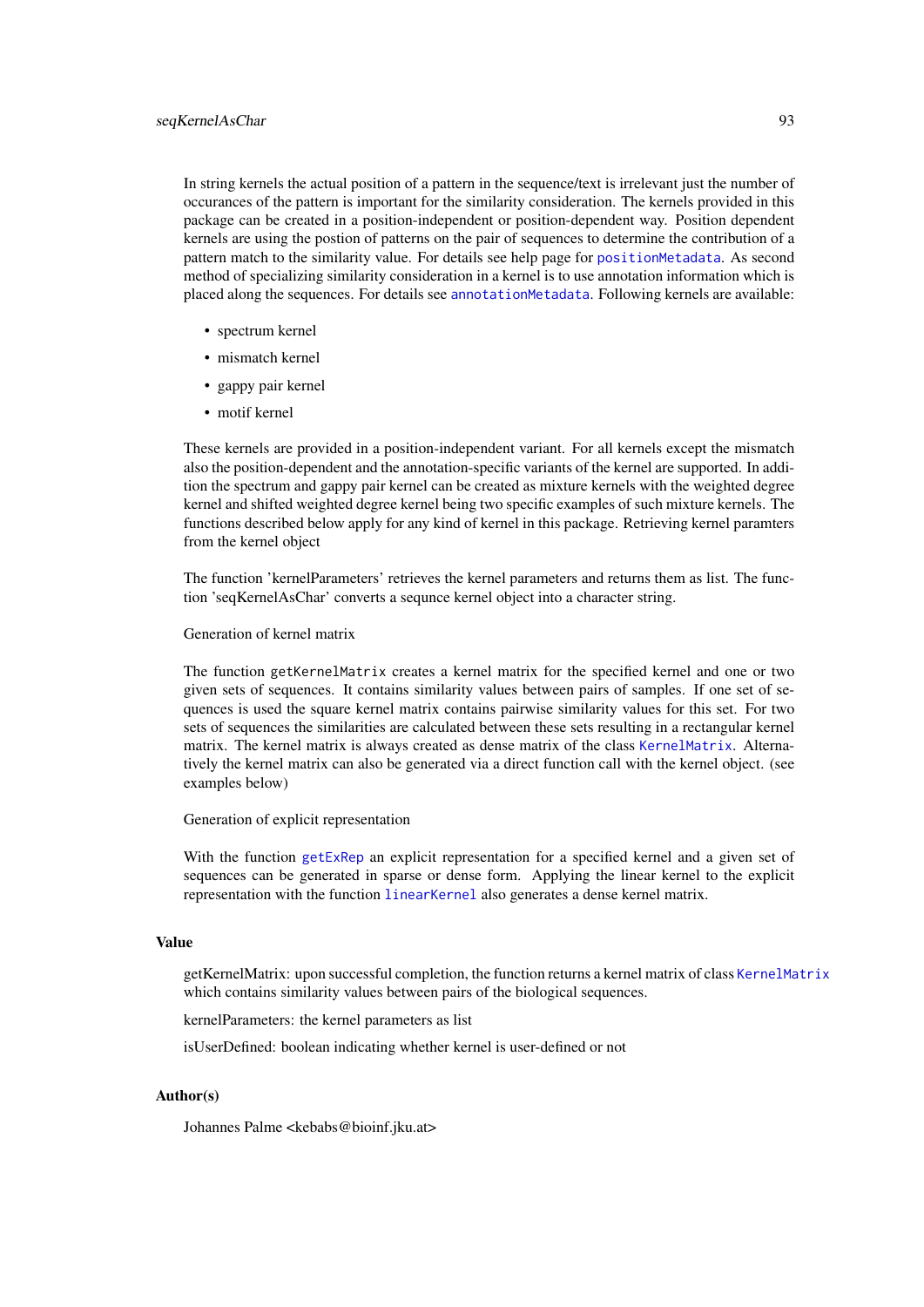### References

<http://www.bioinf.jku.at/software/kebabs>

J. Palme, S. Hochreiter, and U. Bodenhofer (2015) KeBABS: an R package for kernel-based analysis of biological sequences. *Bioinformatics*, 31(15):2574-2576, 2015. DOI: [10.1093/bioinformat](http://dx.doi.org/10.1093/bioinformatics/btv176)[ics/btv176.](http://dx.doi.org/10.1093/bioinformatics/btv176)

### See Also

[as.KernelMatrix](#page-49-1), [KernelMatrix](#page-49-0), [spectrumKernel](#page-100-0), [mismatchKernel](#page-57-0), [gappyPairKernel](#page-14-0), [motifKernel](#page-63-0)

### Examples

```
## instead of user provided sequences in XStringSet format
## for this example a set of DNA sequences is created
## RNA- or AA-sequences can be used as well with the motif kernel
dnaseqs <- DNAStringSet(c("AGACTTAAGGGACCTGGTCACCACGCTCGGTGAGGGGGACGGGGTGT",
                          "ATAAAGGTTGCAGACATCATGTCCTTTTTGTCCCTAATTATTTCAGC",
                          "CAGGAATCAGCACAGGCAGGGGCACGGCATCCCAAGACATCTGGGCC",
                          "GGACATATACCCACCGTTACGTGTCATACAGGATAGTTCCACTGCCC",
                          "ATAAAGGTTGCAGACATCATGTCCTTTTTGTCCCTAATTATTTCAGC"))
names(dnaseqs) <- paste("S", 1:length(dnaseqs), sep="")
## create the kernel object with the spectrum kernel
spec <- spectrumKernel(k=3, normalized=FALSE)
## generate the kernel matrix
km <- getKernelMatrix(spec, dnaseqs)
dim(km)
km[1:5,1:5]
## alternative way to generate the kernel matrix
km <- spec(dnaseqs)
km[1:5,1:5]
## generate rectangular kernel matrix
km <- getKernelMatrix(spec, x=dnaseqs, selx=1:3, y=dnaseqs, sely=4:5)
dim(km)
km[1:3,1:2]
## generate a sparse explicit representation
er <- getExRep(dnaseqs, spec)
er[1:5, 1:8]
## generate kernel matrix from explicit representation
km <- linearKernel(er)
km[1:5,1:5]
```
<span id="page-93-0"></span>SequenceKernel-class *Sequence Kernel Class*

## <span id="page-93-1"></span>Description

Sequence Kernel Class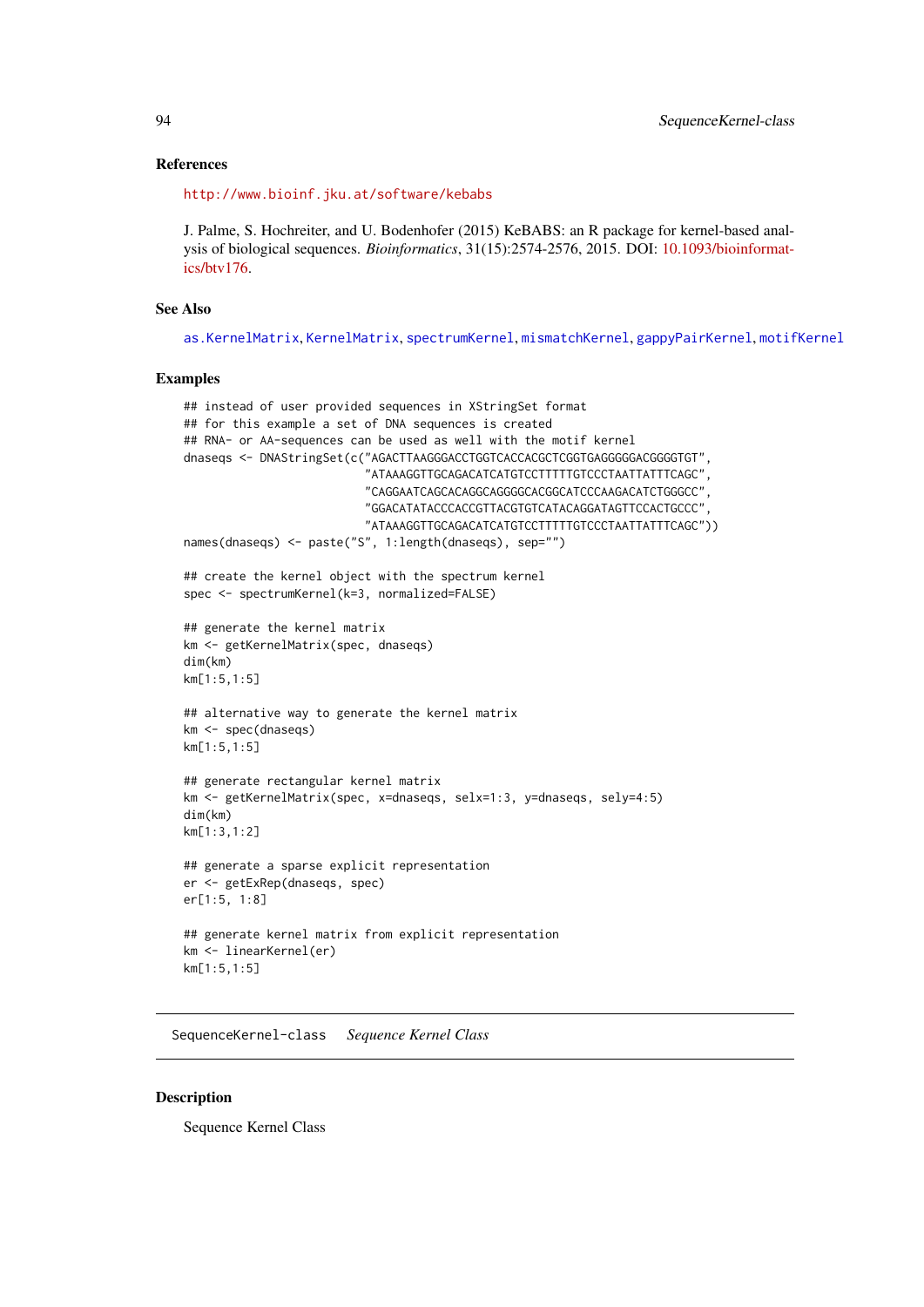#### show.BioVector 95

#### Details

This class represents the parent class for all sequence kernels. It is an abstract class and must not be instantiated.

## Slots

.Data the kernel function is stored in this slot. It is executed when the kernel matrix is created through invoking the kernel object.

.userDefKernel indicates whether kernel is user defined or not.

## Author(s)

Johannes Palme <kebabs@bioinf.jku.at>

### References

<http://www.bioinf.jku.at/software/kebabs>

J. Palme, S. Hochreiter, and U. Bodenhofer (2015) KeBABS: an R package for kernel-based analysis of biological sequences. *Bioinformatics*, 31(15):2574-2576, 2015. DOI: [10.1093/bioinformat](http://dx.doi.org/10.1093/bioinformatics/btv176)[ics/btv176.](http://dx.doi.org/10.1093/bioinformatics/btv176)

show.BioVector *Display Various KeBABS Objects*

### **Description**

Display methods for BioVector, SpectrumKernel, MismatchKernel, GappyPairKernel, MotifKernel, SymmetricPairKernel, ExplicitRepresentationDense, ExplicitRepresentationSparse, PredictionProfile, CrossValidationResult, ModelSelectionResult, SVMInformation and KBModel objects

### Usage

```
show.BioVector(object)
## S4 method for signature 'PredictionProfile'
show(object)
## S4 method for signature 'SpectrumKernel'
show(object)
## S4 method for signature 'MismatchKernel'
show(object)
## S4 method for signature 'MotifKernel'
show(object)
## S4 method for signature 'GappyPairKernel'
show(object)
## S4 method for signature 'SymmetricPairKernel'
```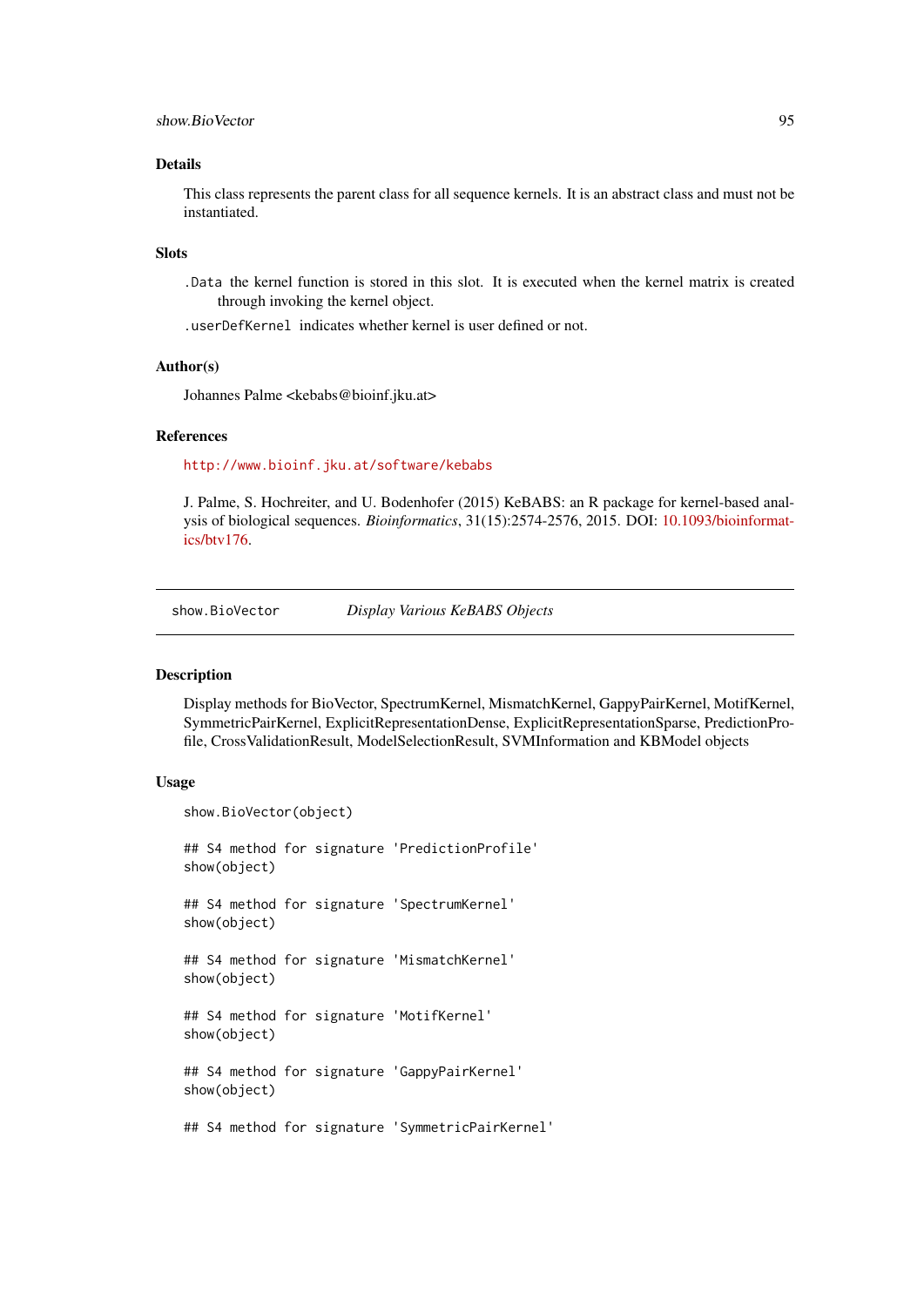```
show(object)
## S4 method for signature 'ExplicitRepresentationDense'
show(object)
## S4 method for signature 'ExplicitRepresentationSparse'
show(object)
## S4 method for signature 'CrossValidationResult'
show(object)
## S4 method for signature 'ModelSelectionResult'
show(object)
## S4 method for signature 'SVMInformation'
show(object)
## S4 method for signature 'KBModel'
show(object)
## S4 method for signature 'ROCData'
show(object)
```
## Arguments

object object of class BioVector, PredictionProfile, SpectrumKernel, MismatchKernel, GappyPairKernel, MotifKernel, SymmetricPairKernel, ExplicitRepresentation, ExplicitRepresentationSparse, PredictionProfile, CrossValidationResult, ModelSelectionResult, SVMInformation or KBModel to be displayed

# Details

show displays on overview of the selected object.

# Value

show: show returns an invisible NULL

### Author(s)

Johannes Palme <kebabs@bioinf.jku.at>

#### References

<http://www.bioinf.jku.at/software/kebabs>

J. Palme, S. Hochreiter, and U. Bodenhofer (2015) KeBABS: an R package for kernel-based analysis of biological sequences. *Bioinformatics*, 31(15):2574-2576, 2015. DOI: [10.1093/bioinformat](http://dx.doi.org/10.1093/bioinformatics/btv176)[ics/btv176.](http://dx.doi.org/10.1093/bioinformatics/btv176)

```
## load coiled coil data
data(CCoil)
```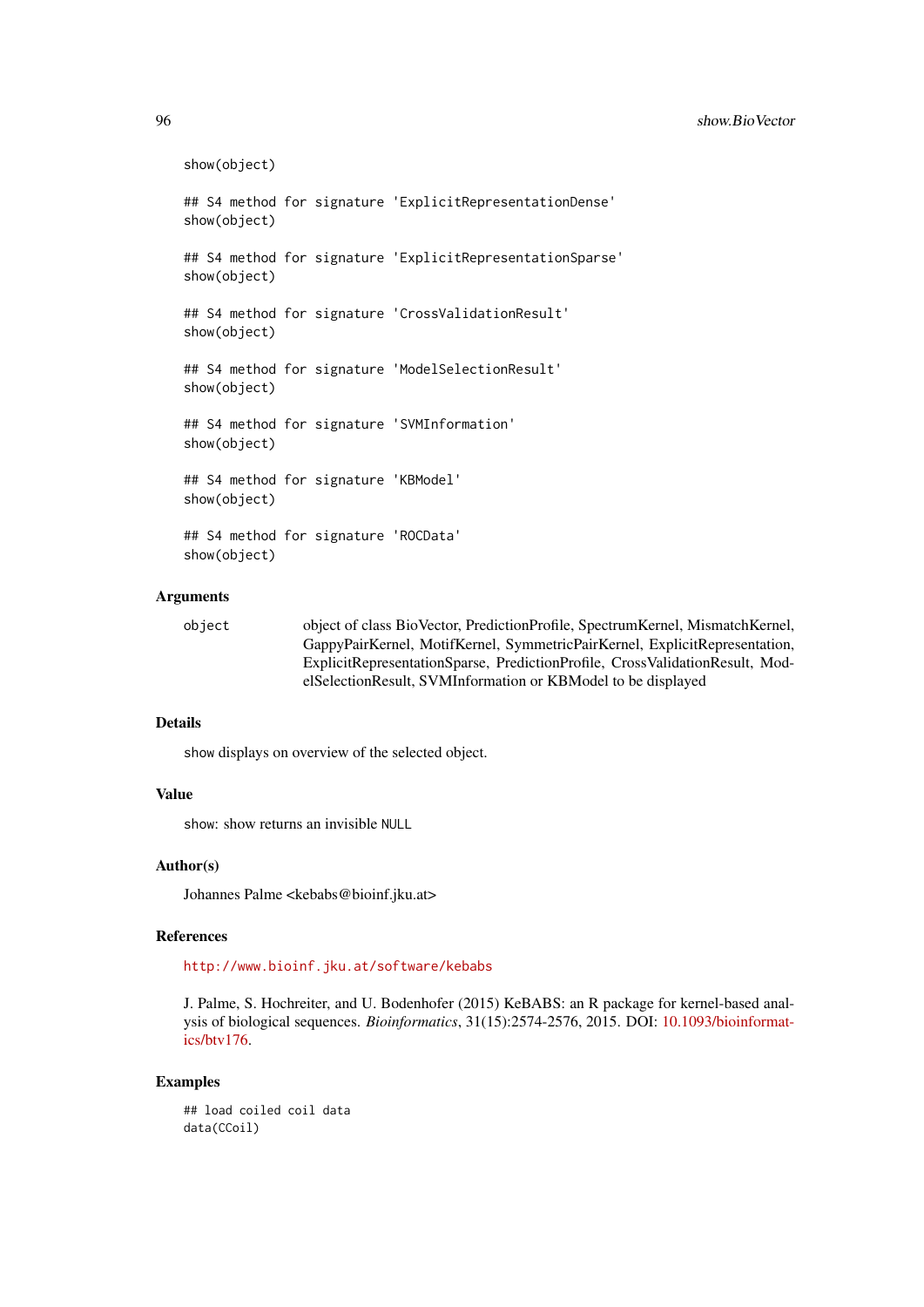```
## show amino acid sequences
ccseq
## define spectrum kernel object
specK1 <- spectrumKernel(k=1, normalized=FALSE)
## show kernel object
show(specK1)
## compute explicit representation for the first 5 sequences
## in dense format
er <- getExRep(ccseq, specK1, sel=1:5, sparse=FALSE)
## show dense explicit representation
show(er)
```
showAnnotatedSeq *Annotation Specific Kernel*

#### <span id="page-96-0"></span>Description

Assign annotation metadata to sequences and create a kernel object which evaluates annotation information

Show biological sequence together with annotation

#### Usage

```
showAnnotatedSeq(x, sel = 1, ann = TRUE, pos = TRUE, start = 1,
 end = width(x)[sel], width = NA)
## S4 method for signature 'XStringSet'
## annotationMetadata(x, annCharset= ...) <- value
## S4 method for signature 'BioVector'
## annotationMetadata(x, annCharset= ...) <- value
## S4 replacement method for signature 'BioVector'
annotationMetadata(x, ...) <- value
## S4 method for signature 'XStringSet'
annotationMetadata(x)
## S4 method for signature 'BioVector'
annotationMetadata(x)
## S4 method for signature 'XStringSet'
annotationCharset(x)
```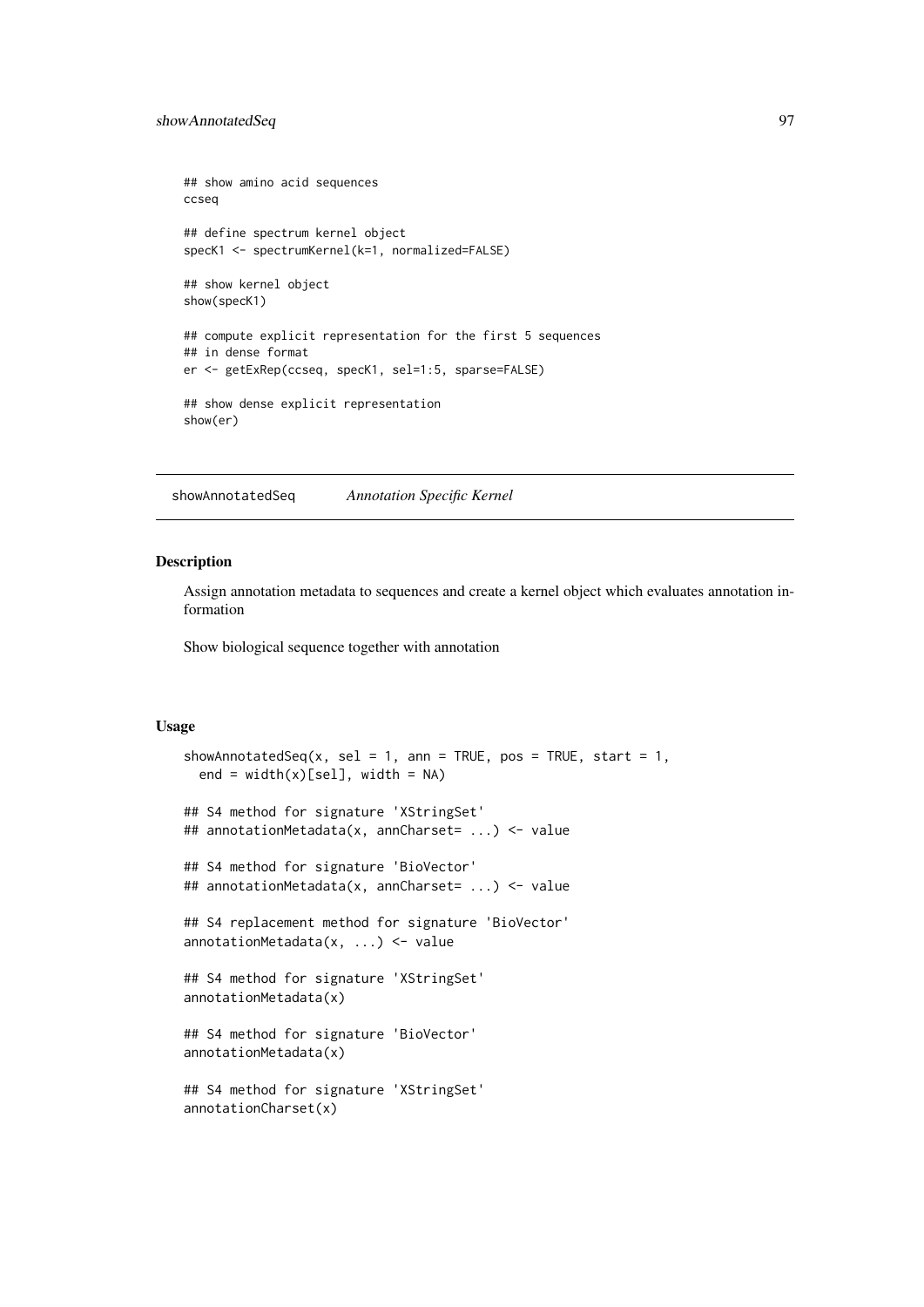```
## S4 method for signature 'BioVector'
annotationCharset(x)
```
#### Arguments

| $\mathsf{x}$ | biological sequences in the form of a DNAStringSet, RNAStringSet, AAStringSet<br>(or as BioVector)                                                                                                                                                                                                                                                         |
|--------------|------------------------------------------------------------------------------------------------------------------------------------------------------------------------------------------------------------------------------------------------------------------------------------------------------------------------------------------------------------|
| sel          | single index into x for displaying a specific sequence. Default=1                                                                                                                                                                                                                                                                                          |
| ann          | show annotation information along with the sequence                                                                                                                                                                                                                                                                                                        |
| pos          | show position information                                                                                                                                                                                                                                                                                                                                  |
| start        | first postion to be displayed, by default the full sequence is shown                                                                                                                                                                                                                                                                                       |
| end          | last position to be displayed or use parameter 'width'                                                                                                                                                                                                                                                                                                     |
| width        | number of positions to be displayed or use parameter 'end'                                                                                                                                                                                                                                                                                                 |
| $\cdots$     | additional parameters which are passed transparently.                                                                                                                                                                                                                                                                                                      |
| value        | character vector with annotation strings with same length as the number of se-<br>quences. Each anntation string must have the same number of characters as the<br>corresponding sequence. In addition to the characters defined in the annotation<br>character set the character "-" can be used in the annotation strings for masking<br>sequence parts. |
| annCharset   | character string listing all characters used in annotation sorted ascending accord-<br>ing to the C locale, up to 32 characters are possible                                                                                                                                                                                                               |

#### Details

Annotation information for sequences

For the annotation specific kernel additional annotation information is added to the sequence data. The annotation for one sequence consist of a character string with a single annotation character per position, i.e. the annotation sequence has the same length as the sequence. The character set used for annotation is defined user specific on XStringSet level with up to 32 different characters. Each biological sequence needs an associated annotation sequence assigned consisting of characters from this character set. The evaluation of annotation information as part of the kernel processing during generation of a kernel matrix or an explict representation can be activated per kernel object.

Assignment of annotation information

The annotation characterset consists of a character string listing all allowed annotation characters in alphabetical order. Any single byte ASCII character from the decimal range between 32 and 126, except 45, is allowed. The character '-' (ASCII dec. 45) is used for masking sequence parts which should not be evaluated. As it has assigned this special masking function it must not be used in annotation charactersets.

The annotation characterset is assigned to the sequence set with the annotationMetadata function (see below). It is stored in the metadata list as named element annotationCharset and can be stored along with other metadata assigned to the sequence set. The annotation strings for the individual sequences are represented as a character vector and can be assigned to the XStringSet together with the assignment of the annotation characterset as element related metadata. Element related metadata is stored in a DataFrame and the columns of this data frame represent the different types of metadata that can be assigned in parallel. The column name for the sequence related annotation information is "annotation". (see Example section for an example of annotation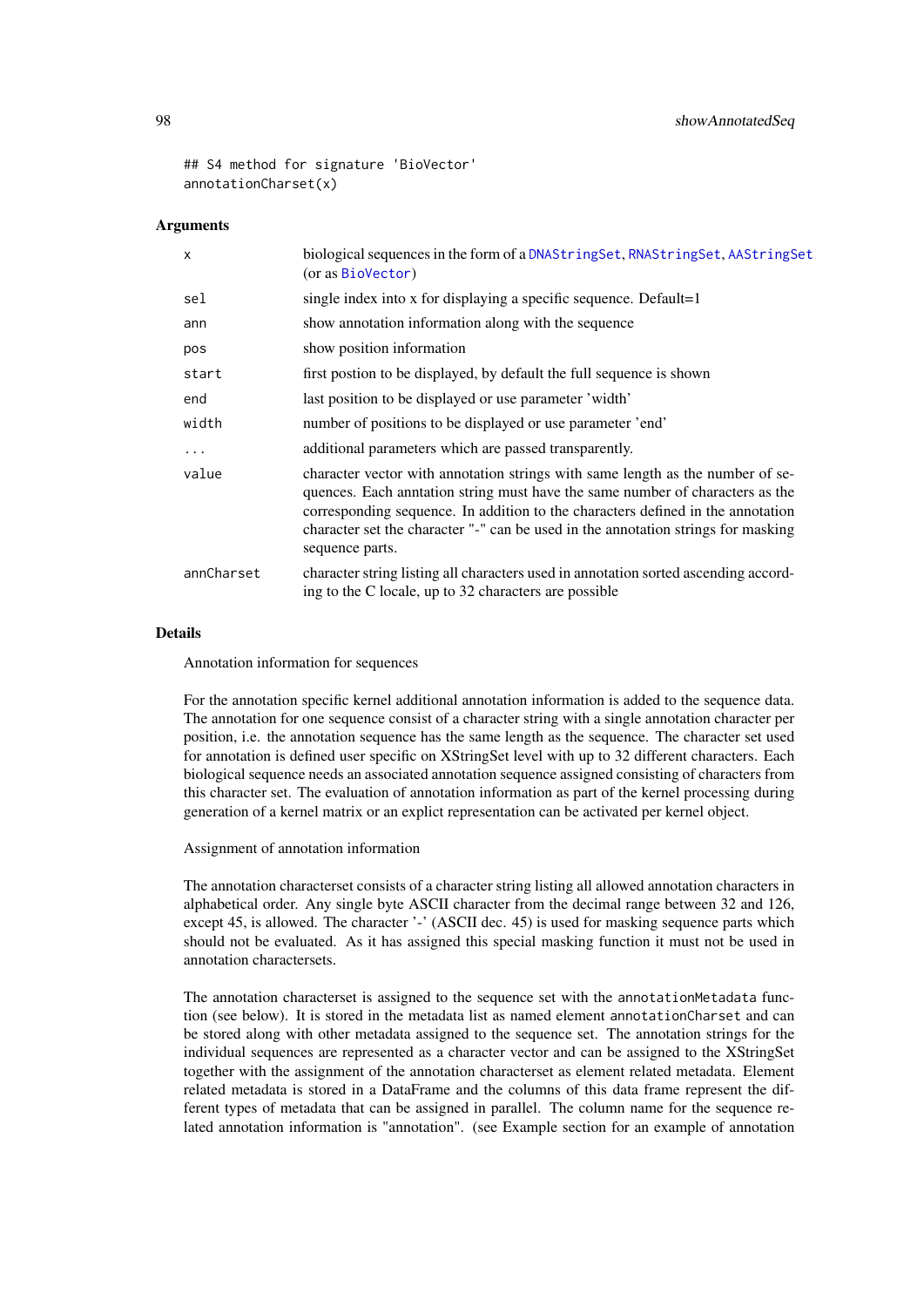### showAnnotatedSeq 99

metadata assignment) Annotation metadata can be assigned together with position metadata (see [positionMetadata](#page-52-0) to a sequence set.

### Annotation Specific Kernel Processing

The annotation specific kernel variant of a kernel, e.g. the spectrum kernel appends the annotation characters corresponding to a specific kmer to this kmer and treats the resulting pattern as one feature - the basic unit for similarity determination. The full feature space of an annotation specific spectrum kernel is the cartesian product of the set of all possible sequence patterns with the set of all possible anntotions patterns. Dependent on the number of characters in the annotation character set the feature space increases drastically compared to the normal spectrum kernel. But through annotation the similarity consideration between two sequences can be split into independent parts considered separately, e.g. coding/non-coding, exon/intron, etc... . For amino acid sequences e.g. a heptad annotation (consisting of a usually periodic pattern of 7 characters (a to g) can be used as annotation like in prediction of coiled coil structures. (see reference Mahrenholz, 2011)

The flag annSpec passed during creation of a kernel object controls whether annotation information is evaluated by the kernel. (see functions [spectrumKernel,](#page-100-0) [gappyPairKernel,](#page-14-0) [motifKernel](#page-63-0)) In this way sequences with annotation can be evaluated annotation specific and without annotation through using two different kernel objects. (see examples below) The annotation specific kernel variant is available for all kernels in this package except for the mismatch kernel.

#### annotationMetadata function

With this function annotation metadata can be assigned to sequences defined as XStringSet (or BioVector). The sequence annotation strings are stored as element related information and can be retrieved with the method [mcols](#page-0-0). The characters used for anntation are stored as annotation characterset for the sequence set and can be retrieved with the method [metadata](#page-0-0). For the assignment of annotation metadata to biological sequences this function should be used instead of the lower level functions metadata and mcols. The function annotationMetadata performs several checks and also takes care that other metadata or element metadata assigned to the object is kept. Annotation metadata are deleted if the parameters annCharset and annotation are set to NULL.

#### showAnnotatedSeq function

This function displays individual sequences aligned with the annotation string with 50 positions per line. The two header lines show the start postion for each bock of 10 characters.

### Accessor-like methods

The method annotationMetadata<- assigns annotation metadata to a sequence set. In the assignment also the annotation characterset must be specified. Annotation characters which are not listed in the characterset are treated like invalid sequence characters. They interrupt open patterns and lead to a restart of the pattern search at this position.

### Value

annotationMetadata: a character vector with the annotation strings

annotationCharset: a character vector with the annotation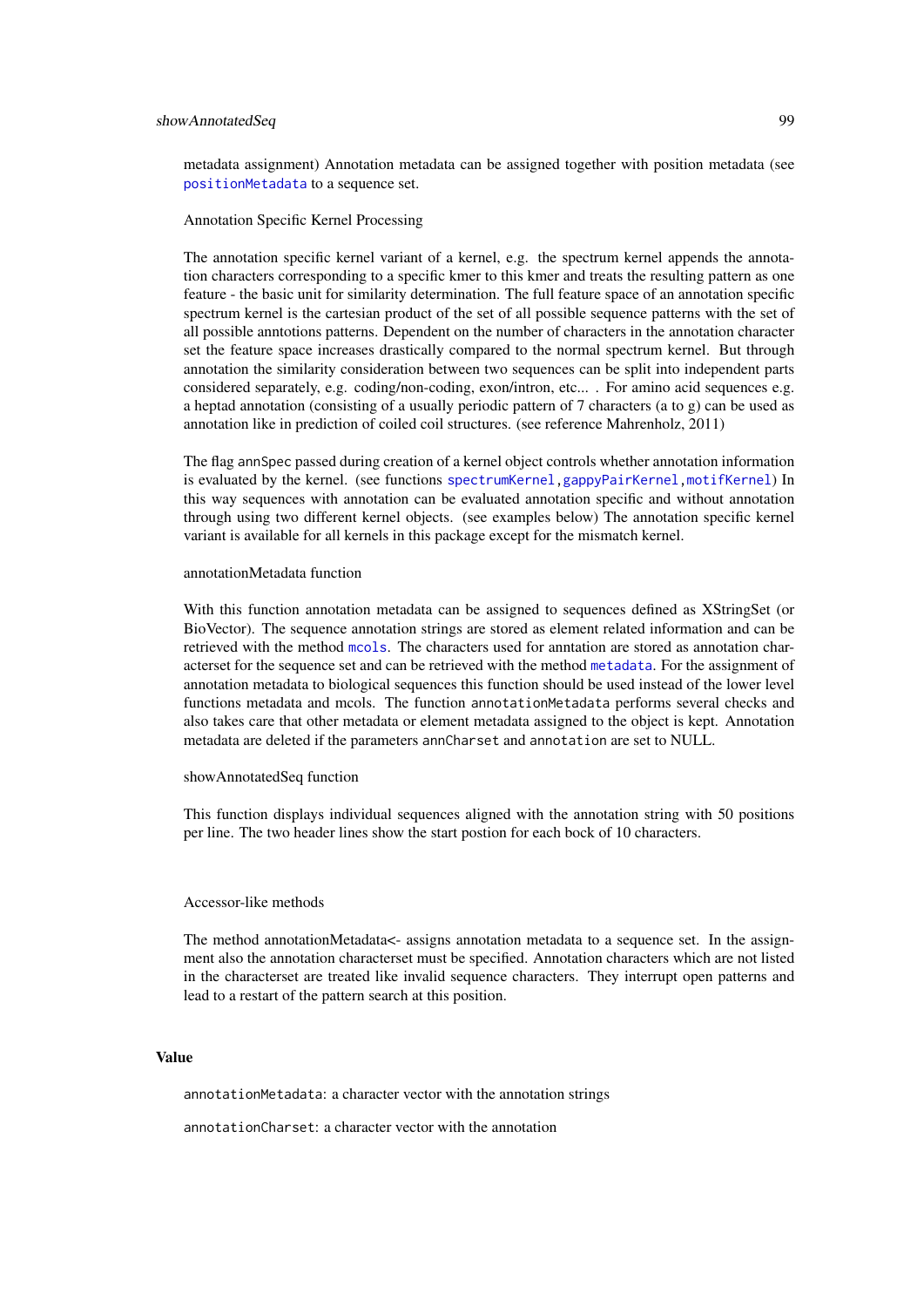### Author(s)

Johannes Palme <kebabs@bioinf.jku.at>

#### References

<http://www.bioinf.jku.at/software/kebabs>

C.C. Mahrenholz, I.G. Abfalter, U. Bodenhofer, R. Volkmer and S. Hochreiter (2011) Complex networks govern coiled coil oligomerization - predicting and profiling by means of a machine learning approach. *Mol. Cell. Proteomics*. DOI: 10.1074/mcp.M110.004994.

J. Palme, S. Hochreiter, and U. Bodenhofer (2015) KeBABS: an R package for kernel-based analysis of biological sequences. *Bioinformatics*, 31(15):2574-2576, 2015. DOI: [10.1093/bioinformat](http://dx.doi.org/10.1093/bioinformatics/btv176)[ics/btv176.](http://dx.doi.org/10.1093/bioinformatics/btv176)

### See Also

[spectrumKernel](#page-100-0), [gappyPairKernel](#page-14-0), [motifKernel](#page-63-0), [positionMetadata](#page-52-0), [metadata](#page-0-0), [mcols](#page-0-0)

```
## create a set of annotated DNA sequences
## instead of user provided sequences in XStringSet format
## for this example a set of DNA sequences is created
x <- DNAStringSet(c("AGACTTAAGGGACCTGGTCACCACGCTCGGTGAGGGGGACGGGGTGT",
                    "ATAAAGGTTGCAGACATCATGTCCTTTTTGTCCCTAATTATTTCAGC",
                    "CAGGAATCAGCACAGGCAGGGGCACGGCATCCCAAGACATCTGGGCC",
                    "GGACATATACCCACCGTTACGTGTCATACAGGATAGTTCCACTGCCC",
                    "ATAAAGGTTGCAGACATCATGTCCTTTTTGTCCCTAATTATTTCAGC"))
names(x) <- paste("S", 1:length(x), sep="")
## define the character set used in annotation
## the masking character '-' is is not part of the character set
anncs <- "ei"
## annotation strings for each sequence as character vector
## in the third and fourth sample a part of the sequence is masked
annotStrings <- c("eeeeeeeeeeeeiiiiiiiiieeeeeeeeeeeeeeeeiiiiiiiiii",
                  "eeeeeeeeeiiiiiiiiiiiiiiiiiiieeeeeeeeeeeeeeeeeee",
                  "---------eeeeeeeeeeeeeeeeiiiiiiiiiiiiiiiiiiiiii",
                  \label{eq:11} "eeeeeeeeeeeeeeeeeeeeeeeeeeeiiiiiiiiiiiiiiiiiiiiiii----""eeeeeeeeeeeeiiiiiiiiiiiiiiiiiiiiiiieeeeeeeeeeee")
## assign metadata to DNAString object
annotationMetadata(x, annCharset=anncs) <- annotStrings
## show annotation
annotationMetadata(x)
annotationCharset(x)
## show sequence 3 aligned with annotation string
showAnnotatedSeq(x, sel=3)
## create annotation specific spectrum kernel
speca <- spectrumKernel(k=3, annSpec=TRUE, normalized=FALSE)
## show details of kernel object
kernelParameters(speca)
```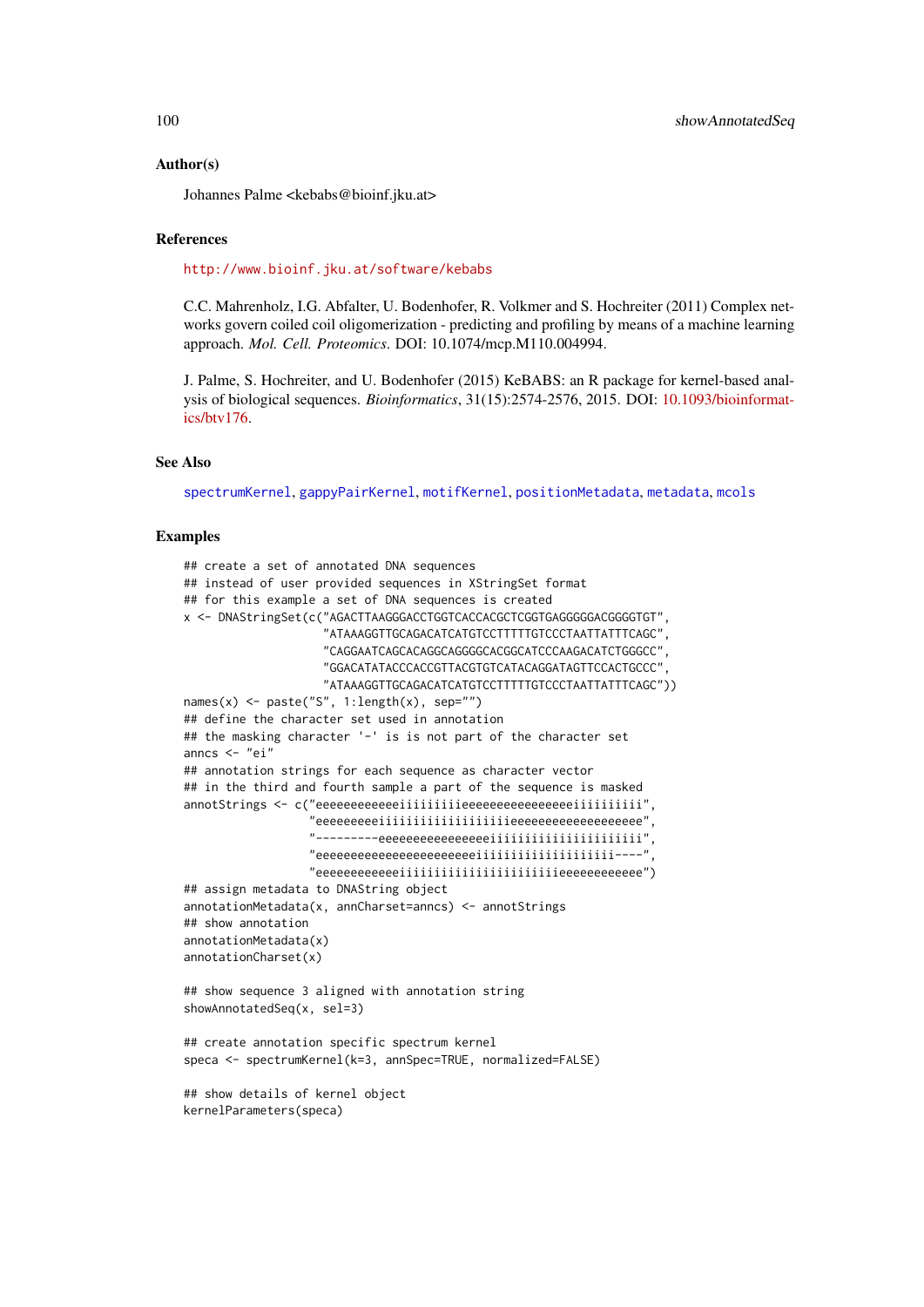#### spectrumKernel 101

```
## this kernel object can be now be used in a classification or regression
## task in the usual way or you can use the kernel for example to generate
## the kernel matrix for use with another learning method in another R
## package.
kma \leftarrow speca(x)kma[1:5,1:5]
## generate a dense explicit representation for annotation-specific kernel
era <- getExRep(x, speca, sparse=FALSE)
era[1:5,1:8]
## when a standard spectrum kernel is used with annotated
## sequences the anntotation information is not evaluated
spec <- spectrumKernel(k=3, normalized=FALSE)
km \leq -\text{spec}(x)km[1:5,1:5]
## finally delete annotation metadata if no longer needed
annotationMetadata(x) <- NULL
## show empty metadata
annotationMetadata(x)
annotationCharset(x)
```
<span id="page-100-0"></span>spectrumKernel *Spectrum Kernel*

#### Description

Create a spectrum kernel object

## Usage

```
spectrumKernel(k = 3, r = 1, annSpec = FALSE, distWeight = numeric(0),normalized = TRUE, exact = TRUE, ignoreLower = TRUE, presence = FALSE,
 revComplement = FALSE, mixCoef = numeric(0))
```

```
## S4 method for signature 'SpectrumKernel'
getFeatureSpaceDimension(kernel, x)
```
### Arguments

| k       | length of the substrings (also called kmers). This parameter defines the size of<br>the feature space, i.e. the total number of features considered in this kernel is<br>IAI^k, with IAI as the size of the alphabet (4 for DNA and RNA sequences and<br>21 for amino acid sequences). When multiple kernels with different k values<br>should be generated e.g. for model selection a range e.g. $k=3:5$ can be specified.<br>In this case a list of kernel objects with the individual k values from the range is<br>generated as result. Default=3 |
|---------|-------------------------------------------------------------------------------------------------------------------------------------------------------------------------------------------------------------------------------------------------------------------------------------------------------------------------------------------------------------------------------------------------------------------------------------------------------------------------------------------------------------------------------------------------------|
| r       | exponent which must be $> 0$ (details see below). Default=1                                                                                                                                                                                                                                                                                                                                                                                                                                                                                           |
| annSpec | boolean that indicates whether sequence annotation should be taken into account<br>(details see on help page for annotationMetadata). For the annotation specific<br>spectrum kernel the total number of features increases to $ A \wedge k *  a \wedge k$ with $ A $<br>as the size of the sequence alphabet and lal as the size of the annotation alphabet.<br>Default=FALSE                                                                                                                                                                        |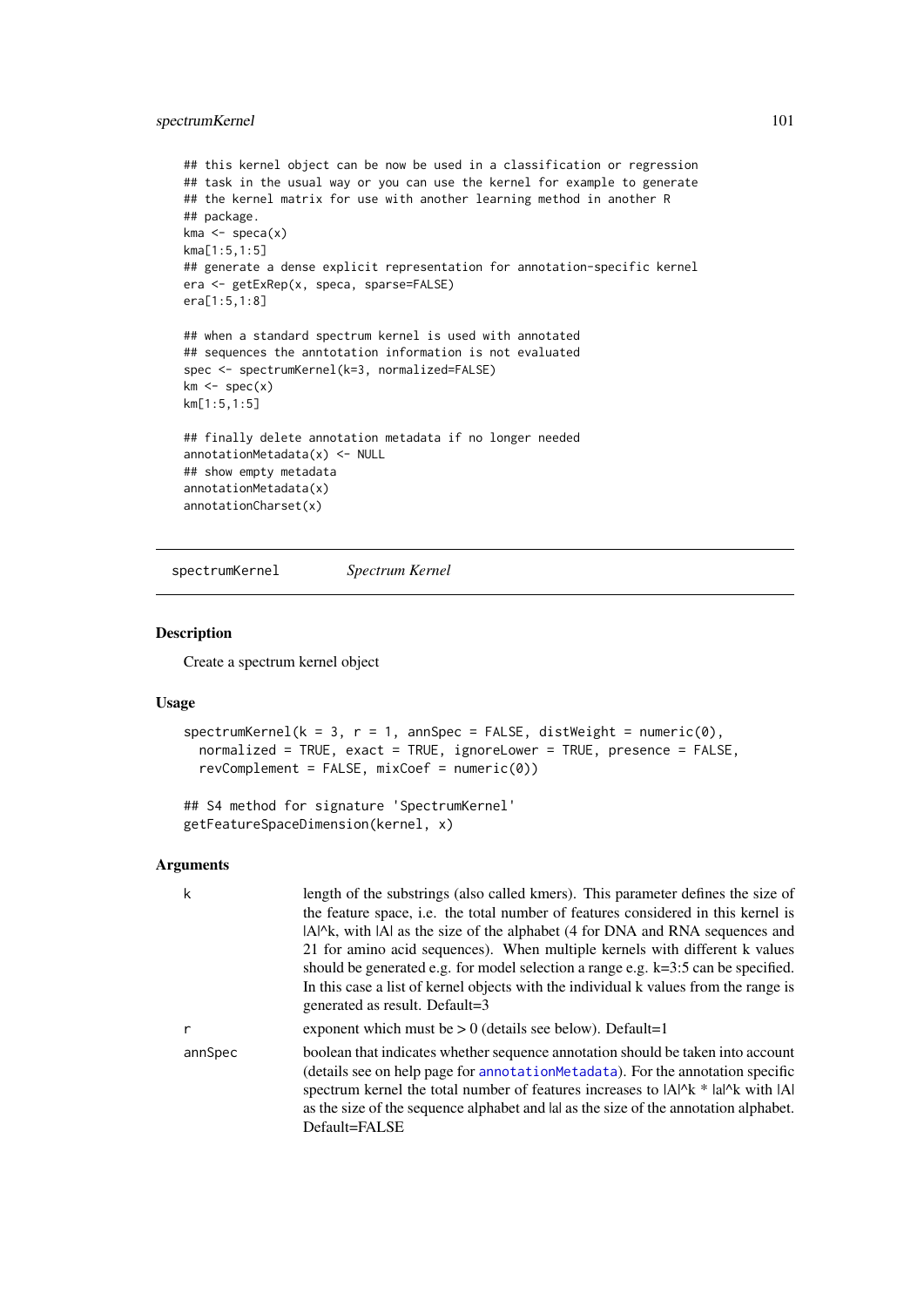| distWeight    | a numeric distance weight vector or a distance weighting function (details see<br>on help page for gaussWeight). Default=NULL                                                                                   |
|---------------|-----------------------------------------------------------------------------------------------------------------------------------------------------------------------------------------------------------------|
| normalized    | a kernel matrix or explicit representation generated with this kernel will be nor-<br>malized (details see below). Default=TRUE                                                                                 |
| exact         | use exact character set for the evaluation (details see below). Default=TRUE                                                                                                                                    |
| ignoreLower   | ignore lower case characters in the sequence. If the parameter is not set lower<br>case characters are treated like uppercase. Default=TRUE                                                                     |
| presence      | if this parameter is set only the presence of a kmers will be considered, otherwise<br>the number of occurances of the kmer is used. Default=FALSE                                                              |
| revComplement | if this parameter is set a kmer and its reverse complement are treated as the same<br>feature. Default=FALSE                                                                                                    |
| mixCoef       | mixing coefficients for the mixture variant of the spectrum kernel. A numeric<br>vector of length k is expected for this parameter with the unused components in<br>the mixture set to 0. Default=numeric $(0)$ |
| kernel        | a sequence kernel object                                                                                                                                                                                        |
| $\mathsf{x}$  | one or multiple biological sequences in the form of a DNAStringSet, RNAStringSet,<br>AAStringSet (or as BioVector)                                                                                              |

## Details

Creation of kernel object

The function 'spectrumKernel' creates a kernel object for the spectrum kernel. This kernel object can then be used with a set of DNA-, RNA- or AA-sequences to generate a kernel matrix or an explicit representation for this kernel. The spectrum kernel uses all subsequences for length k (also called kmers). For sequences shorter than k the self similarity (i.e. the value on the main diagonal in the square kernel matrix) is 0. The explicit representation contains only zeros for such a sample. Dependent on the learning task it might make sense to remove such sequences from the data set as they do not contribute to the model but still influence performance values.

For values different from 1 ( $=$ default value) parameter r leads to a transfomation of similarities by taking each element of the similarity matrix to the power of r. Only integer values larger than 1 should be used for r in context with SVMs requiring positive definite kernels. If normalized=TRUE, the feature vectors are scaled to the unit sphere before computing the similarity value for the kernel matrix. For two samples with the feature vectors x and y the similarity is computed as:

$$
s = \frac{\vec{x}^T \vec{y}}{\|\vec{x}\| \|\vec{y}\|}
$$

For an explicit representation generated with the feature map of a normalized kernel the rows are normalized by dividing them through their Euclidean norm. For parameter exact=TRUE the sequence characters are interpreted according to an exact character set. If the flag is not set ambigous characters from the IUPAC characterset are also evaluated. For sequences shorter than k the self similarity (i.e. the value on the main diagonal in the square kernel matrix) is 0.

The annotation specific variant (for details see [annotationMetadata\)](#page-96-0) and the position dependent variants (for details see [positionMetadata\)](#page-52-0) either in the form of a position specific or a distance weighted kernel are supported for the spectrum kernel. The generation of an explicit representation is not possible for the position dependent variants of this kernel.

Creation of kernel matrix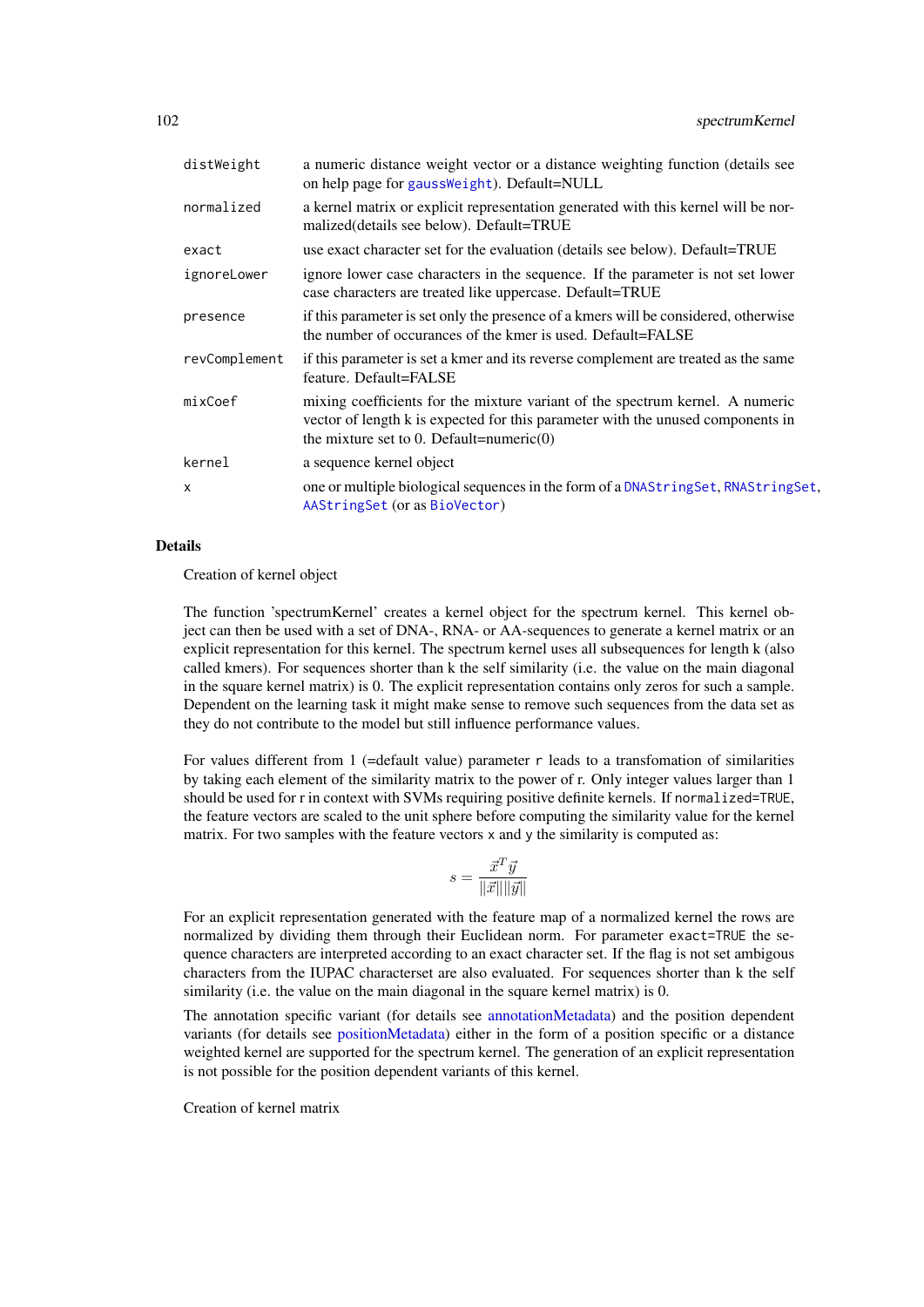### spectrumKernel 103

The kernel matrix is created with the function [getKernelMatrix](#page-90-0) or via a direct call with the kernel object as shown in the examples below.

## Value

spectrumKernel: upon successful completion, the function returns a kernel object of class [SpectrumKernel](#page-103-0).

of getDimFeatureSpace: dimension of the feature space as numeric value

### Author(s)

Johannes Palme <kebabs@bioinf.jku.at>

### References

## <http://www.bioinf.jku.at/software/kebabs>

(Leslie, 2002) – C. Leslie, E. Eskin and W.S. Noble. The Spectrum Kernel: A String Kernel for SVM Protein Classification.

(Bodenhofer, 2009) – U. Bodenhofer, K. Schwarzbauer, M. Ionescu and S. Hochreiter. Modelling position specificity in sequence kernels by fuzzy equivalence relations.

(Mahrenholz, 2011) – C.C. Mahrenholz, I.G. Abfalter, U. Bodenhofer, R. Volkmer and S. Hochreiter. Complex networks govern coiled-coil oligomerizations - predicting and profiling by means of a machine learning approach.

J. Palme, S. Hochreiter, and U. Bodenhofer (2015) KeBABS: an R package for kernel-based analysis of biological sequences. *Bioinformatics*, 31(15):2574-2576, 2015. DOI: [10.1093/bioinformat](http://dx.doi.org/10.1093/bioinformatics/btv176)[ics/btv176.](http://dx.doi.org/10.1093/bioinformatics/btv176)

## See Also

[kernelParameters-method](#page-90-0), [getKernelMatrix](#page-90-0), [getExRep](#page-20-0), [mismatchKernel](#page-57-0), [motifKernel](#page-63-0), [gappyPairKernel](#page-14-0), [SpectrumKernel](#page-103-0)

```
## instead of user provided sequences in XStringSet format
## for this example a set of DNA sequences is created
## RNA- or AA-sequences can be used as well with the spectrum kernel
dnaseqs <- DNAStringSet(c("AGACTTAAGGGACCTGGTCACCACGCTCGGTGAGGGGGACGGGGTGT",
                           "ATAAAGGTTGCAGACATCATGTCCTTTTTGTCCCTAATTATTTCAGC",
                          "CAGGAATCAGCACAGGCAGGGGCACGGCATCCCAAGACATCTGGGCC",
                          "GGACATATACCCACCGTTACGTGTCATACAGGATAGTTCCACTGCCC",
                          "ATAAAGGTTGCAGACATCATGTCCTTTTTGTCCCTAATTATTTCAGC"))
names(dnaseqs) <- paste("S", 1:length(dnaseqs), sep="")
## create the kernel object for dimers without normalization
speck <- spectrumKernel(k=2, normalized=FALSE)
## show details of kernel object
speck
## generate the kernel matrix with the kernel object
km <- speck(dnaseqs)
dim(km)
```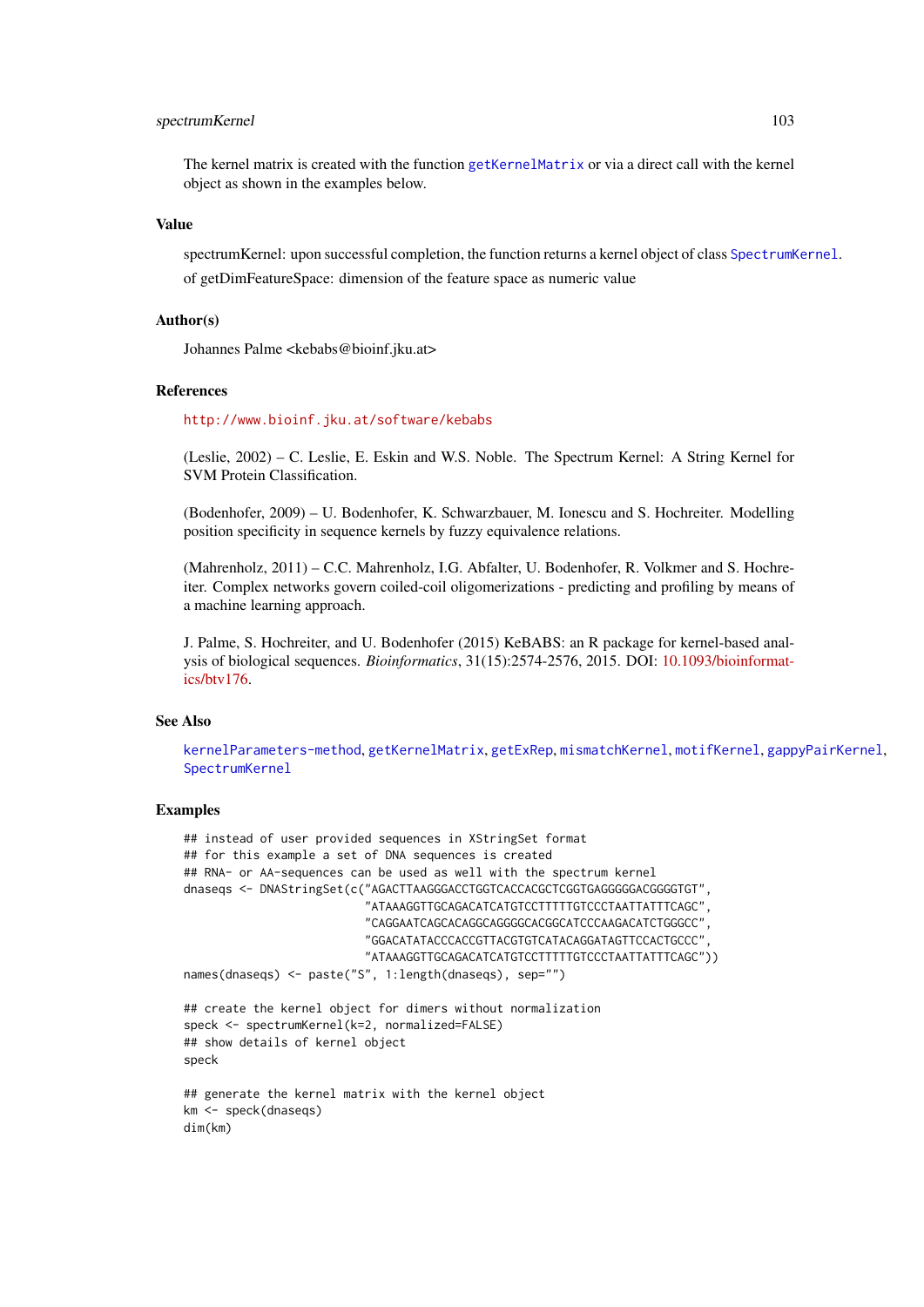```
km[1:5,1:5]
## alternative way to generate the kernel matrix
km <- getKernelMatrix(speck, dnaseqs)
km[1:5,1:5]
## Not run:
## plot heatmap of the kernel matrix
heatmap(km, symm=TRUE)
## End(Not run)
```
<span id="page-103-0"></span>SpectrumKernel-class *Spectrum Kernel Class*

### Description

Spectrum Kernel Class

## Details

Instances of this class represent a kernel object for the spectrum kernel. The class is derived from [SequenceKernel.](#page-93-1)

## **Slots**

k length of the substrings considered by the kernel

r exponent (for details see [spectrumKernel\)](#page-100-0)

annSpec when set the kernel evaluates annotation information

distWeight distance weighting function or vector

normalized data generated with this kernel object is normalized

exact use exact character set for evaluation

ignoreLower ignore lower case characters in the sequence

presence consider only the presence of kmers not their counts

revComplement consider a kmer and its reverse complement as the same feature

mixCoef mixing coefficients for mixture kernel

## Author(s)

Johannes Palme <kebabs@bioinf.jku.at>

#### References

<http://www.bioinf.jku.at/software/kebabs>

J. Palme, S. Hochreiter, and U. Bodenhofer (2015) KeBABS: an R package for kernel-based analysis of biological sequences. *Bioinformatics*, 31(15):2574-2576, 2015. DOI: [10.1093/bioinformat](http://dx.doi.org/10.1093/bioinformatics/btv176)[ics/btv176.](http://dx.doi.org/10.1093/bioinformatics/btv176)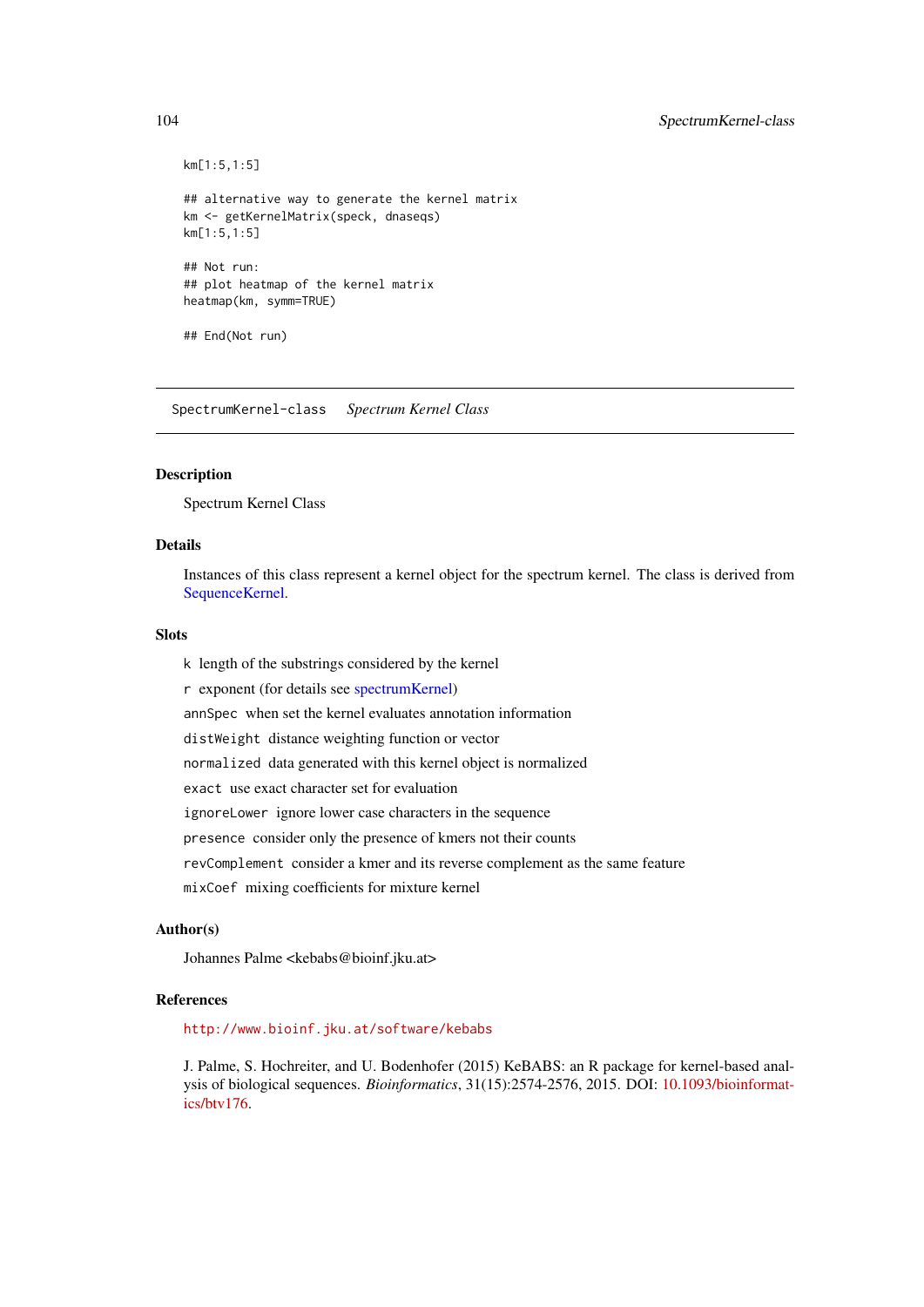SVMInformation-class *SVM Information Class*

### Description

SVM Information Class

# Details

Instances of this class store SVM related information.

## **Slots**

availPackages installed SVM packages reqSVM user requested SVM implementation reqPackage user requested package reqSVMPar user requested SVM parameters reqKernel user requested kernel reqExplicit user requested indictor of expl. rep. processing reqExplicitType user requested expl. rep. type reqFeatureType user requested feature type selSVM selected SVM implementation selPackage selected package selSVMPar selected SVM parameters selKernel selected kernel selExplicit selected indictor of expl. rep. processing explicitKernel kernel for explicit representation featureWeights indicator for feature weights weightLimit cutoff value for feature weights probModel indicator for probability model

### Author(s)

Johannes Palme <kebabs@bioinf.jku.at>

## References

<http://www.bioinf.jku.at/software/kebabs>

J. Palme, S. Hochreiter, and U. Bodenhofer (2015) KeBABS: an R package for kernel-based analysis of biological sequences. *Bioinformatics*, 31(15):2574-2576, 2015. DOI: [10.1093/bioinformat](http://dx.doi.org/10.1093/bioinformatics/btv176)[ics/btv176.](http://dx.doi.org/10.1093/bioinformatics/btv176)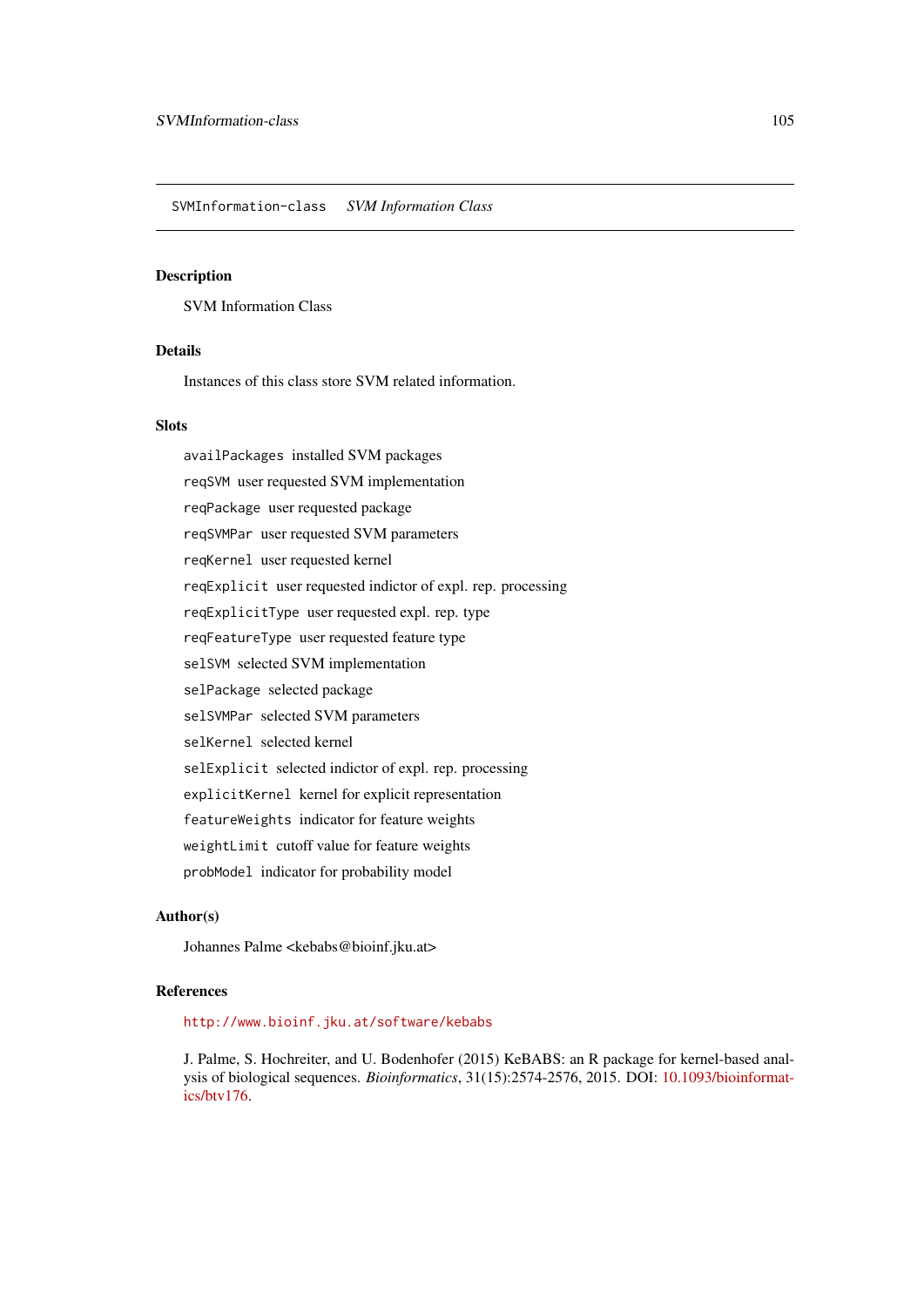symmetricPairKernel *Symmetric Pair Kernel*

## Description

Create a symmetric pair kernel object

## Usage

```
symmetricPairKernel(siKernel, kernelType = c("mean", "TPPK"), r = 1)
```
### Arguments

| siKernel   | kernel for single instances                                                                                                                                                                                   |
|------------|---------------------------------------------------------------------------------------------------------------------------------------------------------------------------------------------------------------|
| kernelType | defines the type of pair kernel. It specifies in which way the similarity between<br>two pairs of sequences are computed. Allowed values are "mean", and "TPPK"<br>(see also details section). Default="mean" |
| r          | exponent which must be $> 0$ (details see below). Default=1                                                                                                                                                   |

#### Details

Creation of kernel object

The function 'symmetricPairKernel' creates a kernel object for the symmetric pair kernel. This kernel is an example for multiple instance learning and can be used for learning based on pairs of sequences. The single instance kernel passed to the symmetric pair kernel computes a similarity between two individual sequences giving a similarity for one pair of sequences. The symmetric pair kernel function gets as input two pairs of sequences and computes a similarity value between the two pairs. This similarity is computed dependent on the value of the argument kernelType from the similarities delivered by the single instance kernel in the following way:

mean (arithmetic mean):

 $k(\langle a,b \rangle, \langle c,d \rangle) = 1/4 * (k(a,c) + k(a,d) + k(b,c) + k(b,d))$ 

TPKK (tensor pairwise product kernel):

 $k(\langle a,b \rangle, \langle c,d \rangle) = (k(a,c) * k(b,d) + k(a,d) * k(b,c))$ 

Every sequence kernel available in KeBABS can be used as single instance kernel for the symmetric pair kernel allowing to create similarity measures between two pairs of sequences based on different similarity measures between individual sequences.

The row names and column names of a kernel matrix generated from a symmetric pair kernel object describe the sequence pair with the names of the individual sequences in the pair separated by the underscore character.

For values different from 1 (=default value) parameter r leads to a transfomation of similarities by taking each element of the similarity matrix to the power of r. Only integer values larger than 1 should be used for r in context with SVMs requiring positive definite kernels.

The symmetricPairKernel can be used in sequence based learning like any single instance kernel. Label values are defined against pairs of sequences in this case. Explicit representation, feature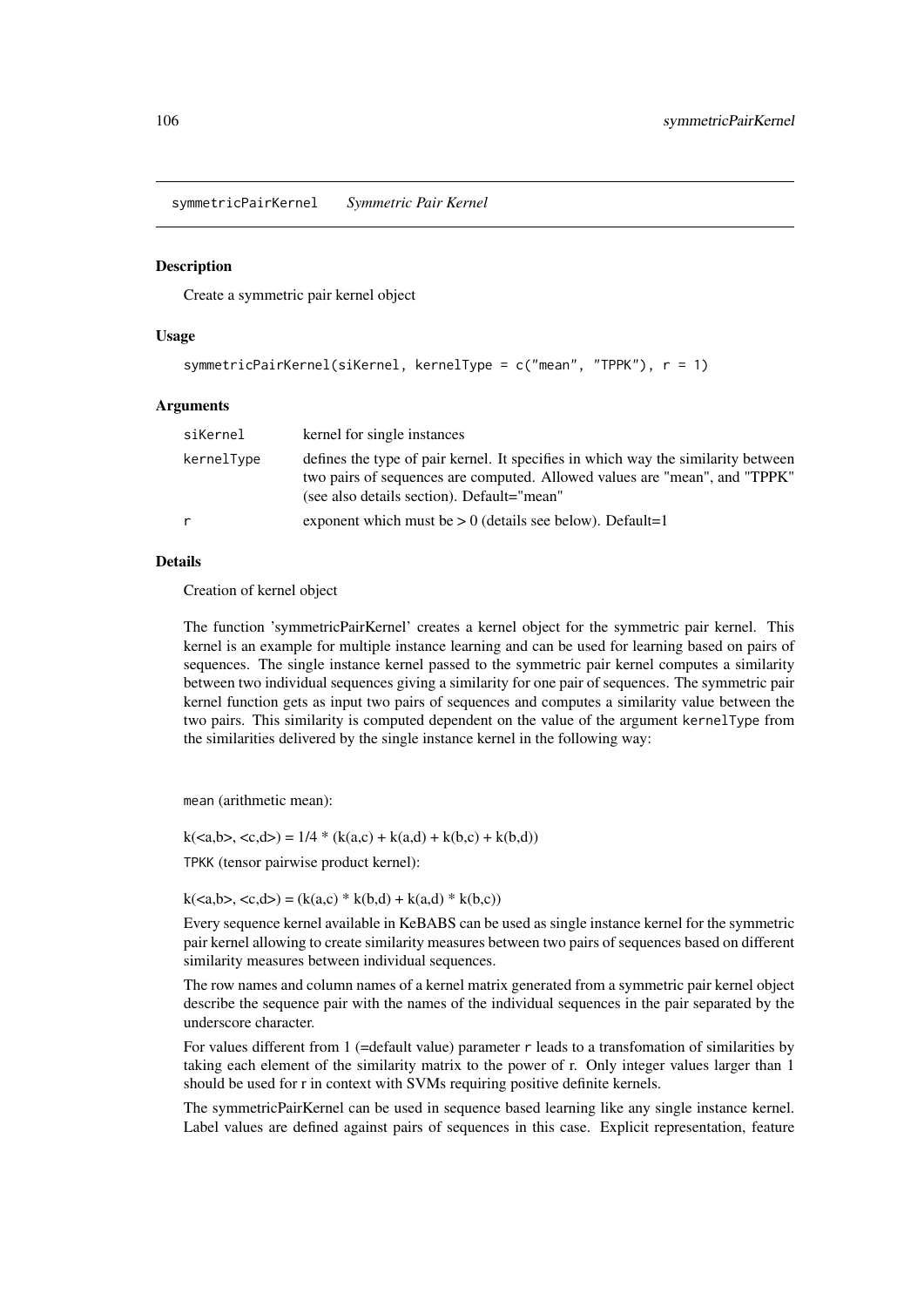#### symmetricPairKernel 107

weights and prediction profiles are not available for the symmetric pair kernel. As kernels computed through sums and products of postive definite kernels all variants of this kernel are positive definite.

#### Value

symmetricPairKernel: upon successful completion, the function returns a kernel object of class [SymmetricPairKernel](#page-107-0).

### Author(s)

Johannes Palme <kebabs@bioinf.jku.at>

#### References

# <http://www.bioinf.jku.at/software/kebabs>

(Hue, 2002) – M.Hue and J.-P.Vert. On learning with kernels for unordered pairs.

(Ben-Hur, 2005) – A. Ben-Hur and W.S. Noble. Kernel methods for predicting protein-protein interactions.

(Gaertner, 2002) – T. Gaertner, P.A. Flach, A. Kowalczyk, A.J. Smola. Multi-Instance Kernels.

J. Palme, S. Hochreiter, and U. Bodenhofer (2015) KeBABS: an R package for kernel-based analysis of biological sequences. *Bioinformatics*, 31(15):2574-2576, 2015. DOI: [10.1093/bioinformat](http://dx.doi.org/10.1093/bioinformatics/btv176)[ics/btv176.](http://dx.doi.org/10.1093/bioinformatics/btv176)

#### See Also

[kernelParameters-method](#page-90-0), [getKernelMatrix](#page-90-0), [spectrumKernel](#page-100-0), [mismatchKernel](#page-57-0), [motifKernel](#page-63-0), [gappyPairKernel](#page-14-0), [SymmetricPairKernel](#page-107-0)

```
## load sample sequences from transcription factor binding dataset
data(TFBS)
## in this example we just use the first 30 sequences and rename samples
x <- enhancerFB[1:30]
names(x) <- paste("S", 1:length(x), sep="")
## create the single instance kernel object
specK5 <- spectrumKernel(k=5)
## show details of single instance kernel object
specK5
## create the symmetric pair kernel object for the single instance kernel
tppk <- symmetricPairKernel(siKernel=specK5, kernelType="TPPK")
## generate the kernel matrix with the symmetric pair kernel object which
## contains similarity values between two pairs of sequences.
## Hint: The kernel matrix for the single instance kernel is computed
## internally.
km \leftarrow \text{tppk}(x)dim(km)
km[1:5,1:5]
```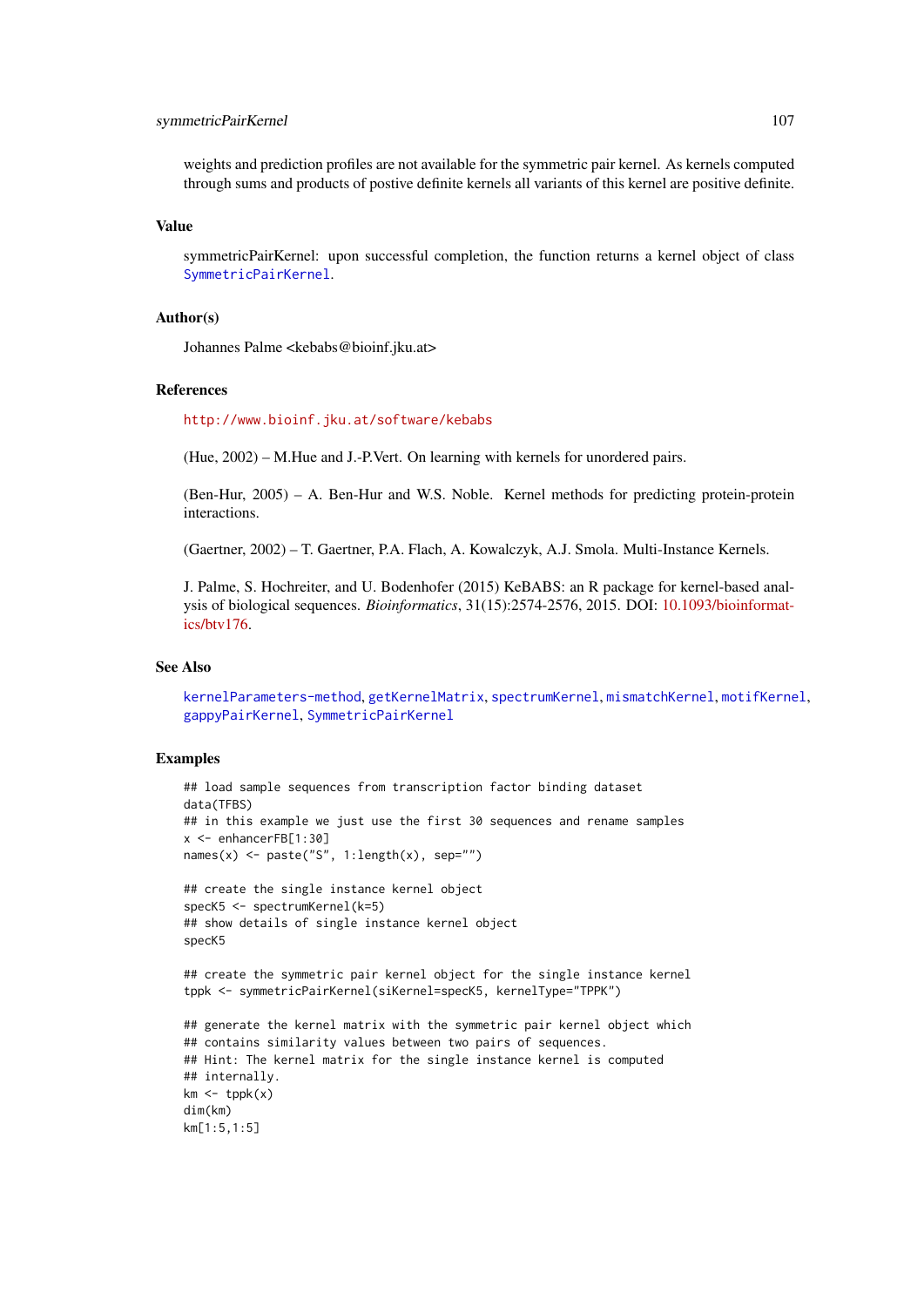```
## Not run:
## plot heatmap of the kernel matrix
heatmap(km, symm=TRUE)
```
## End(Not run)

<span id="page-107-0"></span>SymmetricPairKernel-class

*Symmetric Pair Kernel Class*

## Description

Symmetric Pair Kernel Class

### Details

Instances of this class represent a kernel object for the symmetric pair kernel. The kernel does not compute similarity between single samples but between two pairs of samples based on a regular sequence kernel for single samples. The class is derived from [SequenceKernel.](#page-93-1)

# Slots

siKernel single instance kernel

kernelType type of pair kernel

r exponent (for details see [gappyPairKernel\)](#page-14-0)

#### Author(s)

Johannes Palme <kebabs@bioinf.jku.at>

## References

<http://www.bioinf.jku.at/software/kebabs>

J. Palme, S. Hochreiter, and U. Bodenhofer (2015) KeBABS: an R package for kernel-based analysis of biological sequences. *Bioinformatics*, 31(15):2574-2576, 2015. DOI: [10.1093/bioinformat](http://dx.doi.org/10.1093/bioinformatics/btv176)[ics/btv176.](http://dx.doi.org/10.1093/bioinformatics/btv176)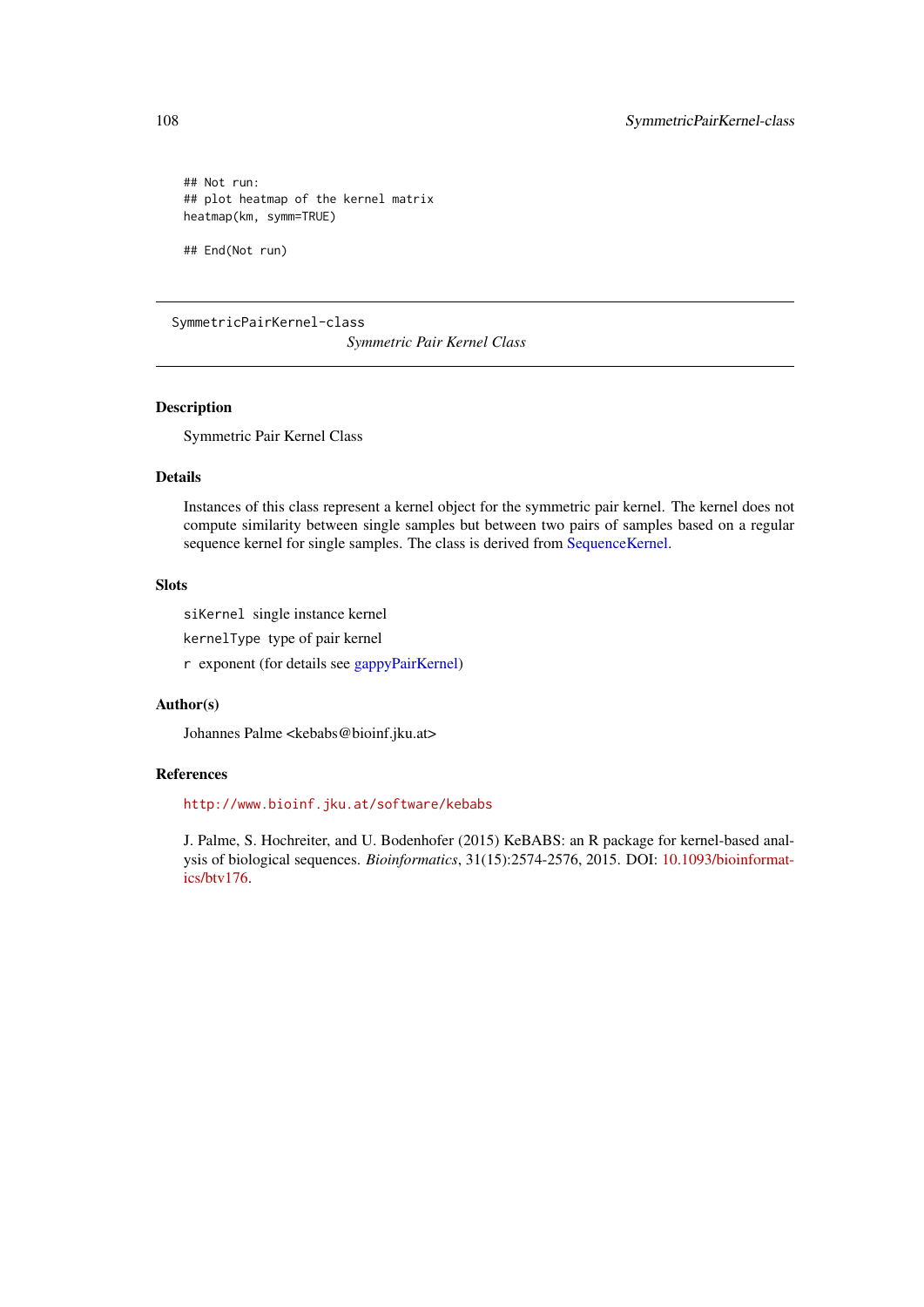# Index

∗Topic annotation showAnnotatedSeq, [97](#page-96-0) ∗Topic cross kbsvm,BioVector-method, [37](#page-36-0) performCrossValidation,KernelMatrix-method, [68](#page-67-0) ∗Topic datasets kebabsData, [47](#page-46-0) ∗Topic distance linWeight, [53](#page-52-0) ∗Topic explicit getExRep, [21](#page-20-0) ∗Topic feature getFeatureWeights, [24](#page-23-0) getPredictionProfile,BioVector-method, [27](#page-26-0) getPredProfMixture,BioVector-method, [30](#page-29-0) kbsvm,BioVector-method, [37](#page-36-0) predict,KBModel-method, [83](#page-82-0) ∗Topic gappy gappyPairKernel, [15](#page-14-0) ∗Topic grid kbsvm,BioVector-method, [37](#page-36-0) performCrossValidation,KernelMatrix-method, [68](#page-67-0) performGridSearch, [72](#page-71-0) performModelSelection, [77](#page-76-0) ∗Topic instance symmetricPairKernel, [106](#page-105-0) ∗Topic kbsvm kbsvm,BioVector-method, [37](#page-36-0) performCrossValidation,KernelMatrix-method, [68](#page-67-0) performGridSearch, [72](#page-71-0) performModelSelection, [77](#page-76-0) ∗Topic kebabs kebabsDemo, [48](#page-47-0) ∗Topic kernel, linearKernel, [52](#page-51-0) ∗Topic kernel gappyPairKernel, [15](#page-14-0) linWeight, [53](#page-52-0)

mismatchKernel, [58](#page-57-0) motifKernel, [64](#page-63-0) seqKernelAsChar, [91](#page-90-0) showAnnotatedSeq, [97](#page-96-0) spectrumKernel, [101](#page-100-0) symmetricPairKernel, [106](#page-105-0) ∗Topic learning symmetricPairKernel, [106](#page-105-0) ∗Topic linearKernel linearKernel, [52](#page-51-0) ∗Topic methods computeROCandAUC, [7](#page-6-0) evaluatePrediction, [11](#page-10-0) gappyPairKernel, [15](#page-14-0) genRandBioSeqs, [20](#page-19-0) getExRep, [21](#page-20-0) getFeatureWeights, [24](#page-23-0) getPredictionProfile,BioVector-method, [27](#page-26-0) getPredProfMixture,BioVector-method, [30](#page-29-0) kbsvm,BioVector-method, [37](#page-36-0) linWeight, [53](#page-52-0) mismatchKernel, [58](#page-57-0) motifKernel, [64](#page-63-0) performCrossValidation,KernelMatrix-method, [68](#page-67-0) performGridSearch, [72](#page-71-0) performModelSelection, [77](#page-76-0) plot,PredictionProfile,missing-method, [79](#page-78-0) predict,KBModel-method, [83](#page-82-0) seqKernelAsChar, [91](#page-90-0) showAnnotatedSeq, [97](#page-96-0) spectrumKernel, [101](#page-100-0) symmetricPairKernel, [106](#page-105-0) ∗Topic mismatchKernel, mismatchKernel, [58](#page-57-0) ∗Topic mismatch mismatchKernel, [58](#page-57-0) ∗Topic model kbsvm,BioVector-method, [37](#page-36-0) performCrossValidation,KernelMatrix-method,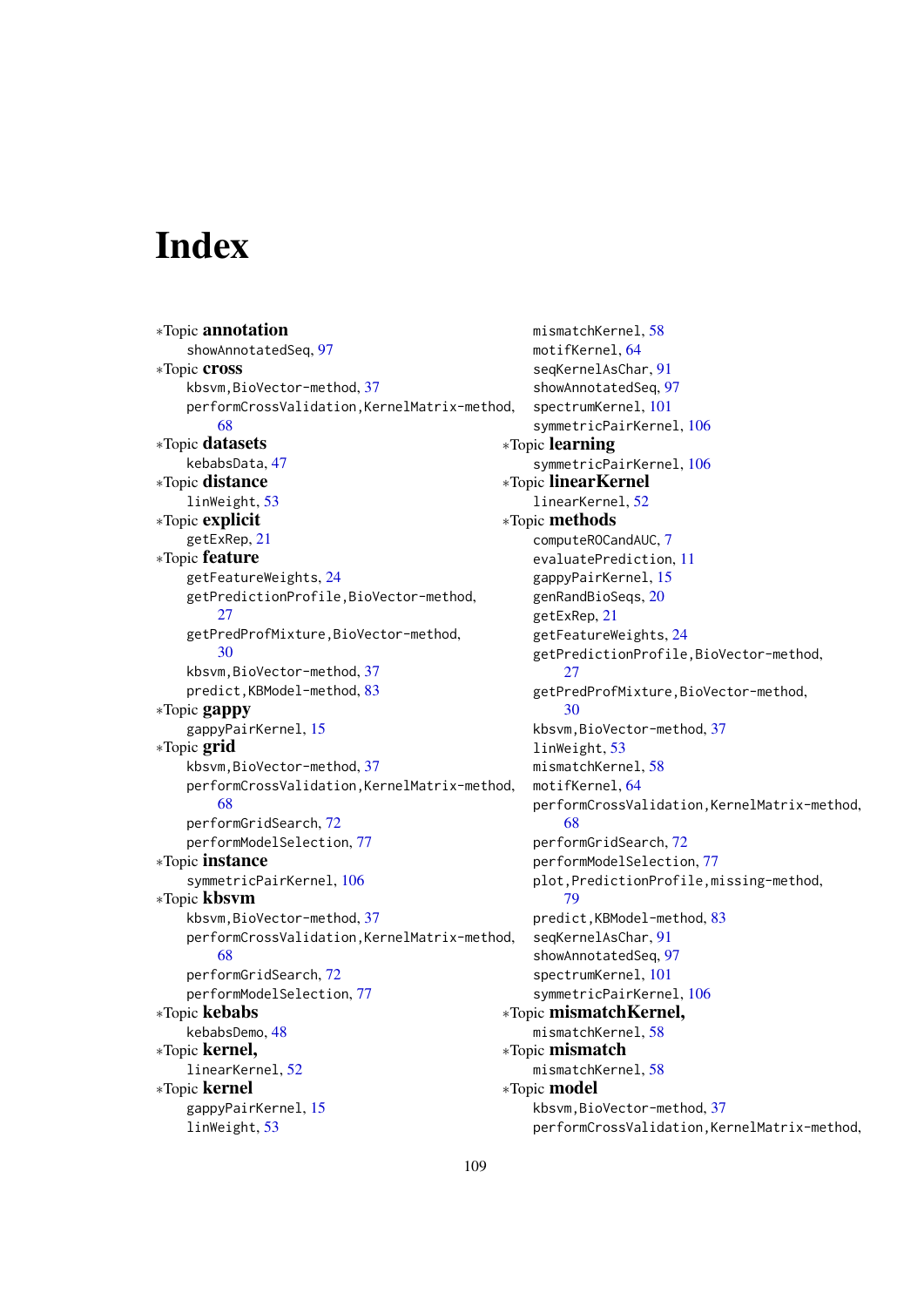## [68](#page-67-0) performGridSearch, [72](#page-71-0) performModelSelection, [77](#page-76-0) ∗Topic motifKernel, motifKernel, [64](#page-63-0) ∗Topic motif motifKernel, [64](#page-63-0) ∗Topic multiple symmetricPairKernel, [106](#page-105-0) ∗Topic pair, symmetricPairKernel, [106](#page-105-0) ∗Topic pair gappyPairKernel, [15](#page-14-0) ∗Topic performance computeROCandAUC, [7](#page-6-0) evaluatePrediction, [11](#page-10-0) ∗Topic plot plot,PredictionProfile,missing-method, [79](#page-78-0) ∗Topic prediction computeROCandAUC, [7](#page-6-0) evaluatePrediction, [11](#page-10-0) getPredictionProfile,BioVector-method, [27](#page-26-0) getPredProfMixture,BioVector-method, [30](#page-29-0) heatmap,PredictionProfile,missing-method, [32](#page-31-0) plot,PredictionProfile,missing-method, [79](#page-78-0) predict,KBModel-method, [83](#page-82-0) ∗Topic predict predict,KBModel-method, [83](#page-82-0) ∗Topic profiles [32](#page-31-0) ∗Topic profile getPredictionProfile,BioVector-method, [27](#page-26-0) getPredProfMixture,BioVector-method, [30](#page-29-0) plot,PredictionProfile,missing-method, [79](#page-78-0) predict,KBModel-method, [83](#page-82-0) ∗Topic representation getExRep, [21](#page-20-0) ∗Topic search kbsvm,BioVector-method, [37](#page-36-0) performCrossValidation,KernelMatrix-method,

[68](#page-67-0)

performGridSearch, [72](#page-71-0) performModelSelection, [77](#page-76-0)

heatmap,PredictionProfile,missing-method, [,ExplicitRepresentationDense,index,index,ANY-method ∗Topic selection kbsvm,BioVector-method, [37](#page-36-0) performCrossValidation,KernelMatrix-method, [68](#page-67-0) performGridSearch, [72](#page-71-0) performModelSelection, [77](#page-76-0) ∗Topic spectrum, spectrumKernel, [101](#page-100-0) ∗Topic spectrumKernel spectrumKernel, [101](#page-100-0) ∗Topic symmetric, symmetricPairKernel, [106](#page-105-0) ∗Topic symmetricPairKernel, symmetricPairKernel, [106](#page-105-0) ∗Topic training kbsvm,BioVector-method, [37](#page-36-0) ∗Topic validation kbsvm,BioVector-method, [37](#page-36-0) performCrossValidation,KernelMatrix-method, [68](#page-67-0) ∗Topic weights getFeatureWeights, [24](#page-23-0) getPredictionProfile,BioVector-method, [27](#page-26-0) getPredProfMixture,BioVector-method, [30](#page-29-0) kbsvm,BioVector-method, [37](#page-36-0) predict,KBModel-method, [83](#page-82-0) [,BioVector,index,missing,ANY-method *(*BioVector*)*, [3](#page-2-0) [,BioVector-method *(*BioVector*)*, [3](#page-2-0) [,ExplicitRepresentation,index,index,ANY-method *(*ExplicitRepresentationAccessors*)*, [14](#page-13-0) *(*ExplicitRepresentationAccessors*)*, [14](#page-13-0) [,ExplicitRepresentationDense,index,missing,ANY-method *(*ExplicitRepresentationAccessors*)*, [14](#page-13-0) [,ExplicitRepresentationDense,missing,index,ANY-method *(*ExplicitRepresentationAccessors*)*, [14](#page-13-0) [,ExplicitRepresentationSparse,index,index,ANY-method *(*ExplicitRepresentationAccessors*)*, [14](#page-13-0) [,ExplicitRepresentationSparse,index,index,logical-meth *(*ExplicitRepresentationAccessors*)*, [14](#page-13-0) [,ExplicitRepresentationSparse,index,index,missing-meth *(*ExplicitRepresentationAccessors*)*, [14](#page-13-0)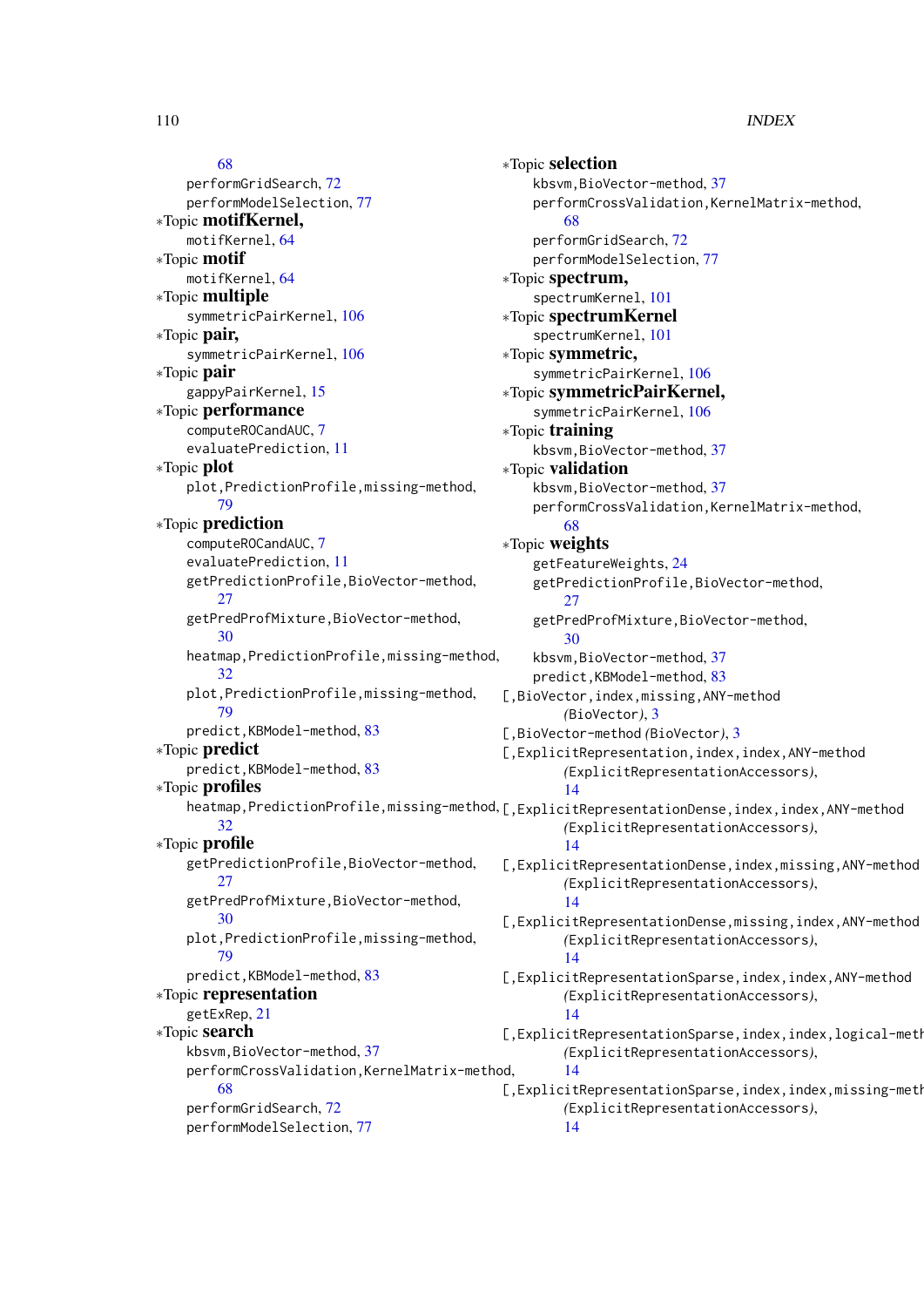[, ExplicitRepresentationSparse, index, missing, ANYotethodMetadata<-*(*ExplicitRepresentationAccessors*)*, [14](#page-13-0) [,ExplicitRepresentationSparse,index,missing,logical-method hnotated Seq), [97](#page-96-0) *(*ExplicitRepresentationAccessors*)*, [14](#page-13-0) [,ExplicitRepresentationSparse,index,missing,AnissiagionshedificKernel *(*ExplicitRepresentationAccessors*)*, [14](#page-13-0) [, ExplicitRepresentationSparse, missing, index, ANY-methoshowAnnotatedSeq), [97](#page-96-0) *(*ExplicitRepresentationAccessors*)*, [14](#page-13-0) [,ExplicitRepresentationSparse,missing,index, *logicale mathodx, [94](#page-93-0) (*ExplicitRepresentationAccessors*)*, [14](#page-13-0) [,ExplicitRepresentationSparse,missing,index,ញ<sub>i</sub>sis **seared mathed**x,matrix-method *(*ExplicitRepresentationAccessors*)*, [14](#page-13-0) [,KernelMatrix,index,index,ANY-method *(*KernelMatrixAccessors*)*, [50](#page-49-0) [,KernelMatrix,index,missing,ANY-method *(*KernelMatrixAccessors*)*, [50](#page-49-0) [,KernelMatrix,missing,index,ANY-method *(*KernelMatrixAccessors*)*, [50](#page-49-0) [,PredictionProfile,index,ANY,ANY-method *(*PredictionProfileAccessors*)*, [87](#page-86-0) %\*%,dgRMatrix,numeric-method *(*ExplicitRepresentationAccessors*)*, [14](#page-13-0) %\*%,matrix,dgRMatrix-method *(*ExplicitRepresentationAccessors*)*, [14](#page-13-0) AAString, *[28](#page-27-0)*, *[30](#page-29-0)* AAStringSet, *[5](#page-4-0)*, *[17](#page-16-0)*, *[21](#page-20-0)*, *[28](#page-27-0)*, *[30](#page-29-0)*, *[38](#page-37-0)*, *[40,](#page-39-0) [41](#page-40-0)*, *[54](#page-53-0)*, *[59](#page-58-0)*, *[65](#page-64-0)*, *[84](#page-83-0)*, *[92](#page-91-0)*, *[98](#page-97-0)*, *[102](#page-101-0)* AAVector, *[6](#page-5-0)* AAVector *(*BioVector*)*, [3](#page-2-0) AAVector-class *(*BioVector-class*)*, [6](#page-5-0) annotationCharset *(*showAnnotatedSeq*)*, [97](#page-96-0) annotationCharset,BioVector-method *(*showAnnotatedSeq*)*, [97](#page-96-0) annotationCharset,XStringSet-method *(*showAnnotatedSeq*)*, [97](#page-96-0) annotationMetadata, *[4](#page-3-0)*, *[16,](#page-15-0) [17](#page-16-0)*, *[22](#page-21-0)*, *[56](#page-55-0)*, *[59](#page-58-0)*, *[64,](#page-63-0) [65](#page-64-0)*, *[73](#page-72-0)*, *[75](#page-74-0)*, *[93](#page-92-0)*, *[101,](#page-100-0) [102](#page-101-0)* annotationMetadata *(*showAnnotatedSeq*)*, 07 annotationMetadata,BioVector-method *(*showAnnotatedSeq*)*, [97](#page-96-0) annotationMetadata,XStringSet-method *(*showAnnotatedSeq*)*, [97](#page-96-0) *(*showAnnotatedSeq*)*, [97](#page-96-0) annotationMetadata<-,BioVector-method annotationMetadata<-,XStringSet-method *(*showAnnotatedSeq*)*, [97](#page-96-0) *(*showAnnotatedSeq*)*, [97](#page-96-0) annotationSpecificKernel as.character,BioVector-method *(*BioVector*)*, [3](#page-2-0) as.KernelMatrix *(*KernelMatrixAccessors*)*, [50](#page-49-0) *(*KernelMatrixAccessors*)*, [50](#page-49-0) auc *(*ROCDataAccessors*)*, [90](#page-89-0) auc,ROCData-method *(*ROCDataAccessors*)*, [90](#page-89-0) auc<- *(*ROCDataAccessors*)*, [90](#page-89-0) auc<-,ROCData-method *(*ROCDataAccessors*)*, [90](#page-89-0) baselines *(*PredictionProfileAccessors*)*, [87](#page-86-0) baselines,PredictionProfile-method *(*PredictionProfileAccessors*)*, [87](#page-86-0) BioVector, [3,](#page-2-0) *[6](#page-5-0)*, *[17](#page-16-0)*, *[21](#page-20-0)*, *[28](#page-27-0)*, *[30](#page-29-0)*, *[38](#page-37-0)*, *[41](#page-40-0)*, *[54](#page-53-0)*, *[59](#page-58-0)*, *[65](#page-64-0)*, *[84](#page-83-0)*, *[92](#page-91-0)*, *[98](#page-97-0)*, *[102](#page-101-0)* BioVector-class, [6](#page-5-0) c,BioVector-method *(*BioVector*)*, [3](#page-2-0) ccannot *(*kebabsData*)*, [47](#page-46-0) ccgroups *(*kebabsData*)*, [47](#page-46-0) ccseq *(*kebabsData*)*, [47](#page-46-0) character *(*showAnnotatedSeq*)*, [97](#page-96-0) class:AAVector *(*BioVector-class*)*, [6](#page-5-0) class:BioVector *(*BioVector-class*)*, [6](#page-5-0) class:ControlInformation *(*ControlInformation-class*)*, [8](#page-7-0) class:CrossValidationResult *(*CrossValidationResult-class*)*,  $\Omega$ class:DNAVector *(*BioVector-class*)*, [6](#page-5-0) class:ExplicitRepresentation *(*ExplicitRepresentation*)*, [13](#page-12-0) class:ExplicitRepresentationDense *(*ExplicitRepresentation*)*, [13](#page-12-0) class:ExplicitRepresentationSparse *(*ExplicitRepresentation*)*, [13](#page-12-0)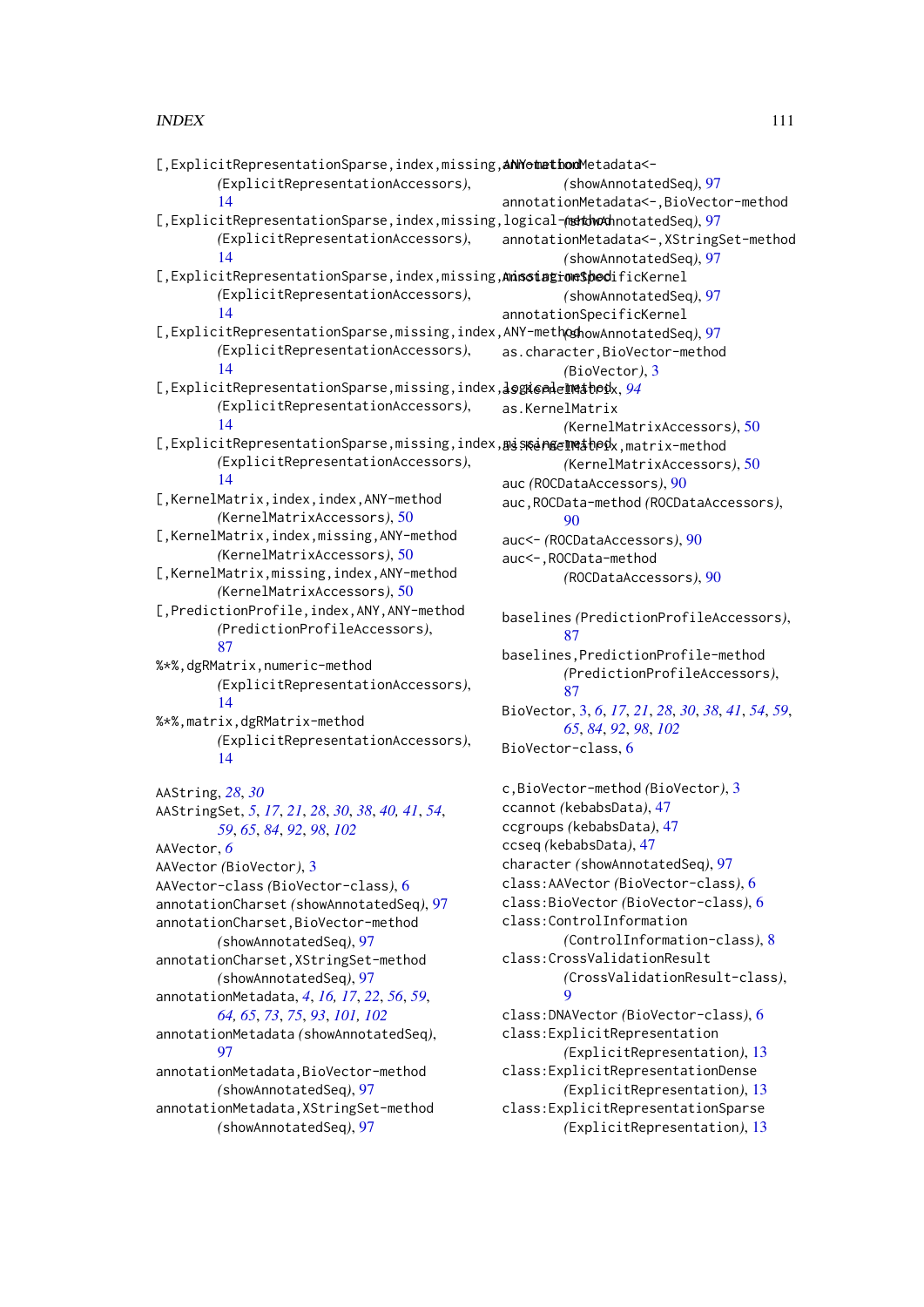```
class:GappyPairKernel
        (GappyPairKernel-class), 19
class:KBModel (KBModel-class), 35
class:KernelMatrix
        (KernelMatrix-class), 50
class:MismatchKernel
        (MismatchKernel-class), 61
class:ModelSelectionResult
        (ModelSelectionResult-class),
        62
class:MotifKernel (MotifKernel-class),
        67
class:PredictionProfile
        (PredictionProfile-class), 87
class:RNAVector (BioVector-class), 6
class:ROCData (ROCData-class), 90
class:SequenceKernel
        (SequenceKernel-class), 94
class:SpectrumKernel
        (SpectrumKernel-class), 104
class:SVMInformation
        (SVMInformation-class), 105
class:SymmetricPairKernel
        (SymmetricPairKernel-class),
        108
computeROCandAUC, 7
ControlInformation, 35
ControlInformation
        (ControlInformation-class), 8
ControlInformation-class, 8
cross.validation
        (performCrossValidation,KernelMatrix-method),
featureWeights, 25, 26, 28, 29, 31
        68
CrossValidation
        (performCrossValidation,KernelMatrix-method),
(KBModelAccessors), 36
        68
crossValidation, 41, 43
crossValidation
        68
CrossValidationResult, 35, 36
CrossValidationResult
        (CrossValidationResult-class),
        9
CrossValidationResult-class, 9
CrossValidationResultAccessors, 10
cvResult, 10, 44, 70, 77, 78
cvResult (KBModelAccessors), 36
cvResult,KBModel-method
        (KBModelAccessors), 36
cvResult<- (KBModelAccessors), 36
cvResult<-,KBModel-method
```

```
(performCrossValidation,KernelMatrix-method),
folds (CrossValidationResultAccessors),
                                                (KBModelAccessors), 36
                                       dgCMatrix, 52
                                       dgRMatrix, 14
                                       DistanceWeightedKernel (linWeight), 53
                                       distanceWeightedKernel (linWeight), 53
                                       DNAString, 28, 30
                                       DNAStringSet, 5, 17, 21, 28, 30, 38, 40, 41,
                                                54, 59, 65, 84, 92, 98, 102
                                       DNAVector, 6
                                       DNAVector (BioVector), 3
                                       DNAVector-class (BioVector-class), 6
                                       e1071, 40–44
                                       elementMetadata, 5
                                       enhancerFB (kebabsData), 47
                                       evaluatePrediction, 11, 85
                                       ExplicitRepresentation, 13, 14
                                       ExplicitRepresentation-class
                                                (ExplicitRepresentation), 13
                                       ExplicitRepresentationAccessors, 14
                                       ExplicitRepresentationDense, 14, 22, 23
                                       ExplicitRepresentationDense
                                                (ExplicitRepresentation), 13
                                       ExplicitRepresentationDense-class
                                                (ExplicitRepresentation), 13
                                       ExplicitRepresentationSparse, 14, 22, 23
                                       ExplicitRepresentationSparse
                                                (ExplicitRepresentation), 13
                                       ExplicitRepresentationSparse-class
                                                (ExplicitRepresentation), 13
                                       expWeight (linWeight), 53
                                       featureWeights (KBModelAccessors), 36
                                       featureWeights,KBModel-method
                                       featureWeights<- (KBModelAccessors), 36
                                       featureWeights<-,KBModel-method
                                                (KBModelAccessors), 36
                                                10
                                       folds,CrossValidationResult-method
                                                (CrossValidationResultAccessors),
                                                10
                                       fpr (ROCDataAccessors), 90
                                       fpr,ROCData-method (ROCDataAccessors),
                                                90
                                       fpr<- (ROCDataAccessors), 90
```
*(*ROCDataAccessors*)*, [90](#page-89-0) fullModel *(*ModelSelectionResultAccessors*)*,

fpr<-,ROCData-method

[63](#page-62-0)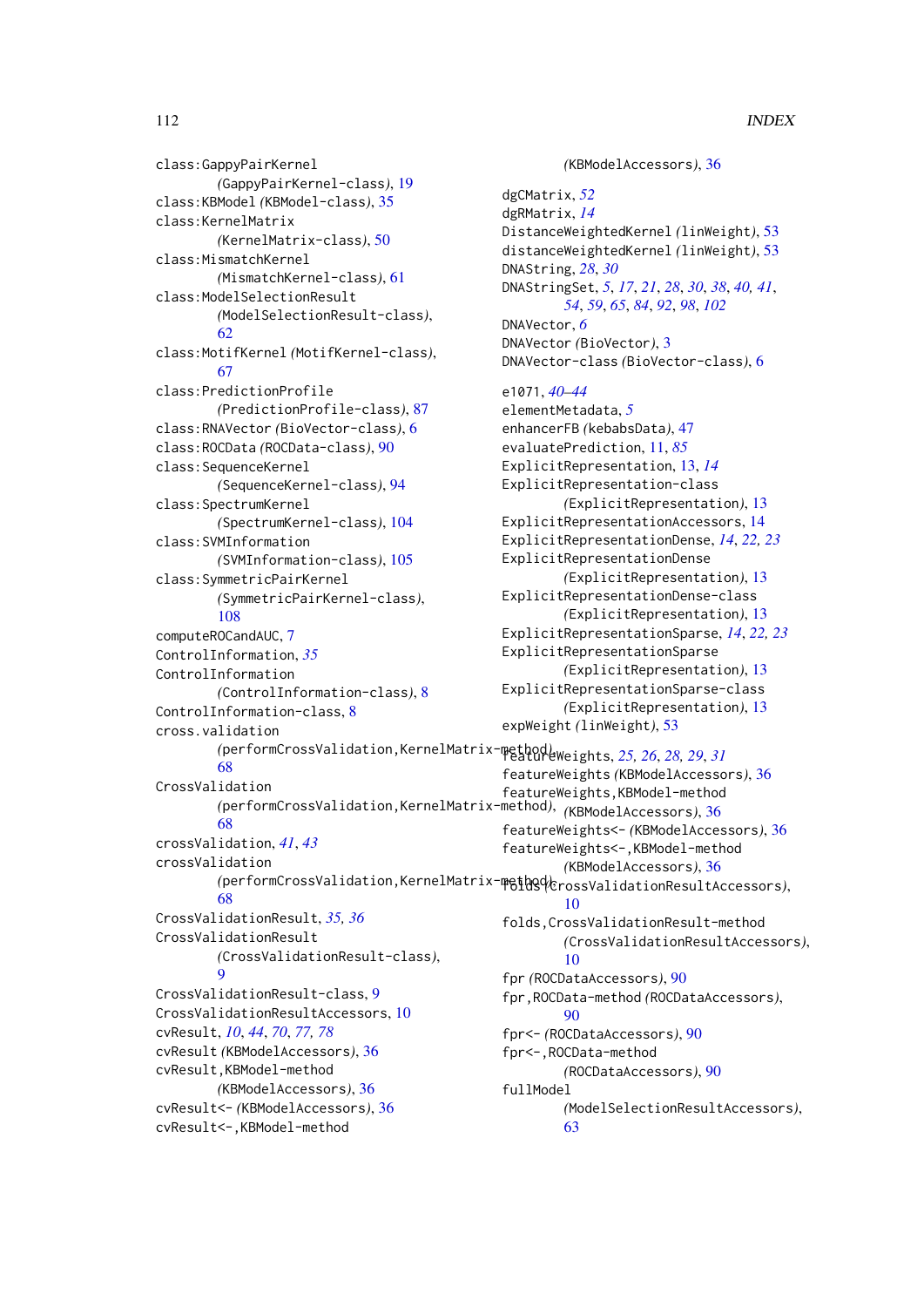fullModel,ModelSelectionResult-method *(*ModelSelectionResultAccessors*)*, [63](#page-62-0) GappyPairKernel, *[17,](#page-16-0) [18](#page-17-0)* GappyPairKernel *(*GappyPairKernel-class*)*, [19](#page-18-0) gappyPairKernel, [15,](#page-14-0) *[19](#page-18-0)*, *[23](#page-22-0)*, *[40](#page-39-0)*, *[44](#page-43-0)*, *[54–](#page-53-0)[56](#page-55-0)*, *[60](#page-59-0)*, *[66](#page-65-0)*, *[75](#page-74-0)*, *[82](#page-81-0)*, *[94](#page-93-0)*, *[99,](#page-98-0) [100](#page-99-0)*, *[103](#page-102-0)*, *[107,](#page-106-0) [108](#page-107-0)* GappyPairKernel-class, [19](#page-18-0) gaussWeight, *[16](#page-15-0)*, *[64](#page-63-0)*, *[102](#page-101-0)* gaussWeight *(*linWeight*)*, [53](#page-52-0) genRandBioSeqs, [20](#page-19-0) getExRep, *[18](#page-17-0)*, [21,](#page-20-0) *[38](#page-37-0)*, *[41](#page-40-0)*, *[44](#page-43-0)*, *[60](#page-59-0)*, *[66](#page-65-0)*, *[84](#page-83-0)*, *[93](#page-92-0)*, *[103](#page-102-0)* getExRepQuadratic *(*getExRep*)*, [21](#page-20-0) getFeatureSpaceDimension *(*spectrumKernel*)*, [101](#page-100-0) getFeatureSpaceDimension,ANY-method *(*spectrumKernel*)*, [101](#page-100-0) getFeatureSpaceDimension,GappyPairKernel-method *(*gappyPairKernel*)*, [15](#page-14-0) getFeatureSpaceDimension,MismatchKernel-method<br>gridRows,ModelSelectionResult-method *(*mismatchKernel*)*, [58](#page-57-0) getFeatureSpaceDimension,MotifKernel-method *(*motifKernel*)*, [64](#page-63-0) getFeatureSpaceDimension,SpectrumKernel-method gridSearch, *[41](#page-40-0)*, *[43](#page-42-0)*, *[69](#page-68-0) (*spectrumKernel*)*, [101](#page-100-0) getFeatureWeights, [24,](#page-23-0) *[43,](#page-42-0) [44](#page-43-0)* getKernelMatrix, *[17,](#page-16-0) [18](#page-17-0)*, *[23](#page-22-0)*, *[38](#page-37-0)*, *[40](#page-39-0)*, *[44](#page-43-0)*, *[59,](#page-58-0) [60](#page-59-0)*, *[66](#page-65-0)*, *[84](#page-83-0)*, *[103](#page-102-0)*, *[107](#page-106-0)* getKernelMatrix *(*seqKernelAsChar*)*, [91](#page-90-0) getPredictionProfile, *[25,](#page-24-0) [26](#page-25-0)*, *[31](#page-30-0)*, *[34](#page-33-0)*, *[41](#page-40-0)*, *[82](#page-81-0)*, *[85](#page-84-0)* getPredictionProfile *(*getPredictionProfile,BioVector-method*)*, heatmap,PredictionProfile-method [27](#page-26-0) getPredictionProfile,BioVector-method,  $27$ getPredictionProfile,XString-method *(*getPredictionProfile,BioVector-method*)*, isUserDefined,SequenceKernel-method [27](#page-26-0) getPredictionProfile,XStringSet-method *(*getPredictionProfile,BioVector-method*)*, KBModel, *[25,](#page-24-0) [26](#page-25-0)*, *[30](#page-29-0)*, *[41](#page-40-0)*, *[44](#page-43-0)*, *[63](#page-62-0)*, *[84,](#page-83-0) [85](#page-84-0)* [27](#page-26-0) getPredProfMixture, *[29](#page-28-0)* getPredProfMixture *(*getPredProfMixture,BioVector-method*)*, kbsvm, *[13](#page-12-0)*, *[22,](#page-21-0) [23](#page-22-0)*, *[25,](#page-24-0) [26](#page-25-0)*, *[69,](#page-68-0) [70](#page-69-0)*, *[72](#page-71-0)[–75](#page-74-0)*, *[77,](#page-76-0)* [30](#page-29-0) getPredProfMixture,BioVector-method, [30](#page-29-0) getPredProfMixture,XString-method *(*getPredProfMixture,BioVector-method*)*, [30](#page-29-0) getPredProfMixture,XStringSet-method *(*getPredProfMixture,BioVector-method*)*, [30](#page-29-0) getSVMSlotValue *(*KBModelAccessors*)*, [36](#page-35-0) grid.search *(*performGridSearch*)*, [72](#page-71-0) gridColumns *(*ModelSelectionResultAccessors*)*, [63](#page-62-0) gridColumns,ModelSelectionResult-method *(*ModelSelectionResultAccessors*)*, [63](#page-62-0) gridErrors *(*ModelSelectionResultAccessors*)*, [63](#page-62-0) gridErrors,ModelSelectionResult-method *(*ModelSelectionResultAccessors*)*, [63](#page-62-0) gridRows *(*ModelSelectionResultAccessors*)*, [63](#page-62-0) *(*ModelSelectionResultAccessors*)*, [63](#page-62-0) GridSearch *(*performGridSearch*)*, [72](#page-71-0) gridSearch *(*performGridSearch*)*, [72](#page-71-0) heatmap, *[33](#page-32-0)* heatmap *(*heatmap,PredictionProfile,missing-method*)*, [32](#page-31-0) heatmap,PredictionProfile,missing-method, [32](#page-31-0) *(*heatmap,PredictionProfile,missing-method*)*, [32](#page-31-0) isUserDefined *(*seqKernelAsChar*)*, [91](#page-90-0) *(*seqKernelAsChar*)*, [91](#page-90-0) KBModel *(*KBModel-class*)*, [35](#page-34-0) KBModel-class, [35](#page-34-0) KBModelAccessors, [36](#page-35-0) *[78](#page-77-0)*, *[84,](#page-83-0) [85](#page-84-0)* kbsvm *(*kbsvm,BioVector-method*)*, [37](#page-36-0) kbsvm,BioVector-method, [37](#page-36-0)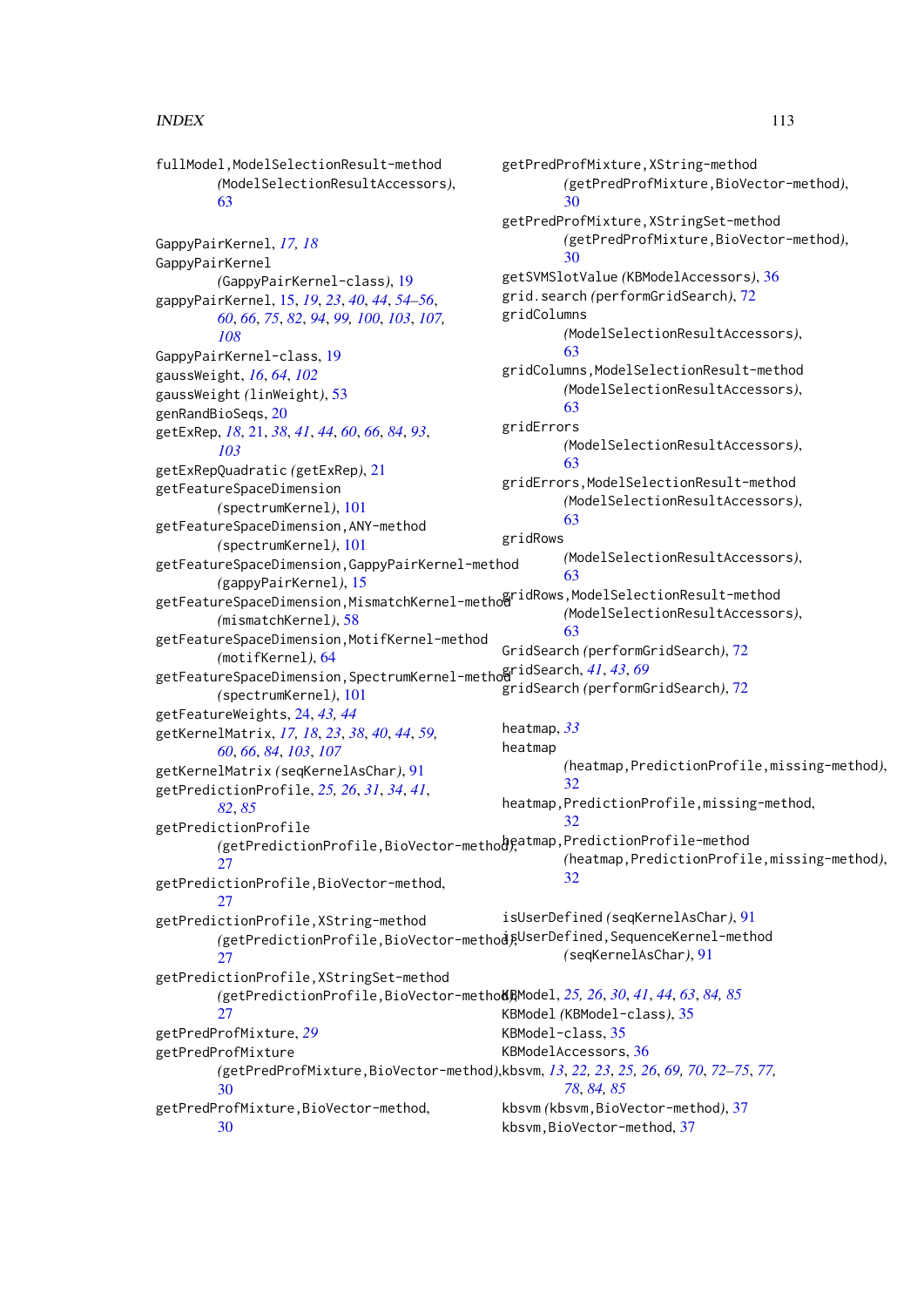kbsvm,ExplicitRepresentation-method *(*kbsvm,BioVector-method*)*, [37](#page-36-0) kbsvm,KernelMatrix-method *(*kbsvm,BioVector-method*)*, [37](#page-36-0) kbsvm,XStringSet-method *(*kbsvm,BioVector-method*)*, [37](#page-36-0) KEBABS *(*kebabsDemo*)*, [48](#page-47-0) KeBABS *(*kebabsDemo*)*, [48](#page-47-0) kebabs *(*kebabsDemo*)*, [48](#page-47-0) kebabsCollectInfo, [46](#page-45-0) kebabsData, [47](#page-46-0) kebabsDemo, [48](#page-47-0) KernelMatrix, *[51,](#page-50-0) [52](#page-51-0)*, *[93,](#page-92-0) [94](#page-93-0)* KernelMatrix *(*KernelMatrix-class*)*, [50](#page-49-0) KernelMatrix-class, [50](#page-49-0) KernelMatrixAccessors, [50](#page-49-0) kernelParameters, *[60](#page-59-0)* kernelParameters *(*seqKernelAsChar*)*, [91](#page-90-0) kernelParameters,GappyPairKernel-method *(*seqKernelAsChar*)*, [91](#page-90-0) kernelParameters,MismatchKernel-method *(*seqKernelAsChar*)*, [91](#page-90-0) kernelParameters,MotifKernel-method *(*seqKernelAsChar*)*, [91](#page-90-0) kernelParameters,SpectrumKernel-method *(*seqKernelAsChar*)*, [91](#page-90-0) kernelParameters,SymmetricPair-method *(*seqKernelAsChar*)*, [91](#page-90-0) kernelParameters,SymmetricPairKernel-method *(*seqKernelAsChar*)*, [91](#page-90-0) kernelParameters-method *(*seqKernelAsChar*)*, [91](#page-90-0) kernlab, *[38](#page-37-0)*, *[40](#page-39-0)[–44](#page-43-0)* ksvm, *[22](#page-21-0)*

legend, *[80](#page-79-0)* length *(*BioVector*)*, [3](#page-2-0) length,BioVector-method *(*BioVector*)*, [3](#page-2-0) LiblineaR, *[39](#page-38-0)[–43](#page-42-0)* linearKernel, [52,](#page-51-0) *[93](#page-92-0)* linWeight, [53](#page-52-0)

mcols, *[4](#page-3-0)*, *[56](#page-55-0)*, *[82](#page-81-0)*, *[99,](#page-98-0) [100](#page-99-0)* metadata, *[4,](#page-3-0) [5](#page-4-0)*, *[56](#page-55-0)*, *[99,](#page-98-0) [100](#page-99-0)* MismatchKernel, *[59,](#page-58-0) [60](#page-59-0)* MismatchKernel *(*MismatchKernel-class*)*, [61](#page-60-0) mismatchKernel, *[18](#page-17-0)*, *[23](#page-22-0)*, *[40](#page-39-0)*, *[44](#page-43-0)*, [58,](#page-57-0) *[61](#page-60-0)*, *[66](#page-65-0)*, *[75](#page-74-0)*, *[82](#page-81-0)*, *[94](#page-93-0)*, *[103](#page-102-0)*, *[107](#page-106-0)* MismatchKernel-class, [61](#page-60-0) model.selection *(*performModelSelection*)*, [77](#page-76-0) modelOffset *(*KBModelAccessors*)*, [36](#page-35-0)

modelOffset,KBModel-method *(*KBModelAccessors*)*, [36](#page-35-0) modelOffset<- *(*KBModelAccessors*)*, [36](#page-35-0) modelOffset<-,KBModel-method *(*KBModelAccessors*)*, [36](#page-35-0) ModelSelection *(*performModelSelection*)*, [77](#page-76-0) modelSelection, *[41](#page-40-0)*, *[43](#page-42-0)*, *[69](#page-68-0)* modelSelection *(*performModelSelection*)*, [77](#page-76-0) ModelSelectionResult, *[35,](#page-34-0) [36](#page-35-0)* ModelSelectionResult *(*ModelSelectionResult-class*)*, [62](#page-61-0) ModelSelectionResult-class, [62](#page-61-0) ModelSelectionResultAccessors, [63](#page-62-0) modelSelResult, *[44](#page-43-0)*, *[63](#page-62-0)*, *[73,](#page-72-0) [74](#page-73-0)*, *[77,](#page-76-0) [78](#page-77-0)* modelSelResult *(*KBModelAccessors*)*, [36](#page-35-0) modelSelResult,KBModel-method *(*KBModelAccessors*)*, [36](#page-35-0) modelSelResult<- *(*KBModelAccessors*)*, [36](#page-35-0) modelSelResult<-,KBModel-method *(*KBModelAccessors*)*, [36](#page-35-0) MotifKernel, *[66](#page-65-0)* MotifKernel *(*MotifKernel-class*)*, [67](#page-66-0) motifKernel, *[18](#page-17-0)*, *[23](#page-22-0)*, *[40](#page-39-0)*, *[44](#page-43-0)*, *[54](#page-53-0)[–56](#page-55-0)*, *[60](#page-59-0)*, [64,](#page-63-0) *[67](#page-66-0)*, *[75](#page-74-0)*, *[82](#page-81-0)*, *[94](#page-93-0)*, *[99,](#page-98-0) [100](#page-99-0)*, *[103](#page-102-0)*, *[107](#page-106-0)* MotifKernel-class, [67](#page-66-0) mtext, *[81](#page-80-0)*

```
names (BioVector), 3
names,BioVector-method (BioVector), 3
names<- (BioVector), 3
names<-,BioVector-method (BioVector), 3
```

```
par, 80, 81
performance, 74
performance
        (ModelSelectionResultAccessors),
        63
performance,CrossValidationResult-method
        (CrossValidationResultAccessors),
        10
performance, ModelSelectionResult-method
        (ModelSelectionResultAccessors),
        63
performCrossValidation, 77
performCrossValidation
        (performCrossValidation,KernelMatrix-method),
        68
performCrossValidation,ExplicitRepresentation-method
        (performCrossValidation,KernelMatrix-method),
        68
```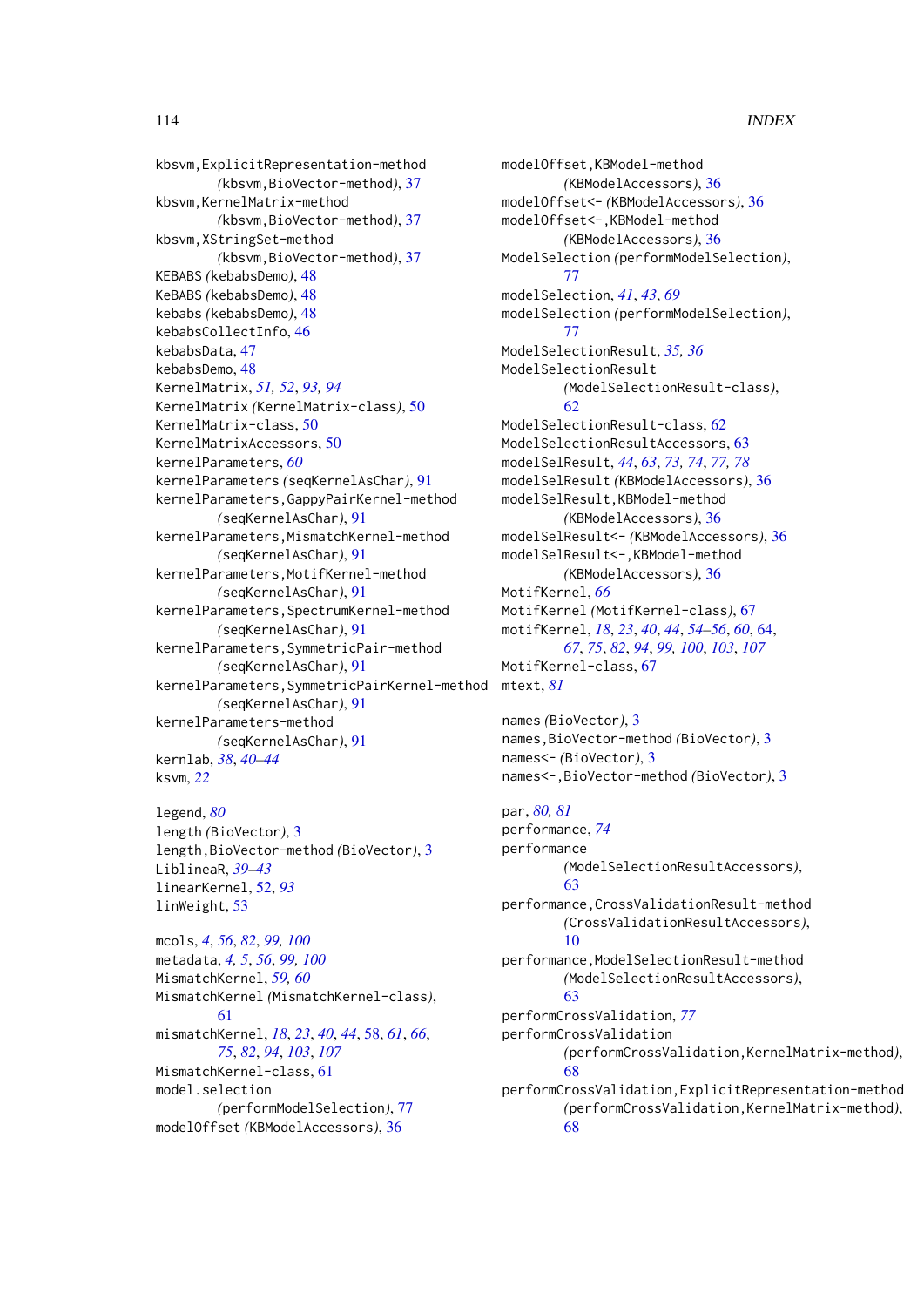performCrossValidation,KernelMatrix-method, [68](#page-67-0) performGridSearch, [72,](#page-71-0) *[77,](#page-76-0) [78](#page-77-0)* performModelSelection, *[75](#page-74-0)*, [77](#page-76-0) plot, *[28,](#page-27-0) [29](#page-28-0)*, *[31](#page-30-0)*, *[70](#page-69-0)*, *[81](#page-80-0)* plot *(*plot,PredictionProfile,missing-method*)*, PredictionProfile [79](#page-78-0) plot,CrossValidationResult,missing-method *(*plot,PredictionProfile,missing-method*)*, PredictionProfileAccessors, [87](#page-86-0) [79](#page-78-0) plot,CrossValidationResult-method *(*plot,PredictionProfile,missing-method*)*, [79](#page-78-0) plot,ModelSelectionResult,missing-method *(*plot,PredictionProfile,missing-method*)*, predictSVM,KernelMatrix-method [79](#page-78-0) plot,ModelSelectionResult-method *(*plot,PredictionProfile,missing-method*)*, [79](#page-78-0) plot,PredictionProfile,missing-method, [79](#page-78-0) plot,PredictionProfile-method *(*plot,PredictionProfile,missing-method*)*, probabilityModel<- *(*KBModelAccessors*)*, [79](#page-78-0) plot,ROCData,missing-method *(*plot,PredictionProfile,missing-method*)*, [79](#page-78-0) plot,ROCData-method *(*plot,PredictionProfile,missing-method*)*, profiles,PredictionProfile-method [79](#page-78-0) PositionDependentKernel *(*linWeight*)*, [53](#page-52-0) positionDependentKernel, *[82](#page-81-0)* positionDependentKernel *(*linWeight*)*, [53](#page-52-0) positionMetadata, *[4](#page-3-0)*, *[17](#page-16-0)*, *[59](#page-58-0)*, *[65](#page-64-0)*, *[73](#page-72-0)*, *[75](#page-74-0)*, *[93](#page-92-0)*, *[99,](#page-98-0) [100](#page-99-0)*, *[102](#page-101-0)* positionMetadata *(*linWeight*)*, [53](#page-52-0) positionMetadata,BioVector-method *(*linWeight*)*, [53](#page-52-0) positionMetadata,XStringSet-method *(*linWeight*)*, [53](#page-52-0) positionMetadata<- *(*linWeight*)*, [53](#page-52-0) positionMetadata<-,BioVector-method *(*linWeight*)*, [53](#page-52-0) positionMetadata<-,XStringSet-method *(*linWeight*)*, [53](#page-52-0) PositionSpecificKernel *(*linWeight*)*, [53](#page-52-0) positionSpecificKernel *(*linWeight*)*, [53](#page-52-0) predict, *[7,](#page-6-0) [8](#page-7-0)*, *[11](#page-10-0)*, *[13](#page-12-0)*, *[22](#page-21-0)*, *[26](#page-25-0)*, *[28,](#page-27-0) [29](#page-28-0)*, *[31](#page-30-0)*, *[41](#page-40-0)*, *[44](#page-43-0)* predict *(*predict,KBModel-method*)*, [83](#page-82-0) predict,KBModel-method, [83](#page-82-0) predict.KBModel *(*predict,KBModel-method*)*, [83](#page-82-0) predict.kbsvm *(*predict,KBModel-method*)*, [83](#page-82-0) predict.ksvm, *[44](#page-43-0)* predict.svm, *[44](#page-43-0)* PredictionProfile, *[29](#page-28-0)*, *[31](#page-30-0)*, *[33](#page-32-0)*, *[80](#page-79-0)*, *[85](#page-84-0) (*PredictionProfile-class*)*, [87](#page-86-0) PredictionProfile-class, [87](#page-86-0) predictSVM, [89](#page-88-0) predictSVM,ExpicitRepresentation-method *(*predictSVM*)*, [89](#page-88-0) predictSVM,ExplicitRepresentation-method *(*predictSVM*)*, [89](#page-88-0) *(*predictSVM*)*, [89](#page-88-0) predictSVM,missing-method *(*predictSVM*)*, [89](#page-88-0) predictSVM.KernelMatrix *(*predictSVM*)*, [89](#page-88-0) probabilityModel *(*KBModelAccessors*)*, [36](#page-35-0) probabilityModel,KBModel-method *(*KBModelAccessors*)*, [36](#page-35-0) [36](#page-35-0) probabilityModel<-,KBModel-method *(*KBModelAccessors*)*, [36](#page-35-0) profiles *(*PredictionProfileAccessors*)*, [87](#page-86-0) *(*PredictionProfileAccessors*)*, [87](#page-86-0) RNAString, *[28](#page-27-0)*, *[30](#page-29-0)* RNAStringSet, *[5](#page-4-0)*, *[17](#page-16-0)*, *[21](#page-20-0)*, *[28](#page-27-0)*, *[30](#page-29-0)*, *[38](#page-37-0)*, *[40,](#page-39-0) [41](#page-40-0)*, *[54](#page-53-0)*, *[59](#page-58-0)*, *[65](#page-64-0)*, *[84](#page-83-0)*, *[92](#page-91-0)*, *[98](#page-97-0)*, *[102](#page-101-0)* RNAVector, *[6](#page-5-0)* RNAVector *(*BioVector*)*, [3](#page-2-0) RNAVector-class *(*BioVector-class*)*, [6](#page-5-0) ROCData, *[7,](#page-6-0) [8](#page-7-0)*, *[90](#page-89-0)* ROCData *(*ROCData-class*)*, [90](#page-89-0) ROCData-class, [90](#page-89-0) ROCDataAccessors, [90](#page-89-0) selGridCol *(*ModelSelectionResultAccessors*)*, [63](#page-62-0) selGridCol,ModelSelectionResult-method *(*ModelSelectionResultAccessors*)*, [63](#page-62-0) selGridRow *(*ModelSelectionResultAccessors*)*, [63](#page-62-0)